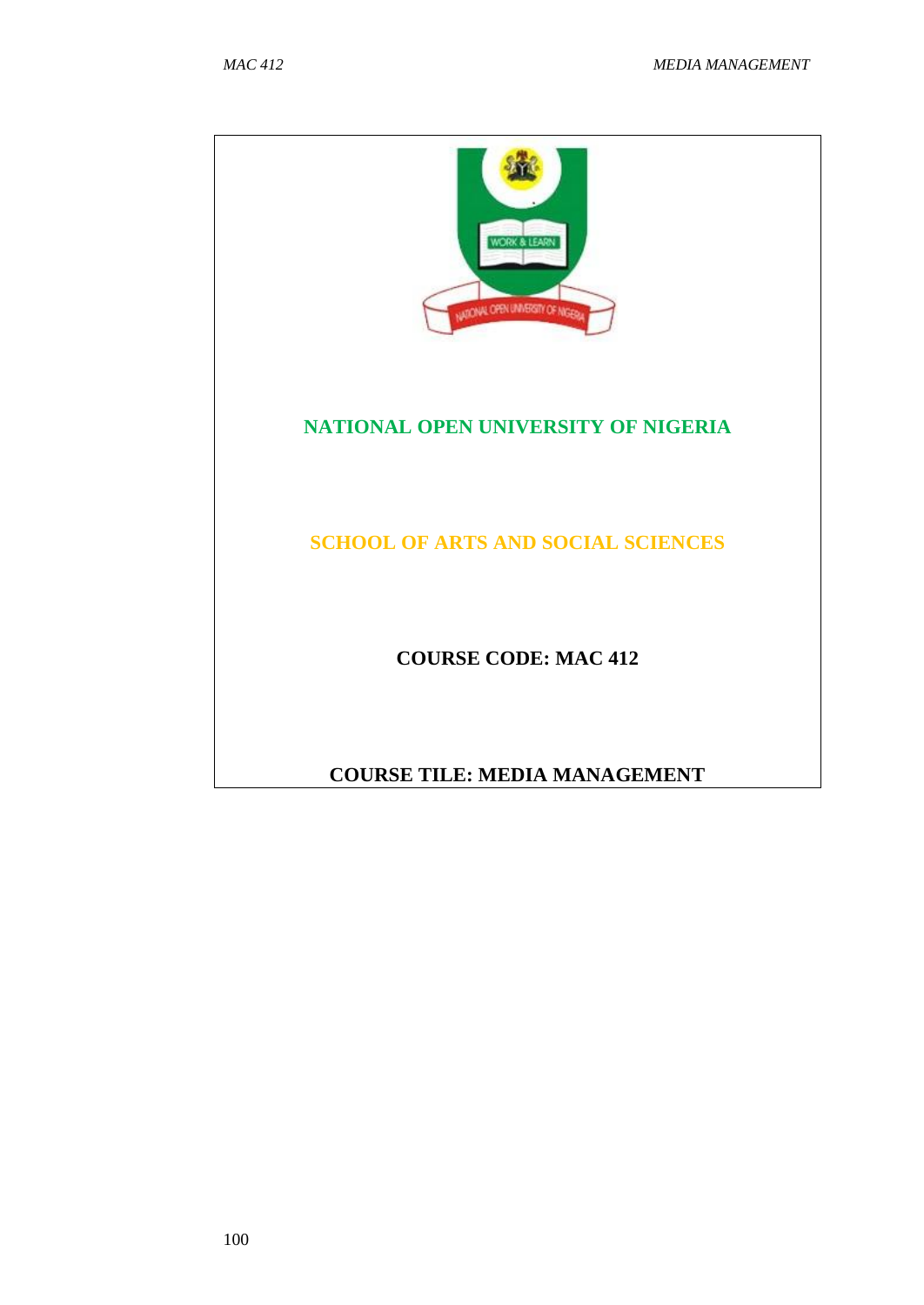# **COURSE GUIDE**

# **MAC 412 MEDIA MANAGEMENT**

**Course Team** Dr. Nwafor Kenneth Adibe (Course Developer/Writer) – Ebonyi State University Dr. Charles Onwunali (Course Editor) – UNILAG Dr. Jonathan E. Aliede (Programme Leader) – NOUN

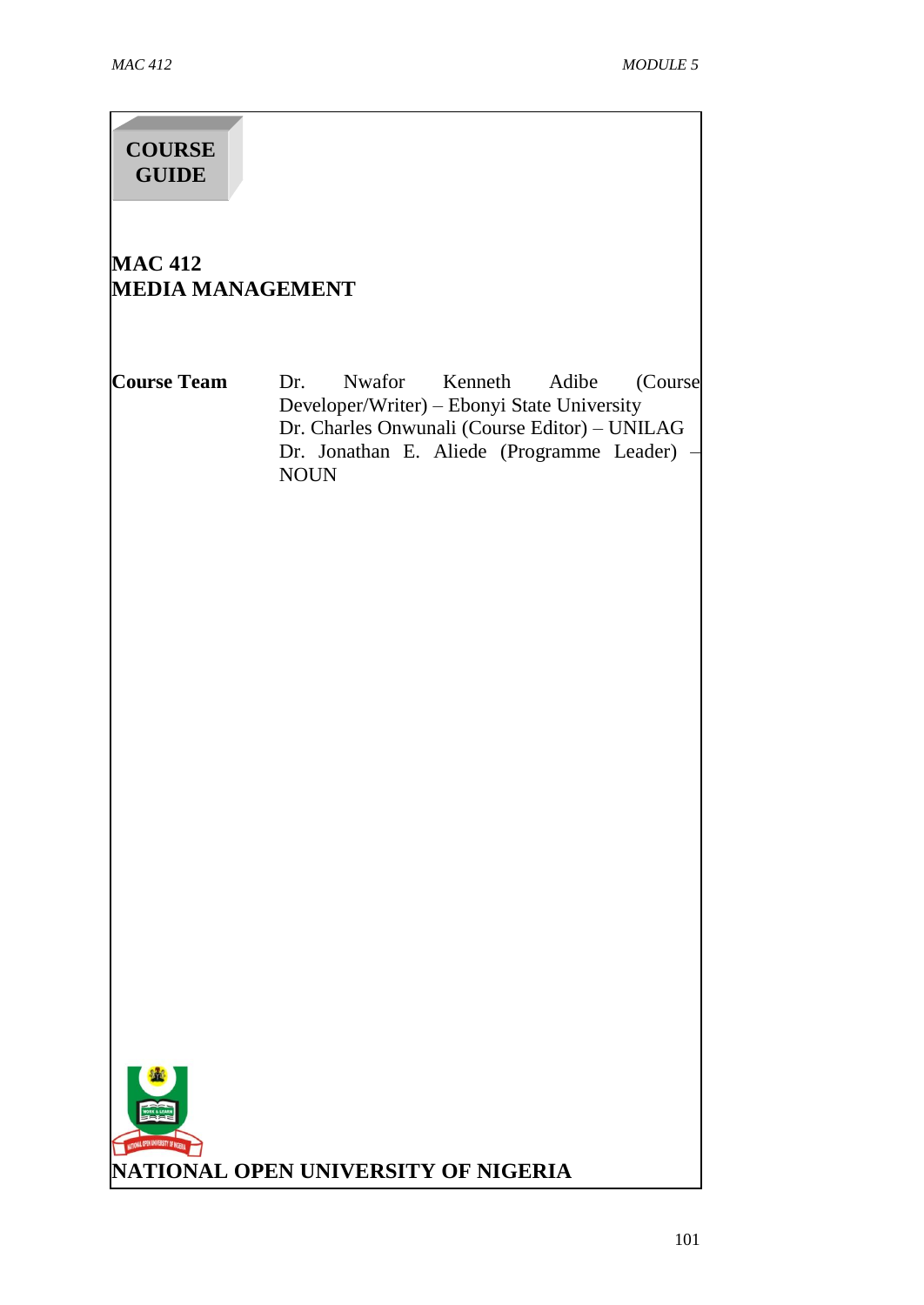National Open University of Nigeria **Headquarters** 14/16 Ahmadu Bello Way Victoria Island, Lagos

Abuja Office 5 Dar es Salaam Street Off Aminu Kano Crescent Wuse II, Abuja

E-mail: [centralinfo@nou.edu.n](mailto:centralinfo@nou.edu.ng)g URL: [www.nou.edu.n](http://www.nou.edu.ng/)g

Published by National Open University of Nigeria

Printed 2014

ISBN: 978-058-696-2

All Rights Reserved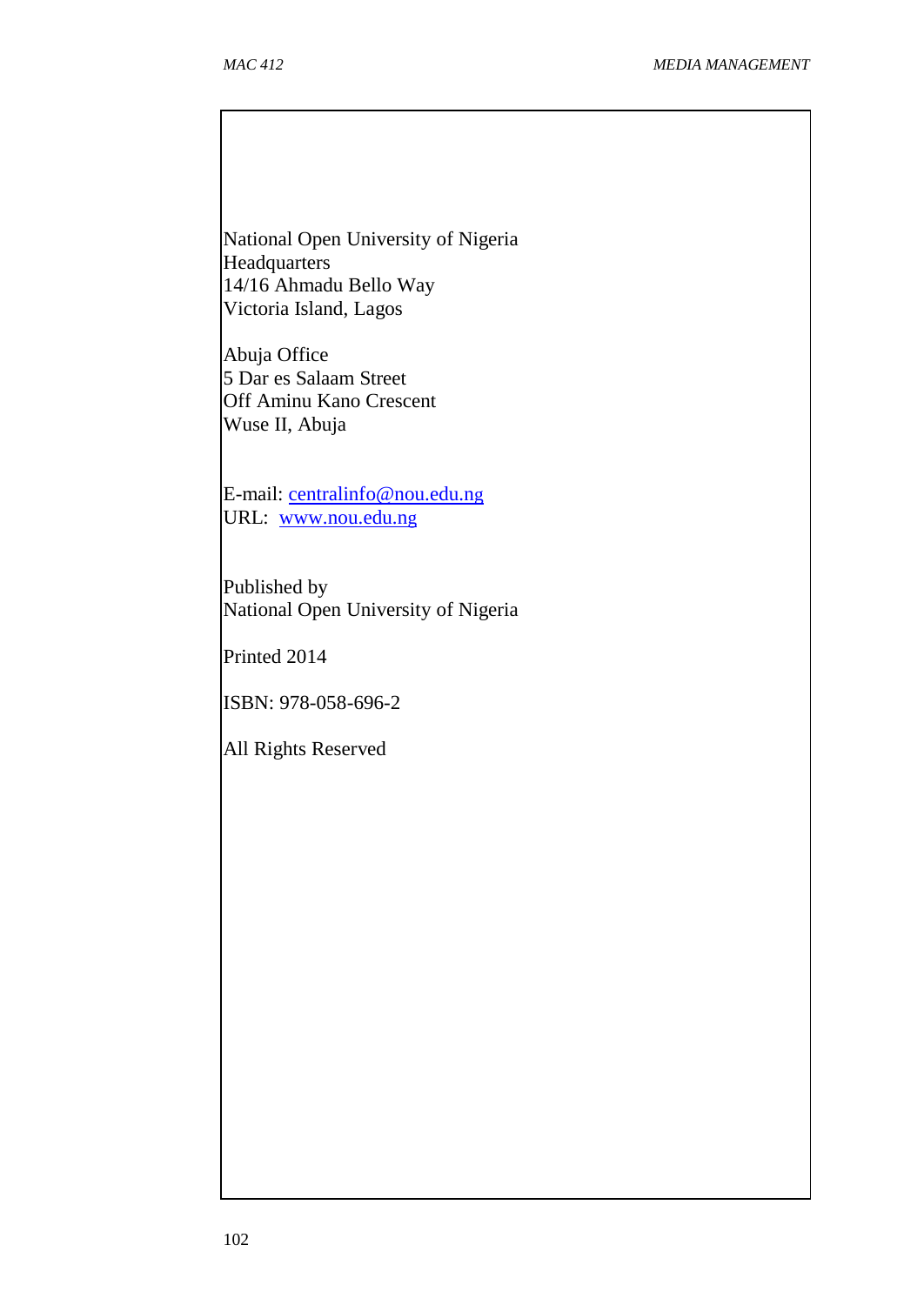# **CONTENTS PAGE**

| 1V              |
|-----------------|
| 1V              |
| 1V              |
| V               |
| V               |
| $\mathbf{V}$    |
| V1              |
| vii             |
| V11             |
| V111            |
| V111            |
| V111            |
| $\overline{1}X$ |
| 1X              |
| $\mathbf{x}$    |
| xi              |
| X11             |
| X111            |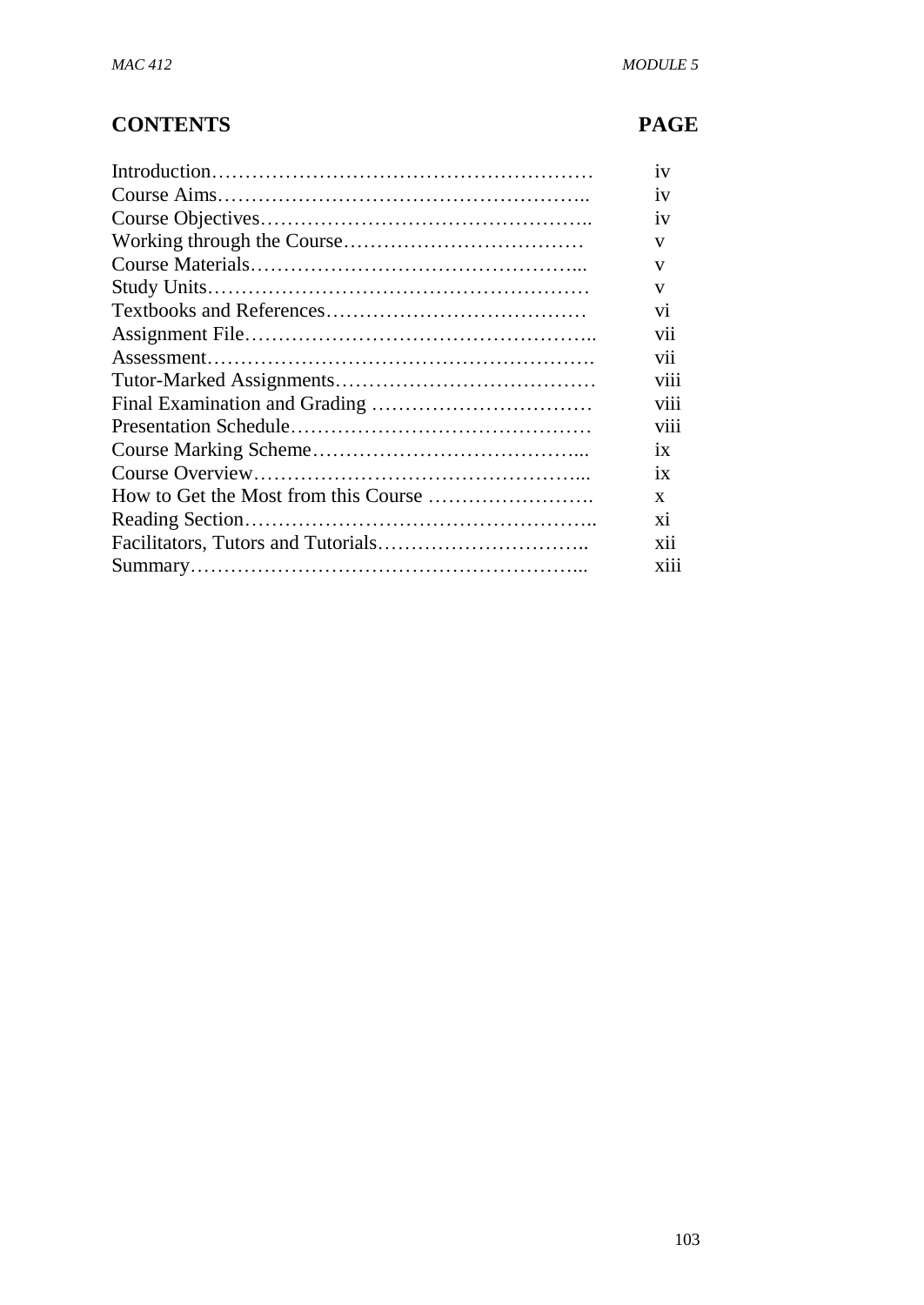#### **INTRODUCTION**

**MEDIA MANAGEMENT (MAC 412**) is a one-semester, three-credit unit course. It is designed to acquaint you with the knowledge, principles and skills of mass media organisation management.

The course highlights the general philosophy of management and management theories, and their practical applications in contemporary media organisation management.

This course guide is designed to equip students with the necessary information about the content of the course and the needed materials for a proper understanding of the subject matter. There is also provision for tutor-marked-assignments and students are advised to handle this with all seriousness.

## **COURSE AIMS**

The main aim of this course is to teach the most result-oriented ways of managing mass media organisations (with their peculiarities) viz-a-viz the contemporary business environment and the Nigerian business landscape in particular. Management functions and managerial skills would be discussed. Management theories and communication lines in media organisations would be examined. Issues on handling organisational grievances, complaints and conflict management as well as ethics and social responsibility in media management would be highlighted.

#### **COURSE OBJECTIVES**

At the end of the course, you should be able to:

- state the general principles and theories of management and how they are applied in media organisation
- administer media organisations especially in this age of media proliferations.

The course shall also acquaint you with the knowledge of the pertinent legal and ethical issues revolving around contemporary media organisation management.

## **WORKING THROUGH THIS COURSE**

To effectively harness and retain the rich information in this course, you are expected to read the recommended texts and other materials provided by the National Open University of Nigeria (NOUN).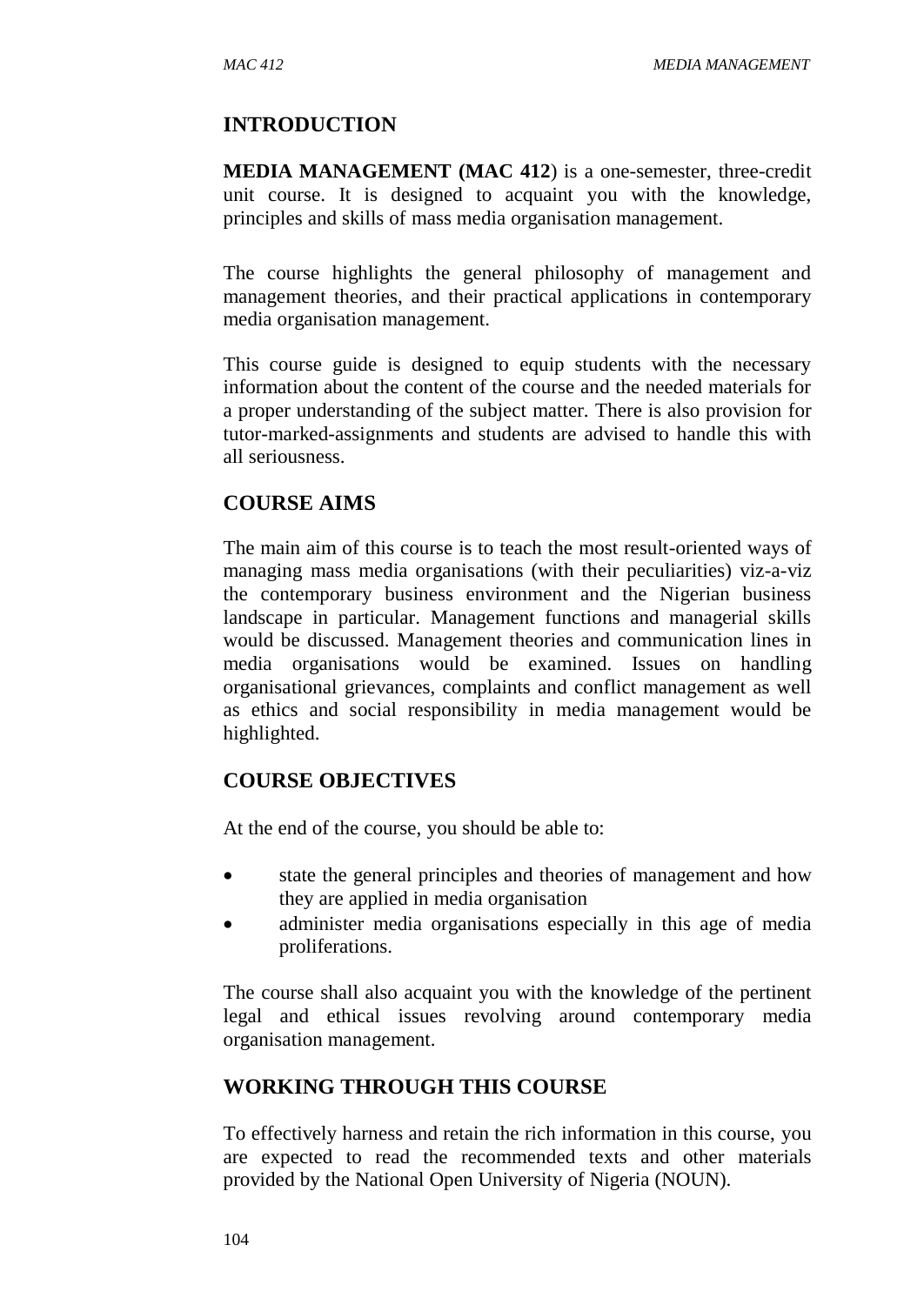The self- assessment exercise spelt out in each unit must be taken seriously. You are expected from time to time to submit assignments for assessment. There will be an examination at the end of this course. Stated below are the components of the course and what you ought to do.

# **COURSE MATERIALS**

The major components of the course are:

- 1. Course Guide
- 2. Study Units
- 3. Textbooks
- 4. Assignment File
- 5. Presentation

In addition, you must obtain your copy of the materials. They are provided by NOUN. In some cases, you may be required to obtain your copy from the bookshop. In case you have any problem in obtaining your materials, you may contact your tutor.

#### **STUDY UNITS**

| <b>Module 1</b> | <b>Understanding the Concept of Management in Media</b><br><b>Organisations</b>       |
|-----------------|---------------------------------------------------------------------------------------|
| Unit 1          | Meaning and Types of Media Management                                                 |
| Unit 2          | Functions and Characteristics of Management in Media<br>Organisations                 |
| Unit 3          | Purpose of Media Management/Managerial Skills                                         |
| Unit 4          | Qualities/Duties of a Media Manager                                                   |
|                 |                                                                                       |
| <b>Module 2</b> | <b>Theoretical Perspectives to Media Management</b>                                   |
| Unit 1          | Management Theories: Meaning and Relevance in Media                                   |
| Unit 2          | <b>Organisation Management</b>                                                        |
| Unit 3          | <b>Classical Management Theories</b><br><b>Behaviour and Human Relations Theories</b> |
| Unit 4          | Systems/Contingency Theories                                                          |
| Unit 5          | Quantitative Management Theories and Total Quality                                    |

#### **Module 3 Media Organisation and its Environment**

- Unit 1 Meaning and Types of Organisation
- Unit 2 Nature and Features of Media Organisations Environment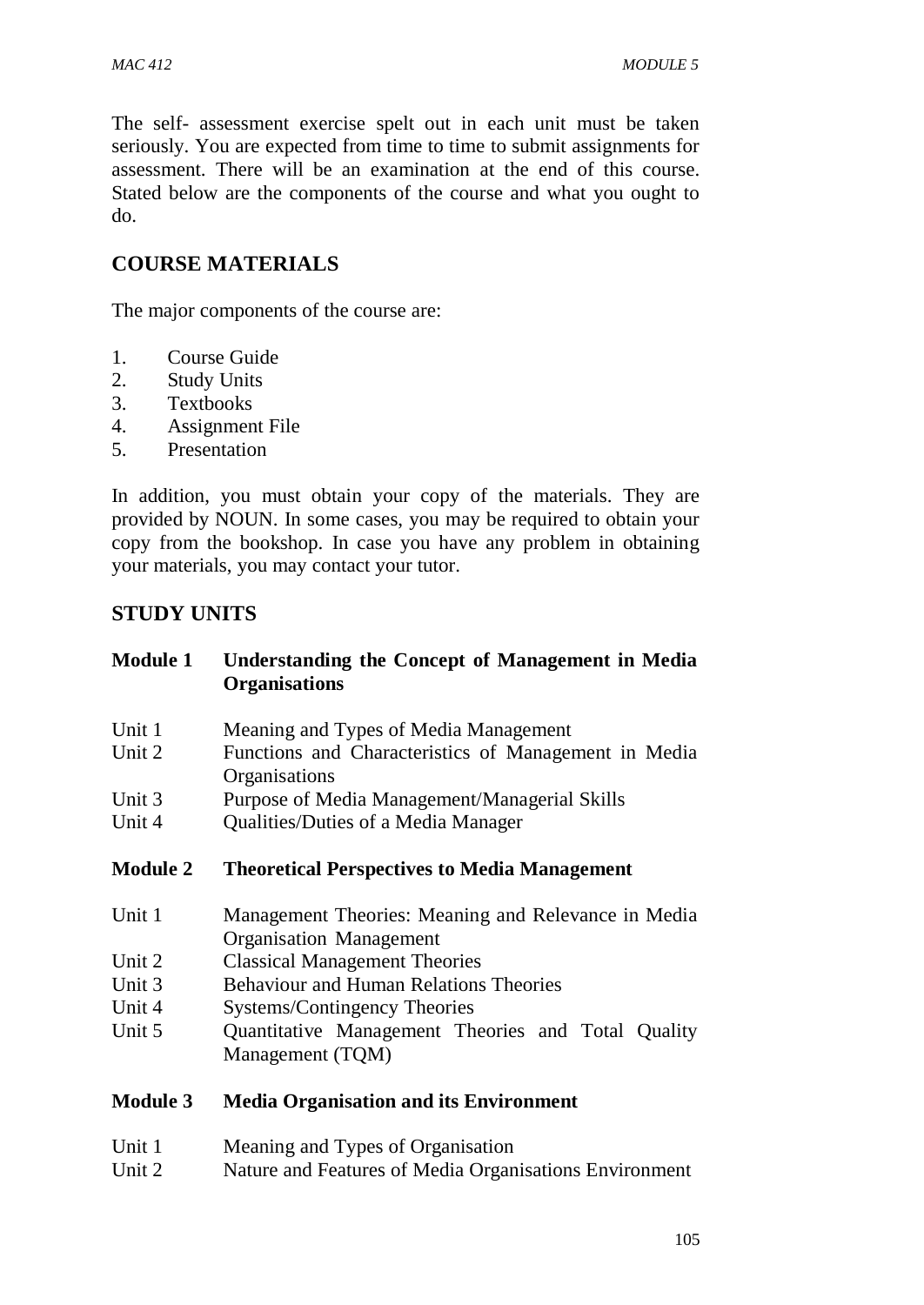- Unit 3 Media Organisational Structures
- Unit 4 Departments in Media Organisations
- Unit 5 Sources of Revenue for Media Organisations

#### **Module 4 Administration of Media Organisations**

- Unit 1 Communication Process in Media Organisation
- Unit 2 Performance Appraisal and Management by Objectives (MBO)
- Unit 3 Motivation in Media Organisations
- Unit 4 Managing Conflict in Media Organisations

#### **Module 5 Issues in Media Ownership and Management**

- Unit 1 Media Ownership and Control
- Unit 2 Leadership Process in Media Organisations
- Unit 3 Media Management in the Age of Media Proliferations
- Unit 4 Ethics and Social Responsibilities in Media Management

Each unit is accompanied by a number of self-tests which are drawn from the materials you have already gone through. The tests are designed to keep you abreast of what you have studied from the course materials. If properly utilised, the excellent combination of self-tests with tutor-marked-assignments will in no small measure lead to the achievement of the overall objectives of the course.

#### **TEXTBOOKS AND REFERENCES**

- Aina, S. (2002). *Modern Media Management*. Nigeria: Ebensun Publishers.
- Eze, F.C. (2006). *Human Resource Management in Nigeria*. (2nd ed.). Enugu: De-Verge Agencies Publication.
- Nwodu, L.C. (2006). *Journalism Practice: News Aesthetics, Ethics and Laws.* Enugu:Rhyce Kerex Publishers.
- Nworgu, K.O. (2011). *Understanding Mass Communication Concepts and Applications*. Owerri: Ultimate Books.
- Nwosu, I. E. (2004). "Conflict Management, Communication and Mass Media: A Conceptual, Theoretical and Introductory Analysis." In: Nwosu & Des Wilson (Eds). *Communication, Media and Conflict Management in Nigeria*. Enugu: Prime Targets Ltd.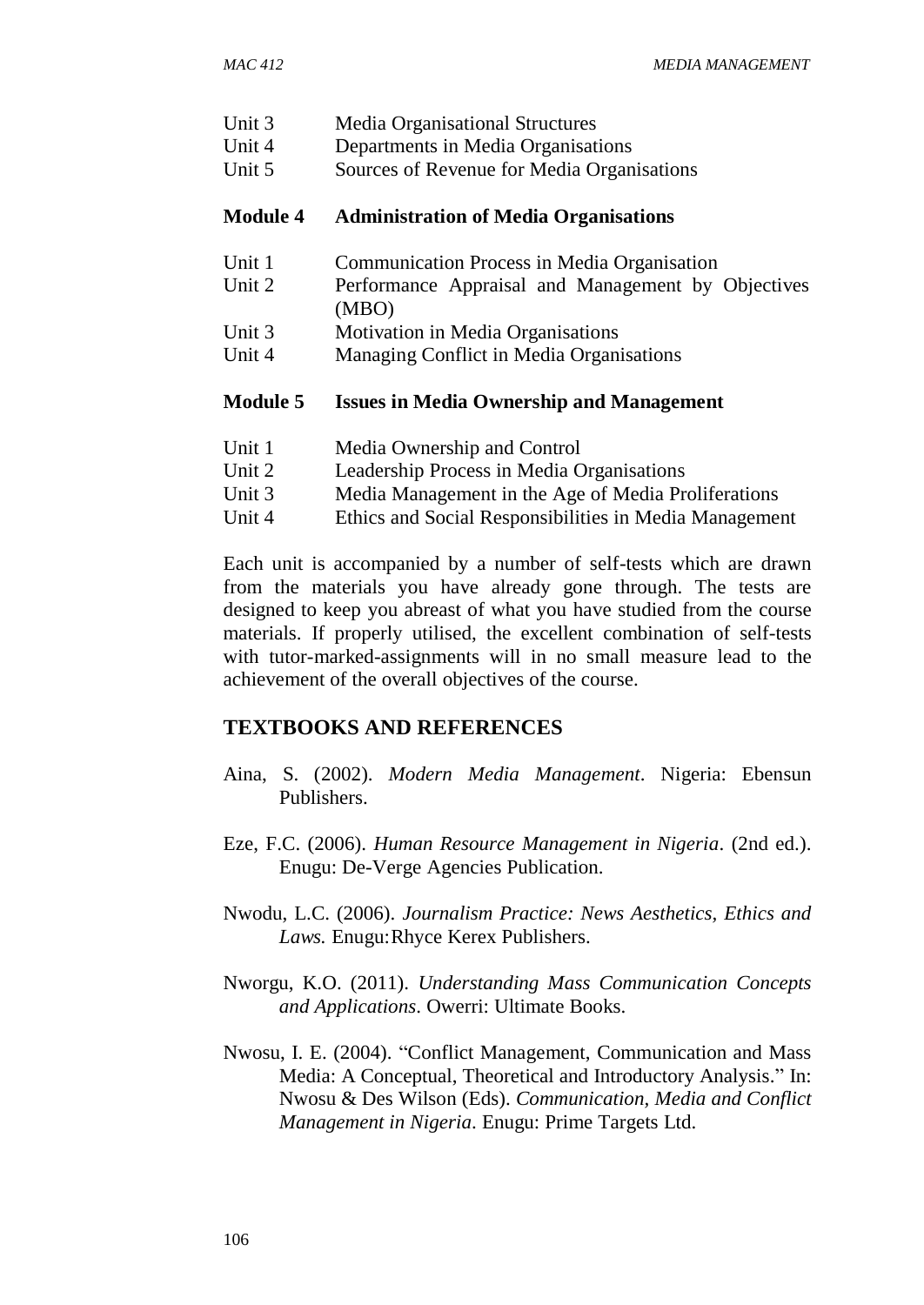- Obeleagu, C.G, Emejulu G. & Onubogu, A. O. (1997). *Contemporary Business Management.* Onitsha: Baset Printing & Publishing Ltd.
- Ogbuoshi, L.I. (2010). *Understanding Newspaper Management and Production*. Enugu: Linco Enterprises Ltd.
- Ogunsiji, M.A. (1989). *Introduction to Print Journalism*. Lagos: Nelson Publishers.
- Okafor, L.C. & Udu, A. U. (2005). *Essentials of Business Management*. Enugu: Rhyce Kerex Publishers.
- Okafor, L.C. *et al.* (2011). *Elements of Management*. Enugu: Rhyce Kerex Publishers.

#### **ASSIGNMENT FILE**

In the assignment file, you will get the details of the work you are expected to submit to your tutor for marking. The marks you obtain from these assignments will count towards the final mark you obtain in this course.

Further information on the assignment will be found in the assignment file itself and later in this course guide in the section on assessment.

#### **ASSESSMENT**

There are two aspects to the assessment of the course. First is the tutormarked-assignment; second, there is a written examination.

In tackling the assignments, you are expected to apply information and knowledge acquired during this course.

The assignments must be submitted to your tutor for formal assessment in accordance with the deadlines stated in the assignment file. The work you submit to your tutor for assessment will count for 30 per cent of your total course mark.

At the end of the course, you will need to sit for a final three-hour examination. This will count for 70 per cent of your total course mark.

## **TUTOR-MARKED ASSIGNMENTS**

There are 22 tutor-marked-assignments (TMAs) in this course. You need to submit all the assignments. Assignment questions for the units in this course are contained in the assignment file. You should be able to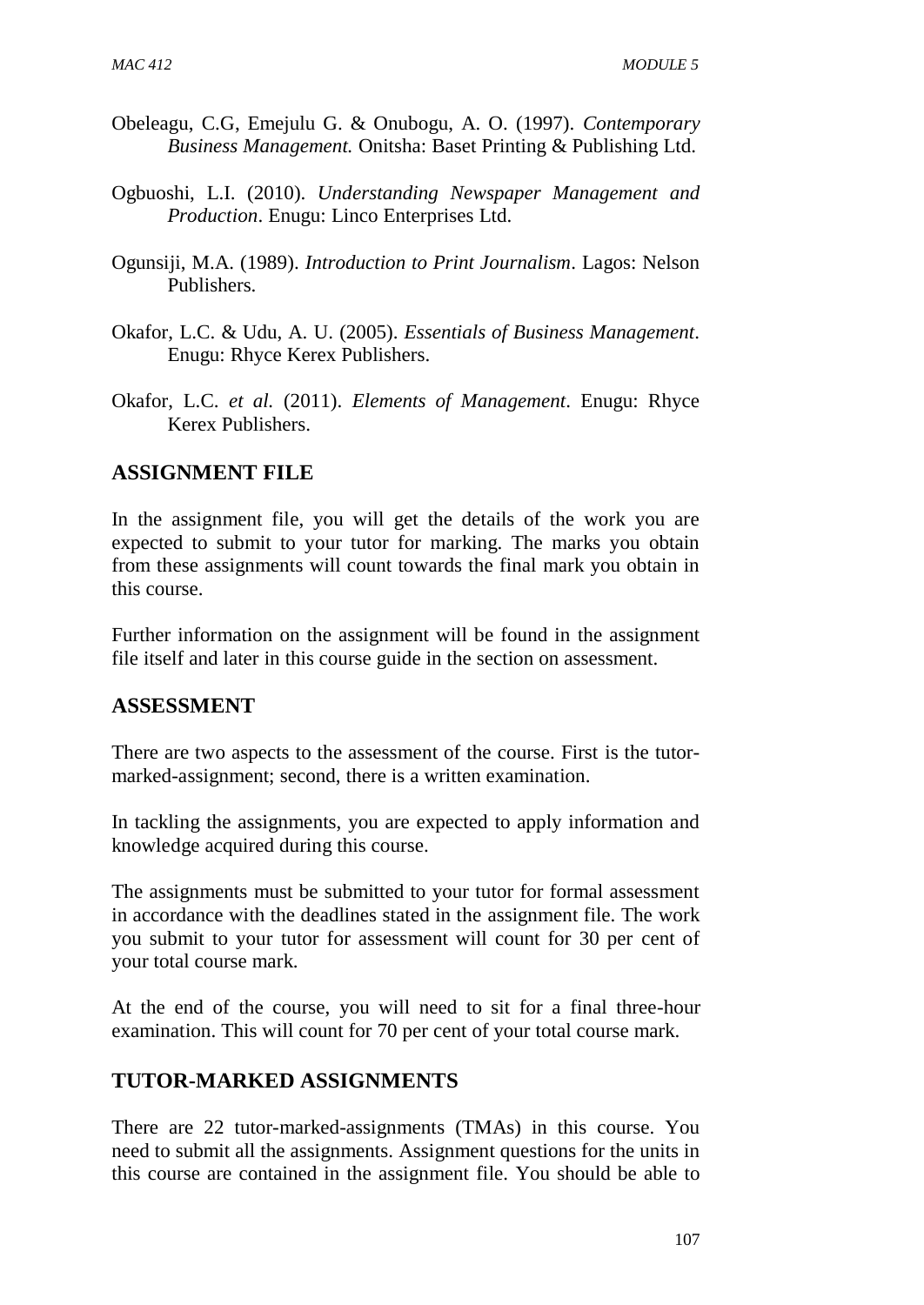complete your assignments from the information and materials contained in your textbooks, reading and study units. However, you are advised to use other references to broaden your viewpoint and provide a deeper understanding of the subject.

When you have completed each assignment, send it, together with the TMA form to your tutor. Make sure that each assignment reaches your tutor on or before the deadline given to the assignment file. If, however, you cannot complete your work on time, contact your tutor before the assignment is done to discuss the possibility of an extension.

## **FINAL EXAMINATION AND GRADING**

The final examination of MAC 412 will be for three hours and has a value of 70% of the total course grade. The examination will consist of questions which reflect the type of self-testing, practice exercises and TMAs you have come across. All areas of the course will be assessed.

You are advised to revise the entire course after studying the last unit before you sit for the examination. You will find it useful to review your TMAs and the comments of your tutor on them before the final examination.

#### **PRESENTATION SCHEDULE**

The presentation schedule included in your course materials gives you the important dates for the completion of TMAs and attending tutorials. Remember, you are required to submit all your assignments by the due dates. You should guard against falling behind in your work.

#### **COURSE MARKING SCHEME**

This table shows how the actual course is broken down.

| <b>Assessment</b>        | <b>Marks</b>                     |
|--------------------------|----------------------------------|
| Assignment 1-22          | 22 assignments, best four marks  |
|                          | of fifteen count at 7.5% (on the |
|                          | $averages$ = 30% of course marks |
| <b>Final Examination</b> | 70% of overall course marks      |
|                          | 100% of course marks             |

#### **COURSE OVERVIEW**

This table brings together the units, the number of weeks you should take to complete them, and the assignments that follow them.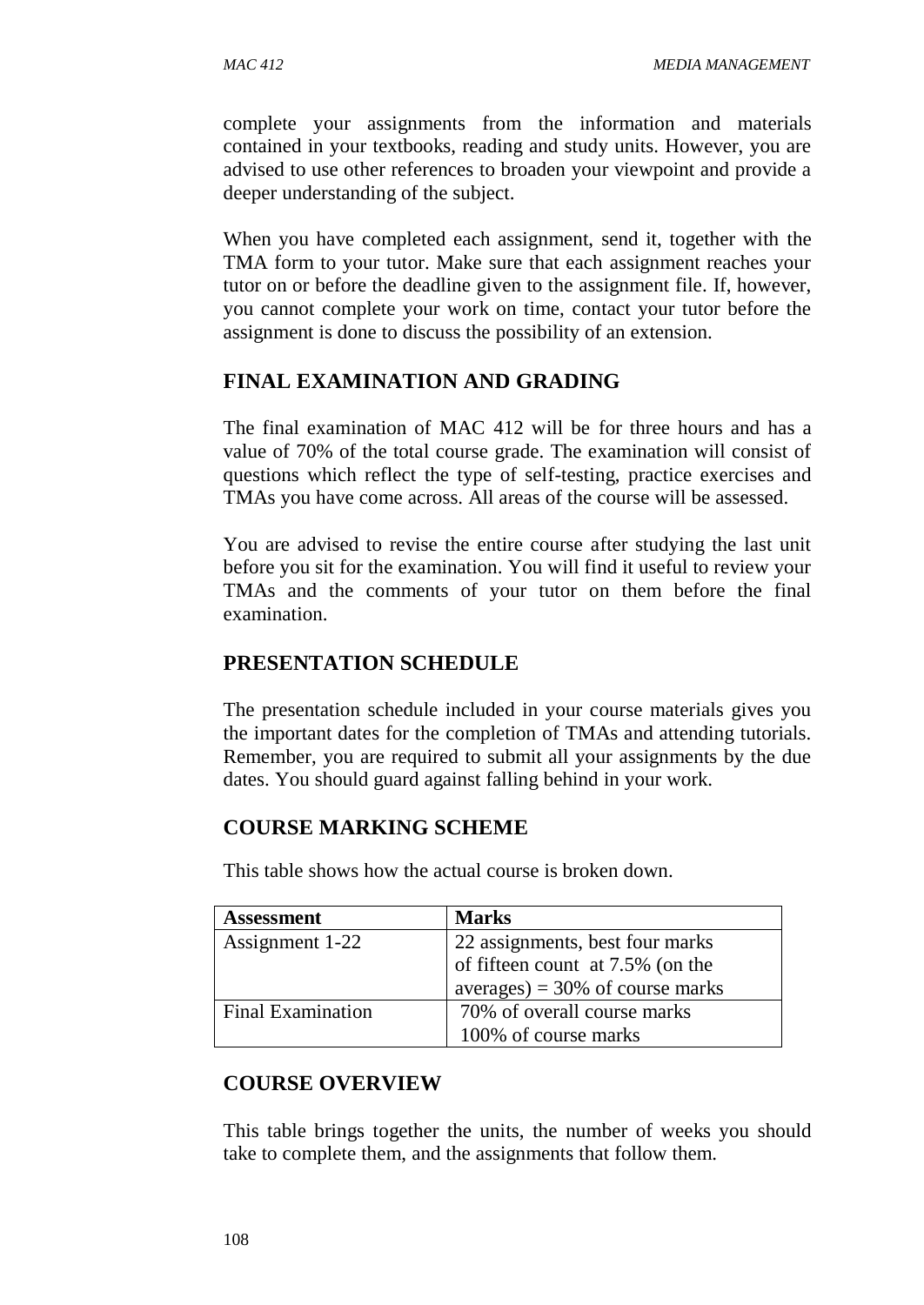| Unit           | <b>Title of work</b>                                                 | Week's          | <b>Assessment</b> |
|----------------|----------------------------------------------------------------------|-----------------|-------------------|
|                |                                                                      | <b>Activity</b> | (End of Unit)     |
|                | <b>Course Guide</b>                                                  |                 |                   |
|                | <b>Module 1</b>                                                      |                 |                   |
| $\mathbf{1}$   | Meaning and Types of Media Management                                | $\mathbf{1}$    | Assignment 1      |
| $\overline{2}$ | Functions and Characteristics of Media<br>Management                 | $\overline{2}$  | Assignment 2      |
| 3              | Purpose of Media Management/Managerial<br><b>Skills</b>              | 3               | Assignment 3      |
| $\overline{4}$ | Qualities/Duties of Media Managers                                   | $\overline{4}$  | Assignment 4      |
|                | <b>Module 2</b>                                                      |                 |                   |
| $\mathbf{1}$   | Management Theories: Meaning<br>and<br>Relevance in Media Management | 5               | Assignment 5      |
| $\overline{2}$ | <b>Classical Management Theories</b>                                 | 6               | Assignment 6      |
| 3              | <b>Behaviour and Human Relations Theories</b>                        | 7               | Assignment 7      |
| $\overline{4}$ | Systems/Contingency Theory                                           | 8               | Assignment 8      |
| 5              | Quantitative Management Theories<br>and<br><b>TQM</b>                | 9               | Assignment 9      |
|                | <b>Module 3</b>                                                      |                 |                   |
| $\mathbf{1}$   | Meaning and Types of Organisations                                   | 10              | Assignment 10     |
| $\overline{2}$ | Nature/Features of Media Organisation                                | 11              | Assignment 11     |
|                | Environment                                                          |                 |                   |
| 3              | Media Organisational Structures                                      | 12              | Assignment 12     |
| $\overline{4}$ | Departments in Media Organisations                                   | 13              | Assignment 13     |
| 5              | $\sigma$ f<br>for<br>Media<br>Revenue<br>Sources                     | 14              | Assignment 14     |
|                | Organisations                                                        |                 |                   |
|                | <b>Module 4</b>                                                      |                 |                   |
| 1              | Communication<br>in<br>Media<br>Process                              | 15              | Assignment 15     |
|                | Organisations                                                        |                 |                   |
| $\overline{2}$ | Performance Appraisal and Management<br>by Objectives                | 16              | Assignment 16     |
| 3              | Motivations in Media Organisations                                   | 17              | Assignment 17     |
| $\overline{4}$ | Handling<br>Grievances, Complaints<br>and                            | 18              | Assignment 18     |
|                | Conflicts in Media Organisations                                     |                 |                   |
|                | <b>Module 5</b>                                                      |                 |                   |
| $\mathbf{1}$   | Media Ownership and Control                                          | 19              | Assignment 19     |
| $\overline{2}$ | Leadership Process in Media Organisations                            | 20              | Assignment 20     |
| 3              | Media Management in the Age of Media                                 | 21              | Assignment 21     |
|                | Proliferation                                                        |                 |                   |
| $\overline{4}$ | Ethics and Social Responsibility in Media                            | 22              | Assignment 22     |
|                | Management                                                           |                 |                   |
|                | <b>Revision</b>                                                      | 23              |                   |
|                | <b>Examination</b>                                                   | 24              |                   |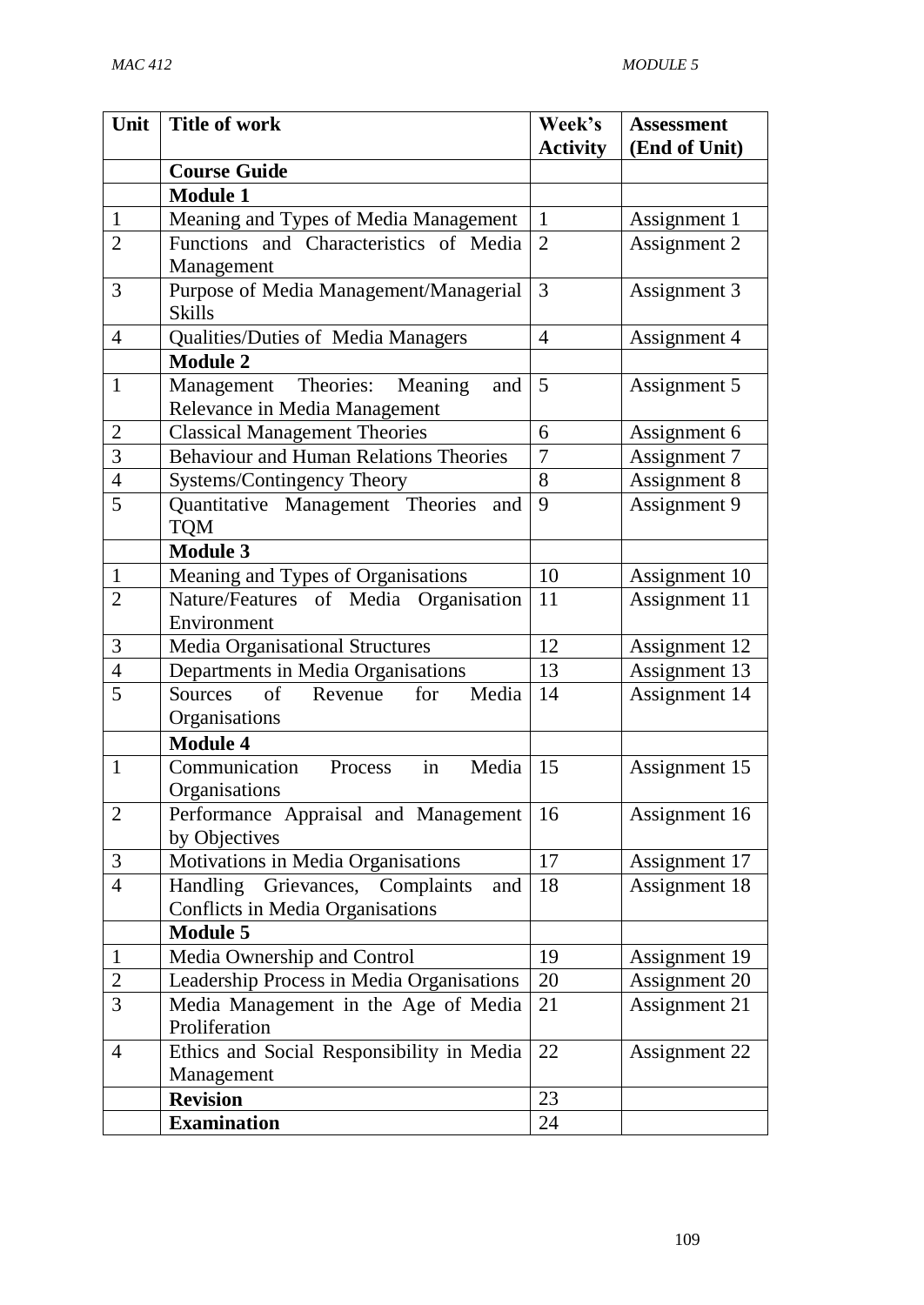#### **HOW TO GET THE MOST FROM THIS COURSE**

In distance learning, the study units replace the lecturer. This is one of the great advantages of distance learning; you can read and work through specially designed study materials at your own pace, and at a time and place that suit you best. Think of it as reading the lecture instead of listening to a lecturer. In the same way that a lecturer might set you some readings to do, the study units tell you when to read your set books or other materials, just as a lecturer might give you an in-class exercise, your study units provide exercises for you to do at appropriate points.

Each of the study units follows a common format. The first item is an introduction to the subject matter of the unit, and how a particular unit is integrated with the other units and the course as a whole. Next is set of learning objectives. These objectives let you know what you should be able to do by the time you have completed the unit. You should use these objectives to guide your study. When you have finished the units, you must go back and check whether or not you have achieved the objectives. If you make a habit of doing this, you will significantly improve your chances of passing the course.

The main body of the unit guides you through the required readings from other sources. This will usually be either from your set books or from other materials.

## **READING SECTION**

Remember that your tutor's job is to help you. So, when you need help, don't hesitate to call and ask your tutor to provide it.

- 1. Read this Course Guide thoroughly.
- 2. Organise a study schedule. Refer to the 'Course Overview' for more details. Note the time you are expected to spend on each unit and how the assignments relate to the units. Whatever method you chose to use, you should fashion out your own convenient schedule for working on each unit.
- 3. Once you have created your own study schedule, do everything you can to stick to it. The major reason that students fail is that they get behind with their course work. If you get into difficulties with your schedule, please let your tutor know before it is too late for help.
- 4. Turn to unit 1 and read the introduction and the objectives for the unit.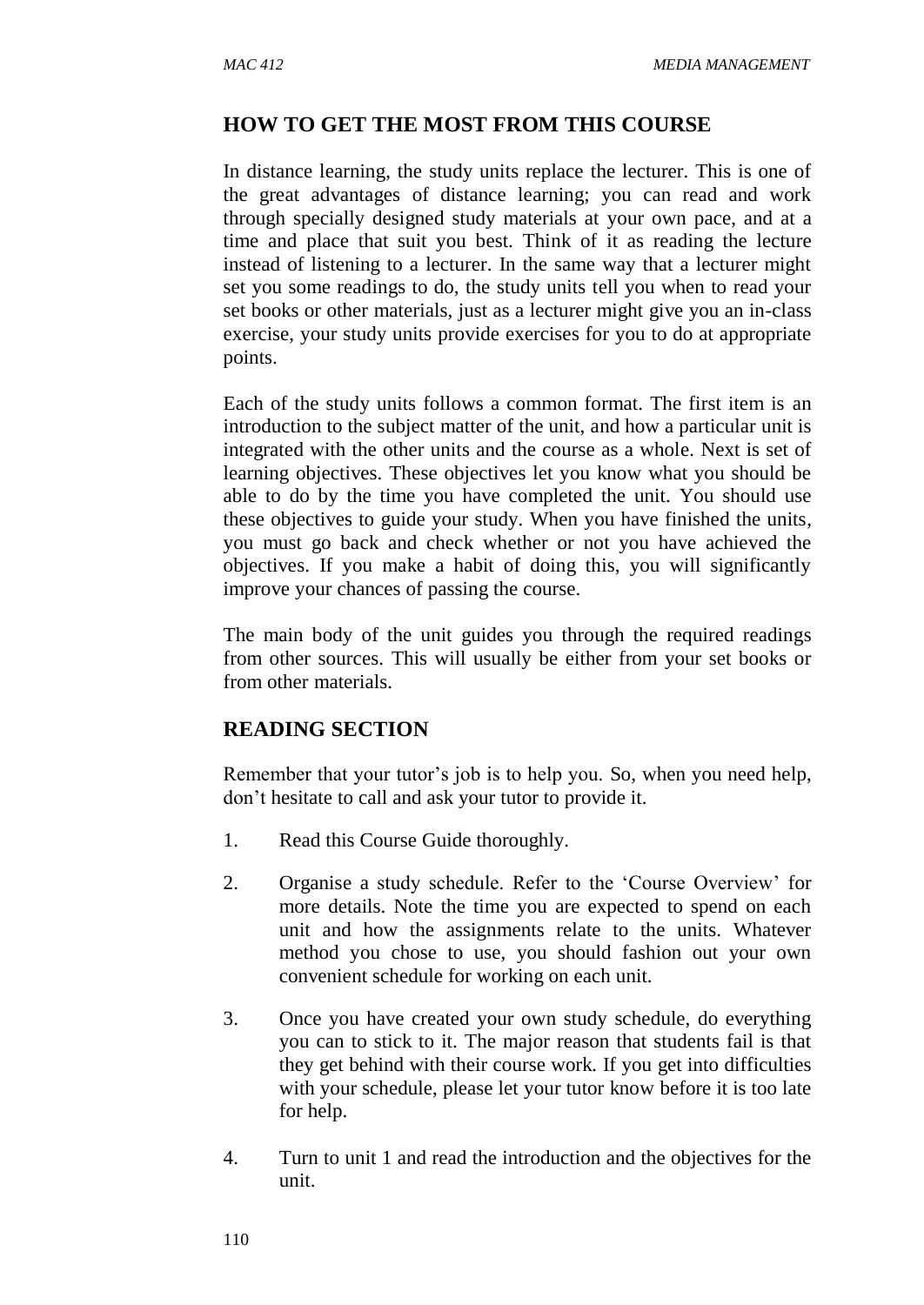- 5. Assemble the study materials. Information about what you need for a unit is given in the 'Overview' at the beginning of each unit. You will almost always need both the study unit you are working on and one of your set books on your desk at the same time.
- 6. Work through the unit. The content of the unit itself has been arranged to provide a sequence for you to follow. As you work through the unit you will be instructed to read sections from your set books or other articles. Use the unit to guide your reading.
- 7. Review the objectives for each study unit to confirm that you have achieved them. If you feel unsure about any of the objectives, review the study material or consult your tutor.
- 8. When you are confident that you have achieved a unit's objectives, you can then start on the next unit. Proceed unit by unit through the course and try to pace your study so that you keep yourself on schedule.
- 9. When you have submitted an assignment to your tutor for marking, do not wait for its return before starting on the next unit. Keep to your schedule. When the assignment is returned, pay particular attention to your tutor's comments, both on the tutormarked assignment form and also on what is written on the assignment. Consult your tutor as soon as possible if you have any questions or problems.
- 10. After completing the unit, review the course and prepare yourself for the final examination. Check that you have achieved the unit objectives (listed at the beginning of each unit) and the course objectives (listed in this Course Guide).

# **FACILITATORS, TUTOR AND TUTORIALS**

There are 12 hours of tutorials in support of this course. You will be notified of the dates, times and location of these tutorials, together with the name and phone number of your tutor, as soon as you are allocated to a tutorial group.

Your tutor will mark and comment on your assignments, keep a close watch on your progress and on any difficulties you might encounter and provide assistance to you during the course. You must mail your tutormarked-assignments to your tutor well before the due date (at least two working days are required). They will be marked by your tutor and returned to you as soon as possible.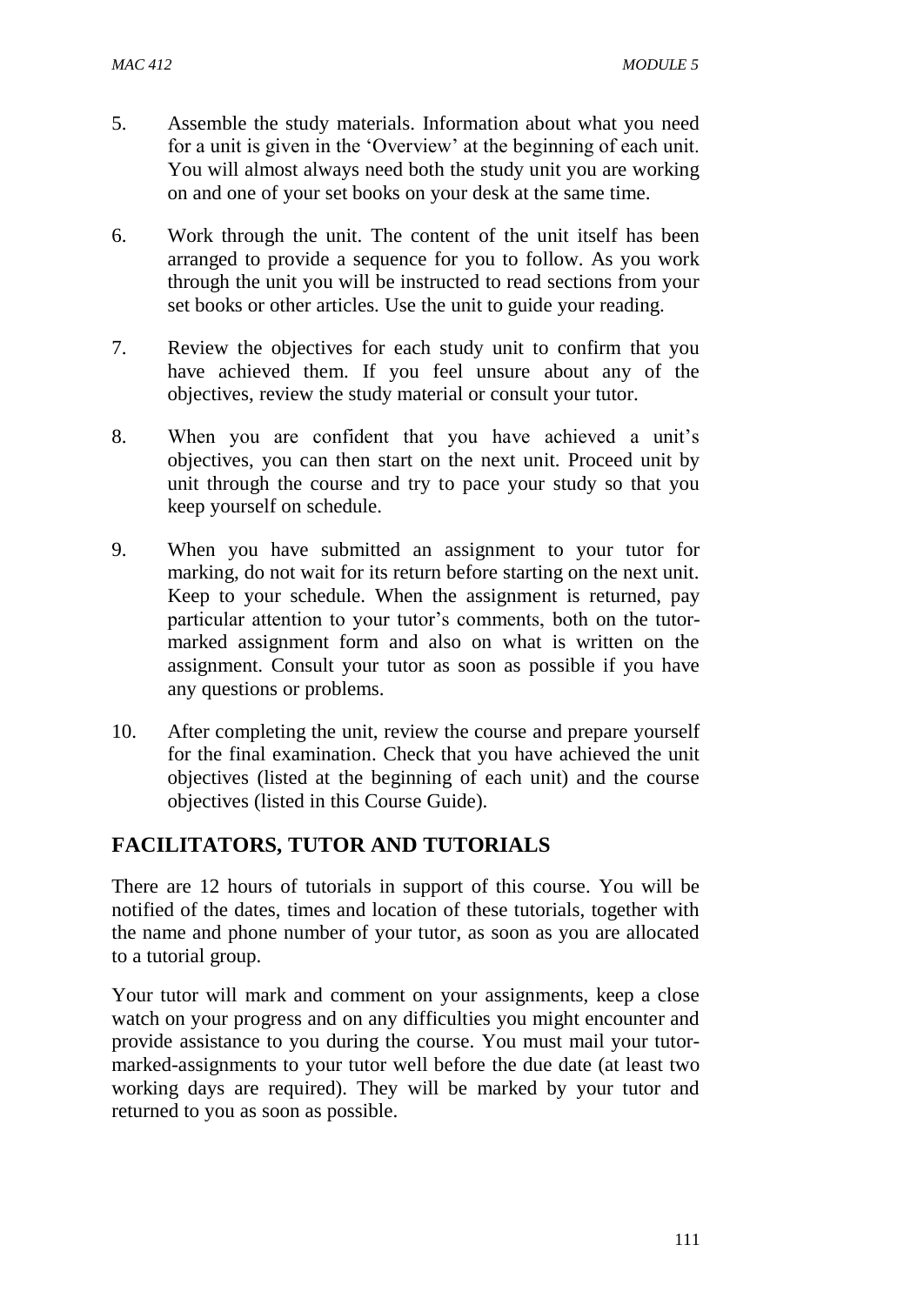Do not hesitate to contact your tutor by telephone, e-mail, or discussion board if you need help. The following might be circumstances in which you would find help necessary. Contact your tutor if:

- you do not understand any part of the study units or the assigned readings,
- you have difficulty with the self-tests or exercises,
- you have a question or problem with an assignment, with your tutor's comments on an assignment or with the grading of an assignment.

You should try your best to attend the tutorials. This is the only chance to have face to face contact with tutor and to ask questions which are answered instantly. You can raise any problem encountered in the course of your study. To gain the maximum benefit from course tutorials, prepare a question list before attending them, you will learn a lot from participating in discussions actively.

# **SUMMARY**

MAC 412 is designed to equip you with the principles and practice of media management.

Upon completion of the course, you should be able to answer the following questions among others:

- what is management?
- what are the types of management?
- what are the functions of media management?
- what are the characteristics of media management?
- what are the qualities/duties of a good media?
- what management theories are relevant in today's media organisations?
- what do you understand by media organisational structures?
- identify the departments in media organisation and the kind of jobs they do.
- what are the sources of revenue open to a media manager?
- what is MBO?
- what are the strategies for managing conflicts in media organisations?
- what are the types of media ownership and control?
- what are the challenges of media management in this era of media proliferations?
- what ethical challenges confront today media managers?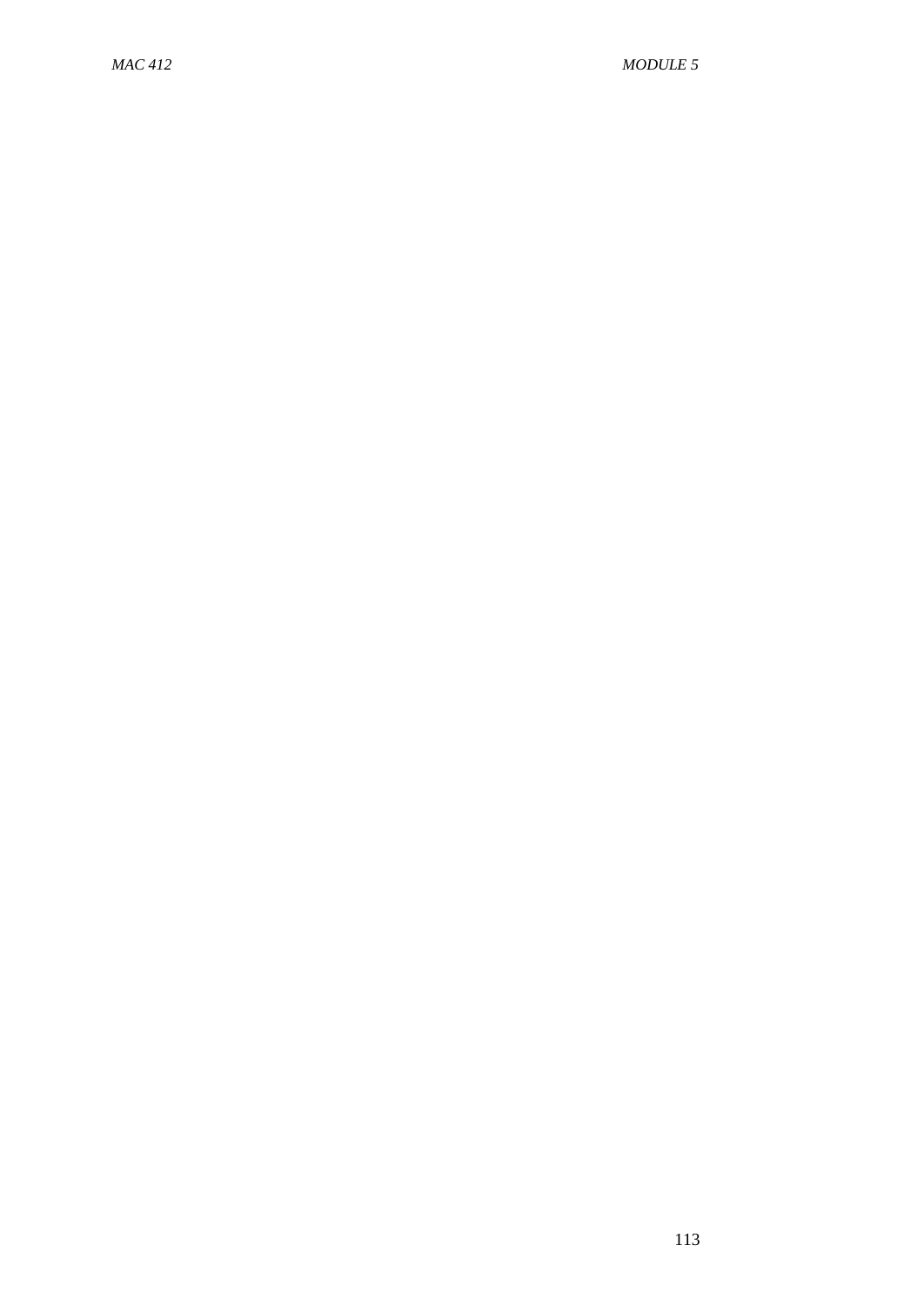| <b>MAIN</b><br><b>COURSE</b>   |                                                                                 |          |
|--------------------------------|---------------------------------------------------------------------------------|----------|
| <b>CONTENTS</b><br><b>PAGE</b> |                                                                                 |          |
| <b>Module 1</b>                | <b>Understanding the Concept of Management</b>                                  | 1        |
| Unit 1                         | Meaning and Types of Media Management                                           | 1        |
| Unit 2                         | Functions and Characteristics of Management                                     |          |
|                                |                                                                                 | 5        |
| Unit 3                         | Purpose of Media Management/Managerial<br>$Skills$                              | 9        |
| Unit 4                         | Qualities/Duties of a Media Manager                                             | 13       |
| <b>Module 2</b>                | <b>Theoretical Perspectives to Media</b>                                        | 18       |
| Unit 1                         | Management Theories: Meaning and<br>Relevance in Media Organisation             |          |
|                                |                                                                                 | 18       |
| Unit 2<br>Unit 3               | Classical Management Theories<br>Behaviour and Human Relations Theories         | 21<br>26 |
| Unit 4                         | Systems/Contingency Theories                                                    | 32       |
| Unit 5                         | Quantitative Management Theories and                                            |          |
|                                |                                                                                 | 36       |
| <b>Module 3</b>                | <b>Media Organisation and its Environment</b>                                   | 39       |
| Unit 1<br>Unit 2               | Meaning and Types of Organisation<br>Nature and Features of Media Organisations | 39       |
|                                |                                                                                 | 51       |
| Unit 3                         |                                                                                 | 55       |
| Unit 4                         | Departments in Media Organisations                                              | 62       |
| Unit 5                         | Sources of Revenue for Media                                                    |          |
|                                |                                                                                 | 66       |
| <b>Module 4</b>                | <b>Administration of Media Organizations</b>                                    | 69       |
| Unit 1                         | <b>Communication Process in Media</b>                                           |          |
| Unit 2                         | Performance Appraisal and Management by                                         | 69       |
|                                |                                                                                 | 76       |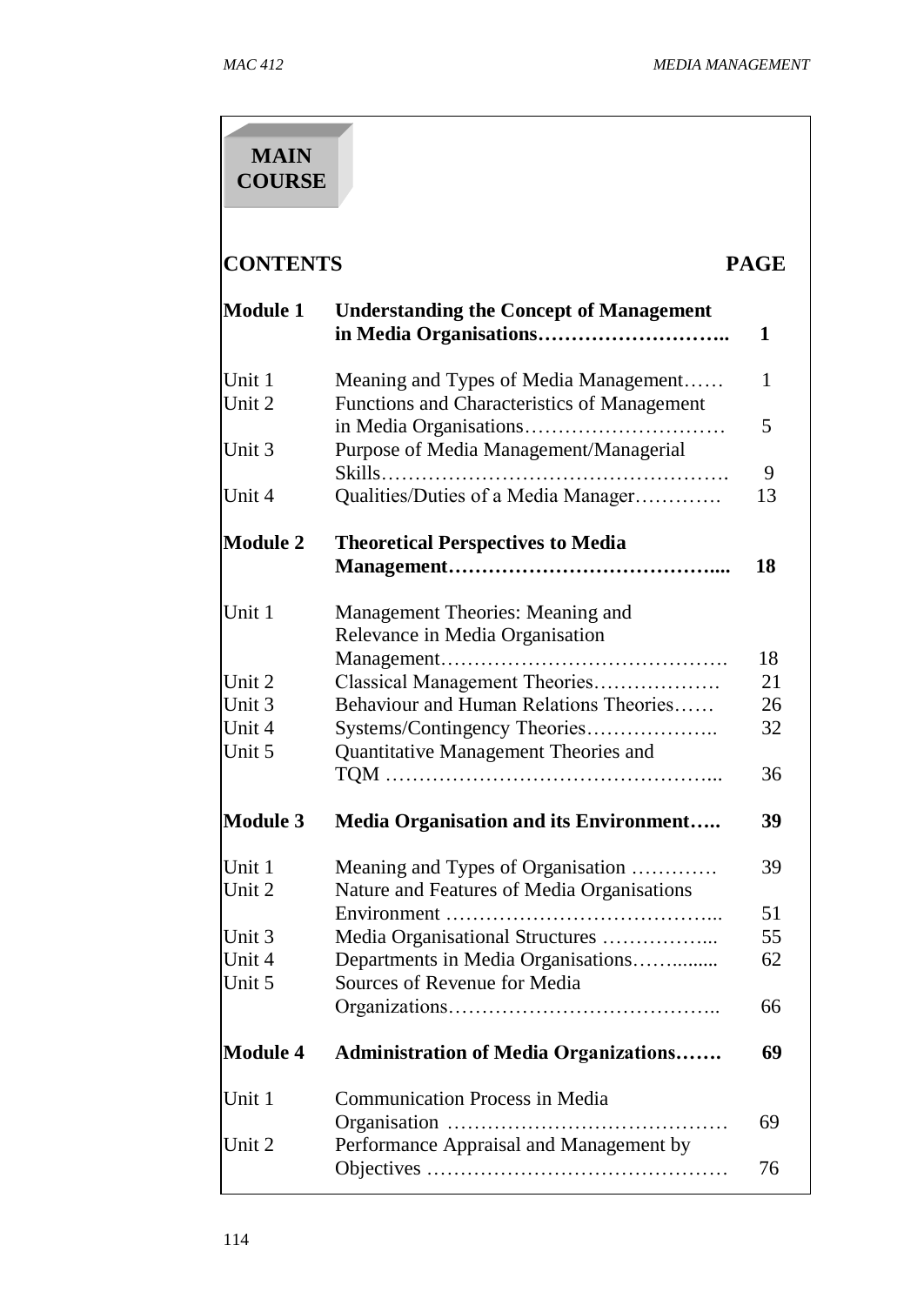| Unit 3<br>Unit 4 | Motivation in Media Organisations<br>Managing Conflict in Media Organizations | 84<br>90 |
|------------------|-------------------------------------------------------------------------------|----------|
| <b>Module 5</b>  | <b>Issues in Media Ownership and</b>                                          | 100      |
|                  |                                                                               |          |
| Unit 1           |                                                                               | 100      |
| Unit 2           | Leadership Process in Media Organizations                                     | 107      |
| Unit 3           | Media Management in the Age of Media                                          |          |
|                  |                                                                               | 111      |
| Unit 4           | Ethics and Social Responsibilities in Media                                   |          |
|                  |                                                                               | 124      |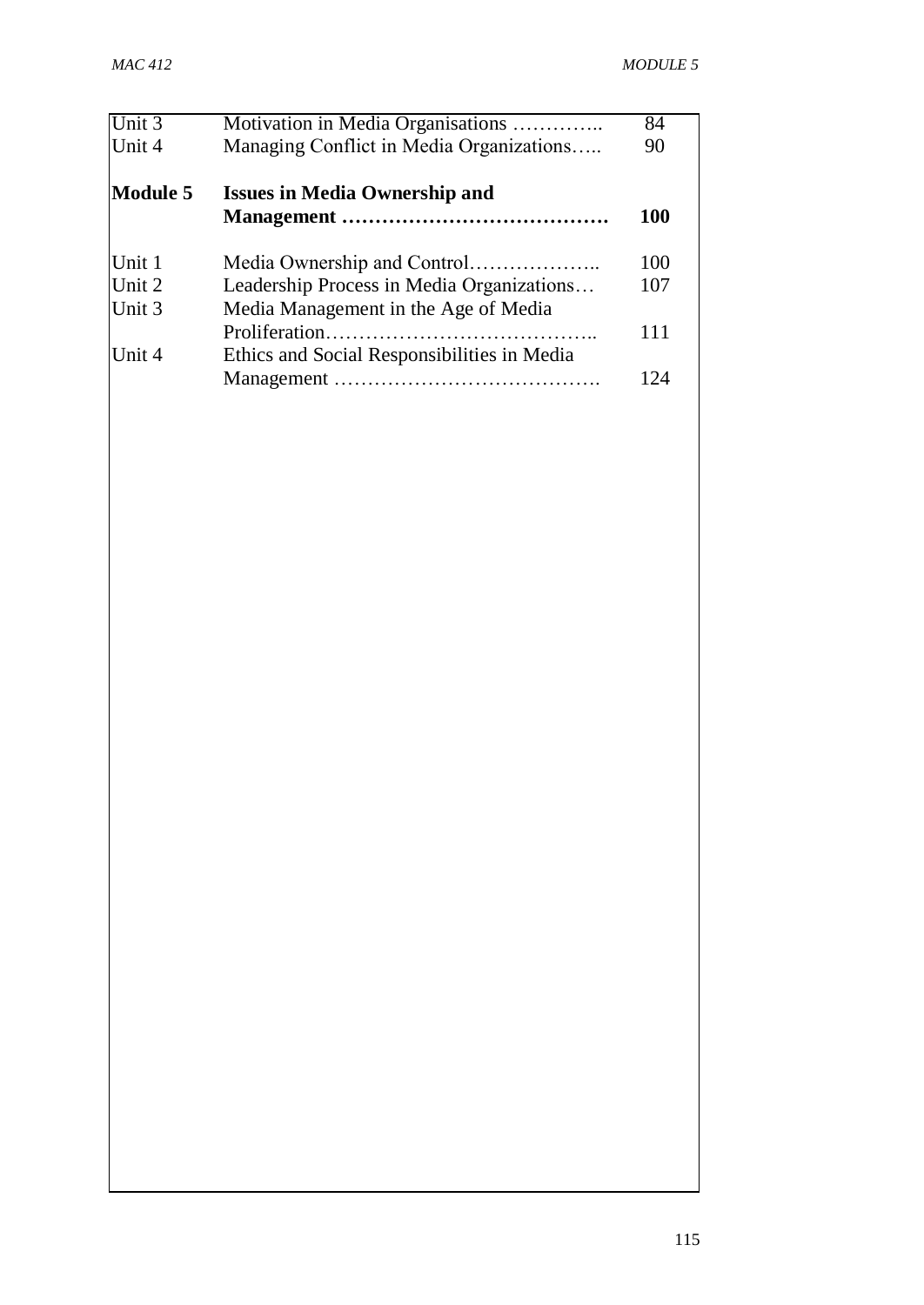## **MODULE 1 UNDERSTANDING THE CONCEPT OF MANAGEMENT IN MEDIA ORGANISATIONS**

- Unit 1 Meaning and Types of Media Management
- Unit 2 Functions and Characteristics of Media Management
- Unit 3 Purpose of Media Management/Managerial Skills
- Unit 4 Cualities/Duties of a Media Manager

## **UNIT 1 MEANING AND TYPES OF MEDIA MANAGEMENT**

#### **CONTENTS**

- 1.0 Introduction
- 2.0 Objectives
- 3.0 Main Content
	- 3.1 Meaning of Management
	- 3.2 Types of Management
- 4.0 Conclusions
- 5.0 Summary
- 6.0 Tutor-Marked Assignment
- 7.0 References/Further Reading

## **1.0 INTRODUCTION**

Management is a common activity in the human society. Virtually everyone practices management on daily basis either consciously or inadvertently. From the basic individual and family levels, to large multi-national organisations, management takes place. In media organisations, it is even a more serious matter because of the role the media play in the society. This unit examines the meaning and types of management in the context of media organisations.

#### **2.0 OBJECTIVES**

At the end of this unit, you should be able to:

- define management
- identify the various types of management
- explain management in the media context.

#### **3.0 MAIN CONTENT**

#### **3.1 Meaning of Management**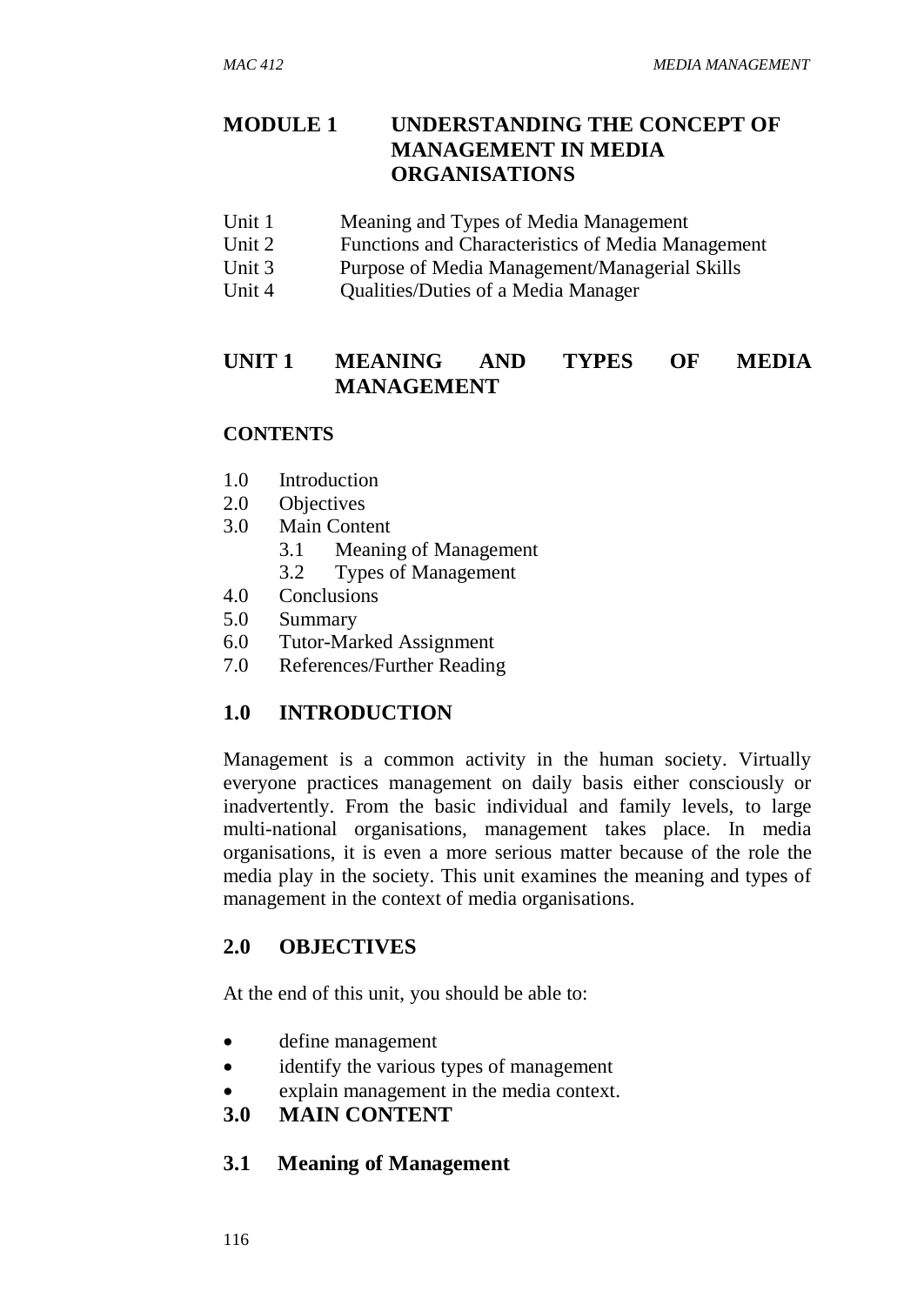When people hear the term "management" many of them quickly take their minds to the big establishments such as universities like the National Open University of Nigeria; huge multi-national companies like Shell and Chevron; large commercial banks such as First Bank of Nigeria Plc., or the United Bank for Africa, big media organisations like Nigeria Television Authority and Africa Independent Television, etc. Be that as it may, the fact remains that virtually everyone engages in management on daily basis knowingly or unknowingly.

For instance, a student who receives his up-keep allowances every semester consisting of three to four months practices management. This is because each time his allowances come; he evaluates his present needs and makes plans for the next three to four months. His plans may include food, books, stationery, toiletries, wears, transport, etc. At the end, he makes personal assessment to see whether or not he overspent the amount he planned. Also, a civil servant who receives his monthly salary and plans on how to spend it in order to sustain him and his family till he receives another is directly or indirectly practicing management.

#### **What is Management?**

For better understanding of the meaning of management, it is necessary that we consider some definitions by some writers and experts.

- 1. To manage is to forecast and plan; to organise, to command, to coordinate and to control (Fayol, H. 1949).
- 2. Management is a process of planning organising, directing and controlling available resources of an organisation in order to achieve the set goals of the organisation (Okafor, *et al.,* 2011: 26- 27).
- 3. Management is the process by which managers create, direct, maintain and operate purposeful organisations through systematic, coordinated and co-operative human efforts (McFarland, 1979:6).
- 4. Management is the process of working with and through others to achieve environment (Kreitner, 1992:8).
- 5. Management is the manipulation of resources to achieve predetermined objectives (Aina, 2002:1).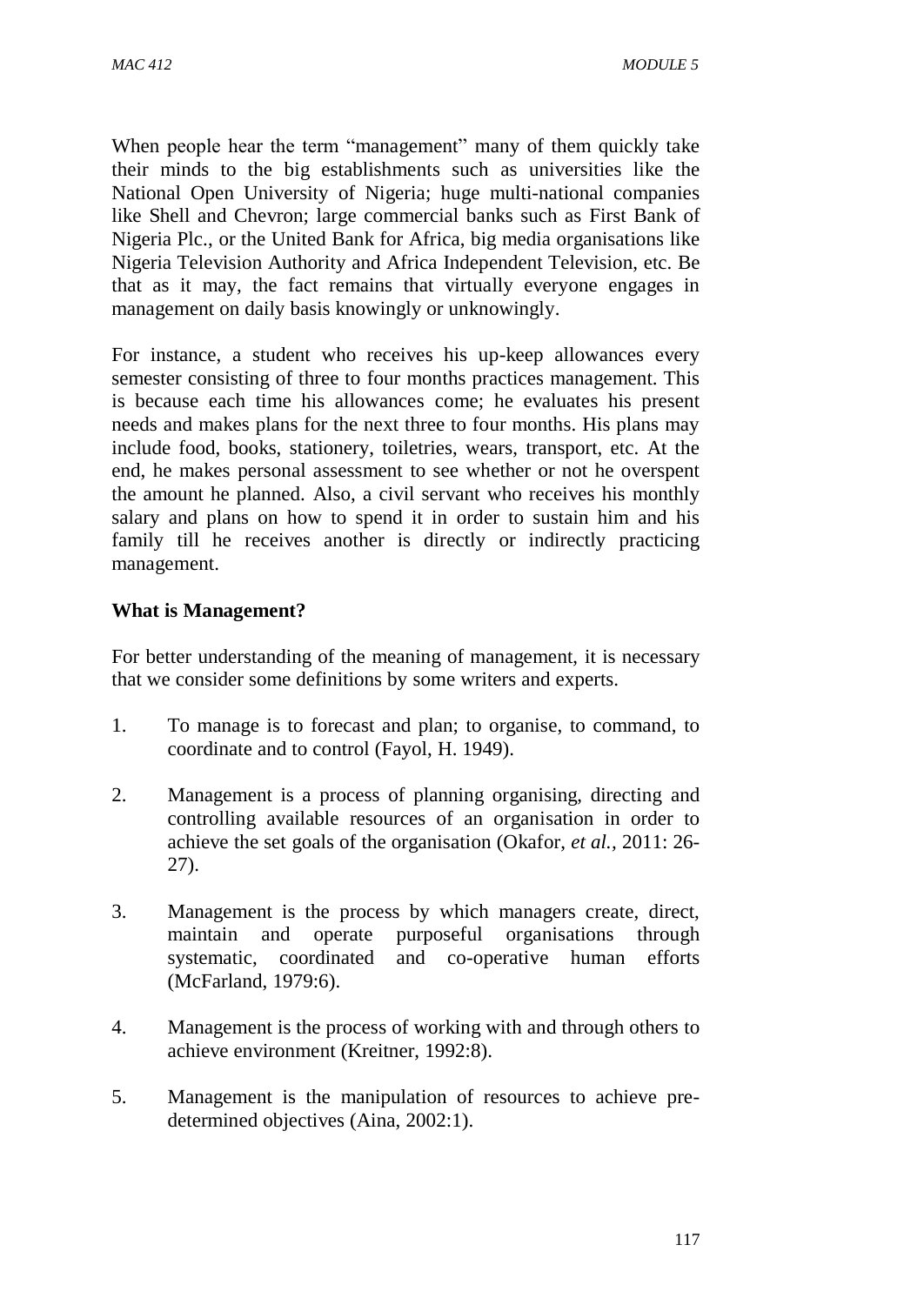6. Management is the process of utilising organisational resources to achieve specific objectives through the functions of planning, organising, leading and controlling (Williams, 1977).

The term "management" can be used as a concept, as a collective noun and as a group of people within an organisation. It could also be considered as a science, as an art, as an academic discipline (a course of study in institutions of higher learning), as a career, or as a profession.

For our purpose in this course, we shall adopt the definitions which point to management as a concept. These definitions see management as a process or a series of activities performed in order to achieve a predetermined goal. That is, the combination of resources through the process of planning, organising, staffing, directing and controlling in order to achieved clearly stated objectives.

# **3.2 Types of Management**

The major types of management include conventional management, systematic management and scientific management. We shall now explain these management types.

- **a. Conventional Management:** This is management by trial and error. It is intuitive and unsystematic. This type of management depends wholly on the use of human skills and imaginations in planning and executing organisational goals. It tends to be subjective, non-statistical, emotional, commonsensical and behavioural. Although many organisational problems may be solved with this method, it is time consuming.
- **b. Systematic Management:** This is otherwise called historical or initiative management. It means doing something because it has always been done that way.
- **c. Scientific Management:** This is the use of scientific principles and techniques in managing organisational activities. It is statistical, empirical, analytical, researchable and quantifiable. This type of management is data-based. It identifies problems and objectives, assembles and analyses all need factors to solve the problem and draws logical conclusion at the end. It was first experimented in 1885 by Fredrick Taylor who later became known as the father of scientific management.

# **4.0 CONCLUSION**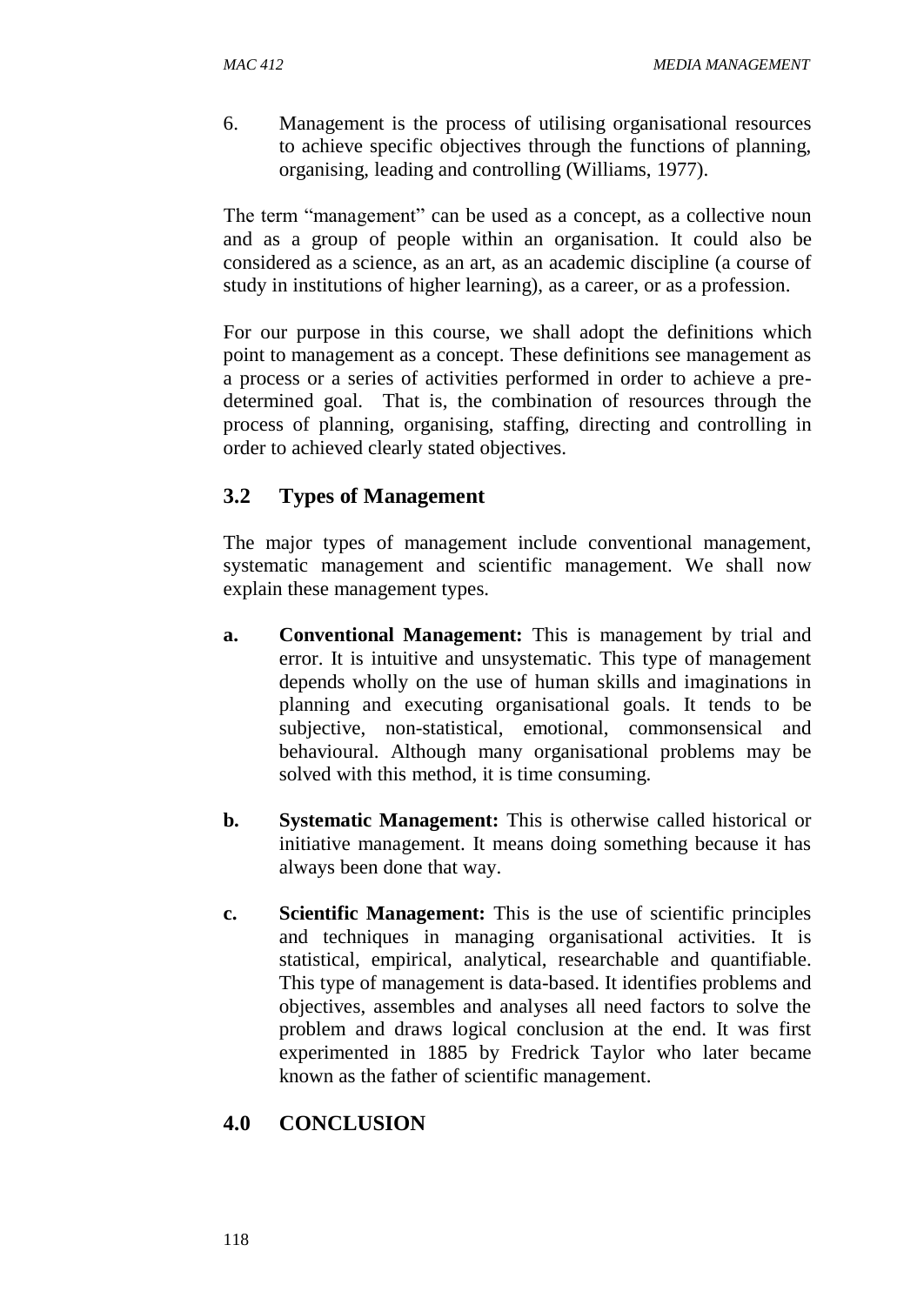Management could be perceived from several perspectives – as a concept, as a discipline, as a career or profession, and as a group of people that determine organisational policies and assign responsibilities. In this course, we are more concerned with the definitions that see management as a concept, i.e. a process or series of activities planned and performed in order to achieve predetermined organisational goals.

#### **5.0 SUMMARY**

This unit has explained the meaning of management. We have equally identified the types of management to include: conventional management, systematic management and scientific management.

#### **6.0 TUTOR-MARKED ASSIGNMENT**

Explain the meaning and types of management.

#### **7.0 REFERENCES/FURTHER READING**

- Aina, S. (2002). *Modern Media Management.* Nigeria: Ebensun Publishers.
- Fayol, H. (1949). *General and Industrial Management.* Translated by Constance Storrs. London: Pitman.
- Griffin, R.W. (1996). *Management.* New Jersey: Houghton Mifflin Company.
- Kreitner, R. (1992). *Management.* Boston: Hooghton Mifflin Company.
- McFarland, D. (1979). *Management Fundamentals and Practice*. New York: MacMillian Publishing Incorporated.
- Okafor, L.C. *et al*. (2011). *Elements of Management*. Enugu: Rhyce Kerex Publishers.
- William, S. (1977). *Management Classics.* California: Goodyear Publishing Company.

#### **UNIT 2 FUNCTIONS AND CHARACTERISTICS OF MEDIA MANAGEMENT**

#### **CONTENTS**

- 1.0 Introduction
- 2.0 Objectives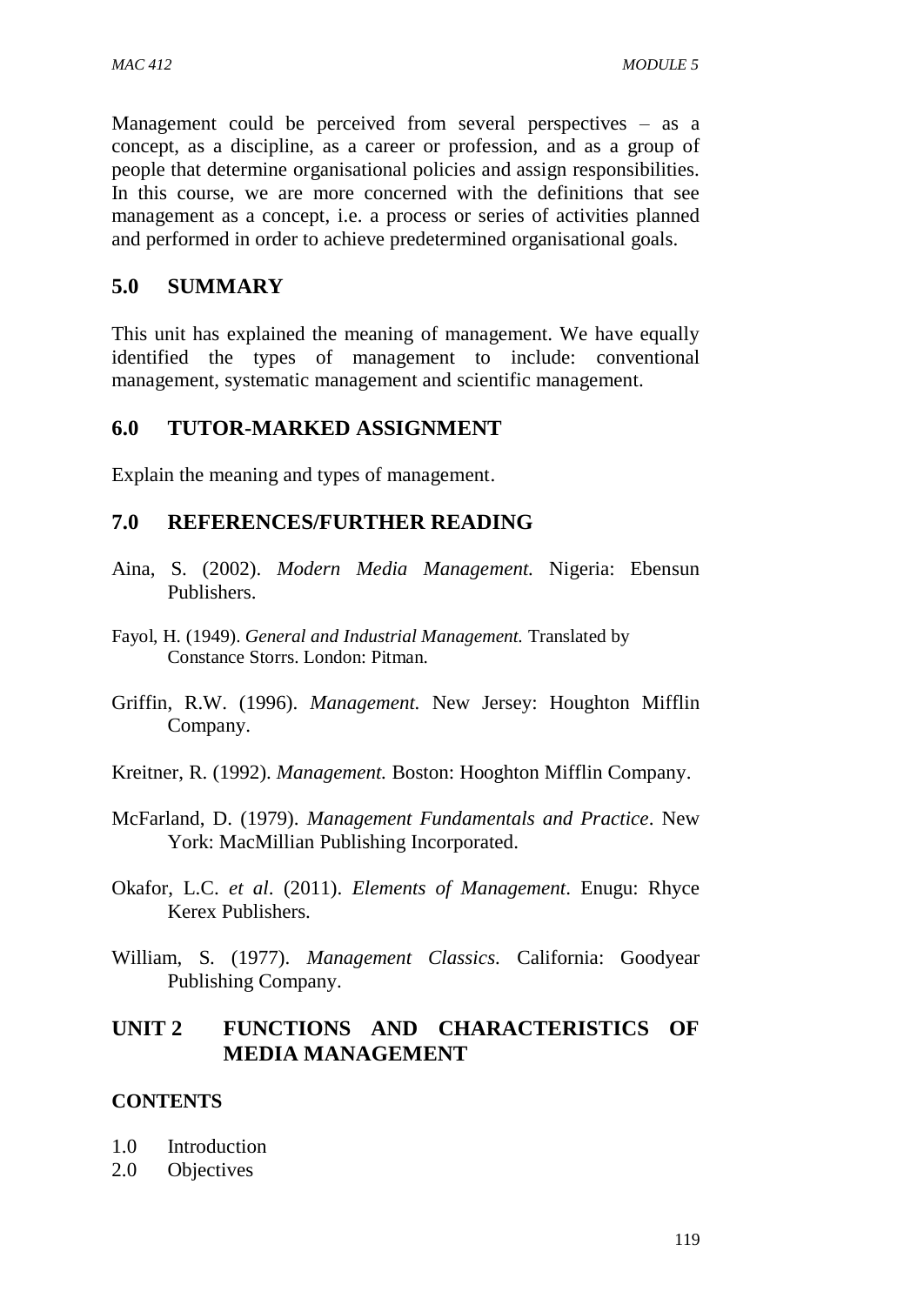- 3.0 Main Content
	- 3.1 Functions of Media Management
	- 3.2 Characteristics of Media Management
- 4.0 Conclusion
- 5.0 Summary
- 6.0 Tutor-Marked Assignment
- 7.0 References/Further Reading

## **1.0 INTRODUCTION**

Management performs some vital functions in every organisation. These functions are more or less identical in every formal organisation including media organisations. Management equally shares some characteristics that make it unique. This unit discusses the functions and characteristics of management as it concerns the media.

## **2.0 OBJECTIVES**

At the end of this unit, you should be able to:

- identify the functions of media management
- discuss the characteristics of media management.

# **3.0 MAIN CONTENT**

## **3.1 Functions of Management in the Media Context**

Several experts have made attempts at classifying management functions. One of the earliest scholars to do so was Henri Fayol. According to him, "to manage is to forecast and plan, to organise, to command and to control." However, it was Lather Gullick that gave the acronym 'POSDCORB' which is commonly used today for easy remembrance of the general functions of management. According to him, P stands for Planning, O for Organising, S for Staffing, D for Directing and Co for Coordinating, while R stands for Reporting and B for Budgeting.

Meanwhile, the most generally accepted definition of the functions of management was given by Koontz and O'Donnel (1982). According to them, management performs the following functions: Planning, Organising, Staffing, Directing, and Controlling. Management writers who support Koontz and O'Donnel, argue that every other management functions can easily be fitted into the five given by Koontz and O'Donnel. For our purpose in this unit, we shall adopt the five functions of management as given by Koontz and O'Donnel and shall now proceed to explain each of them.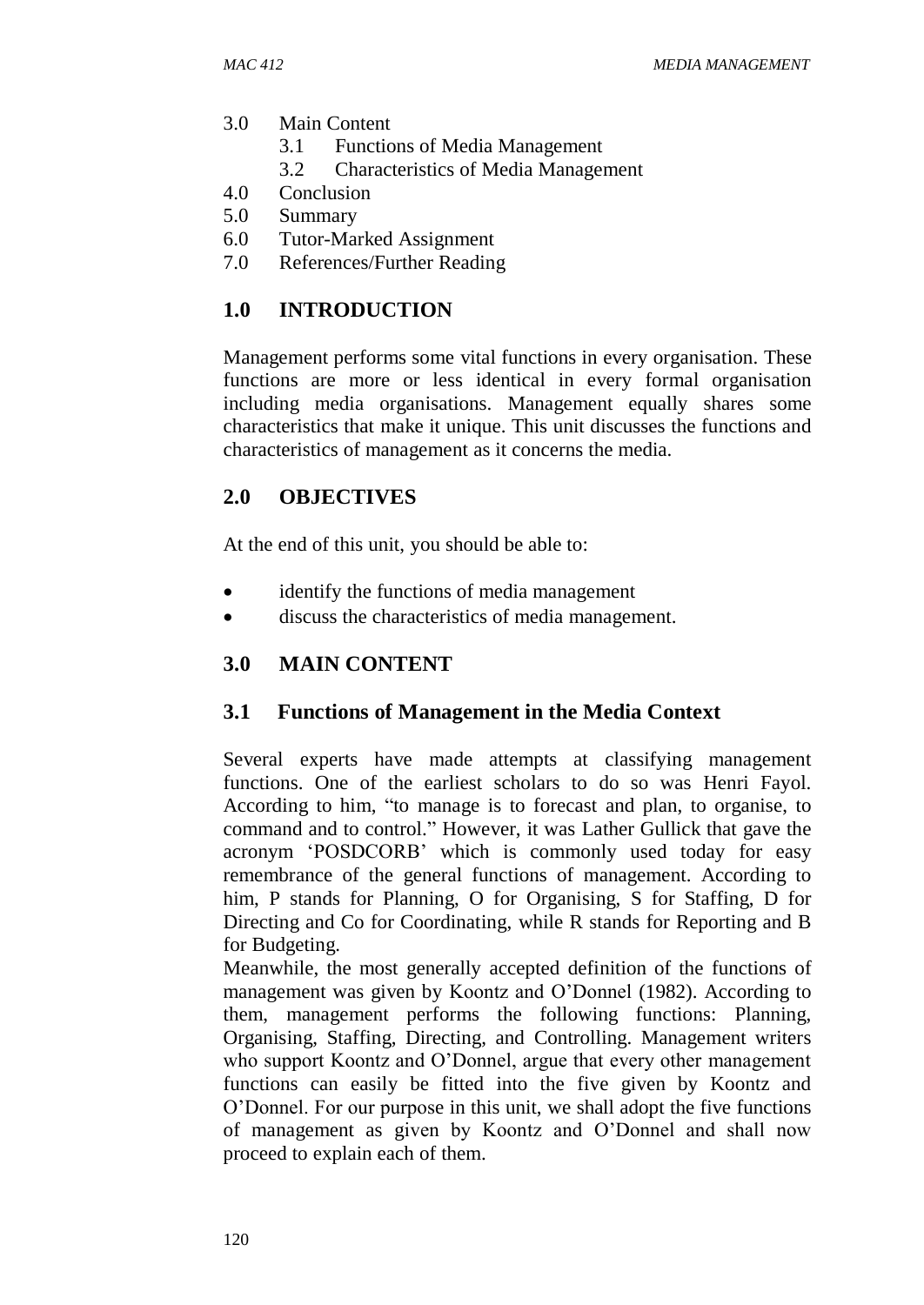- **1. Planning:** This is commonly referred to as the basic management function. It has to do with the preparation for the future operations of a business activity. It precedes every other management function. Koontz *et al*. (1982: 156) see planning as "deciding in advance what to do, how to do it, when to do it, and who is to do it; it bridges the gap from where we are and where we want to be." Simply put, a plan is a future course of actions. It is determination of course of action to achieve desired goals. With proper planning, managers minimise confusions, risks, wastages and poor performance.
- **2. Organising**: Organising may be considered as preparation for putting plans into action. It is the process of bringing together both physical, financial and human resources and developing productive relationship amongst them for the purpose of attaining organisational goals and objectives. Okafor (2011) cites Henri Fayol as saying that "to organise a business is to provide it with everything useful for its functioning (i.e. raw material, tools, capital and personnel)." Organising as a management function involves:
	- identification of activities
	- classification or grouping of the activities
	- assigning of duties
	- creating responsibilities and assigning authorities to coordinate.
- **3. Staffing:** This has to do with the function of manning an organisation and keeping it manned. The main purpose is to put the right person on the right job at the right time. It entails searching, selecting, recruiting, replacing, training and developing of staff. It also includes remunerations, performance appraisal, promoting, transferring and retiring of staff.
- **4. Directing:** This is the interpersonal aspect of management which has to do with influencing, guiding, supervising, instructing and motivating subordinates for the purpose of achieving organisational goals. For a manager to direct well, he/she must ensure that subordinates understand clearly what they are expected to do in each situation. This implies that management must give precise orders and specify clearly how and when, who should do what.
- **5. Controlling:** This refers to measurement of current performance and correction of deviations (if any) to ensure achievement of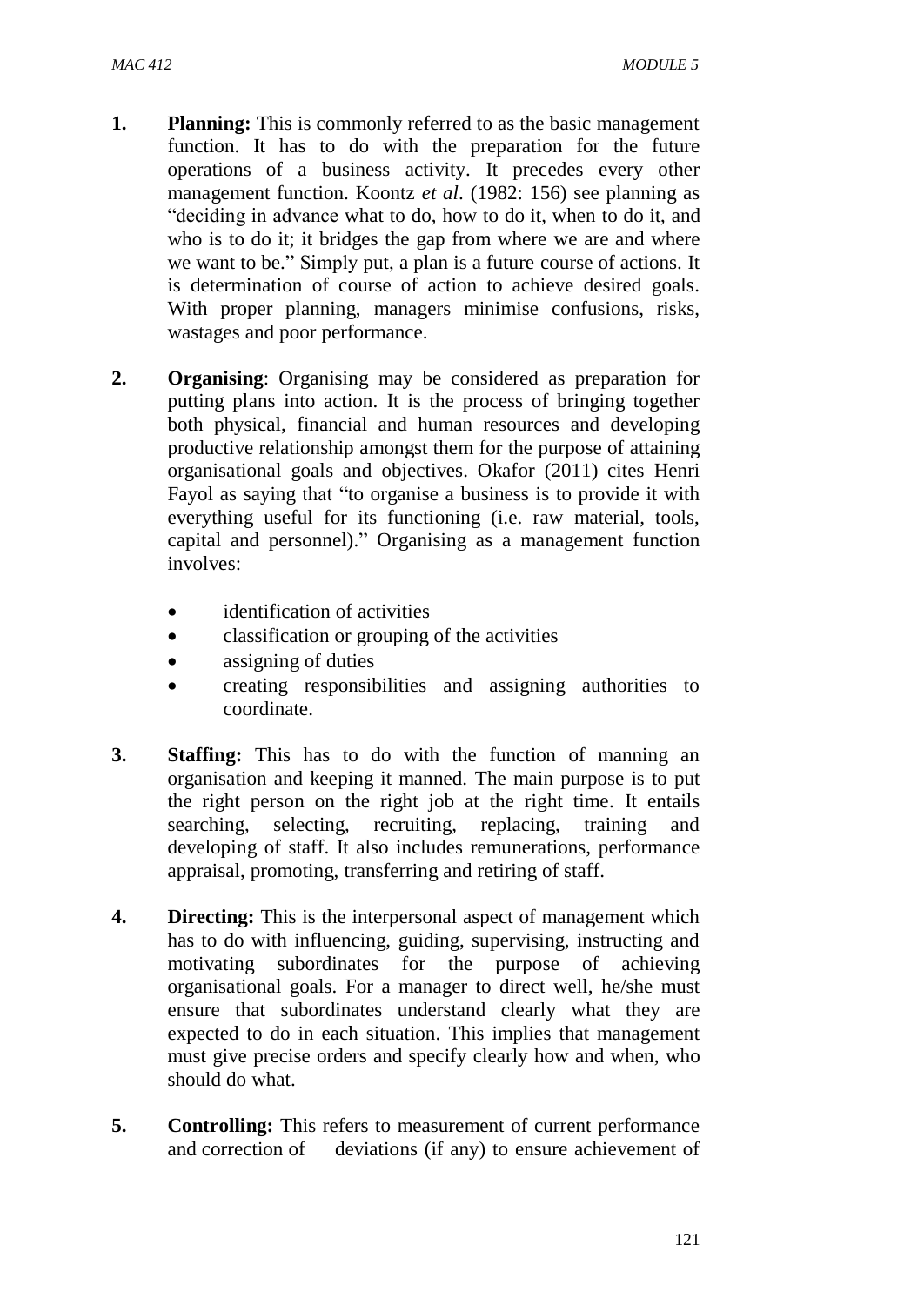organisational goals. The purpose of control is to ensure that everything work in accordance with the planned standards.

Controlling has these steps:

- establishment of organisational standard of performance
- measurement of the actual performance
- comparing the actual performance with the organisational standard to determine if there is any deviation
- correcting deviations, if any.

#### **3.2 Characteristics of Media Management**

Management has some characteristics that make it unique. Some of them include:

- **i. Management is purposive and goal-oriented**: By this, we mean that management is specific, well planned and thought of. It is a tool for harnessing human and material resources to achieve predetermined goals.
- **ii. Management is time-oriented:** In modern management, attainment of set objectives within the stipulated time frame is of matters in management. Simply put, time is money in management.
- **iii. Management is a group activity:** Management is much more concerned with the use of group efforts to achieve fundamental predetermined organisational goals.
- **iv. Management is all pervasive:** This means that management is required in all types of organisations whether political, social, cultural, or business. The reason is that it helps in directing various efforts towards a definite purpose. Be it in hospitals, hotels, colleges, media, small or large firms, management is required irrespective of size or type.
- **v. Management is a universal phenomenon:** Management is a very popular and widely used term all over the world. All organisations, ideologies, all cultures, races and religion are involved in management.

# **4.0 CONCLUSION**

Management performs very important functions in every organisation. Also, management shares certain characteristics which makes it unique.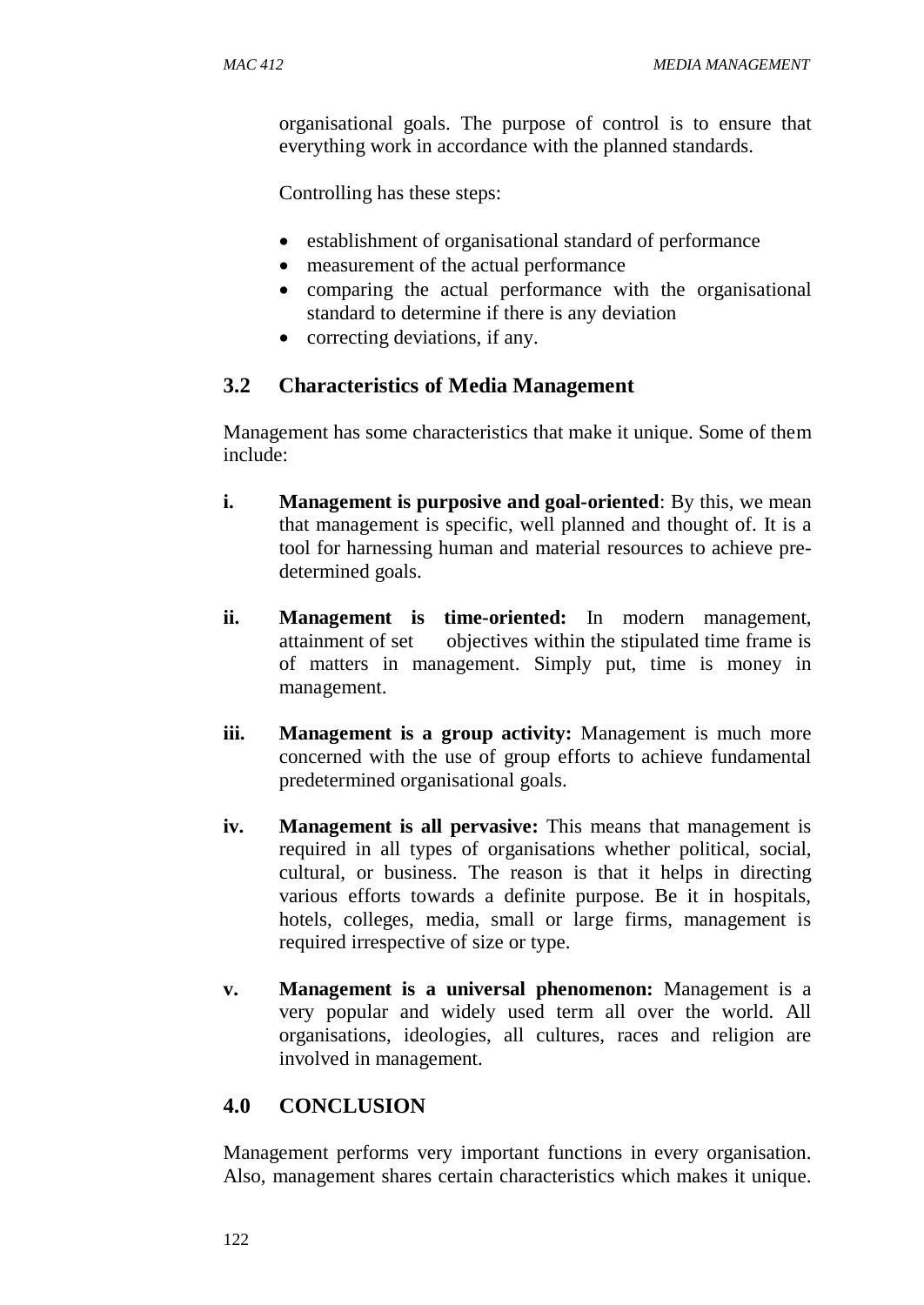These functions and characteristics are applicable in virtually every organisation including the media which is our major concern in this course.

## **5.0 SUMMARY**

This unit has identified the major functions and characteristics of management. Those major functions include – planning, organising, staffing, directing and controlling.

The main characteristics features as identified in this unit are: management is purposive, management is time oriented, it is a group activity, a universal phenomenon and it is all pervasive.

## **6.0 TUTOR-MARKED ASSIGNMENT**

Identify and explain the functions and characteristics of media management.

#### **7.0 REFERENCES/FURTHER READING**

Koontz, H. & O'Donnel (1982). *Management*. Auckland: McGraw Hill.

"Management Study Guide 2008-2012." [www.managementguide.com.](http://www.managementguide.com/) Retrieved 25/08/2012.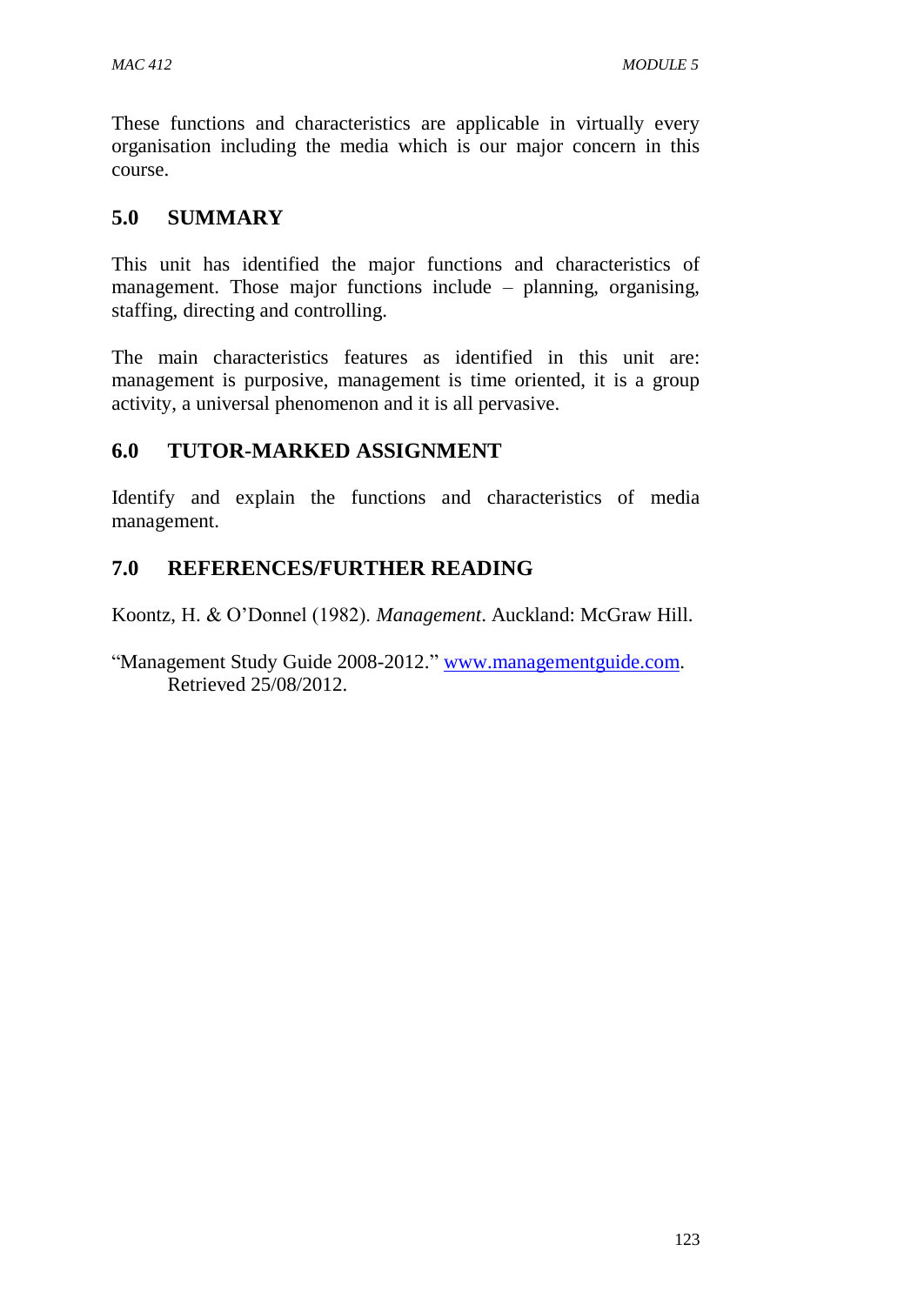## **UNIT 3 PURPOSE OF MEDIA MANAGEMENT/ MANAGERIAL SKILLS**

#### **CONTENTS**

- 1.0 Introduction
- 2.0 Objectives
- 3.0 Main Content
	- 3.1 Purpose of Media Management
	- 3.2 Management Skills in Media Organisations
- 4.0 Conclusion
- 5.0 Summary
- 6.0 Tutor-Marked Assignment
- 7.0 References/Further Reading

#### **1.0 INTRODUCTION**

Why must the media be managed? What skills are required in the management of media organisations in this era of commercialisation? This unit provides answers to these questions.

#### **2.0 OBJECTIVES**

At the end of this unit, you should be able to:

- identify the purpose of media management
- explain the skills needed in managing media organisations in this era of competitions.

#### **3.0 MAIN CONTENT**

#### **3.1 Purpose of Media Management**

There are several reasons for media management. Aina (2002:12) identifies some of them to include:

- 1. making profit for the organisation by tapping the abundant opportunities in the business environment
- 2. building and heading a virile team of dedicated workers that can make information available at affordable cost for public good
- 3. making it possible for individuals to read (and hear) not only the word but also the world in which they live in this era of globalisation
- 4. to study, predict and forecast changes in the organisations macroenvironment and to adapt to such changes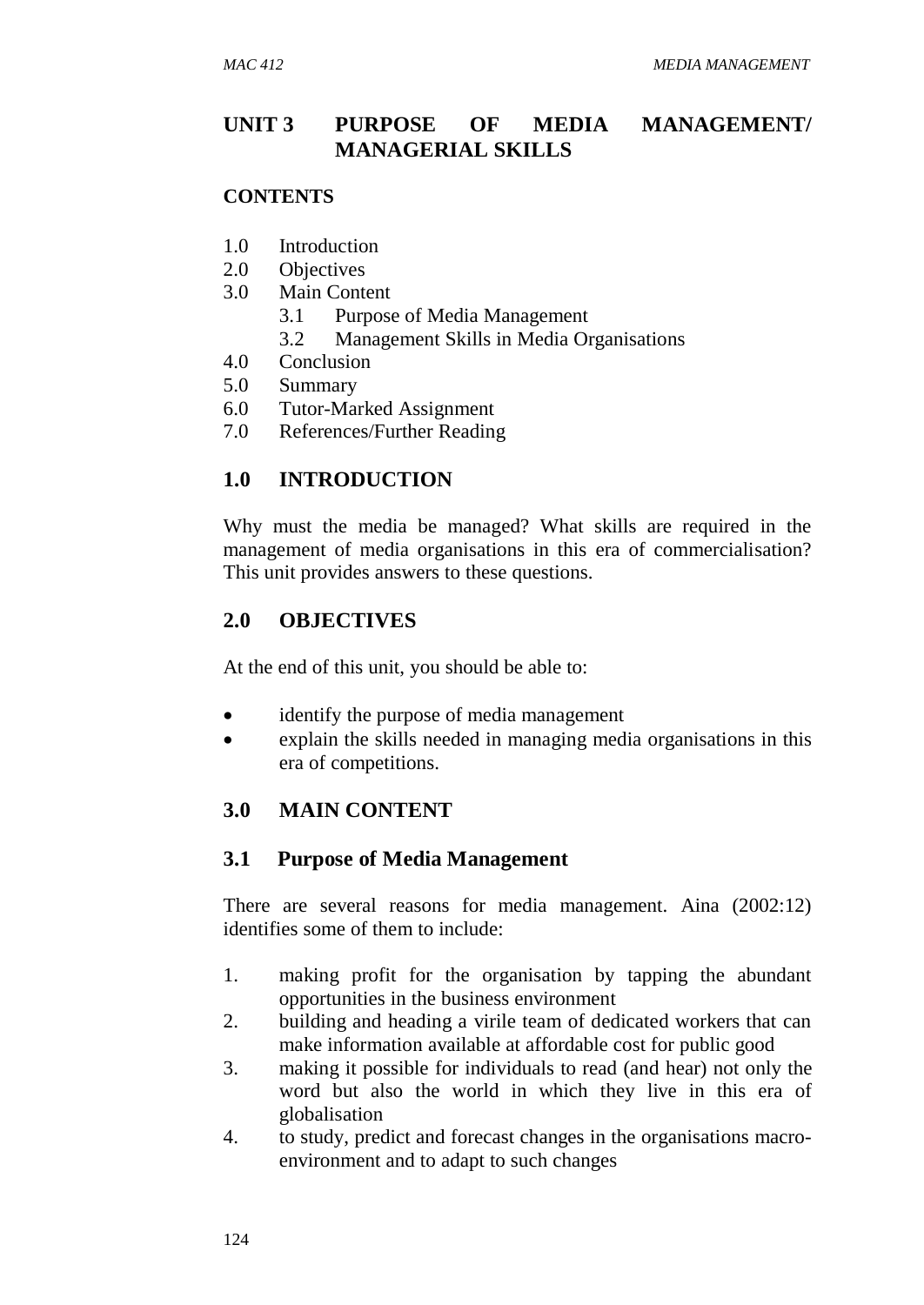- 5. to set out the main objectives of the organisation and provide resources necessary for their accomplishment
- 6. to plan, lead and direct the efforts of others towards the accomplishment of the organisational role
- 7. to facilitate the realisation of the organisation's objectives with the least amount of input e.g. man, money, time, materials, and efforts
- 8. to assist the organisation in achieving growth and reputation as information provider.

In the general term, management of media organisation aims at:

- getting maximum results with minimum efforts and resources
- increasing efficiency through proper utilisation of the various factors of production
- reducing spoilage and wastage of all kinds
- saving of time, efforts and money which are essential for the growth, success, survival and sustenance of the organisation
- enhancing smooth and coordinated functioning of the organisation and thus, providing maximum benefits to the employees in the shape of good working environment, suitable wage system, incentive plans on the one hand and higher profits for the employer on the other hand
- ensuring that the media organisation abides by the stipulations of the laws and other regulating bodies
- management is important in media organisation because it takes a colossal amount of human, material and financial resources to set up, of which no organisation would want such huge investments to go down the drain (wasted)
- adequate management of media organisations is necessary because of the high competition of the industry in recent time
- media management is particularly necessary because of the unique role the media play in the society – the watch dog and agenda-setters through constant information, education, entertainment, etc.

## **3.2 Managerial Skills in Media Organisations**

Managerial skills are otherwise referred to effective leadership skills. They are leadership skills that successfully encourage team members to do their job effectively. They include among others:

**1. Strategic thinking:** This is the skill of ability to scrutinise and evaluate situations and come out with a development plan for the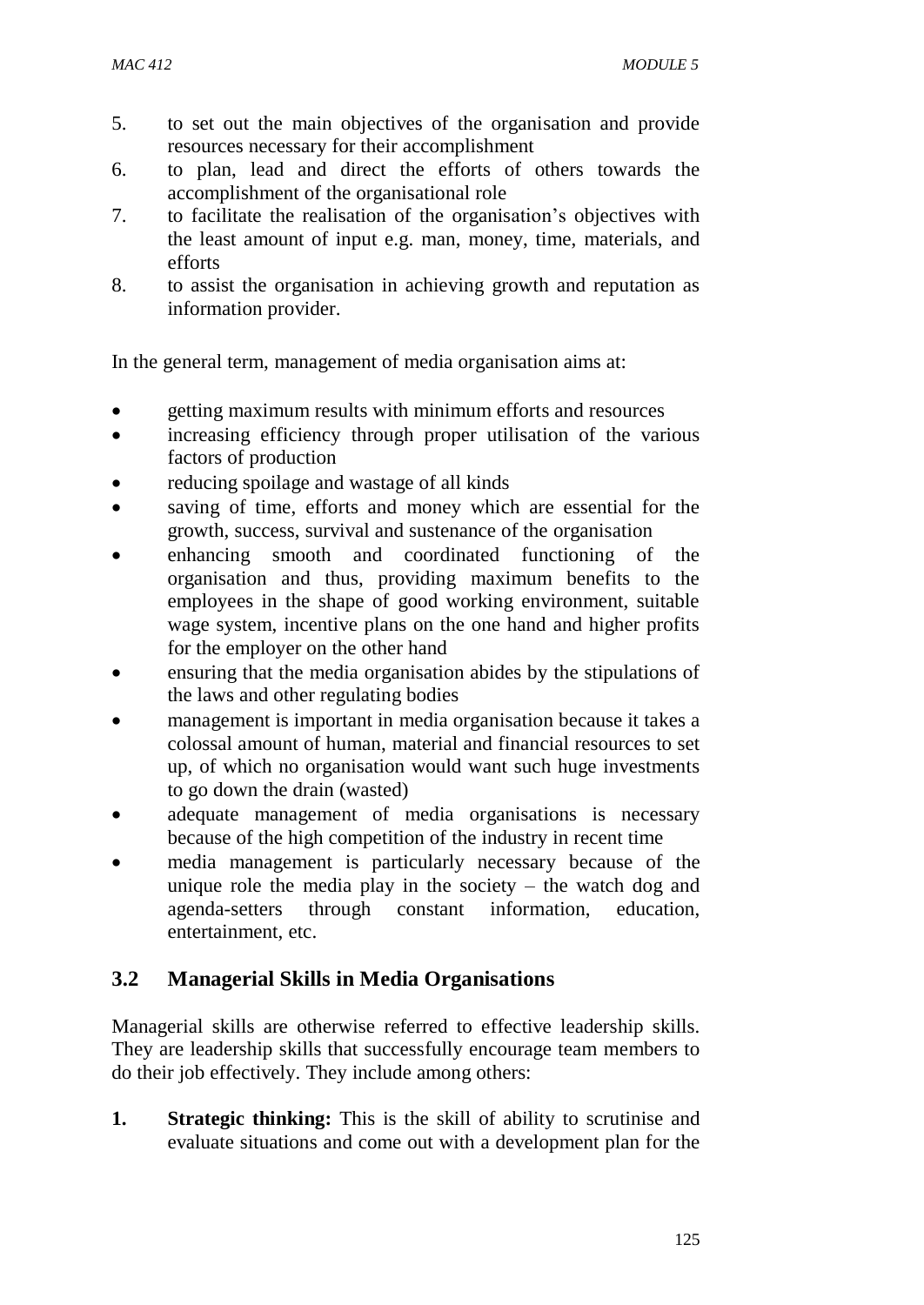betterment of the organisation, both in the present and in the future.

- **2. Effective communication skill:** This skill enables leaders to efficiently communicate organisational plans to members for their comprehension and to inspire and motivate them to greater performance.
- **3. Resilience:** This means being flexible. It means the ability to know how to handle different problems; knowing the kind of solution to provide to every problem in order to achieve organisational goal.
- **4. Planning skill:** Planning is another important managerial skill. It is the ability to plan ahead of time to achieve the aims of the organisation. A manager needs to have vision for his organisation for it to succeed in collaboration of the efforts of other members.
- **5. Technical skills:** This implies that managers should not only have theoretical knowledge of the job but must have the practical skills; this would enable them lead and direct by example. This skill is very important in media organisations especially the broadcast. A manager of television or radio station should know the technical aspect of the job. He should know how to operate studio and control room equipment, etc.
- **6. Public Relations skills:** This is the ability to relate effectively with both his staff and the external public.
- **7. Administrative skills:** This has to do with having good knowledge and skills to manage both human and material resources. It entails the ability to coordinate and control effectively and efficiently.
- **8.** Other managerial skills include the ability to listen, to learn, to discern, to predict what would work and what will not work, etc.

## **4.0 CONCLUSION**

From our discussions in this unit, we can now see the purpose for media management as well as those managerial skills required from media managers.

#### **5.0 SUMMARY**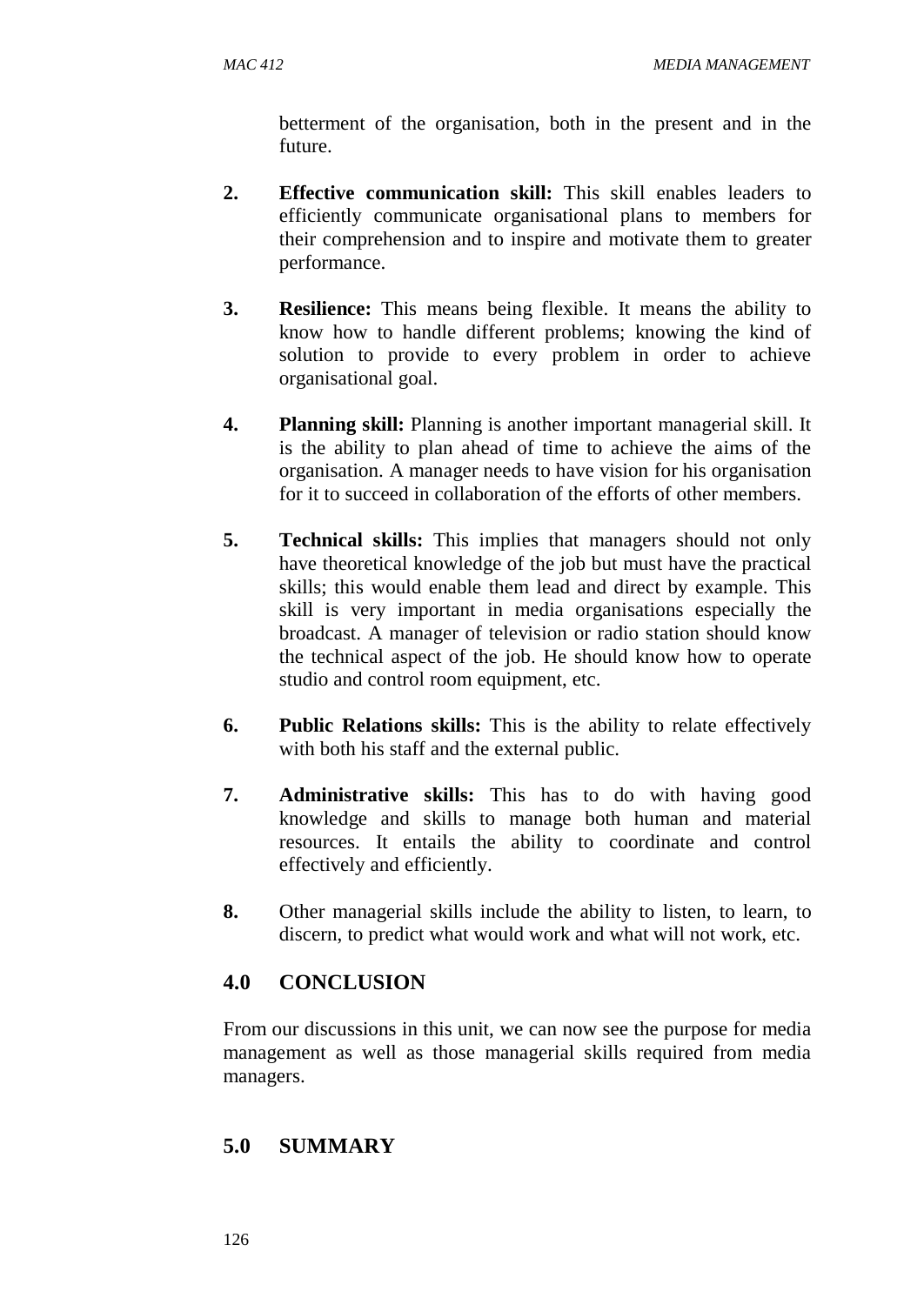This unit has clearly identified the purpose of media management and managerial skills.

## **6.0 TUTOR-MARKED ASSIGNMENT**

- 1. What is the purpose for media management?
- 2. What skills are required in media management?

#### **7.0 REFERENCES/FURTHER READING**

- Aina, S. (2002). *Modern Media Management*. Nigeria. Ebensun Publishers.
- "Management Study Guide 2008-2012." [www.managementguide.com.](http://www.managementguide.com/) Retrieved 25/08/2012.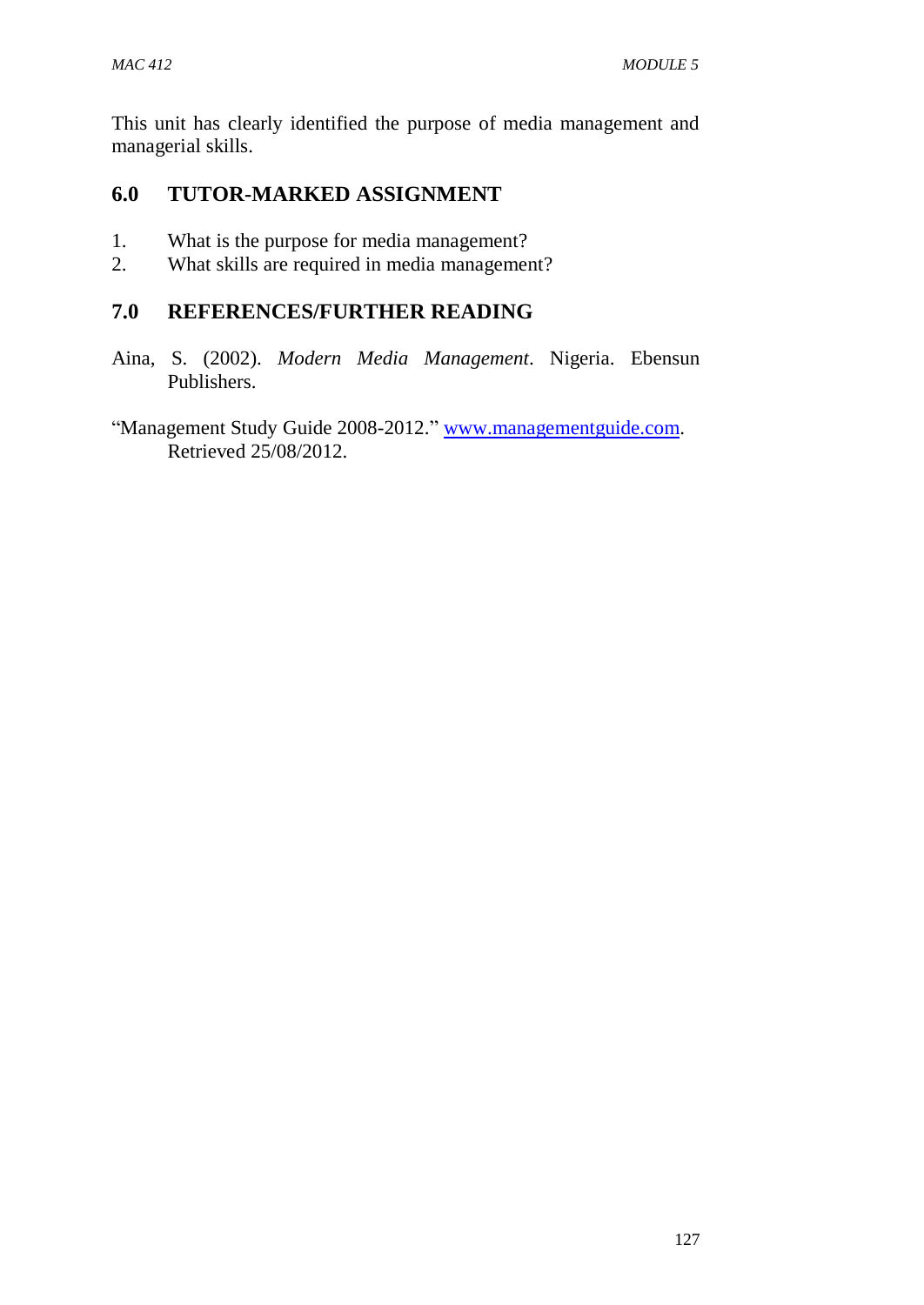## **UNIT 4 QUALITIES/DUTIES OF A MEDIA MANAGER**

#### **CONTENTS**

- 1.0 Introduction
- 2.0 Objectives
- 3.0 Main Content
	- 3.1 Qualities of a Media Manager
	- 3.2 Duties of a Media Manager
- 4.0 Conclusion
- 5.0 Summary
- 6.0 Tutor-Marked Assignment
- 7.0 References/Further Reading

#### **1.0 INTRODUCTION**

To manage media organisations in this age of competition and media proliferations is no doubt a serious business. It requires some uncommon qualities and calls for special duties. This unit takes a look at the needed qualities and the special duties of a media manager that knows his or her onions.

#### **2.0 OBJECTIVES**

At the end of this unit, you should be able to:

- identify the requisite qualities of a media manager
- discuss the duties of a media manager.

#### **3.0 MAIN CONTENT**

#### **3.1 Qualities of a Media Manager**

Managerial qualities are those requisite traits or characteristics that organisational managers ought to possess in order to be effective and efficient. According to Okafor and Udu (2002:96), some of these traits or qualities are inborn while others are learnt, developed or acquired through association or otherwise. These qualities include among others:

**1. Creativity:** A good media manager must be creative. Creativity according to Adibe (2008:10) is synonymous with being imaginative, innovative, inventive, and productive and at the same time, being original. Creativity is doing a usual thing in unusual way.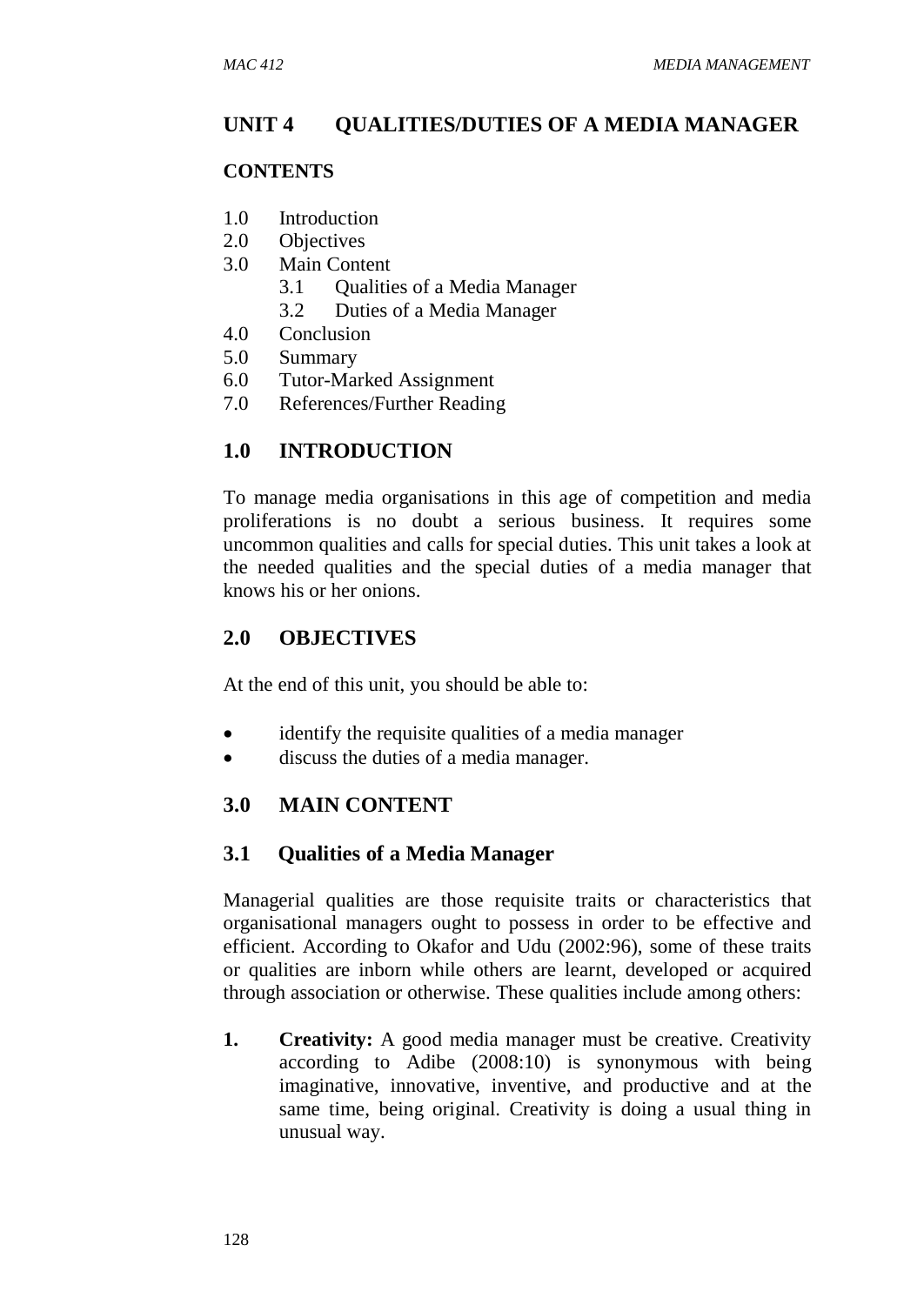- **2. Versatility:** A good media manager must be versatile. He must have wide range of knowledge of issues involved in the media industry. He must be able to anticipate and respond speedily to emergencies.
- **3. High intelligence:** A media manager should be highly intelligent. He should have the capacity to think faster than subordinates. However, extreme demonstration of this quality may make subordinates inferior to make valuable suggestions.
- **4. Emotional stability:** A good media manager must be able to cope with frustrations, pressures and tight schedules which inevitably exist in modern media organisations.
- **5. Maturity:** He must be able to handle both normal and abnormal situations in the most effective ways.
- **6. Integrity:** People trust a good manager because they know he or she has personal integrity. Integrity entails truthfulness and trustworthiness. For a manager to command integrity and high respect from subordinates, the subordinates must see him or her as being capable to fight for them, defend them and do what her or she says her/she will do, as well as follow the rules.
- **7. Dependability and reliability:** A good media manager must be dependable and reliable. It entails earning yourself the respect and belief that you can be counted on, and that people can rely on you.
- **8. Optimism:** An optimistic attitude helps build employees' morale. A good media manager must look to the future with hope. He must encourage, inspire and motivate his sub-ordinates.
- **9. Calmness and confidence:** A good manager of the media must be confident to himself or herself. He or she must be able to lead in decision making and show others that he/she is capable of making good decisions. He does not panic or get tensed up easily.
- **10. Discipline/focus:** A good manager must be disciplined and focused. He/she must be able to exercise some sort of restraint from certain conveniences for the purpose of his organisation and sub-ordinates. He/she must be focused, not easily deceived, drifted, confused or derailed.

Other qualities of a good media manager include: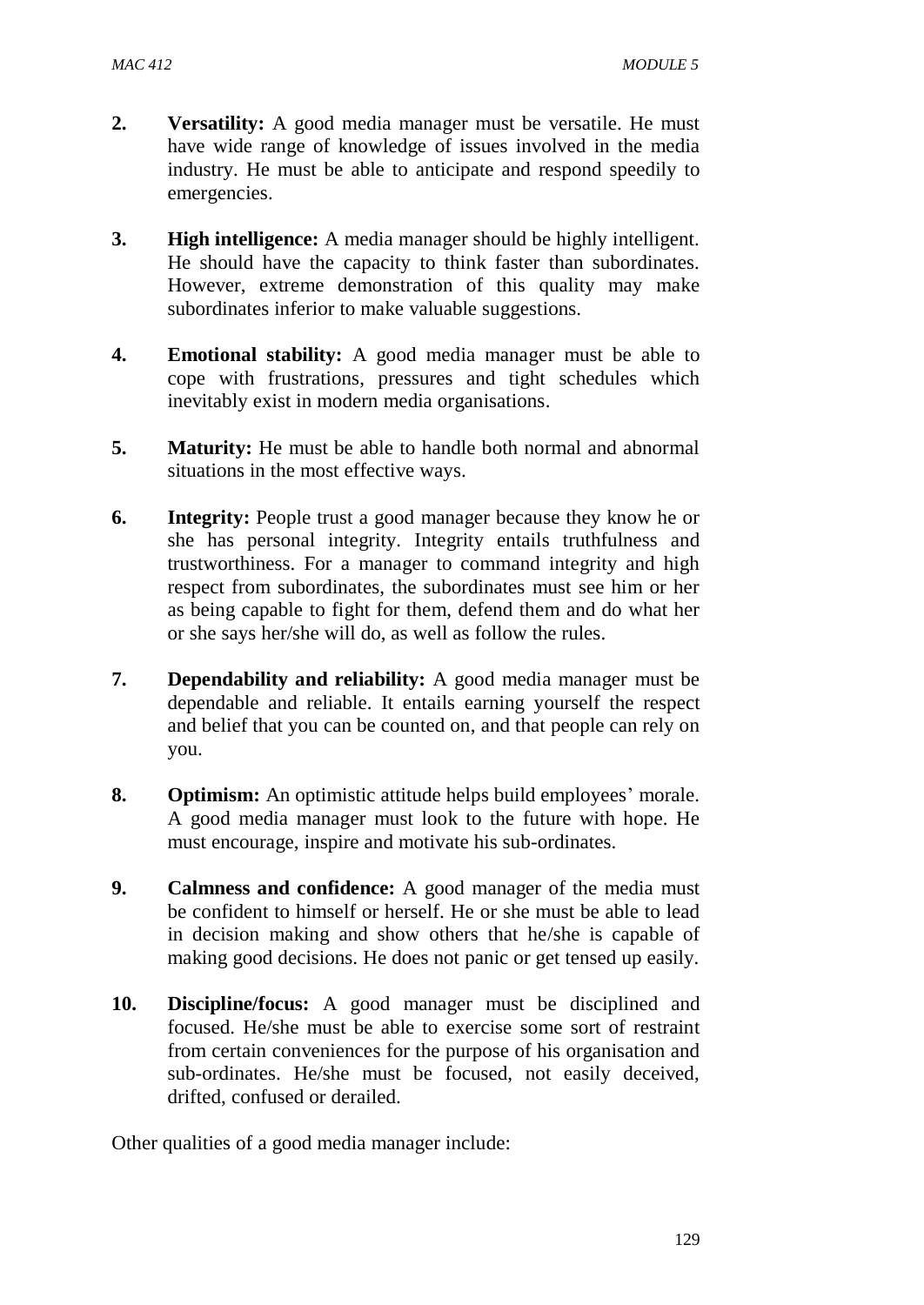- He/she must be educated.
- He/she must have good human relations.
- He/she must be able to adapt to changes.
- He/she must be courageous.
- Should have the ability to command respect from his subordinate, peers and superiors.
- He/she must know when or where and who to delegate.
- He/she must know the basic money management principles and must be prudent
- A good media manager must know the laws and ethics of the industry.
- He/she must learn how to communicate effectively, both in writing and speaking.
- He/she must be a good listener.
- He/she must be specific when giving instructions, what he wants and the expected outcome. He must ensure that workers understand what he wants, how and when he wants it.
- He/she must have a good customer-service; i.e. must learn how to relate with customers and see things from their perspectives.
- He/she must be a good mediator.

## **3.2 Duties of a Media Manager**

Media managers perform certain key duties in media organisations. Some of those duties include, although not limited to:

- **1. Decision making:** He/she must be able to take favourable decisions on behalf of the organisation. To do this, he/she must be accommodating and willing to accept subordinates views and inculcate them in the final decisions.
- **2. Policy formation:** Managers decide, formulate and implement policies considered to be in the best interests of the organisation.
- **3. Staff recruitment placement:** Managers source for, recruit and place workers in organisations.
- **4. Allocation of responsibilities**: It is the duty of managers to allocate responsibilities to subordinates that are best fitted for it.
- **5. Staff promotion and motivation:** Managers also have the duties of motivating and promoting their workers as at when due. This is necessary as it serves as morale booster to workers, thereby, enhancing productivity.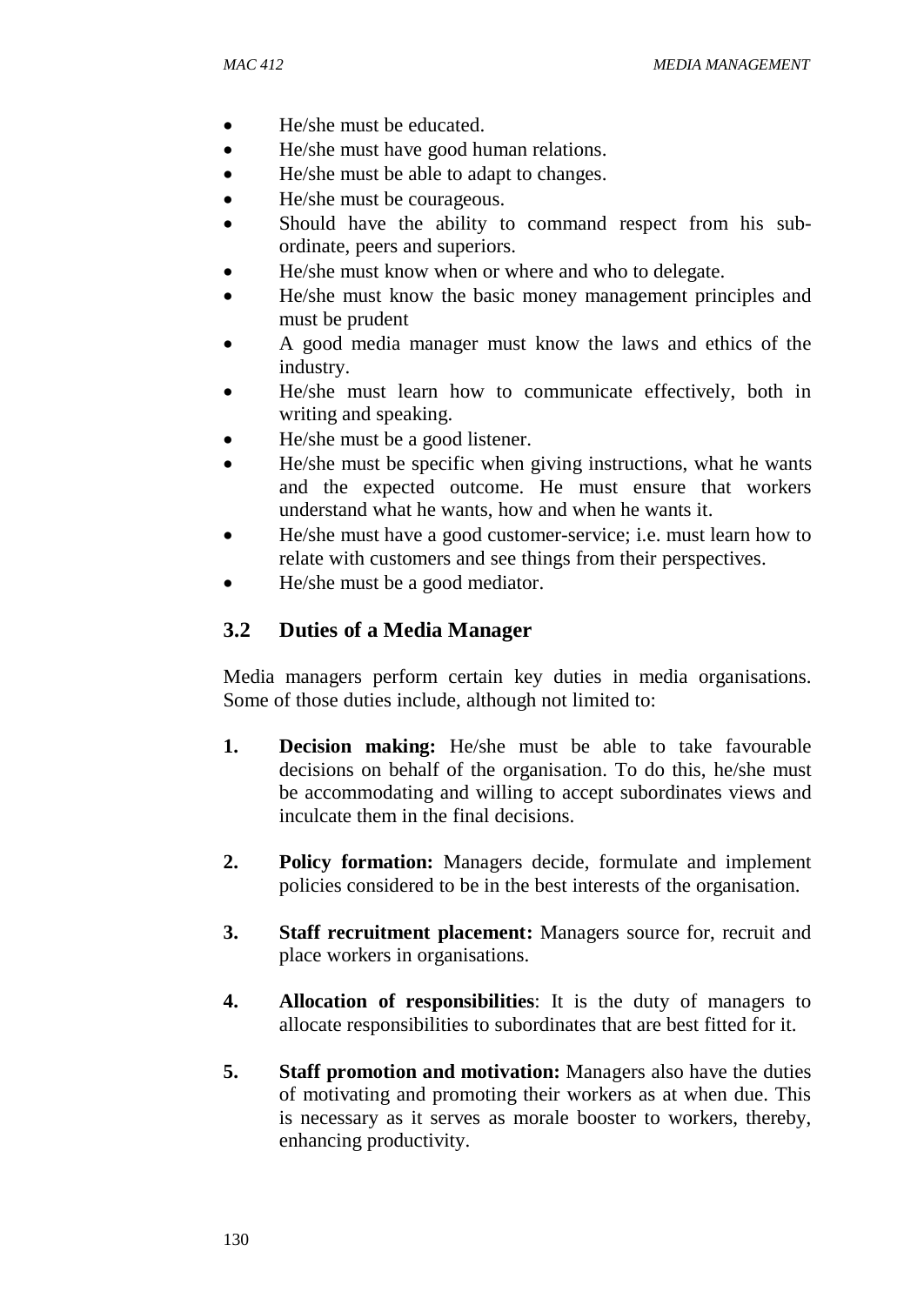- **6. Staff training and re-training**: Media managers ensure constant or periodic training of their workers in order to keep abreast of new developments in the sector.
- **7. Liaison function:** This is the function of liaising or mediating between top and lower management staff.
- **8. Leadership function:** This is otherwise regarded as the directing function. It has to do with issuing others on what, when and how something must be done to achieve laid down organisation goals.
- **9. The manager**: Plans, coordinates and organises his organisation.
- **10. It also the duty of a manager**: To evaluate activities, job performance, level of successes and failures at the end of each stipulated period, etc.

## **4.0 CONCLUSION**

In this unit, our effort has been to clearly identify the qualities and duties of a good media manager. These qualities and duties are very imperative in every media organisation especially in this era of competition in the industry.

#### **5.0 SUMMARY**

This unit has generously enumerated the requisite qualities and duties of effective media, managers of this age.

#### **6.0 TUTOR-MARKED ASSIGNMENT**

What are the qualities and duties of an effective media manager?

#### **7.0 REFERENCES/FURTHER READING**

- Adibe, K.N. (2008). "Creativity and Style in Modern Advertising." Unpublished seminar work of the Department of Mass Communication, Ebonyi State University, Abakaliki.
- Gordon, J. (2002). *Top 10 Qualities of an Excellent Manager.* http/[/www.managementguide.com](http://www.managementguide.com/) Retrieved on 26/08/2012.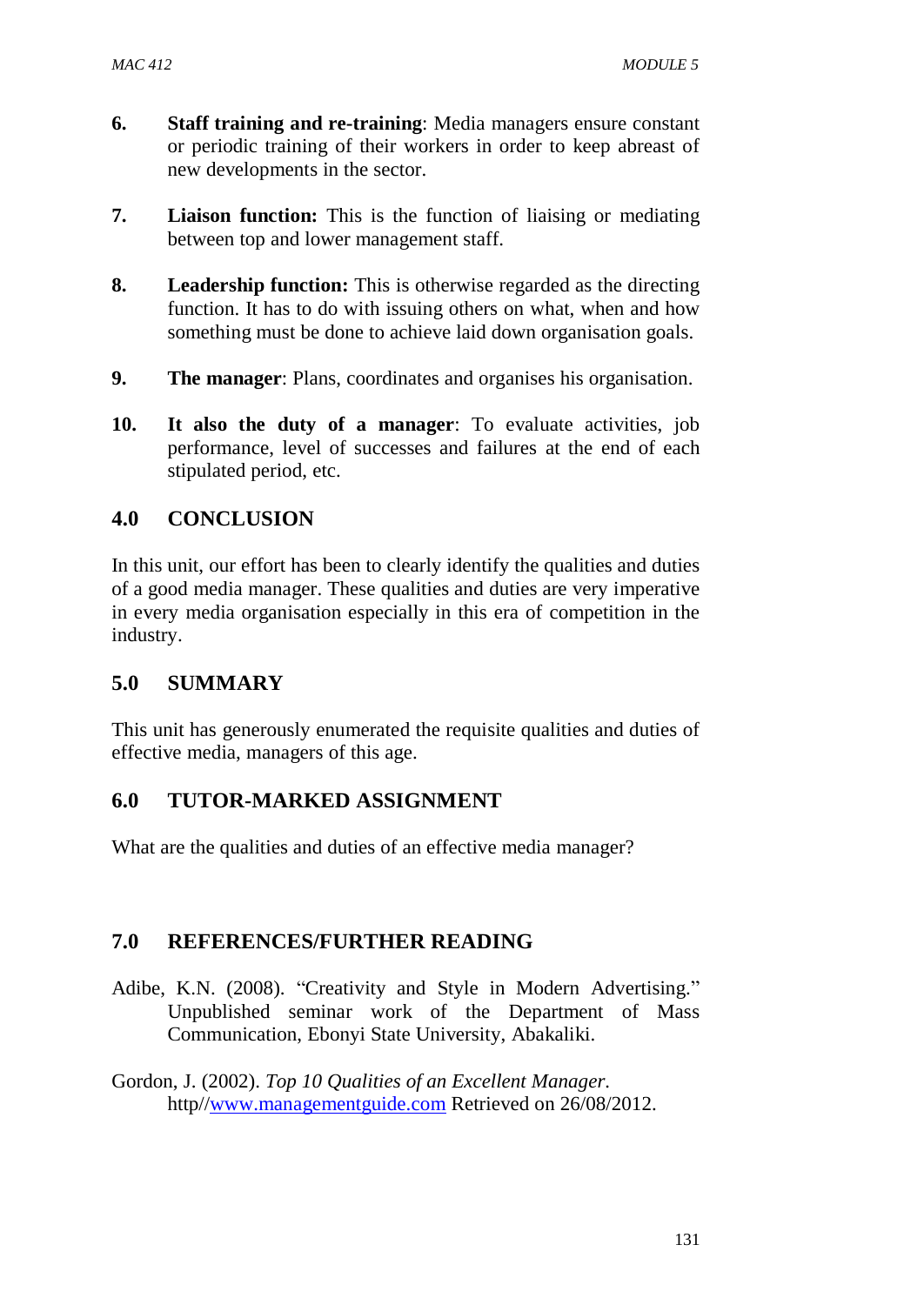## **MODULE 2 THEORETICAL PERSPECTIVES TO MEDIA MANAGEMENT**

- Unit 1 Management Theories: Meaning and Relevance in Media Organisation Management
- Unit 2 Classical Management Theories
- Unit 3 Behavioural and Human Relations Theories
- Unit 4 Human Relations/Systems Theories
- Unit 5 Contingency/Quantitative Management Theories

## **UNIT 1 MANAGEMENT THEORIES: MEANING AND RELEVANCE IN MEDIA ORGANISATION MANAGEMENT**

## **CONTENTS**

- 1.0 Introduction
- 2.0 Objectives
- 3.0 Main Content
	- 3.1 Meaning of Theory
	- 3.2 The Relevance of Management Theories in Media **Organisation**
- 4.0 Conclusion
- 5.0 Summary
- 6.0 Tutor-Marked Assignment
- 7.0 References/Further Reading

# **1.0 INTRODUCTION**

The knowledge of time-tested general principles and theories is necessary for better understanding of media organisation management; this is because the principles and theories serve as beacons for the present and future actions. This unit examines the meaning of theory and the relevance of management theories in media organisation management.

# **2.0 OBJECTIVES**

At the end of this unit, you should be able to:

- define theory
- explain how the knowledge of management theories is relevant in managing media organisations.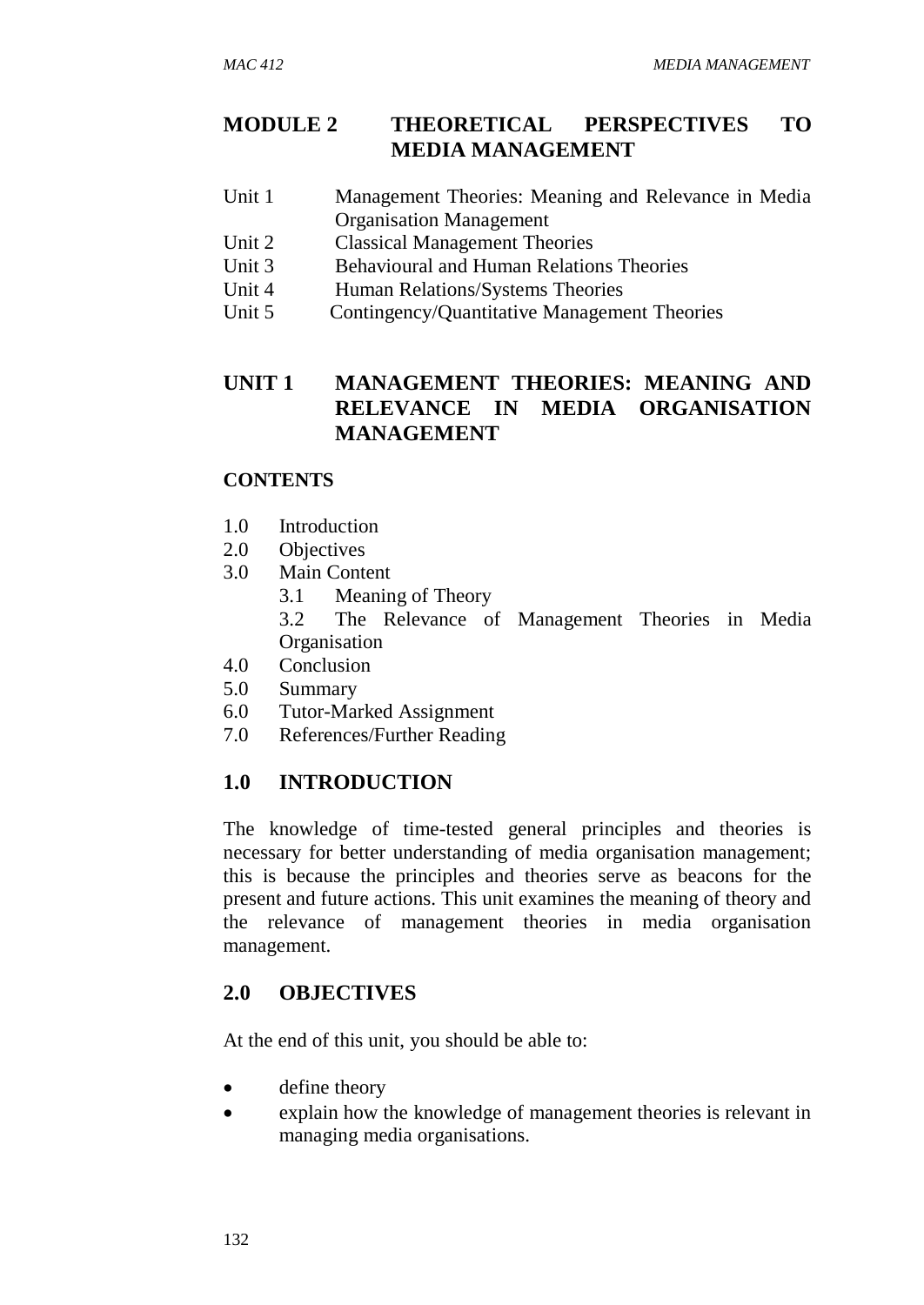## **3.0 MAIN CONTENT**

#### **3.1 Meaning of Theory**

Scholars of several ages have made attempts at defining what a theory is. According to Sevenrin and Tankard (1982), theory is "a set of systematic generalisations based on scientific observations and leading to further empirical observations." McQuail (1991) sees a theory as consisting of a set of ideas of varying status and origin, which seek to explain or interpret some phenomena.

A social psychologist, Kurt Lewin (1958) cited in Wogu (2008:13) sees theory as "the way of explaining the ordering and occurrence of various events." The same author quotes Schramm (1963) as describing theory as "a crap-detector which enables us to separate scientific statements from unscientific ones." Little John (1989:15) in his own views, defines theory as "any conceptual representation or explanation of a phenomenon."

Theory is a formulated general principle used for better understanding of ideas, issues or concepts. It relates the past with the present for the sake of the future. Those that relate to management and are applicable in management situations are referred to as management theories.

## **3.2 The Relevance of Management Theories in Media Organisation Management**

The management of media organisation in modern times is no doubt a big business which requires huge investment of scarce human and material resources. As such, it is necessary that the media managers of today adhere to some time-tested theoretical principles in order to avoid gambling, reduce guess works, trials and errors, risks and wastages.

Anaeto, Osifeso and Onabajo (2008) enumerate the benefits of the knowledge of theories to include:

- theories help us to manage reality
- theories help us to put facts into perspectives
- theories help us to relate the past with the present and predict the future
- theories help us to describe and explain a phenomenon
- theories help us to gain intellectual knowledge
- application of management theories enhances productivity, e.g. the principle of division of labour.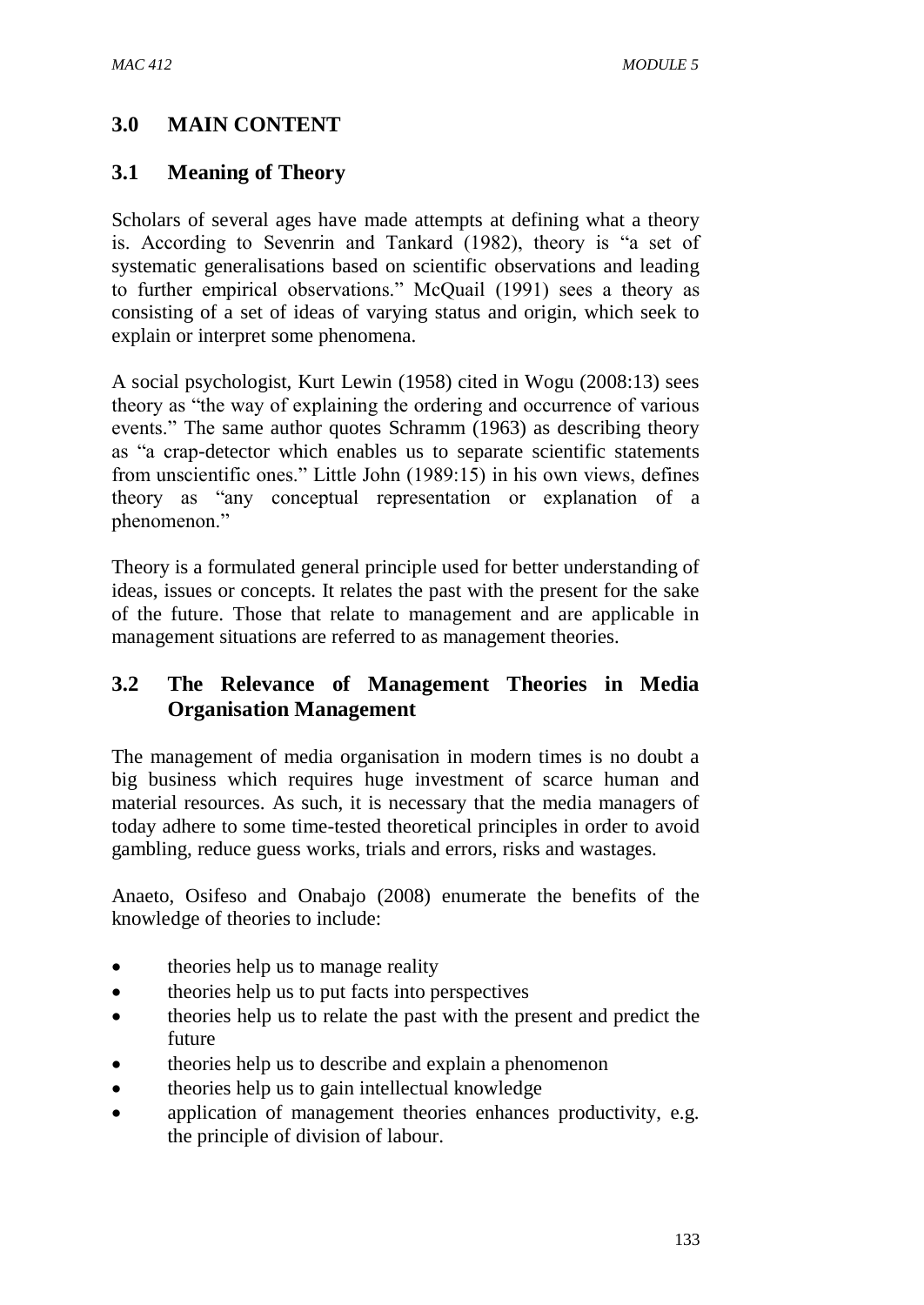The principle of motivational and need theories (e.g. the incentive theory, Herzberg's motivation-hygiene theory, the Vroom expectancy theory, Abraham Maslow's hierarchy of needs, McGregor's theory X and theory Y, Henri Fayol's 14 principles, Fredrick Taylor's ideas on improving job performance, etc.) could be well-adopted for enhancing workers' performance and in the attainment of media organisational goals.

## **4.0 CONCLUSION**

From our discussion in this unit, it is clear that theory is a formulated general principles that enable us to describe, explain and predict a given phenomenon. In order words, it is a time-tested and trusted principle which relates the past with the present for the sake of the future. Knowledge of theories is necessary in media organisations for the purpose of boosting workers moral, increasing productivity, among others.

## **5.0 SUMMARY**

This unit has examined the meaning of theories and why they are needed in media organisation management.

## **6.0 TUTOR-MARKED ASSIGNMENT**

- 1. What is a theory?
- 2. Does the knowledge of management theories matter in media management?

# **7.0 REFERENCES/FURTHER READING**

- Anaeto, Onabajo & Osifeso (2008). *Models and Theories of Communication.* Maryland-USA: African Renaissance Books Incorporated.
- Little, John (1989). *Theories of Human Communication*. Ohio: Bell and Fowel.
- McQuail (1991). *Mass Communication Theory: An Introduction.*  Beverly Hills: CA Sage Publications.
- Schramm, W. (1963). *The Process and Effects of Mass Communication.* Urbana: University of Illinois.
- Severin, W.J. & Tankard, J.W. (1987). *Communication Theories: Origins Methods and Uses.* New York: Hastings House.
- Wogu, J.O. (2008). *Introduction to Mass Communication Theories*. Nsukka: The University of Nigeria Press.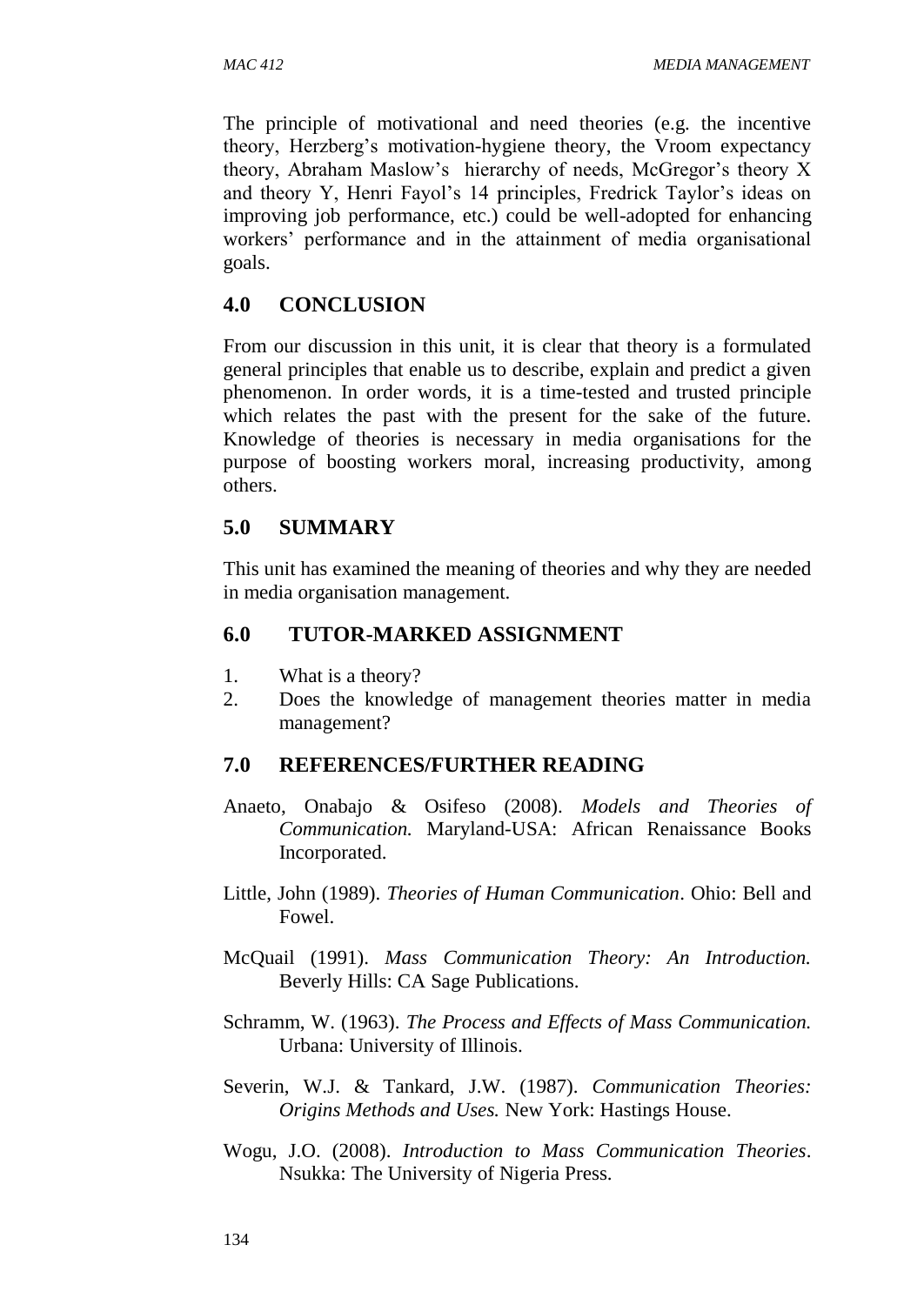# **UNIT 2 CLASSICAL MANAGEMENT THEORIES**

## **CONTENTS**

- 1.0 Introduction
- 2.0 Objectives
- 3.0 Main Content
	- 3.1 Scientific Management Theory (Fredrick Taylor)
		- 3.1.1 Taylor's Contributions/Suggestions
		- 3.1.2 Criticisms of Taylor's Scientific Management Theory
	- 3.2 Administrative Approach to Management (Henri Fayol)
- 4.0 Conclusion
- 5.0 Summary
- 6.0 Tutor-Marked Assignment
- 7.0 References/Further Reading

# **1.0 INTRODUCTION**

When we talk about classical management theories, we are concerned with the management school of thought in which theorists delved into how to find the best possible ways for workers to perform their duties. The theories in this category are mainly concerned with how to maximise profit through efficient and effective work-methods. Two notable theorists stand tall in this area. They include Fredrick Taylor, who lived from 1856-1915, and Henri Fayol of 1841-1925. Thus, the classical management theories have two approaches: Fredrick Taylor's classical scientific and Henri Fayol's classical administrative theories. This unit discusses the two approaches.

# **2.0 OBJECTIVES**

At the end of this unit, you should be able to:

- discuss Fredrick Taylor's classical scientific management theory
- discuss Henri Fayol's classical administrative management approach.

# **3.0 MAIN CONTENT**

# **3.1 Fredrick Taylor's Scientific Management Theory**

Fredrick Winslow Taylor (1856-1915) was a native of a small German town. He made so many contributions in the area of scientific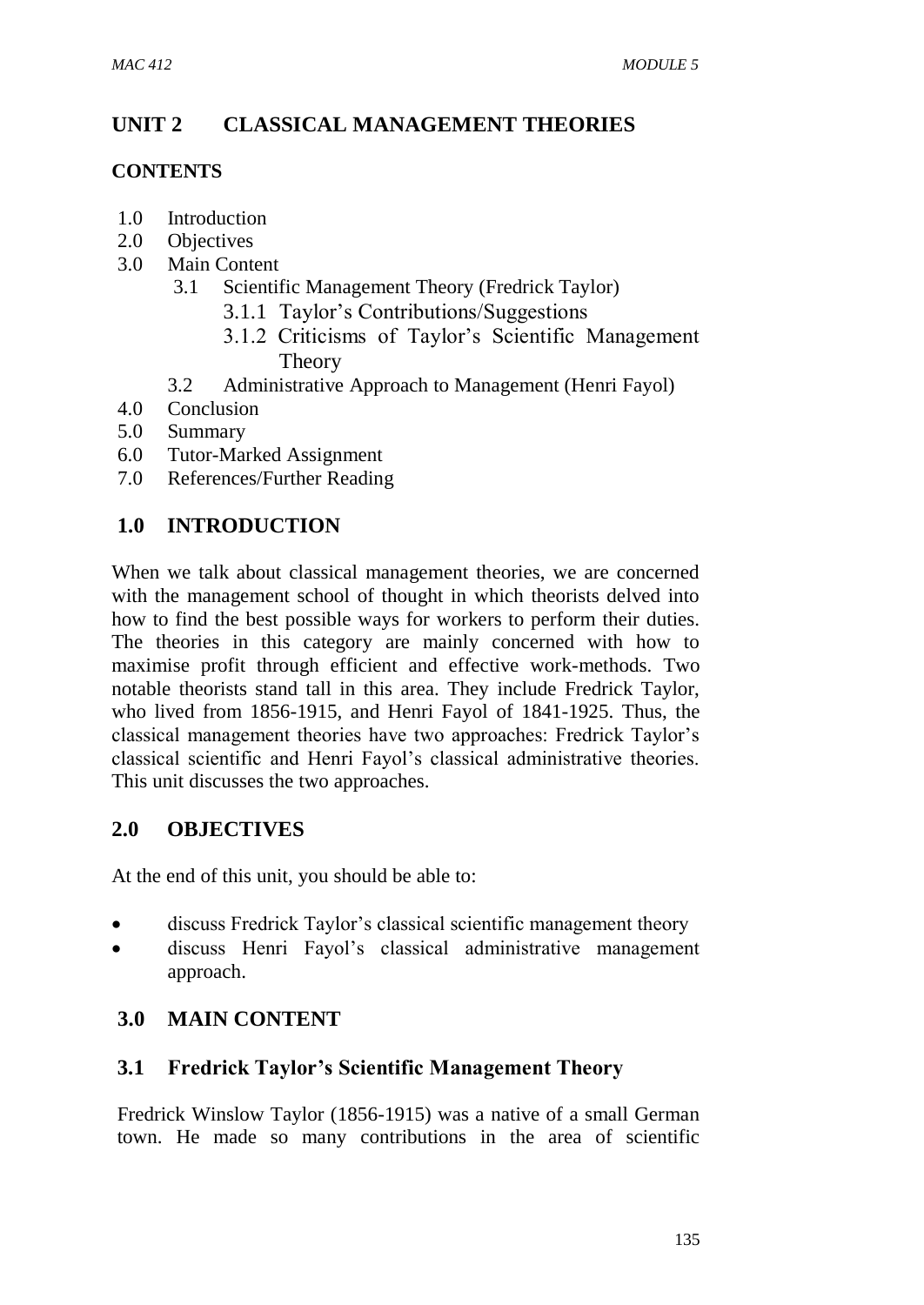management. Little wonder he later became commonly referred to as the father of scientific management.

Scientific management primarily aims at increasing productivity by increasing efficiency and wages of works. It seeks to find out the best methods of doing each job. It uses scientific methods or procedures in selecting employees and gives them scientific training and development.

Scientific management believes in establishing, maintaining and sustaining close co-operation and mutual understanding between management and employees. It uses division of labour and tries to produce maximum output by fixing performance standards for each job and by having a differentia *Piece-Rate System* for payment of wages.

### **3.1.1 Taylor's Contributions/Suggestions**

- **1. Establishment of performance standards:** Taylor in his study discovered that there were no scientific standards for measuring works' performance. No one knew precisely how much work a worker should do in a given period, say - one hour, one day or one week, etc. The work was fixed, assuming what was called *rate of thumb* or *the amount of work done by an average worker*. Thus, Taylor introduced *time and motion studies* to fix performance standards for time, cost and quality of work which leads to uniformity of work. This was so that efficiency of workers could be measured and compared with each other.
- **2. Development of differential piece rate system**: Taylor observed that some workers do as little work as possible, and that those who do the lion's share of the job gain nothing extra. Taylor thus applied the differential piece rate system. Under the system, low wage rate was fixed for workers of low performance output. Taylor believed that through this method, the inefficient workers will try to improve their efficiency and the efficient ones will be motivated to maintain or improve their productive capability.
- **3. He called for change in mental attitude or mental revolution**: Taylor brought the idea of "Mental Revolution". He said that management and workers should have positive attitude towards each other, this he believed would result in close cooperation between and among them and viz-a-viz increase productivity and profits.
- **4. He advocated for time study**: Time study according to Taylor as cited by Patil, M (2012) means for record the time taken for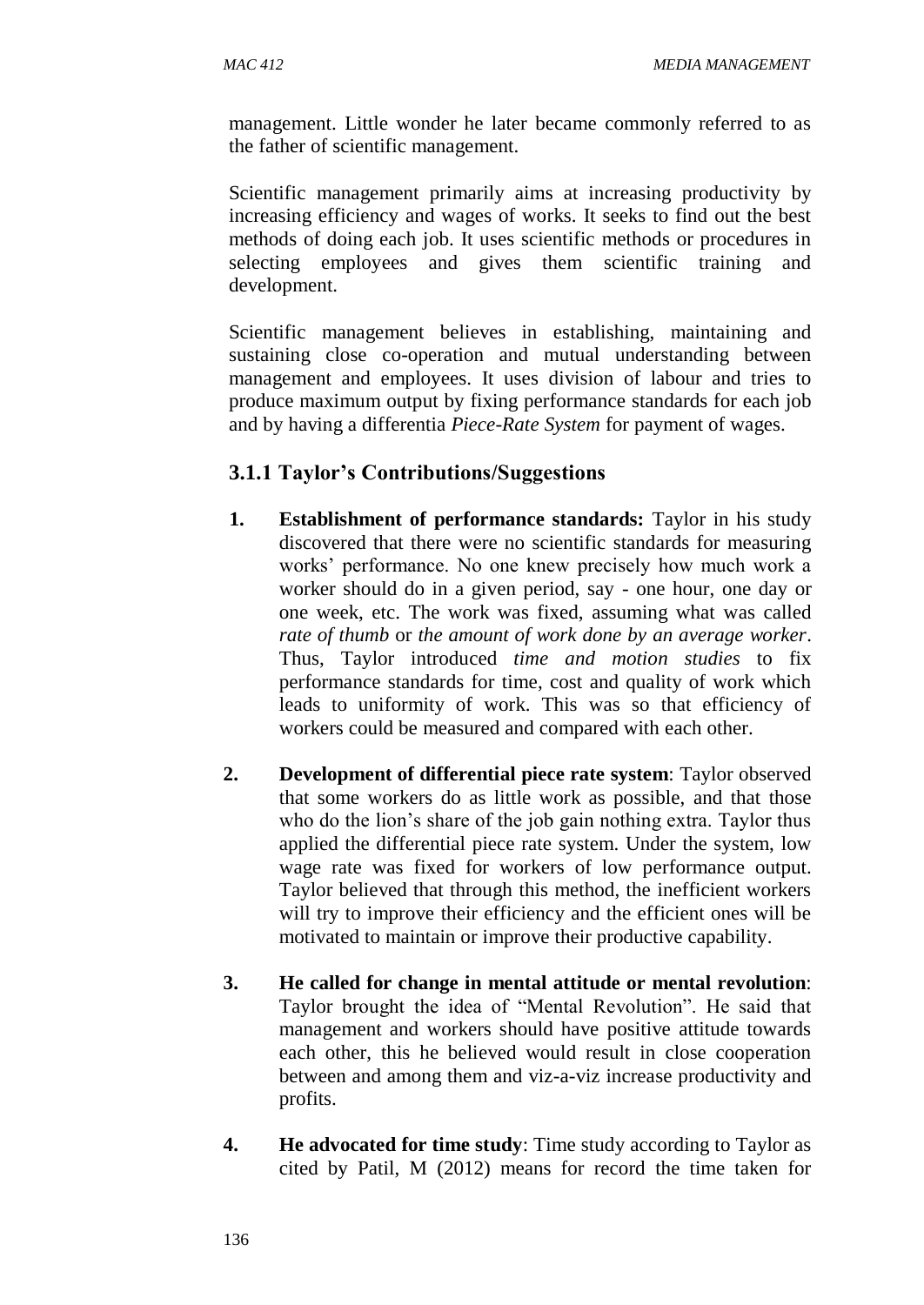doing each part of a job. The full job is first observed and analysed, then it is divided into different parts. Later, the time taken for doing each part of the job is recorded. This is done by using stop-watch. To him, time study helps management to know exactly the amount of time it will take to do a particular job. This would enable management to schedule the amount of work to be done by each worker in a given time say one hour, one day, etc.

**5. Taylor called for functional foremanship or division of labour**: He observed that a foreman cannot be an expert in all functions. He therefore, separated "planning" from "doing" and advocated for specific duties for specific persons.

# **3.1.2 Criticisms of Taylor's Scientific Management Theory**

Although Taylor made great contributions as the first person to introduce scientific principles into management, however, his principles have come under series of criticisms.

- 1. His principles have been criticised for treating humans like machines.
- 2. His principles tend to portray money as the only motivating factor for workers performance.
- 3. Labour unions have also criticised the principles for their tendency to restrict them from collective bargaining, asking that workers should be dealt with on individual basis.
- 4. His principles were also criticised for excluding employees from participating in management.

# **3.2 Administrative Management Approach (Henri Fayol)**

The administrative management school of thought sees management as the process of getting things done through people as a group instead of as an individual. The first expert in this area was a French industrialist and a management consultant. He started the functional *approach* to management. He was referred to as the "father of modern management."

In his book entitled *Industrial and General Administration* (published in 1916). Henri Fayol gave the following 14 principles of management:

**1. Division of work:** Duties should be divided into sections, divisions and departments with a specialist handling each section. Such specialisation according to him allows the individual to build up expertise and thereby become more productive.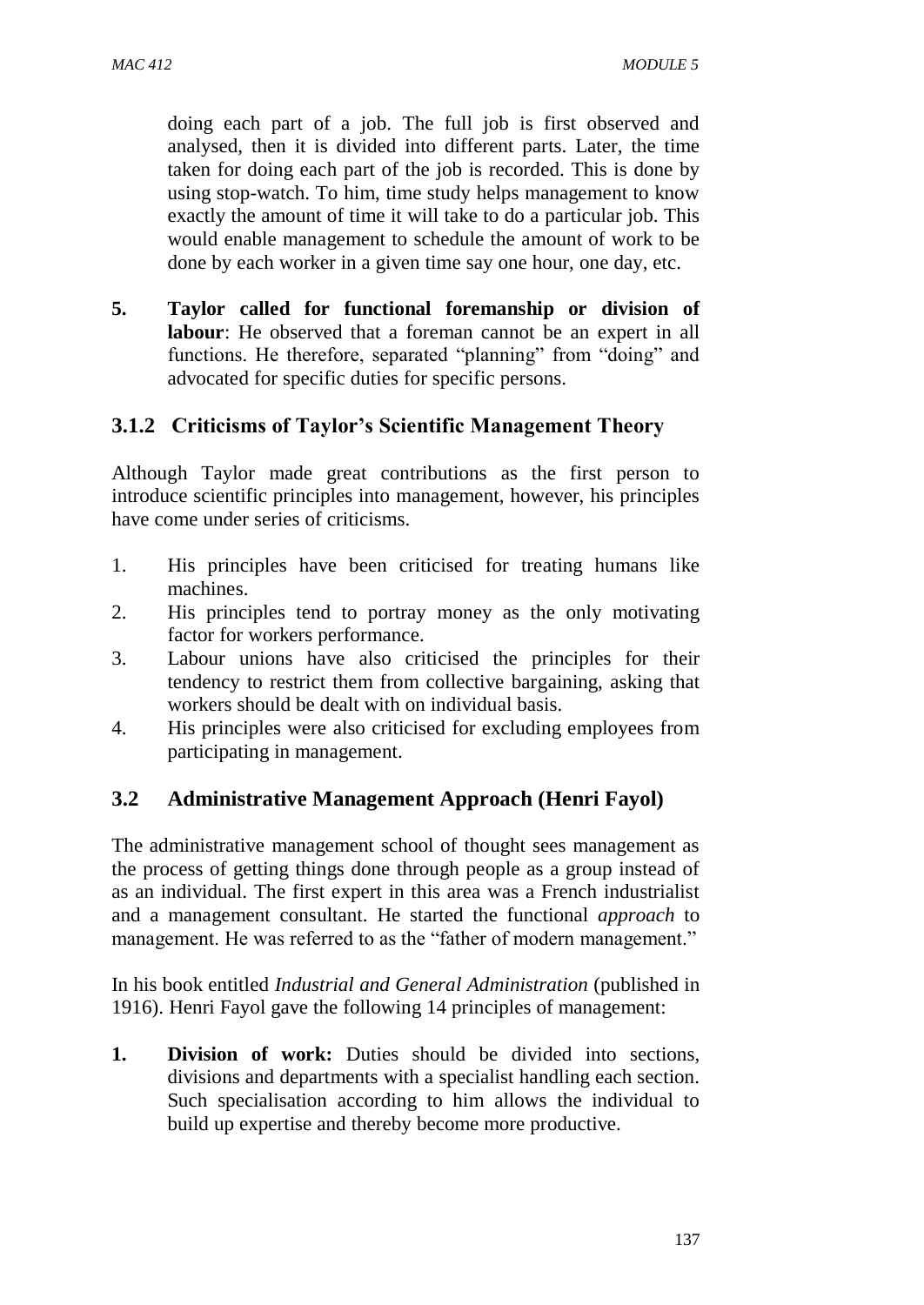- **2. Discipline:** Management and staff must follow a laid-down rules and procedures for the success of the organisation.
- **3. Authority and responsibilities:** Managers must have the right and ability to give orders and the power to exert obedience, but must also keep in mind that with authority comes responsibility.
- **4. Unity of command:** Each employee should have only one direct boss or supervisor with no other conflicting lines of command.
- **5. Unity of direction:** Teams with the same objective should work under the direction of one manager using one plan. This will ensure that action is properly coordinated.
- **6. Subordination of individual interests to the general interest:**  The interest of one employee should not be allowed to become more important than those of the group. This includes managers.
- **7. Remunerations:** Employee satisfaction depends on fair remuneration for everyone. This includes both financial and nonfinancial.
- **8. Centralisation:** This principle refers to the nearness of employees to the decision makers. It is necessary to aim at appropriate balance.
- **9. Scalar chain:** Employees should be aware of where they stand in the organisation's hierarchy, or chain of command.
- 10. **Order:** Everything and every person should have its or his or her place in an organisation.
- **11. Equity:** Managers should be fair to staff at all times both maintaining disciples as necessary and acting with kindness where appropriate and justice.
- **12. Stability of tenure:** Managers should strive to minimise employee turnover. Personnel planning should be of priority.
- 13. **Initiative:** Employees should be given the necessary autonomy or free hand to create and carry out plans, and that creative efforts should be recognised and encouraged through rewards as this would lead to greater innovations.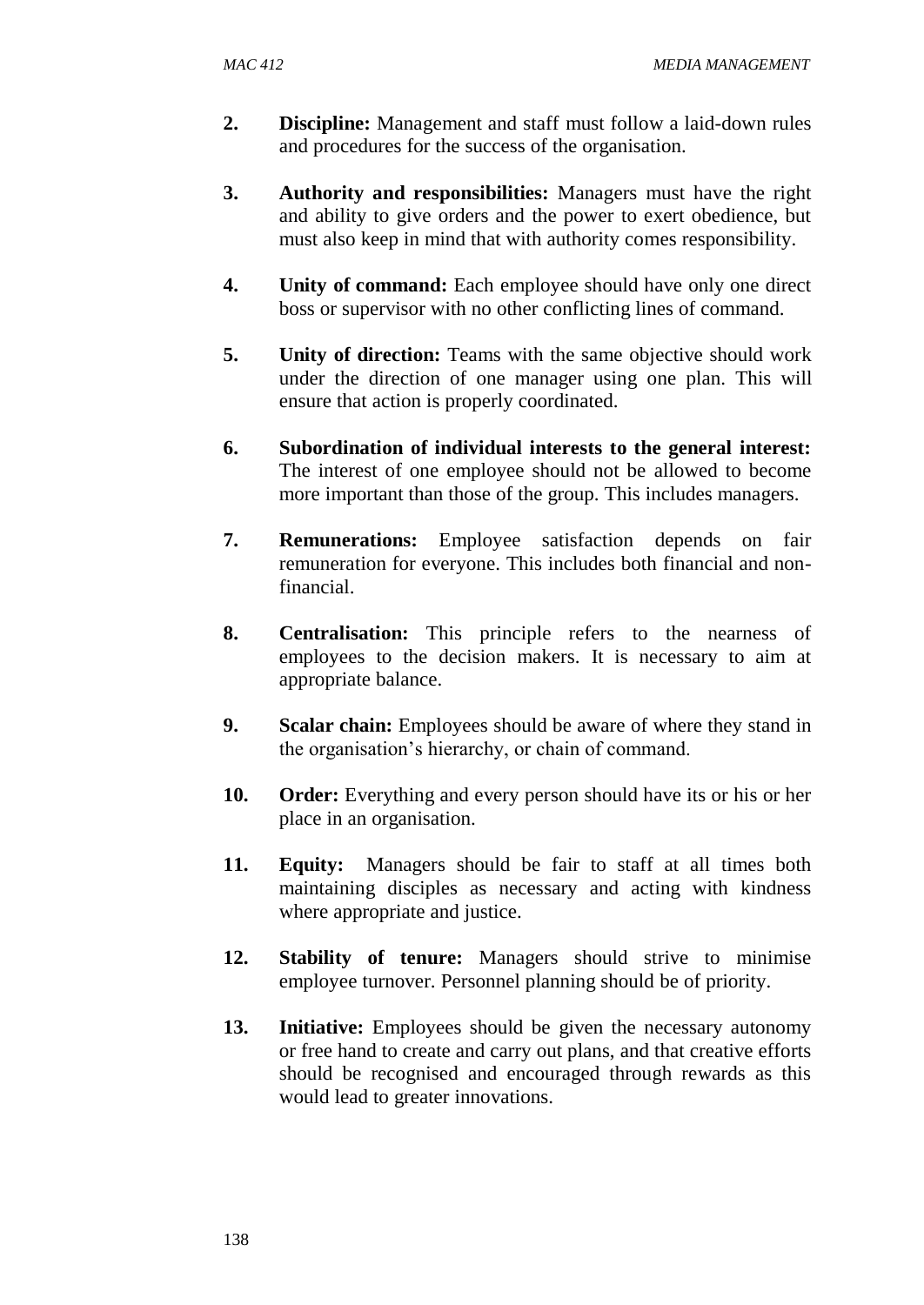**14. Espirit de corps:** Management should strive to promote the spirit of team work and unity as this would lead to greater harmony in the organisation.

Fayol's principles have been embraced by many; however, his critics accuse him of not stating in clear terms how they can be implemented.

# **4.0 CONCLUSION**

Classic management theories as we have seen belong to the school of thought whose focus is mainly on efficient production for profit maximisation through efficient work methods. As old as these theories and theorists may seem to be, many of the principles are still very much applicable in many organisations today including the media.

# **5.0 SUMMARY**

This unit has discussed the classical management theory. The major theories in this category as discussed are Fredrick Taylor's classical scientific management theory and Henri Fayol's classical administrative management theory.

# **6.0 TUTOR-MARKED ASSIGNMENT**

Discuss the classical management theories in relation to their application in a given media organisation.

# **7.0 REFERENCES/FURTHER READING**

- Agboti, J.O. (1990). *The Nature of Management: A Text for Professionals*. Lagos: The Publishing Company.
- Aina, S. (2002). *Modern Media Management.* Nigeria: Ebensun Publishers.
- Akrani, G. (2011). *Scientific Management.* http//wwwgooglesearch.com/ classical management. Retrieved 22/10/2012.
- Nwachukwu, C.C. (1992). *Management Theory and Practice.* Onitsha: Africana Publishers Ltd.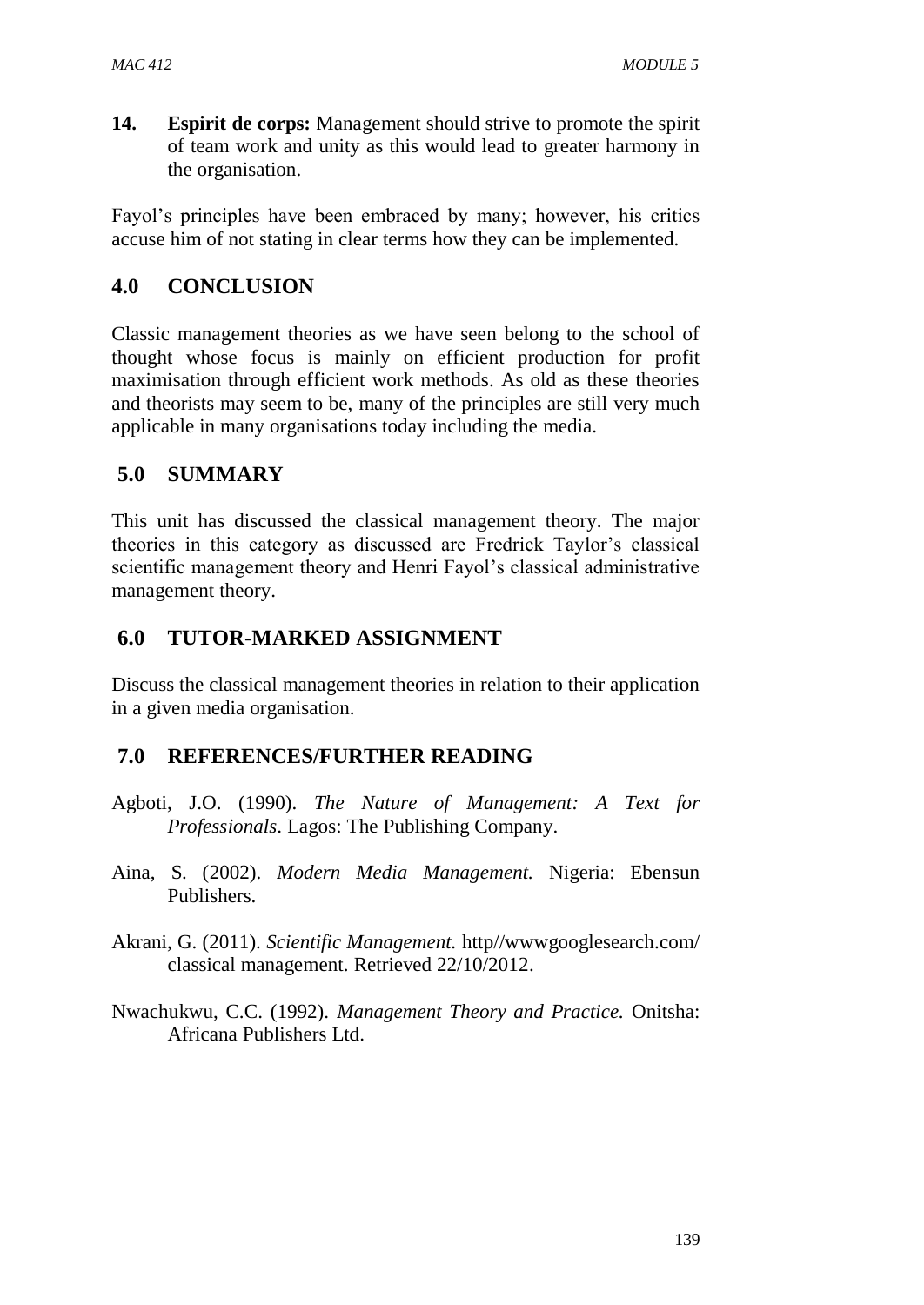## **UNIT 3 BEHAVIOURAL AND HUMAN RELATIONS MANAGEMENT THEORIES**

#### **CONTENTS**

- 1.0 Introduction
- 2.0 Objectives
- 3.0 Main Content
	- 3.1 Behavioural Management Theories
		- 3.1.1 Hugo Munstenberg (1863-1916)
		- 3.1.2 Douglas McGregor's Theory X and Theory Y
		- 3.1.3 Abraham Maslow's Hierarchy of Needs
	- 3.2 Human Relations Management Approach (Elton Mayo)
- 4.0 Conclusion
- 5.0 Summary
- 6.0 Tutor-Marked Assignment
- 7.0 References/Further Reading

### **4.0 INTRODUCTION**

The behavioural and human relations management theories emerged in the 1920s. While the classical theories we discussed in our previous unit focus on the jobs, the behavioural and human relations theories as we shall see in this unit lay more emphasis on the human aspect of an organisation. The theories in this category are also referred to as neoclassical theories. This is because they were initially a reaction to the shortcomings of the classical management theories. This unit shall discuss them in details.

### **5.0 OBJECTIVES**

At the end of this unit, you should be able to:

- identify the behavioural management theories
- discuss human relations management theories.

### **6.0 MAIN CONTENT**

### **3.1 Behavioural Management Theories**

These theories emerged in the early 1920s. The theories address the human dimensions of work. Behavioural theorists believe that people are important in an organisation and that good human relations and liberal leadership can increase output (Aina, 2002:21). The emphasis is that managers and management should view employees as individuals, resources and assets to be developed and worked with, not as machines.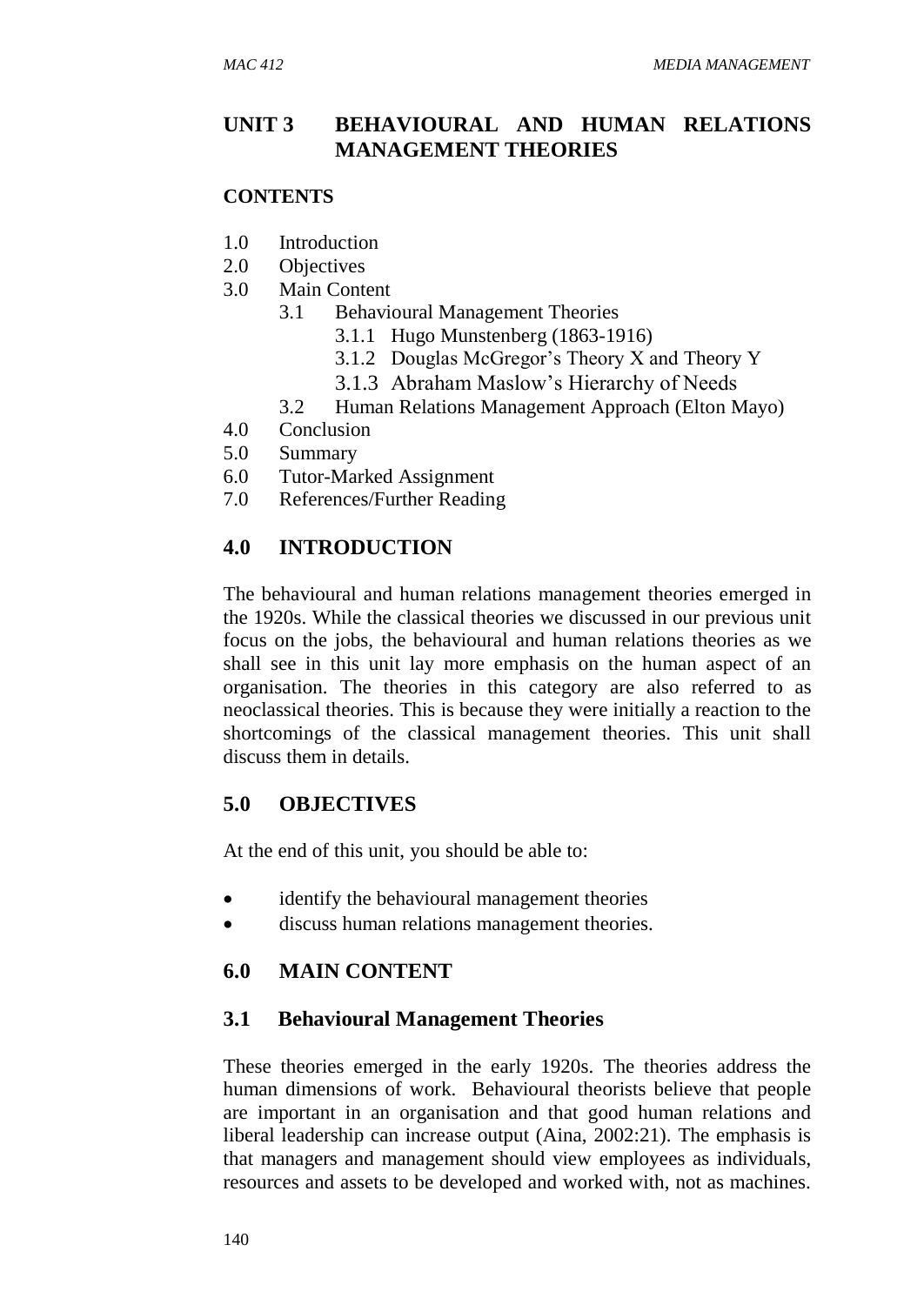This is the only way to get the best out of them, increase productivity and attain organisational goals. Notable theorists of this school include; Hugomustenberg, Douglas McGregor and Abraham Maslow. These major contributors are discussed below:

## **3.1.1 Hugo Munstenberg (1863-1916)**

Hugo Munstenberg is widely regarded as the father of industrial psychology. He was known for his use of psychology to boost organisational productivity. His argument was that management should match individual's abilities with responsibilities. He suggested that management should be concerned with discovering the psychological conditions that would bring about greater satisfactory output from each employee.

Hugo Munstenberg's experiment gave rise to the development and popularity of aptitude tests to choose the more qualified personnel (Aina, 2001:21).

## **3.1.2 Douglas McGregor's Theory X and Theory Y**

Douglas McGregor (1906-1964) was one of the forefathers of management theories, and one of the top business thinkers of all time. He was a social psychologist who later became the president of the Antioch College. He later became a professor of management at Massachusetts Institute of Technology. In his book, *The Human Side of the Enterprise* McGregor identified two sets of assumptions by management about human behavior. He called them Theory X Theory Y. These two opposing perceptions theorised how people view human behaviour of work and organisational life.

### **Theory X**

McGregor's theory X agrees with the classical management approach which believes that management role is to coerce and control employees. The main assumptions of theory X include:

- Man has an inherent dislike for work and will avoid it whenever possible.
- Man must be coerced, controlled, directed, or threatened with punishment in order to achieve organisational objectives.
- Man prefers to be directed, do not want responsibilities, and have little or no ambition.
- People seek security above all else.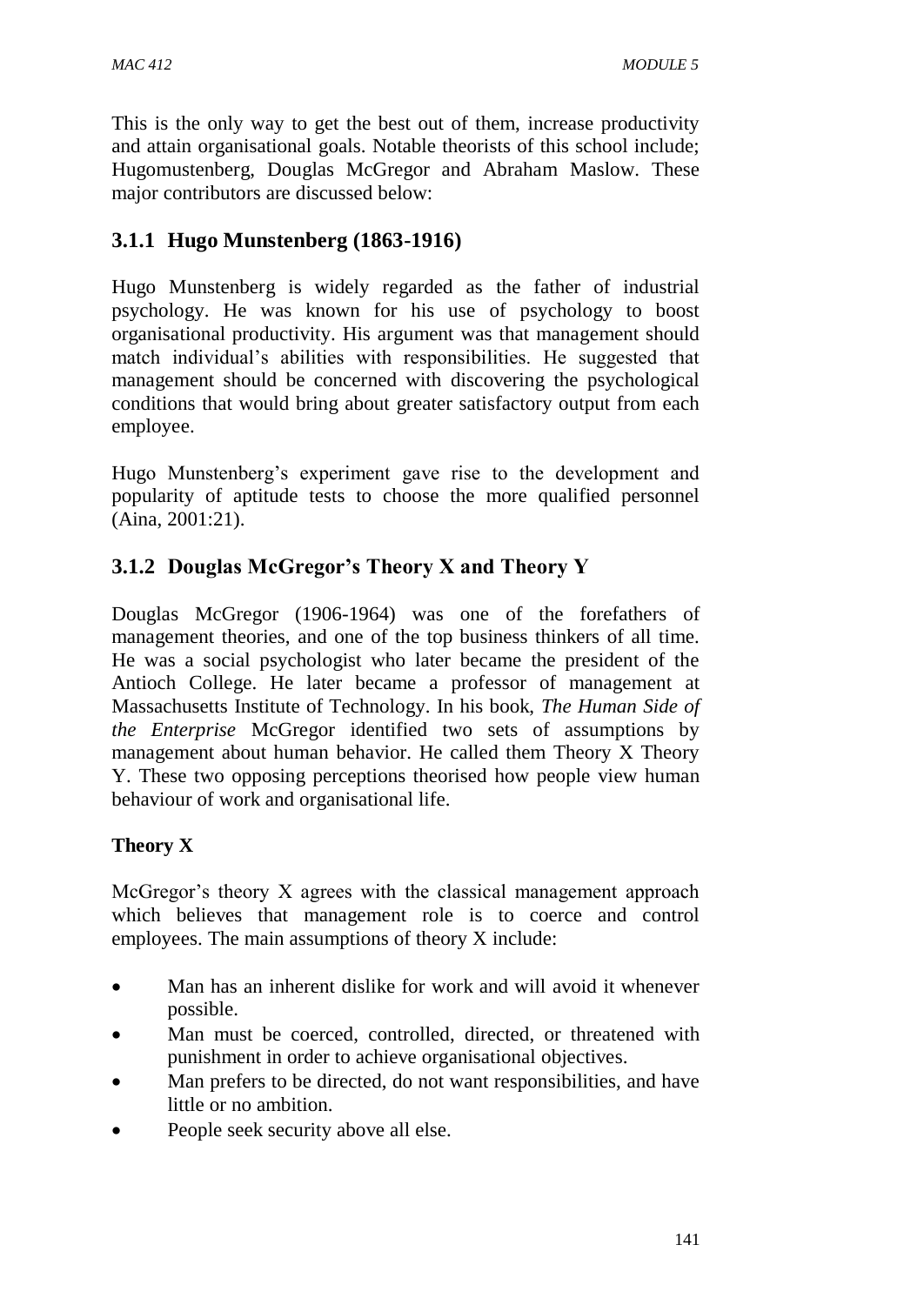### **Theory Y**

With theory Y assumptions, management role is to develop the potentials in employees and help them to release those potential towards common goals. The assumptions include:

- Work is natural as play and rest.
- Man will exercise self-direction if they are committed to the objectives (they are not lazy).
- Commitment to objectives is a function of the rewards associated with their achievement.
- People learn to accept and seek responsibility.
- Creativity, ingenuity, and imagination are widely distributed among the population.
- People are capable of using these abilities to solve organisational problems.
- People have potentials that are partially utilised.

A good understanding of McGregor's Theory X and Y will certainly help editors in managing and supervising the work output of subordinates. Thus, a good manager or editor in a media organisation should not assume that people who fall under Theory X are bad while those under Theory Y are good. Rather, he/she should apply closesupervision where it applies, and loose supervision when necessary (Ogbeni, 2011:196). This implies that managers and editors should learn to understand human nature and apply both theories where and when applicable.

### **3.1.3 Abraham Maslow's Hierarchy of Needs**

Abraham Maslow was an American clinical psychologist. He became famous through his contributions in the explanations in the area of human needs. In his paper "Theory of Human Motivation" he observed that man has innate curiosity to satisfy his needs, and that as humans meet their basic needs, they seek to successfully satisfy higher ones that occupy a set of hierarchy.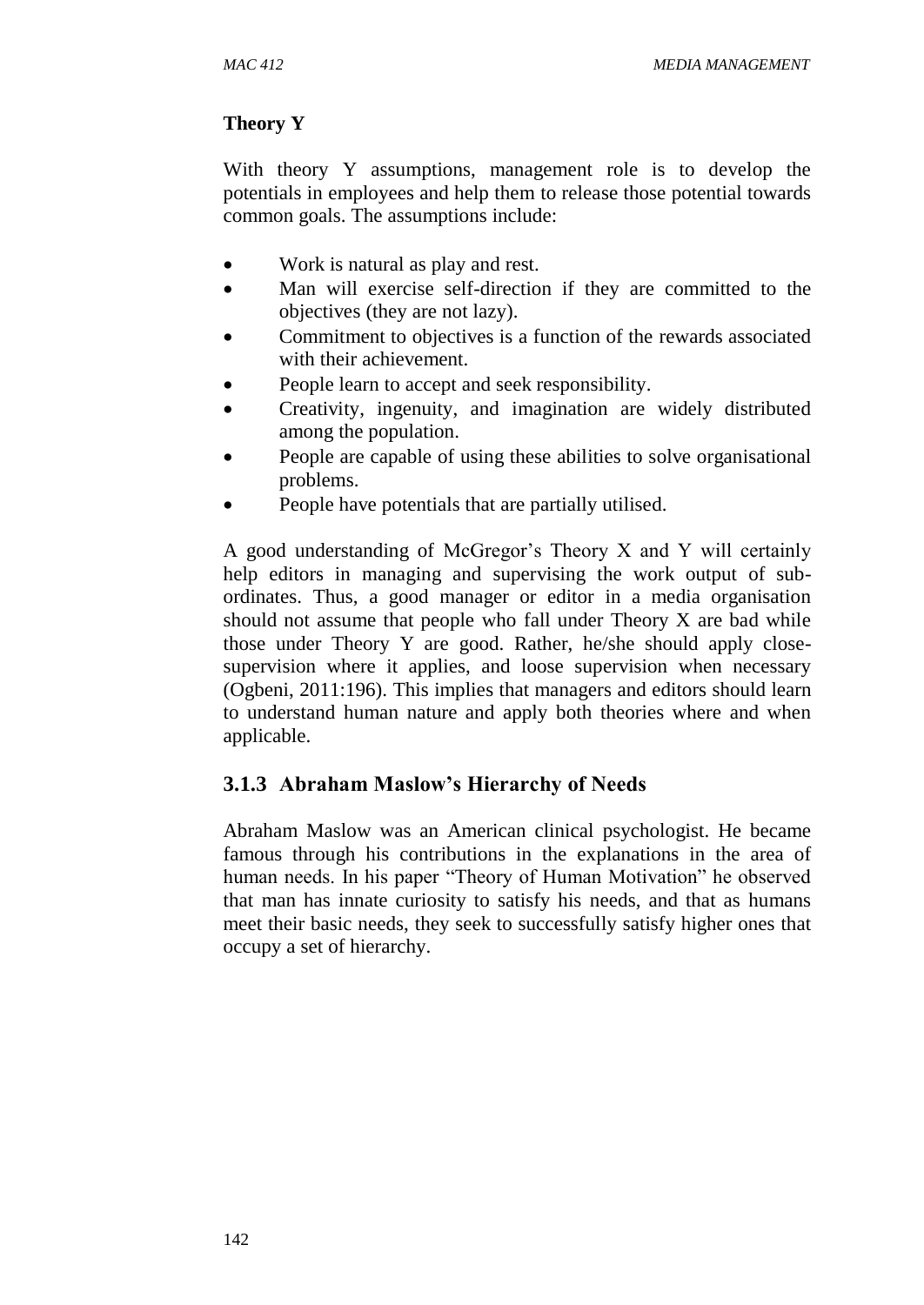Maslow's hierarchy is often represented as a pyramid consisting of five levels as depicted on the diagram below:



- **1. Physiological needs:** These are otherwise called biological needs, survival needs or compulsory needs. They include: includes foods, shelter, clothing, water, sex and elimination of waste products.
- **2. Safety needs:** The need for safety and security arises as that of psychological needs is satisfied. It is the need for protection from threatening situations and dangers. It may range from physical, personal security, employment, security of revenue and resources, health, etc.
- **3. Social and affection needs**: This is otherwise called belongingness and intimacy needs. It involves emotional based relationships such as friendships, sexual intimacy, family relationships, etc. it includes need for lending and borrowing. Lack of this need makes one frustrated.
- **4. Self esteem needs:** This is self ego needs. It includes respect for others and oneself. It demands one handling authority to be accorded honour. People engage in relationships to achieve a sense of acceptance and self value. The absence of these, results in inferiority complex and deflated self importance.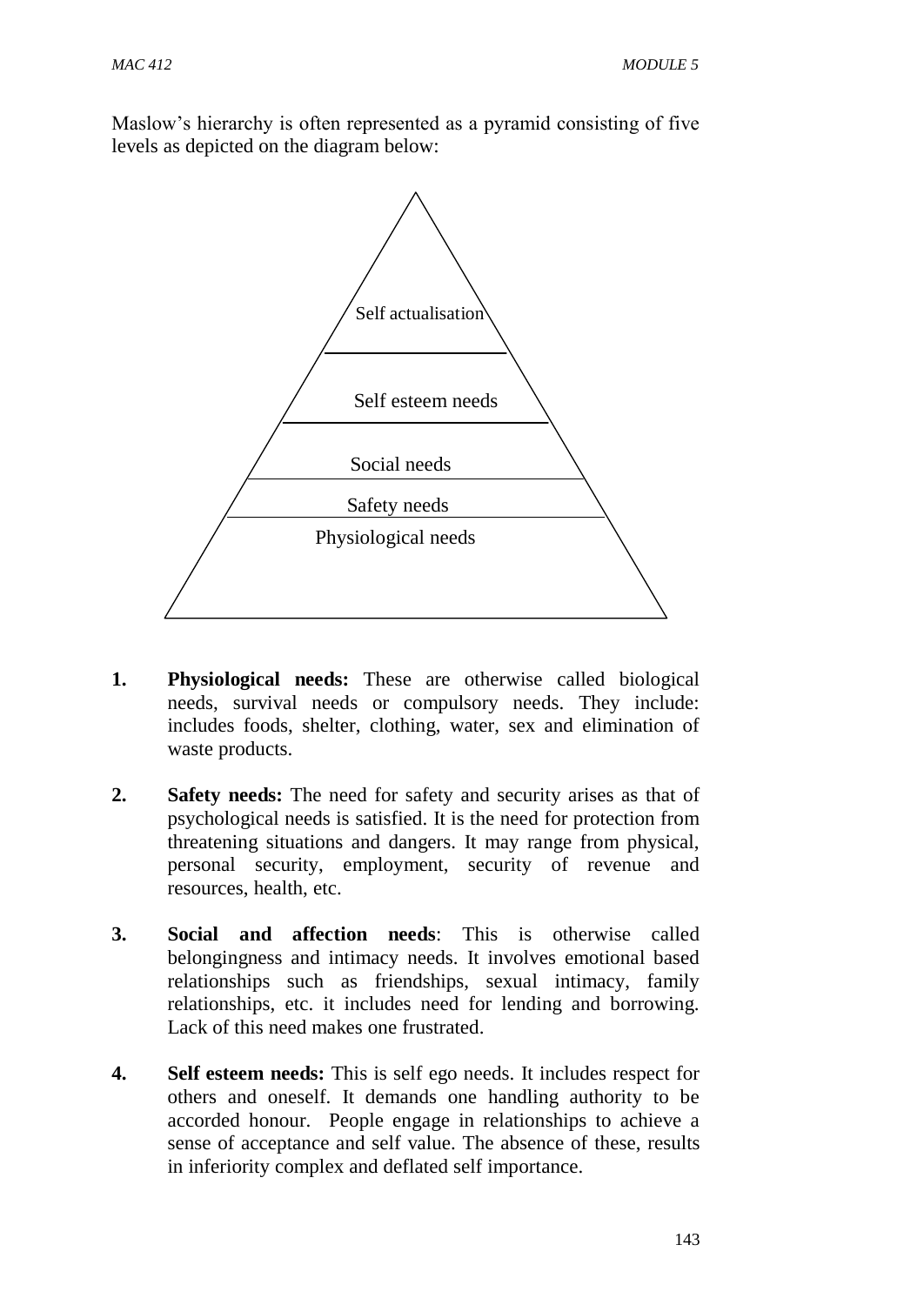**5. Self actualisation:** This is attaining one's goal in life; good reputation, sense of fulfillment, etc. the apex of the pyramid. It is also called the fulfillment needs. It comes when one feels he/she has **achieved** all he wants to achieve in life.

## **3.2 Human Relations Management Approach (Elton Mayo)**

The human relations school of thought is primarily based on Elton Mayo (1880-1949) and his Harvard University experiments. Mayo was a professor of Industrial Research at the Harvard University Graduate school of Business Administration. He was invited by the authorities of Western Electric Company to research into the effect of physical facilities on workers output.

His research showed that better physical environment or increased economic benefits in alone were not sufficient motivators in increasing productivity. In effect, the emphasis shifted to psychological and social forces, in addition to economic forces.

Mayo discovered that when workers are given special attention by management, the productivity is likely to increase irrespective of actual changes in the working conditions.

Central to this approach was an increased understanding of individual worker's emphasis on motivation, needs, interpersonal relationships and group dynamics. These experiments suggested that an office or a factory is not only a workplace, but also a social environment in which the employees interact with each other.

Okafor *et al.* (2011.42) believe that the human relations management theories opened managers' mind towards understanding that:

- 1. The worker is a social being with feelings and emotions. This is in contrast with Taylor's view of the worker as a mere adjunct to a machine.
- 2. Workers are not always economically minded. They are also interested in harmonies and satisfying social relations in the work place. This also contradicts Taylor's believes and assertion that money was the only means of motivating workers.
- 3. Workers should not always be seen as individuals but as members of a group, and that behaviour of the workers is usually influenced by the group which he belongs.
- 4. Working conditions exert considerable impact on workers performance. It must be pointed out that the human relations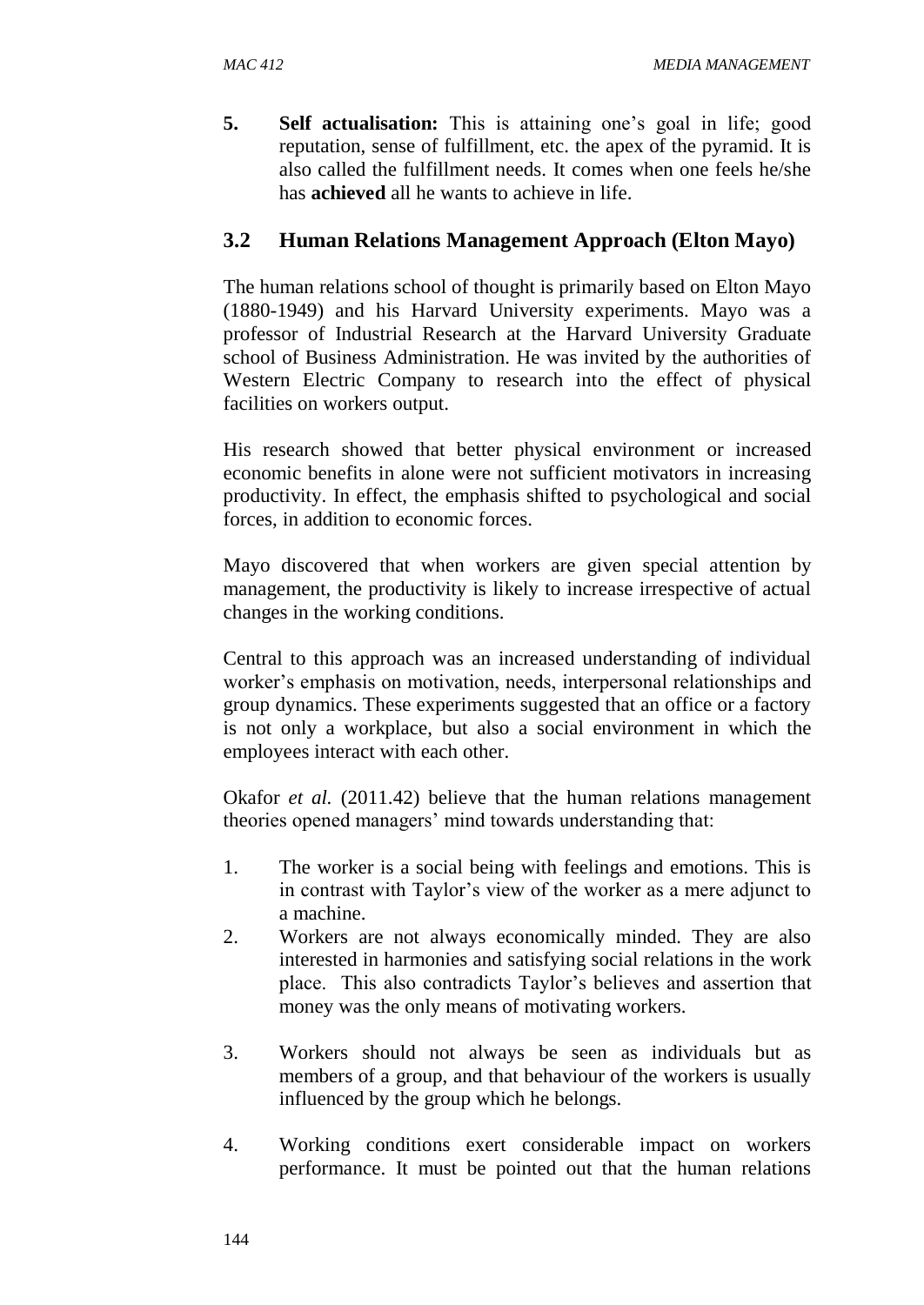theory redirected thinking on human behaviour from the classical conceptions which sees it as inert and latently dysfunctional to a more comprehensive and dynamic issue in management.

## **4.0 CONCLUSION**

In this unit, we have looked at behavioural and human relations management theories. Theories in this category emphasise human aspect of organisation than the job. Proper understanding of these theories will certainly help media managers and editors in managing and supervising the work output of their subordinates.

# **5.0 SUMMARY**

In this unit, we examined behavioural and human relations management theories. We identified some of the theories/theorists under this category to include - Hugo Munstenberg, Douglas McGregor's Theory X and Theory Y, Abraham Maslow's Hierarchy of Need and Elton Mayo's human relations approach.

## **6.0 TUTOR-MARKED ASSIGNMENT**

- 1. Discuss the behavioural and human relations management theories.
- 2. Is the knowledge of these theories necessary in contemporary media management?

### **7.0 REFERENCES/FURTHER READING**

- Hahn, M. (2011). *Behavioural Management Theories.* http//www.rticlesgratuitscom. Retrieved 10/09/2012.
- Ogbuoshi, L.I. (2010). *Understanding Newspaper Management and Production.* Enugu: Linco Enterprises Ltd.
- Okafor, *et al.* (2011). *Elements of Management A Book of Reading*. Enugu: Rhyce Kerex Publishers.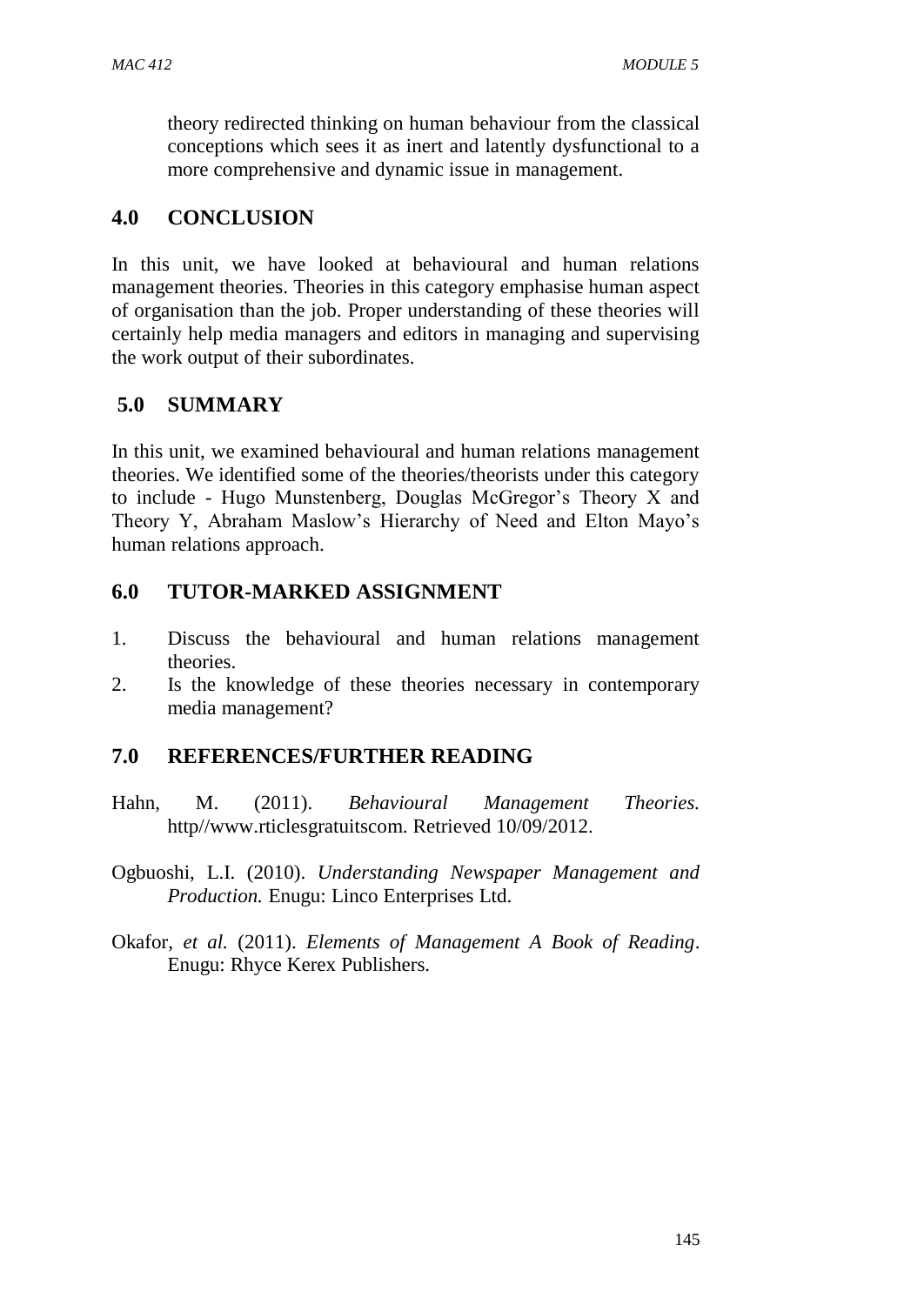### **UNIT 4 SYSTEMS AND CONTINGENCY THEORIES**

#### **CONTENTS**

- 1.0 Introduction
- 2.0 Objectives
- 3.0 Main Content
	- 3.1 Systems Theory
	- 3.2 Socio-Technical Systems Contingency Theory
	- 3.3 Contingency Theories
- 4.0 Conclusion
- 5.0 Summary
- 6.0 Tutor-Marked Assignment
- 7.0 References/Further Reading

### **1.0 INTRODUCTION**

Apart from the classical, behavioural and human relations management theories discussed in the previous units, there are other closely related theories which mangers of media organisations could adopt their principles in the day to day administration of their media outfits. Such theories include - the systems theory, the socio-technical systems theory and the contingency theory. This unit discusses these three management theories.

### **2.0 OBJECTIVES**

At the end of this unit, you should be able to:

- explain the basic assumptions of the systems theory
- discuss the socio-technical systems theory
- explain the contingency management theory.

### **3.0 MAIN CONTENT**

#### **3.1 The Systems Theories**

The systems management theory sees an organisation as a structure with many parts that function together to form a whole. The theory emphasises that one part of a system enables us to know something about another part, and that a change in one part of the system will affect other components of the system and its environment, Anaeto, Onabajo and Osifeso (2008:147).

Scholars of this school of thought content that the whole is more than the sum total of all the parts (see [http://.www/schoolinfo/framing/\)](http://.www/schoolinfo/framing/).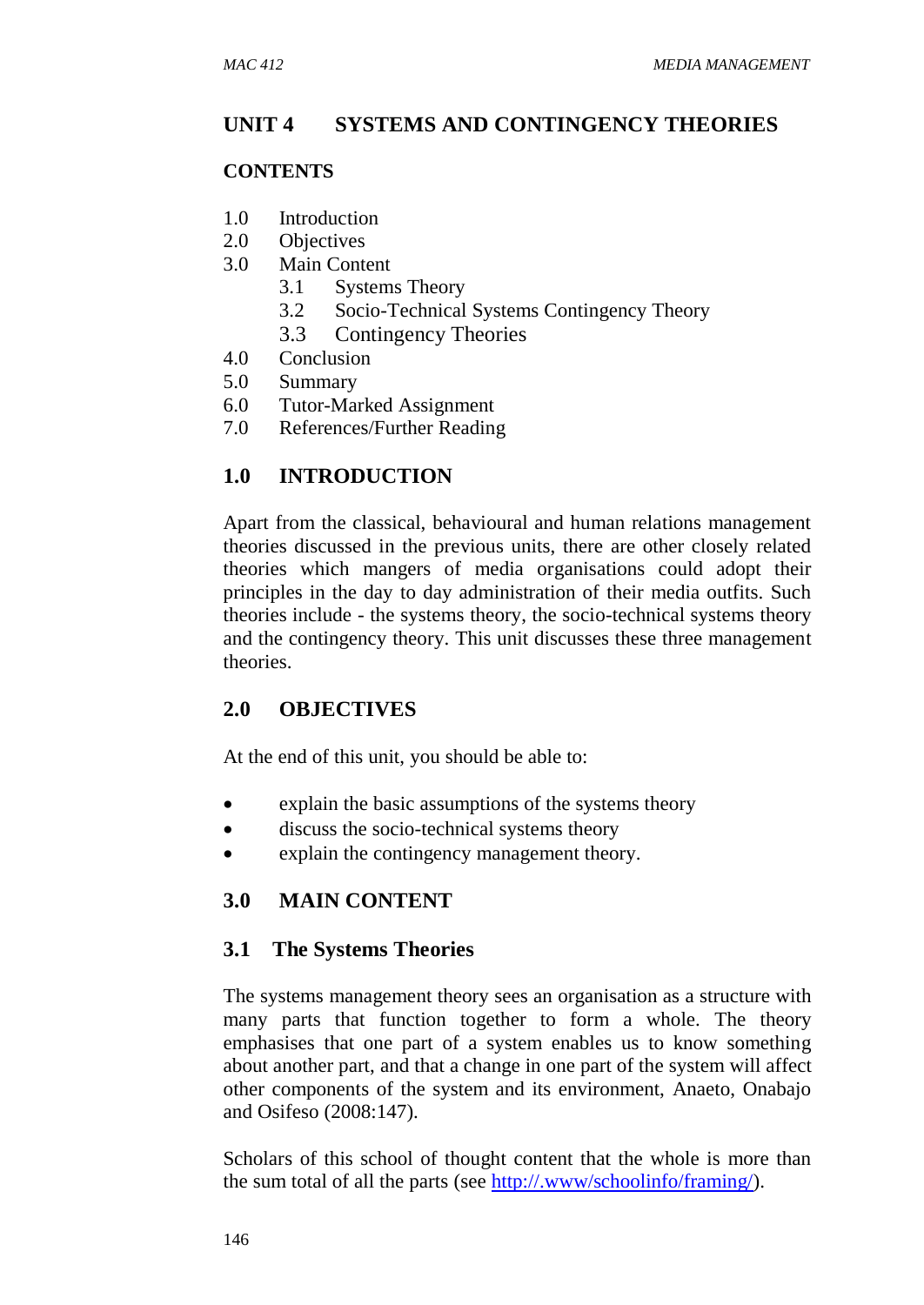Aina (2002:25) gave the basic assumptions of the systems theory as follows:

- a. An organisation of many inter-related parts which function for the attainment of organisational goals.
- b. Co-operation between separated departments ensures increased output, unlike what would have happened if each had functioned in isolation.
- c. There are continuous interactions between organisations and their environment for input - output department. Organisations that do not interact with their environment operate closed system and those that do otherwise operate open system.
- d. The element of feedback is necessary for effective functioning of an organisation as a system. Through feedback mechanisms, managements get vital information for self assessment and correction. This enables them to adjust to changes or become adaptive. This adaptive nature is called "homeostatic equilibrium".

Applied to media organisation management, the systems theory will go a long way towards avoiding unnecessary duplication of duties. This is perhaps the reason for departmentalisation of media organisations even though each department depends on the other to function. For instance, a live studio of a typical television station needs the assistance of the control room to function. The news and current affairs unit depends on the engineering department, production department, administrative unit, programming unit, marketing/commercial or adverts unit, finance unit, security department, clerical officers, cleaners, etc. All these units function as a system to achieve the organisation's objectives.

### **3.2 The Socio-Technical Systems Theories**

Closely related to the systems theory is the socio-technical systems theory. This theory explains the relationship between organisational strictures and technologies. Advocates of this school such as Joan Woodward, and Eric Trist believe that employee's job in an organisation is determined by the technology in use because the technologies determine the work methods.

Those in this school anchor their arguments on the fact that technologies determine and even impose the work methods.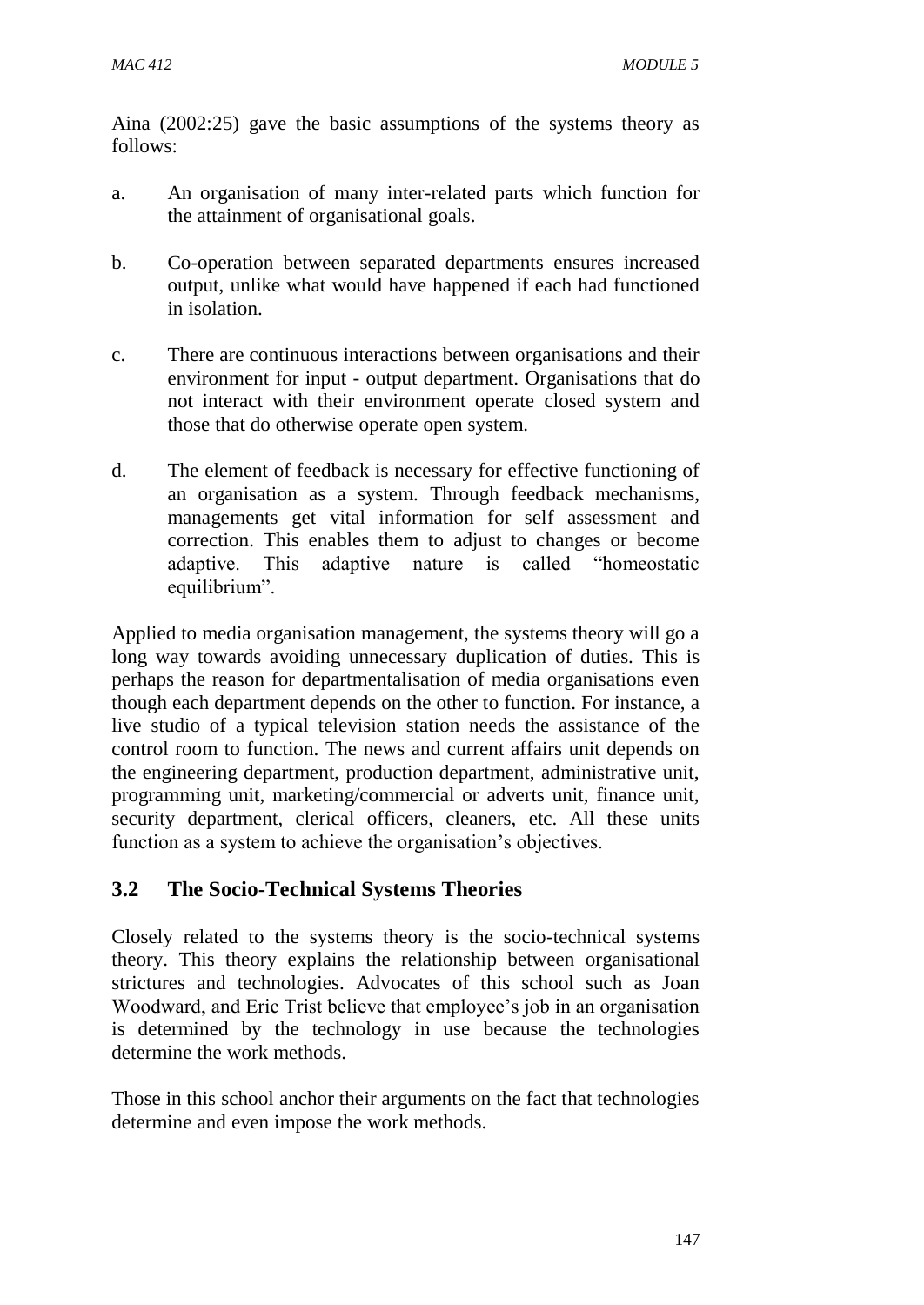### **3.3 Contingency Theories**

This is one of the contemporary theories of management. It is otherwise referred to as situational approach to management. Contingency theory basically believes that when managers take decisions, they must take into account all aspects of the current situation and act on those aspects that are key to the situation at hand. This approach believes that whatever management decision taken depends on the situation at hand. That is, "different horses for different courses".

The theory argues that every management decision at a point in time should be determined by the circumstances surrounding the manager. It presupposes that the best thing to do at a time depends on the situation. This is in contrast with the scientific management ideas of Fredrick Taylor that sees management principles as universal. Aina (2002:27) quotes C.B. Handy as enumerating other factors that could determine variations in management principles to includes size, history, ownership pattern of organisation, technology adopted, goals and objectives, the environment of the organisation and the people.

### **4.0 CONCLUSION**

This unit has discussed both the systems and the contingency management theories. While the systems theory believes that an organisation is made up of several component units, believers of the contingency theory on the other hand are of the view that management situations are not the same and are not universal, but should be approached based on the circumstances surrounding it. However, both theories are still very relevant in contemporary media management.

#### **5.0 SUMMARY**

In this unit, we have examined the systems, the socio-technical systems and the contingency theories. Knowledge of such theories is no doubt very essential in today's media management.

### **6.0 TUTOR-MARKED ASSIGNMENT**

- 1. Explain the systems theories in media management context.
- 2. Distinguish between socio-technical systems theories and the contingency theories.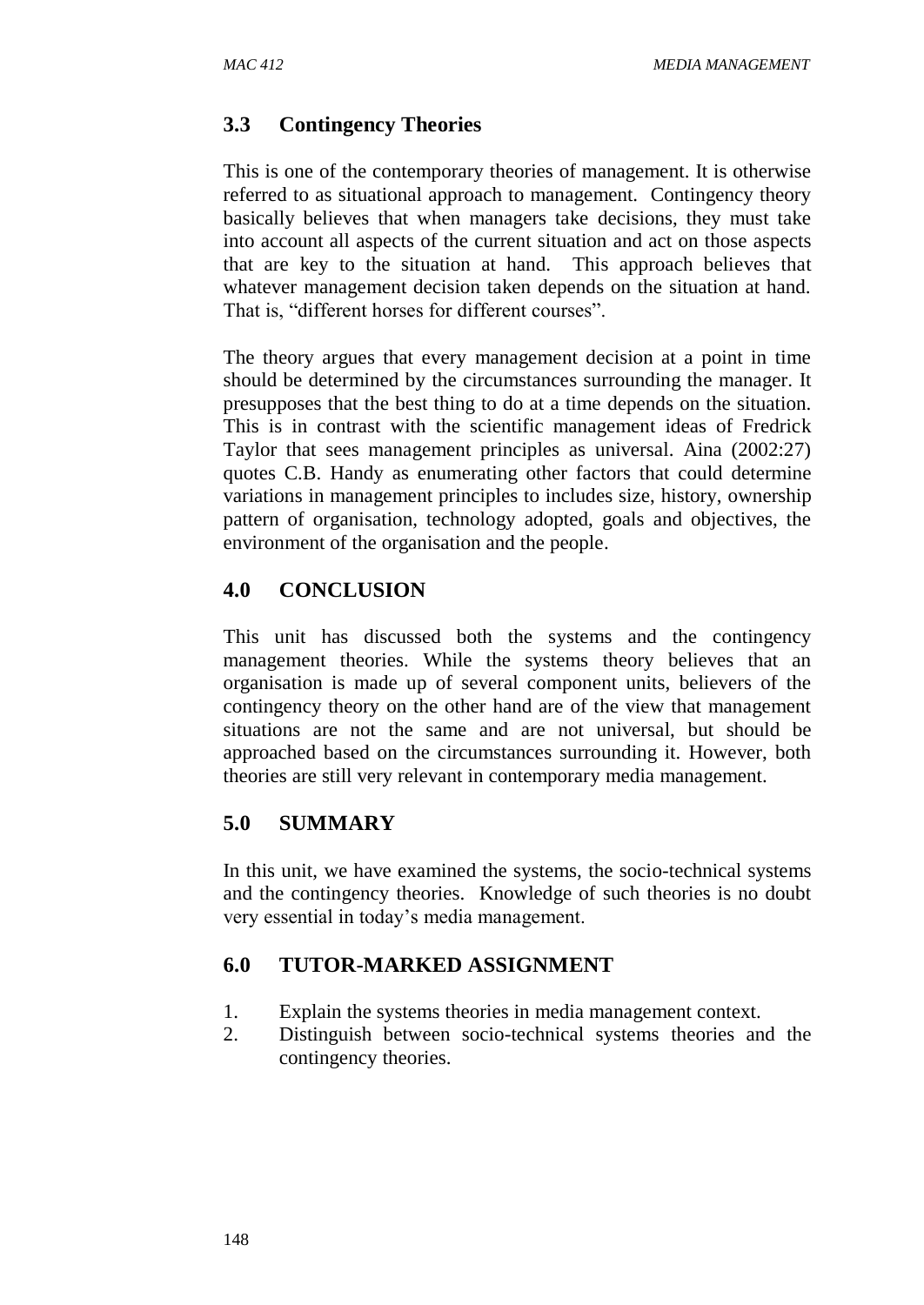### **7.0 REFERENCES/FURTHER READING**

- Aina, S. (2002). *Modern Media Management.* Nigeria: Ebensun Publishers.
- Anaeto, Onabajo & Osifeso (2008). *Models and Theories of Communication.* Maryland-USA: African Renaissance Books Incorporated.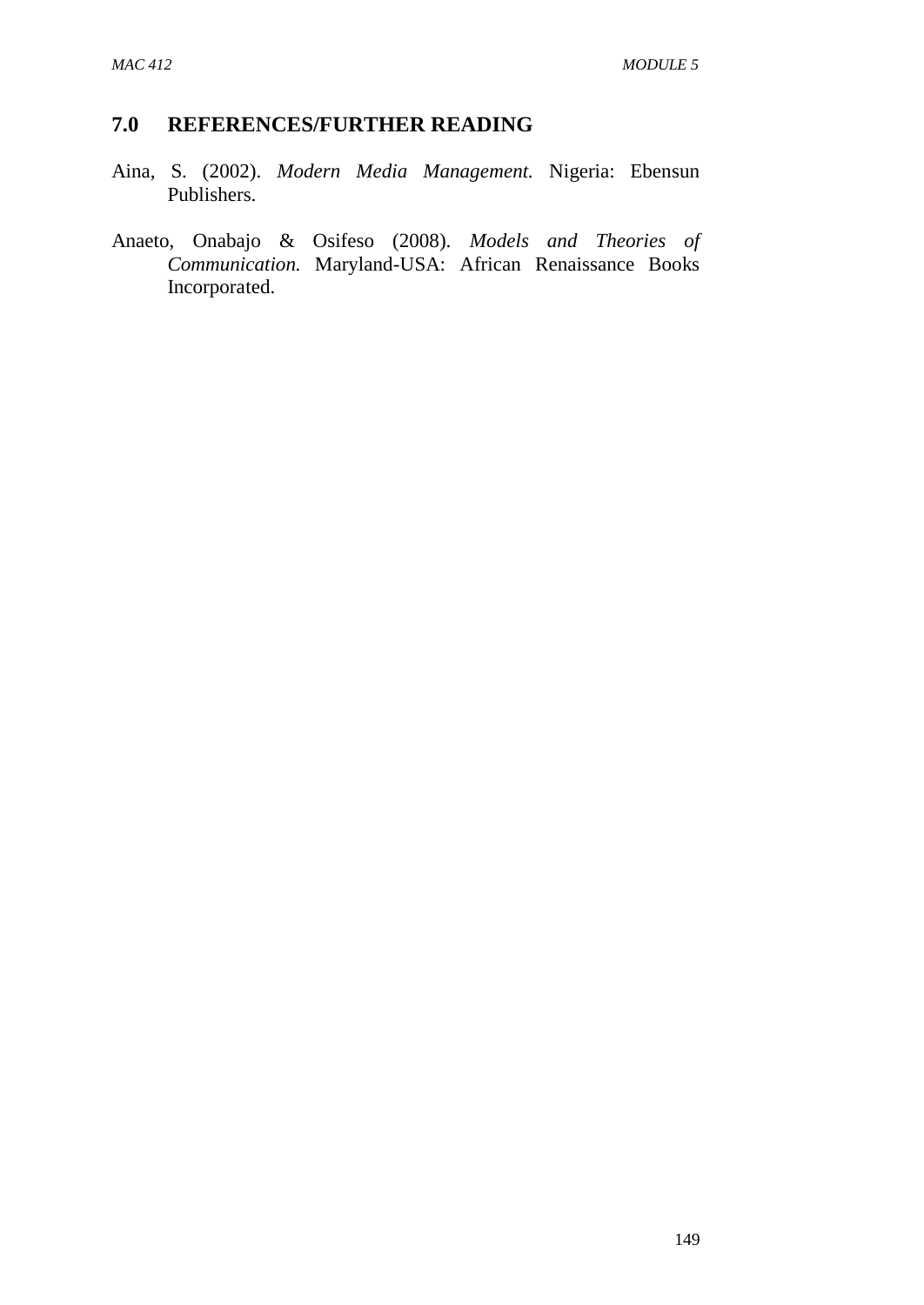## **UNIT 5 QUANTITATIVE MANAGEMENT AND TOTAL QUALITY MANAGEMENT (TQM)**

#### **CONTENTS**

- 1.0 Introduction
- 2.0 Objectives
- 3.0 Main Content
	- 3.1 Quantitative Management Theories
	- 3.2 Total Quality Management (TQM)
- 4.0 Conclusion
- 5.0 Summary
- 6.0 Tutor-Marked Assignment
- 7.0 References/Further Reading

## **1.0 INTRODUCTION**

This unit examines quantitative management which is a more precise, factual and data-based method of managing the affairs of an organisation. It also takes a look at the concept of total quality management (TQM).

## **2.0 OBJECTIVES**

At the end of this unit, you should be able to:

- discuss quantitative management theories
- explain the concept of total quality management.

### **3.0 MAIN CONTENT**

### **3.1 Quantitative Management Theories**

The quantitative management theories came into focus during and after World War II. The exigencies of the war necessitated the search for a more empirical, factual and data-based solutions to both military and logistic problems resulting from the challenges of the war.

The theories emphasise the use of mathematical and statistical techniques in management and focuses on finding right answers to managerial problems and in decision making.

The quantitative management theories are also referred as mathematical approach, decision theory approach, operations research approach or management science approach.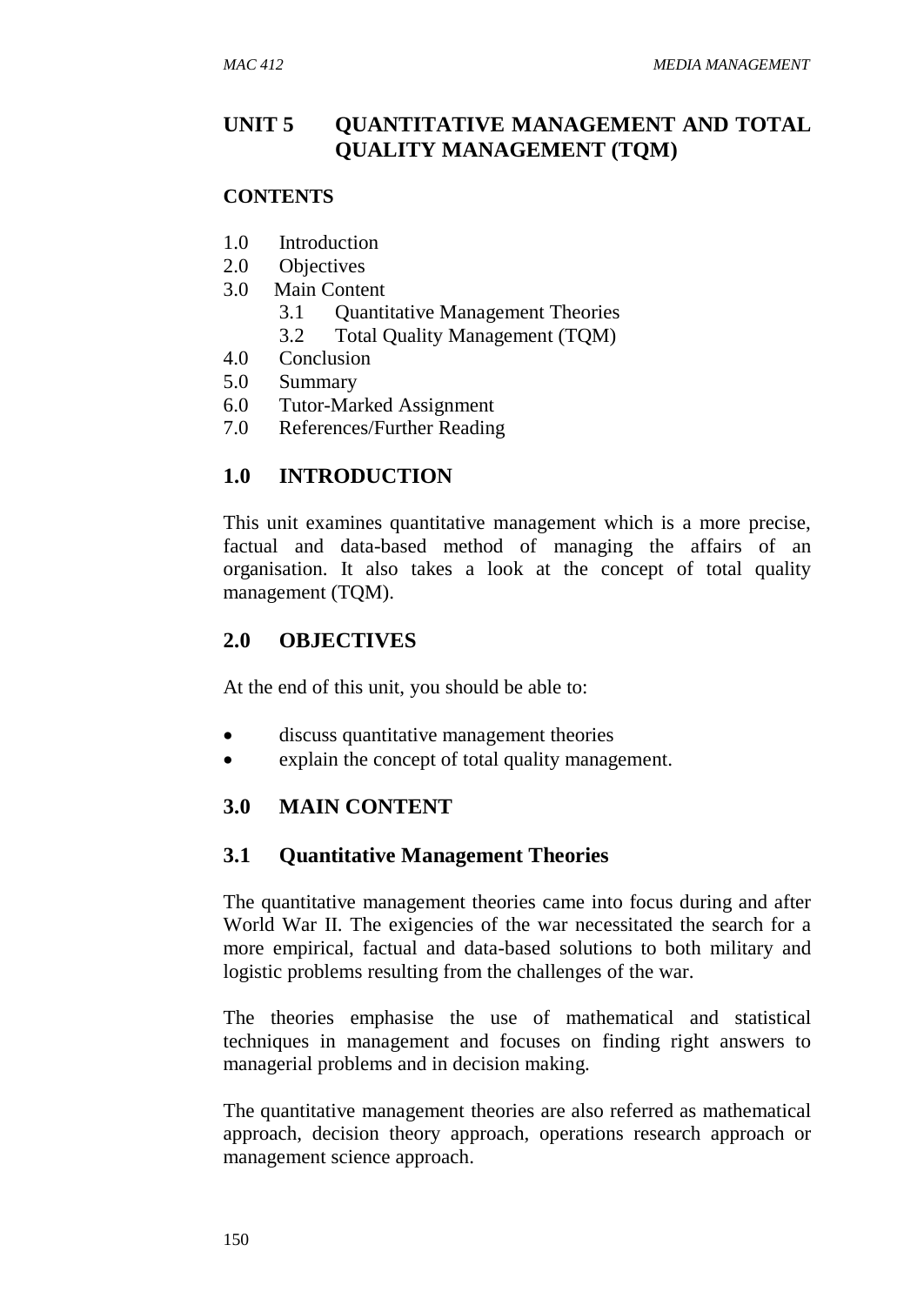The theory stresses the importance of diverse decision situations and the means of perfecting them. It precludes thumb rules or acting through intuition, but strongly recommends the process of optimal decisionmaking, assembling accurate and reliable data with greater quantitative, precision and perfection.

These theories see management as basically an exercise using the mathematical processes and symbols such as linear programming and non-linear programming. The theories in this category received a boost following the advent of information and communication technologies (ICTs), especially the computer, the Internet, the cell-phone, among others.

## **3.2 Total Quality Management (TQM)**

Many scholars have argued that Total Quality Management (TQM) originated from Japan where continuous search for quality products has continued to yield the desired results. The concept describes a comprehensive and structured approach to organisational management which primarily aims at improving the quality of products and services through continuous refinements in response to feedback from consumers Rouse, M. (2005) categorises TQM processes into four sequential categories: plan, do, check, and act (the *PDCA cycle*). According to her, in the *planning* phase, people define the problem to be addressed, collect relevant data, and ascertain the problem's root cause; in the *doing* phase, people develop and implement a solution, and decide upon a measurement to gauge its effectiveness; in the *checking* phase, people confirm the results through before-and-after data comparison; and in the *acting* phase, people document their results, inform others about process changes, and make recommendations for the problem to be addressed in the next PDCA cycle.

TQM is a general business management philosophy which involves the combination of quality management principles and practices and techniques to ensure quality. Aina (2002:28) sees TQM as the production of goods and services with zero-defects by avoiding mistakes and also adopting preventive measures at the beginning. He notes that TQM aims at:

- defining and meeting the customer's requirements
- continuous improvements on products and services
- prevention not cure
- zero defects, and
- contribution to organisational profits.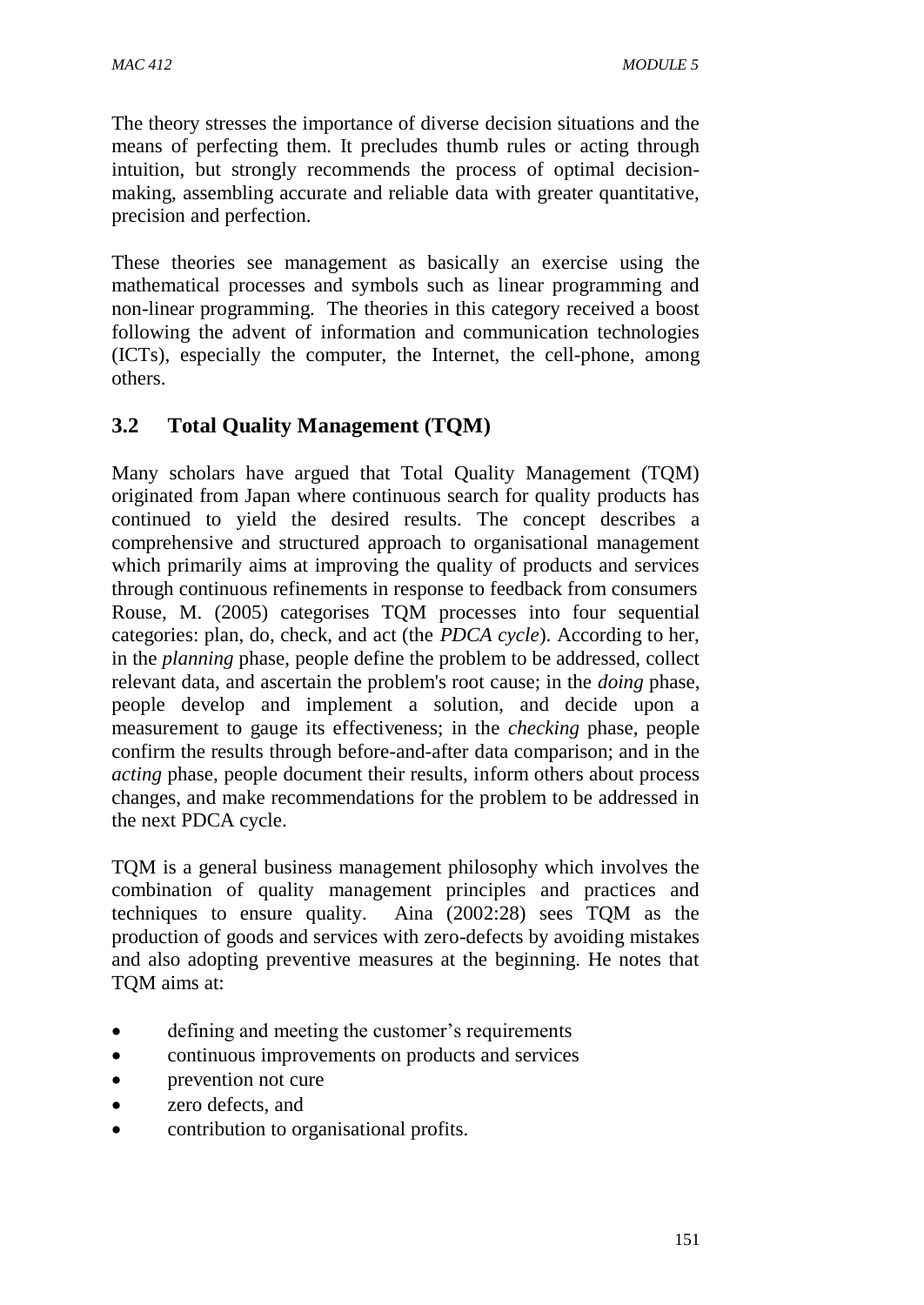TQM can be applied in any type of organisation, including schools, hotel management, media, churches, etc.

# **4.0 CONCLUSION**

Our discussion in this unit has shown that quantitative management is the management practice that makes use of mathematical, empirical and statistical data in order to achieve greater precision and accuracy. Total Quality Management (TQM) on the other hand is a general business management philosophy which aims at continuous improvement on products and services until quality becomes a way of life.

# **5.0 SUMMARY**

This unit has explained the quantitative management theory and the concept of Total Quality Management (TQM). These approaches could be adopted and applied in any type of organisation, including media management.

# **6.0 TUTOR-MARKED ASSIGNMENT**

- 1. Discuss the quantitative management theories.
- 2. What do you understand by TQM? Explain and relate it to the media in Nigeria.

### **7.0 REFERENCES/FURTHER READING**

- Aina, S. (2002). *Modern Media Management.* Nigeria: Ebensun Publishers.
- Ogbuoshi, L.I. (2010). *Understanding Newspaper Management and Production*. Enugu: Linco Enterprises Ltd.
- Okafor, *et al.* (2011). *Elements of Management A Book of Reading*. Enugu: Rhyce Kerex Publishers.
- Rouse, M. (2005). *Total Quality Management (TQM)* http//www.googlesearch/meaning of total quality management.com. Retrieved on 14/11/2012.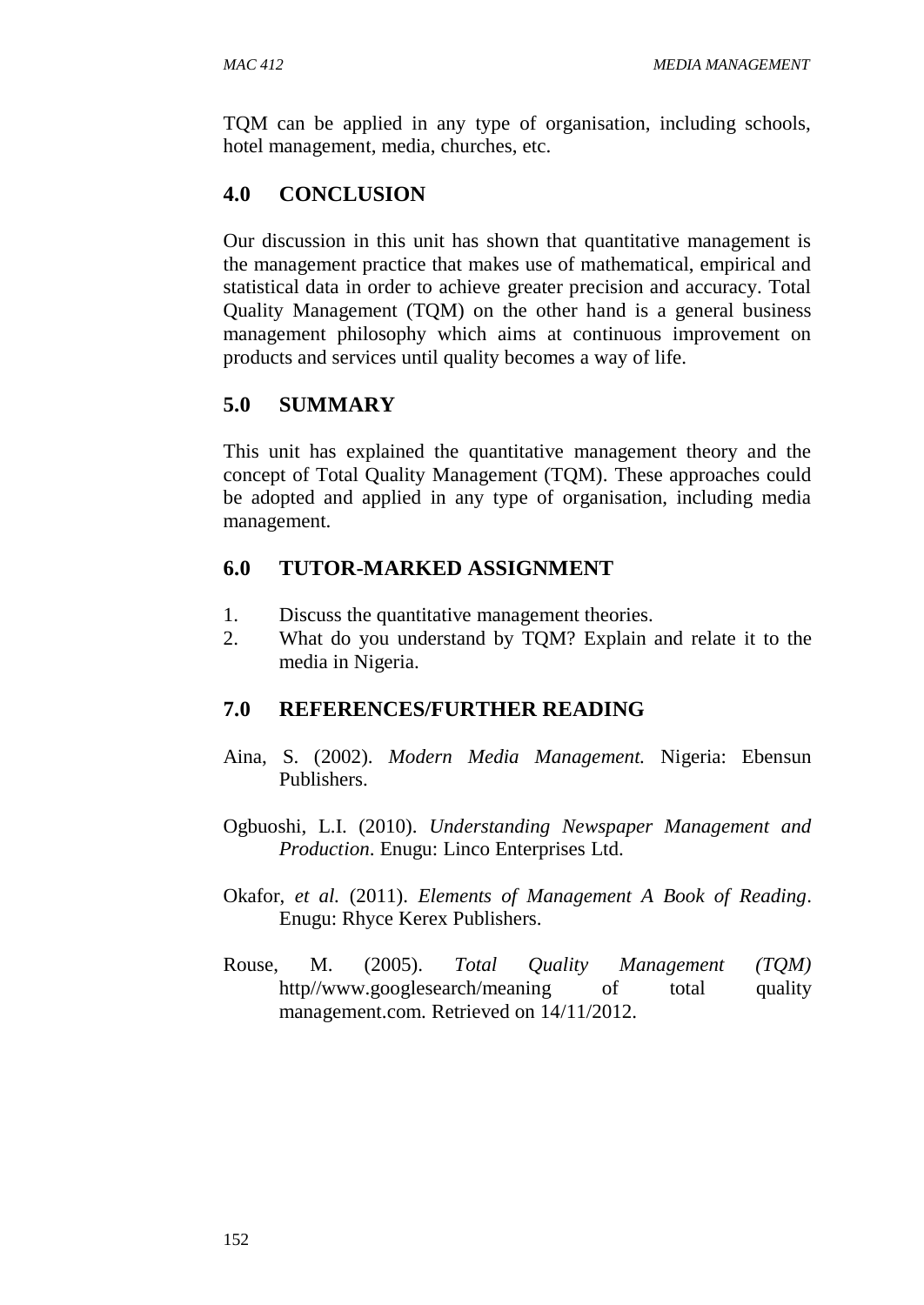## **MODULE 3 MEDIA ORGANISATION AND ITS ENVIRONMENT**

- Unit 1 Meaning and Types of Media Organisation
- Unit 2 Nature and Features of Media Organisations Environment
- Unit 3 Media Organisation Structures
- Unit 4 Departments in Media Organisations
- Unit 5 Sources of Revenue for Media Organisations

## **UNIT 1 MEANING AND TYPES OF MEDIA ORGANISATION**

### **CONTENTS**

- 1.0 Introduction
- 2.0 Objectives
- 3.0 Main Content
	- 3.1 Meaning of Organisation
	- 3.2 Types of Media Organisation
		- 3.2.1 Sole Proprietorship
		- 3.2.2 Partnerships
		- 3.2.3 Incorporated Organisations
		- 3.2.4 Private Company
		- 3.2.5 Public Company
		- 3.2.6 Unlimited Companies
		- 3.2.7 Public/Statutory Corporations
- 4.0 Conclusion
- 5.0 Summary
- 6.0 Tutor-Marked Assignment
- 7.0 References/Further Reading

# **1.0 INTRODUCTION**

Several management scholars have attempted to define and classify organisation in several ways. This unit highlights some of the definitions and classification of organisations as it concerns media management.

### **2.0 OBJECTIVES**

At the end of this unit, you should be able to:

- explain the meaning of organisation in the media contest
- identify the various types of media organisation.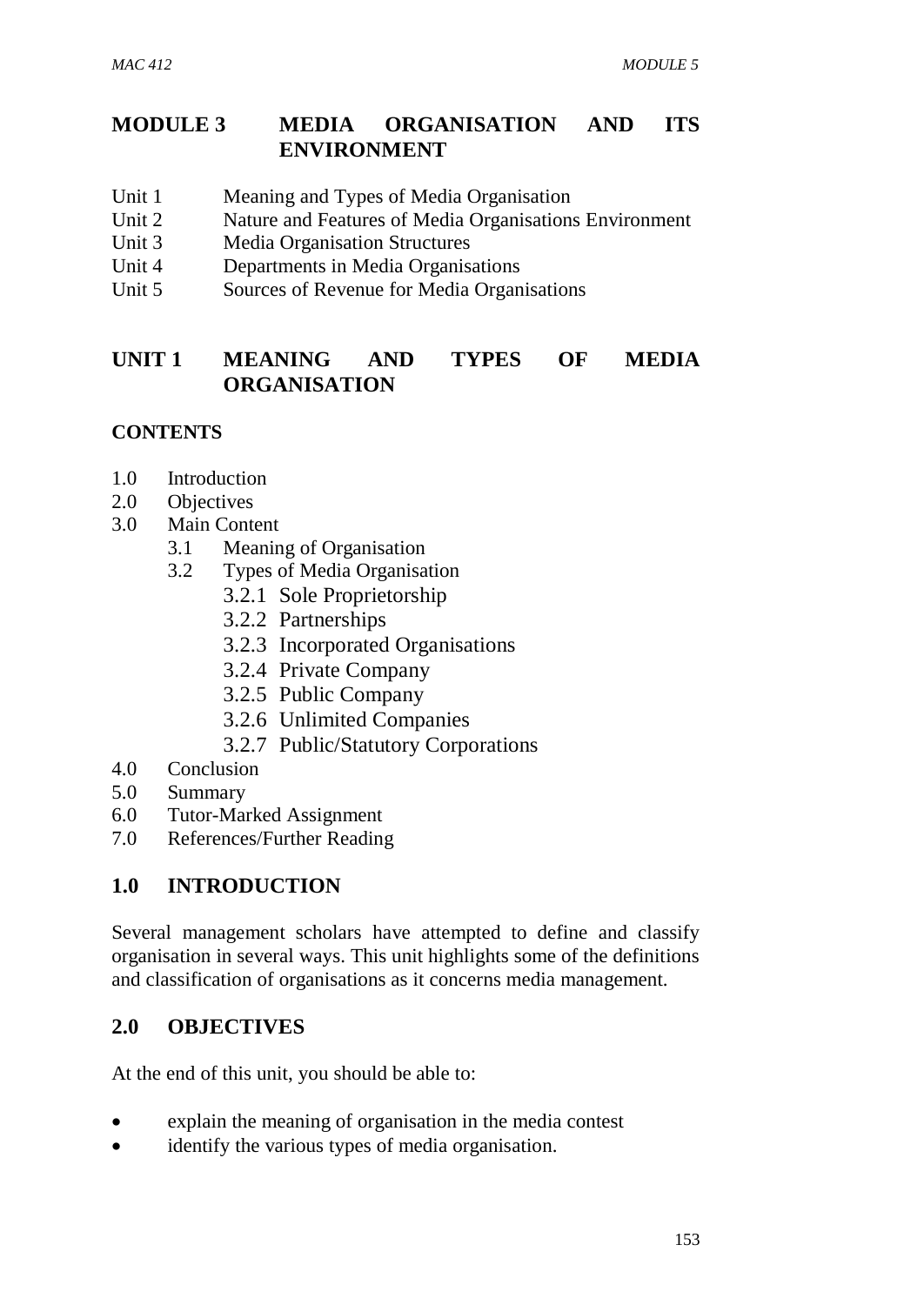### **3.0 MAIN CONTENT**

#### **3.1 Meaning of Organisation**

The term 'organisation' is derived from the Greek word "organon" or "ergon" which means organ - a compartment for a particular task. The *Oxford Advanced Learners Dictionary*, 7th edition defines an organisation as "a group of people who form a business, club, etc, together in order to achieve a particular aim."

The term "organisation" has been defined variously by different scholars. These definitions are applicable to mass media organisations. One of such definitions is the one which see an organisation as "a group of people working together towards attaining a common objective."

The Business Dictionary.com refers to it as "a social unit of people systematically structured and managed to meet a need or to pursue collective goals on a collective basis". This definition agrees with that put up by Koontz, M., O'Donnell, C., & Weihrich, H. (1980) which sees an organisation as "a group of persons collectively working together as a unit for the primary purpose of achieving their desired objectives". Luthans, F. (1986) defines it as "a specific configuration of structure, people, task and techniques." While Edgar S cited in Aina (2002:35), simply puts it this way:

> an organisation as the relational coordination of the activates of a number of people for the achievement of some common explicit purpose or goal through division of labour and functions, and through a hierarchy of authority and responsibility.

These definitions all point to the fact that an organisation is made up of a group of people who work together to achieve a common goal or a set of objectives. This applies to every organisation and the mass media are not in any way exempted.

#### **3.2 Types of Organisation**

Several writers agree that the best way to classify business organisations is by taking a look at the type of ownership pattern. From this perspective, there are two basic types of organisations: private and public. Private ownership exists when individuals exercise the right and responsibility of ownership, while public ownership exists when the general public or political bodies such as the state, federal or local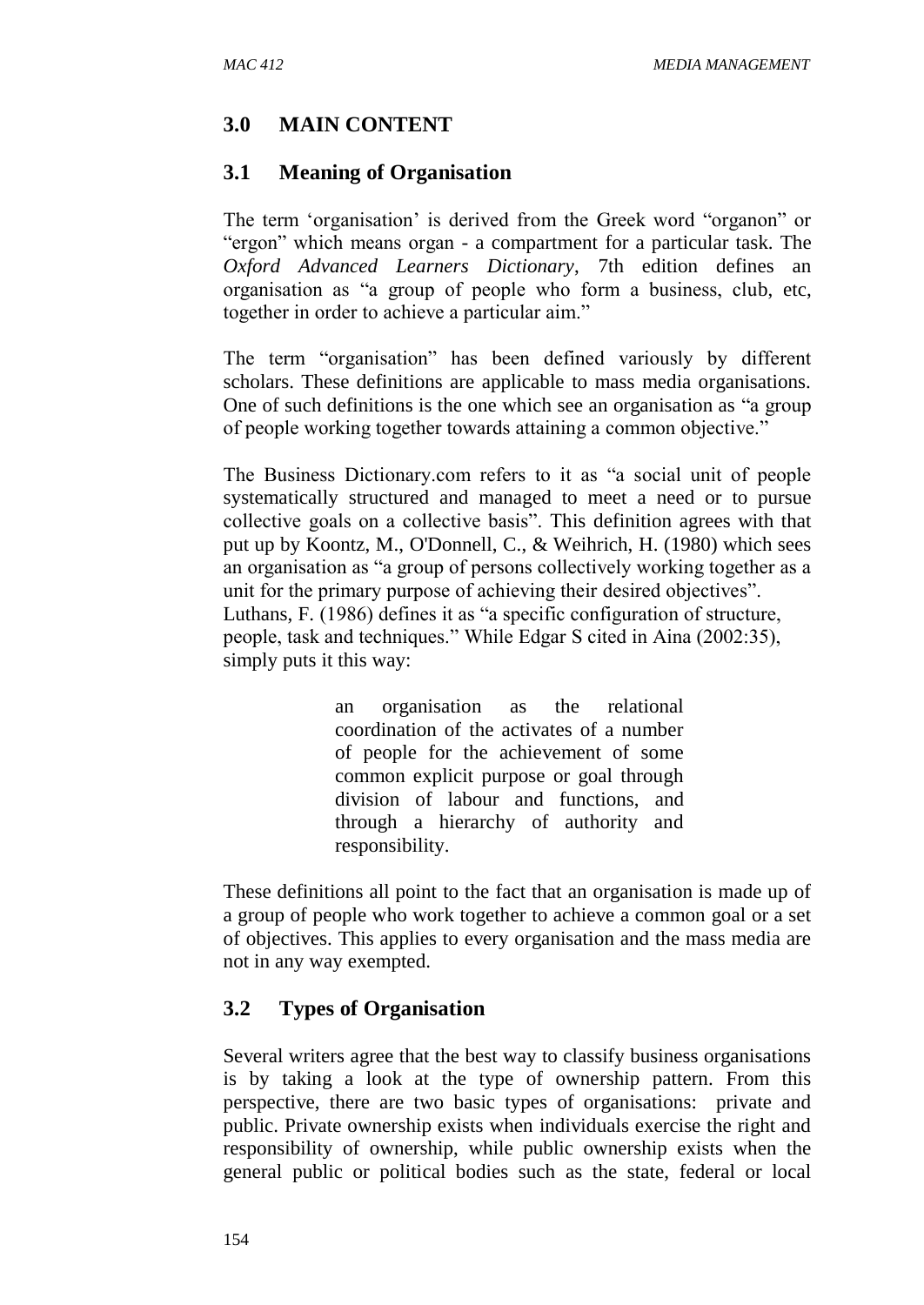government creates, exercises and enjoys these rights (Okafor and Ama, 2005:28).

Another type of ownership is the mixed type. This is where individuals and public bodies share ownership right of an organisation.

Generally, private organisations are usually organised as a sole proprietorship or as a partnership. Public organisations or corporations on the other hand are also organised either as limited liability or as unlimited liability corporations. In this case, the corporation decides the sharing formula of profits; responsibility for debts, responsibility for illegal activities and every other issue that concerns the organisation.

# **3.2.1 Sole Proprietorship**

This is a business organisation owned and managed by one man. The one man is responsible for the raising of fund for the business and if the organisation runs into any financial difficulty, he is solely liable.

### **Advantages**

We can discern a number of advantages from one one-man business. These include:

- it requires small capital to set up, and legal requirements are also minimal
- the sole proprietor owns all profits made. He does not share it with any other person
- the proprietor decides his own convenient times of doing business
- he can take decision quickly without having to consult any other person, e.g., change in price or expansion of his business
- he has very personal and close contact with his customers and employees
- he often has experience or good knowledge of the business he is going into
- apart from ease of formation, there is also the ease of dissolution, etc.

### **Disadvantages**

Despite the identified advantages, some disadvantages exist in one-man business. These among others include:

 He has unlimited liability and in the event of debts or losses, he can have his personal properties sold to pay the creditor.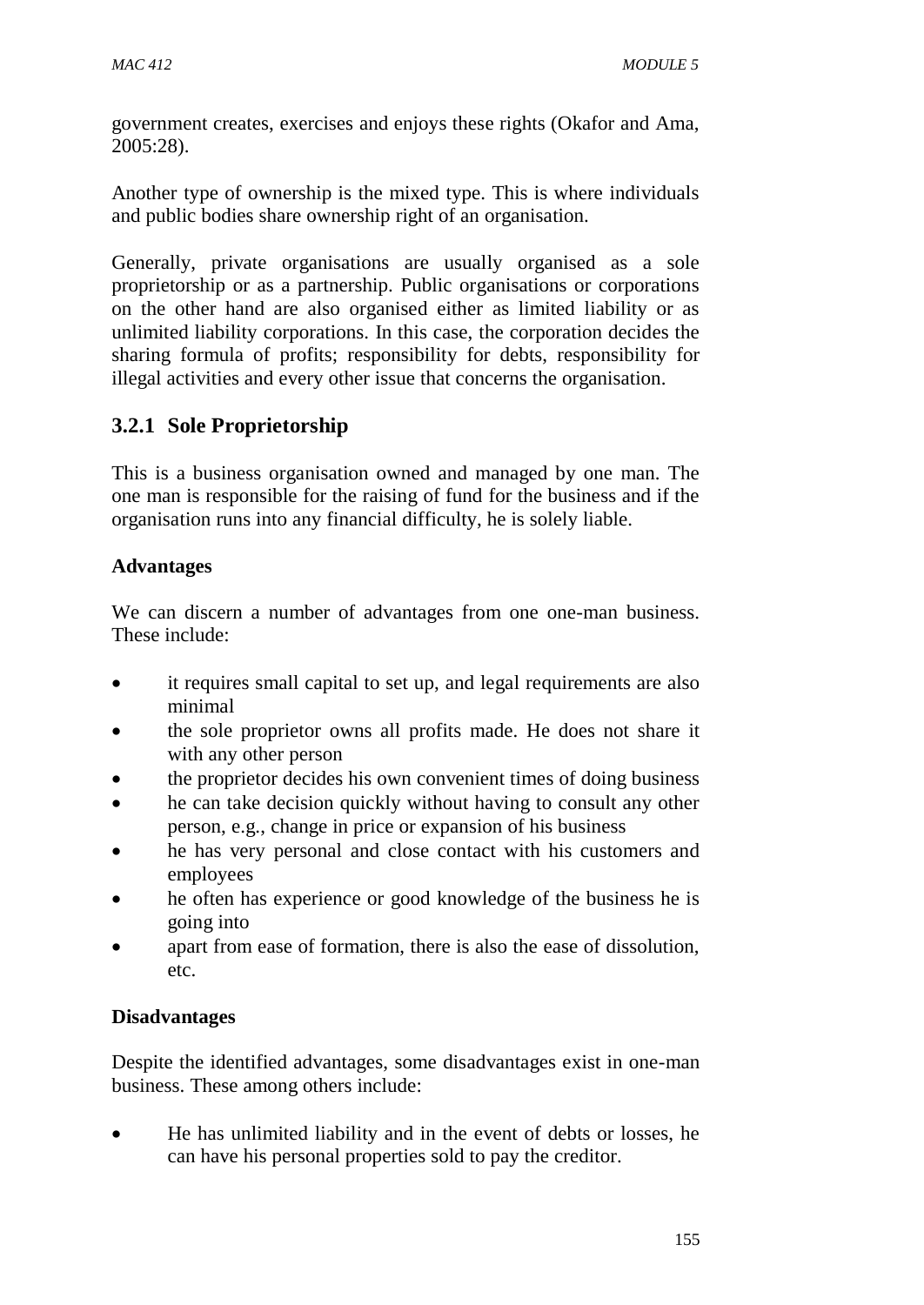- The future of one-man business is not certain as many die with the owners.
- He can make mistakes in the decisions he takes since he is the only person taking the decisions. Two good heads are better than one, the saying goes. He thus, does not enjoy division of labour or specialisation in decision taking; and
- He works longer hours and often cannot take time off without closing his business since he has no partner.

# **3.2.2 Partnerships**

According to the Partnership Act (1890: Section 1(1), a partnerships business is "the relation which subsists between persons carrying on a business in common with a view of profit." In other words, it is the association or union of two or more persons who share common objectives of doing business and making profit. That is to say that they contributed money or capital with which the organisation was set up and is run. Partnerships represent an attempt at making the better of two worlds in the sense that it seeks to eliminate the problems of one-man business while securing the advantage of large capital.

A partnership must have a minimum number of two people and a maximum of twenty, as stated by the Partnership Act of 1890 and the Companies and Allied Matters Act (CAMA) of 1990, Section 19 (1). A partnership of professionals such as Medical Doctors, Lawyers, Accountants, (Media Professionals) or Engineers, are however, exempted from the restriction and can have members exceeding twenty as provided by Section 19(26) of Companies and Allied Matters Act of 1990. Every partner can commit the company into contracts or any business agreement. The partnership also bears full liability for the acts of any one partner except where stated otherwise, and known to the other party in the contract. Partners commence the business, share profits or losses equally unless otherwise stated.

### **Characteristics of partnerships**

Okafor and Ama (2005) identified the following as the major characteristics of partnership business organisations:

- a. Membership here in Nigeria and in some countries is between two and twenty persons except in the case of professionals.
- b. The partners contribute their resources (capital or skill) and share profits and risks;
- c. The liability of the members is unlimited, except in case of limited partnerships, where one member must be unlimited.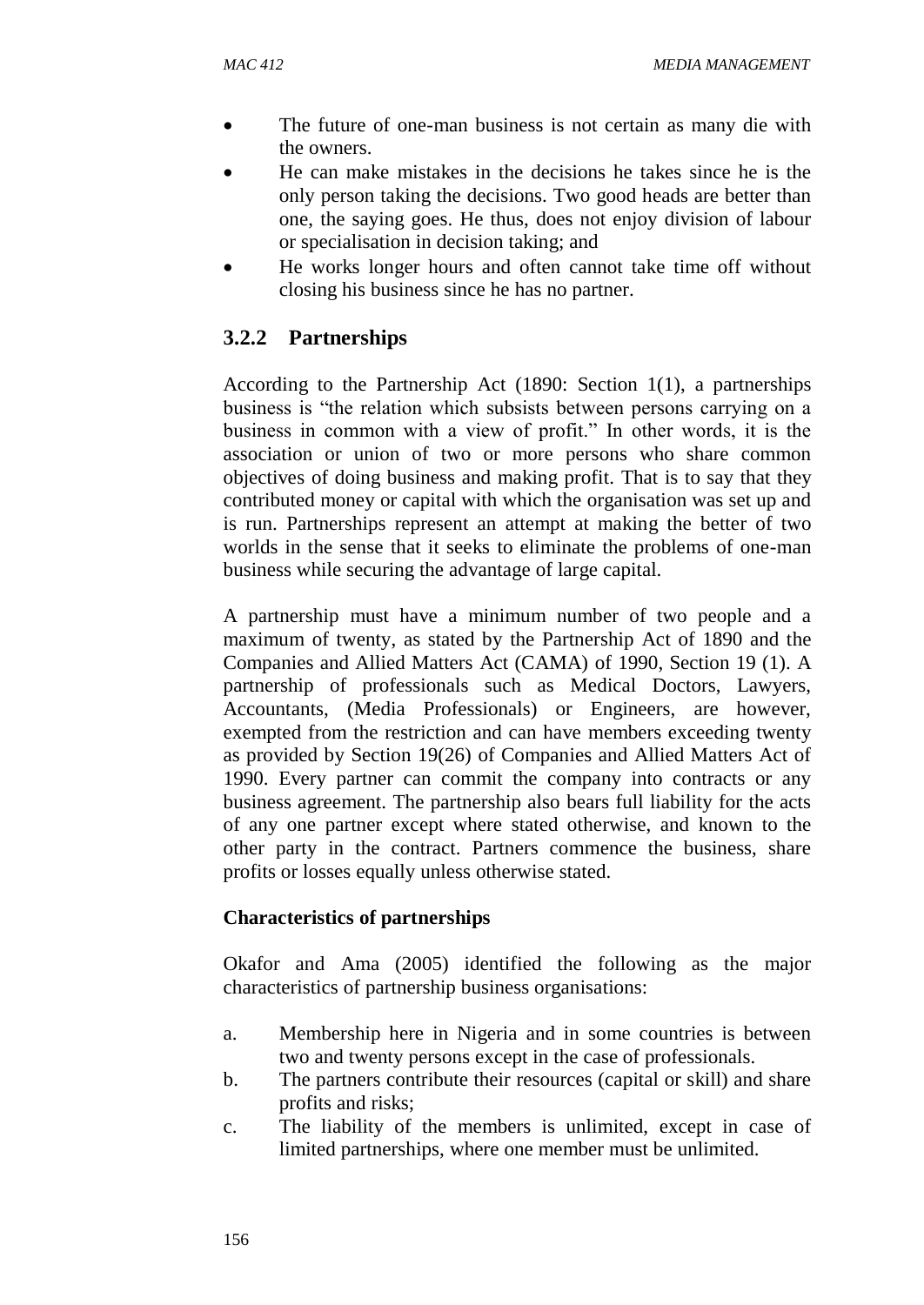- d. The partnership business is one and the same entity as the members. It does not possess a separate entity and cannot sue or be sued separately.
- e. Management of the partnership is shared among members.
- f. A partner may be an active partner, dormant or sleeping partner, limited partner, normal partner, etc; and
- g. A partnership does not have board of directors but is normally governed by a written agreement by the partners known as a Partnership Agreement or Articles of Partnership or Deeds of Partnership. This states details of the partnership and how the partnership should be run in terms of rights and obligations of partners.

#### **Kinds of partners**

There are different types of partners, and this depends on their extent of liability, participation in management, share of profits or knowledge as partners of the partnership by the public; thus, we have the following:

- **a. General partner:** A general partner has unlimited liability for any debts incurred by the firm and usually takes active part in the management of the firm.
- **b. Limited partner:** This type of partner bears limited liability equal to the amount he invested in the company. He does not take active part in the management of the business but contributes capital to the partnership.
- **c. Silent partner:** This is a partner who may be known to the public as a partner but does not play active role in the management of the partnership.
- **d. Secret partner:** This type of partner is active in the management of the firm but may not be known to the public as a partner of the business.
- **e. Dormant or sleeping partner:** This partner as the name connotes is not active in the management of the business and may also not be known to the public. He however, contributes capital and receives from the profits.
- **f. Normal partner:** This partner neither contributes capital to the business nor shares from the profits. He is not actually a partner but is allowed to be known as a partner by the public. He is paid on commission basis. Such a partner is normally found in contract business where he is allowed to seek for influential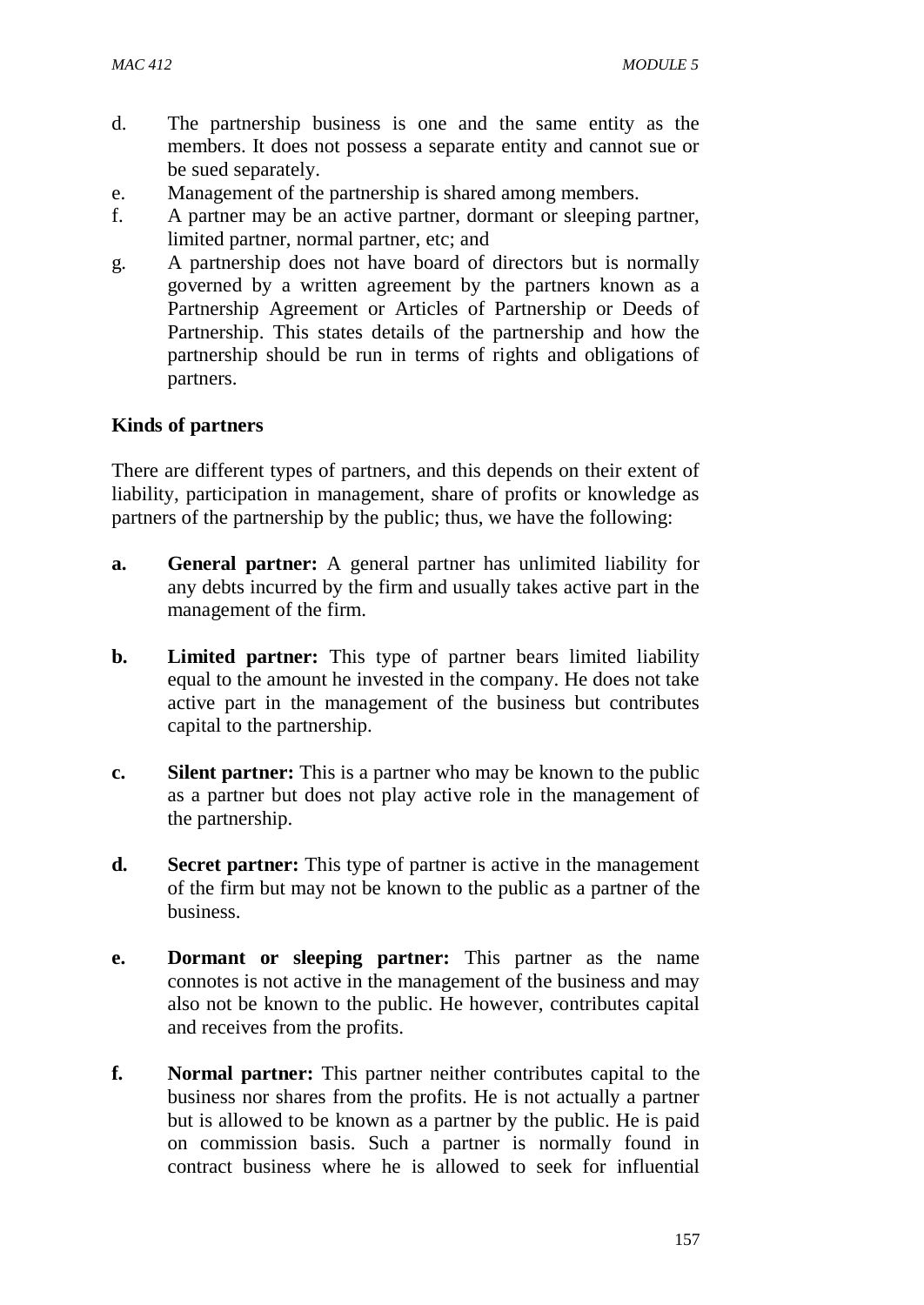citizens whose names and influence are used in securing business. Such people allow their names to be used or listed as partners to the firm (Okafor and Ama, 2005).

#### **Advantages of partnerships**

The following advantages of partnership:

- a. More capital is available compared to a sole proprietorship. This is because each partner, except the normal partner, contributes capital. Also, the partnership has more access to loans thus, facilitating expansion.
- b. More ideas and skills are contributed by the partners unlike in sole proprietorship. This makes for better decisions since partners may be experts' in different fields.
- c. Partnership business has the advantage of privacy since it is not required by law to publicise its accounts.
- d. The partners share the liabilities from the business making it less cumbersome to bear unlike the sole proprietorship.
- e. Partnerships have personal contact with customers, and employees of the firm thus offering better understanding and focused products and services.
- f. Partners can take time off for rest without having to close down the business totally since other partners are available; and
- g. Partnerships are easier to form than limited liability companies.

#### **Disadvantages of partnerships**

- a. Liability is still unlimited (except for limited partners), thus, partners still put their personal resources at risk in event of loss.
- b. Death, retirement or even disagreement among partners can result in the dissolution of the partnership.
- c. Resources are still too limited for expansion or for large scale production when compared to limited liability companies.
- d. Delay in decision-making is greater due to the number of partners who may consent before a decision is taken.

### **3.2.3 Incorporated Organisations**

Incorporated business enterprises or joint-stock companies are business organisations that are registered with share capital or by guarantee.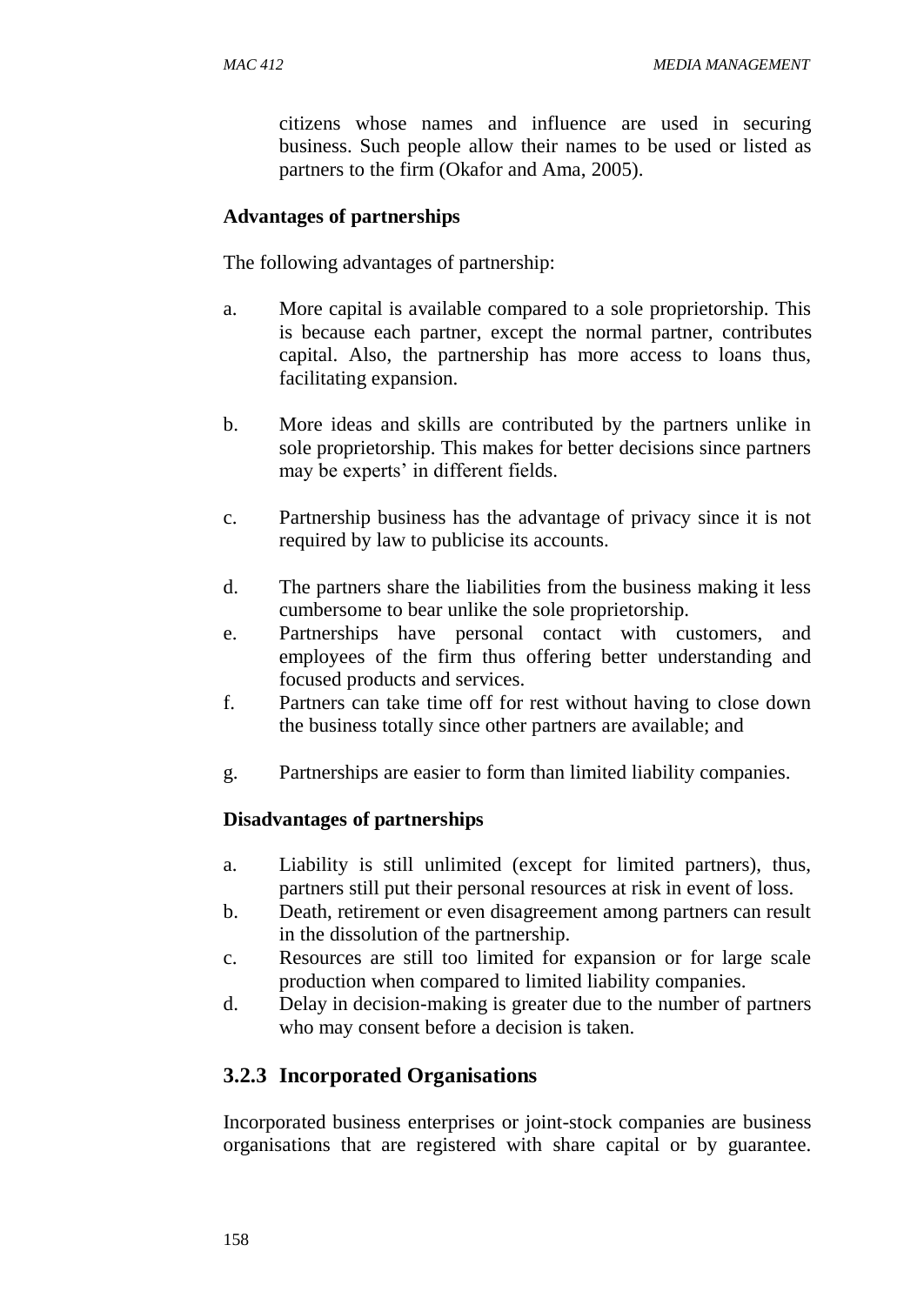Section 21(1) of Companies and Allied Matters Acts CAMA, 1990 identifies three types of incorporated companies as:

- a. A company limited by share. These are companies that have the liability of its members limited by the memorandum to the amount, if any unpaid on the shares respectively held by them.
- b. A company limited by guarantee. These are companies that have the liability of its members limited by the memorandum to such amount as the members may respectively undertake to contribute to the assets of the company in the event of its being wound up; and
- c. An unlimited company. These are companies that do not have any limit on the liability of its members.

Generally, when a company is registered as a limited liability company, it means that in the event of the company liquidating, the liability of its owners is limited to the amount of capital that they have undertaken to subscribe to the company. The members of such a company are not personally liable for its losses or other obligations beyond the value of the capital they have undertaken to contribute. The personal wealth or assists of the owners of the company cannot be encumbered with the company's debts, beyond the unpaid value of their shares in the company. To be a limited liability company also means that the business has owners. It can, therefore, sue and be sued.

#### **Procedures for Incorporation of Companies**

The Companies and Allied Matters Act, 1990 empowers the Corporate Affairs Commission (CAC) to register, incorporate, manage, regulate and supervise the formation of companies. Any person who desires to incorporate a company shall deliver the following documents to the Corporate Affairs Commission.

#### **(a) Memorandum of Association**

This is the basic constitution of the company. The company owns its identity to the memorandum, which defines the power and duties of the company as a legal entity. The contents of the Memorandum of Association are as follows:

- i. The name of the company.
- ii. The objects and nature of the business.
- iii. The amount and type of nominal and authorised capital and the kinds of shares.
- iv. A declaration that the liabilities of members are limited, unlimited or limited by guarantee.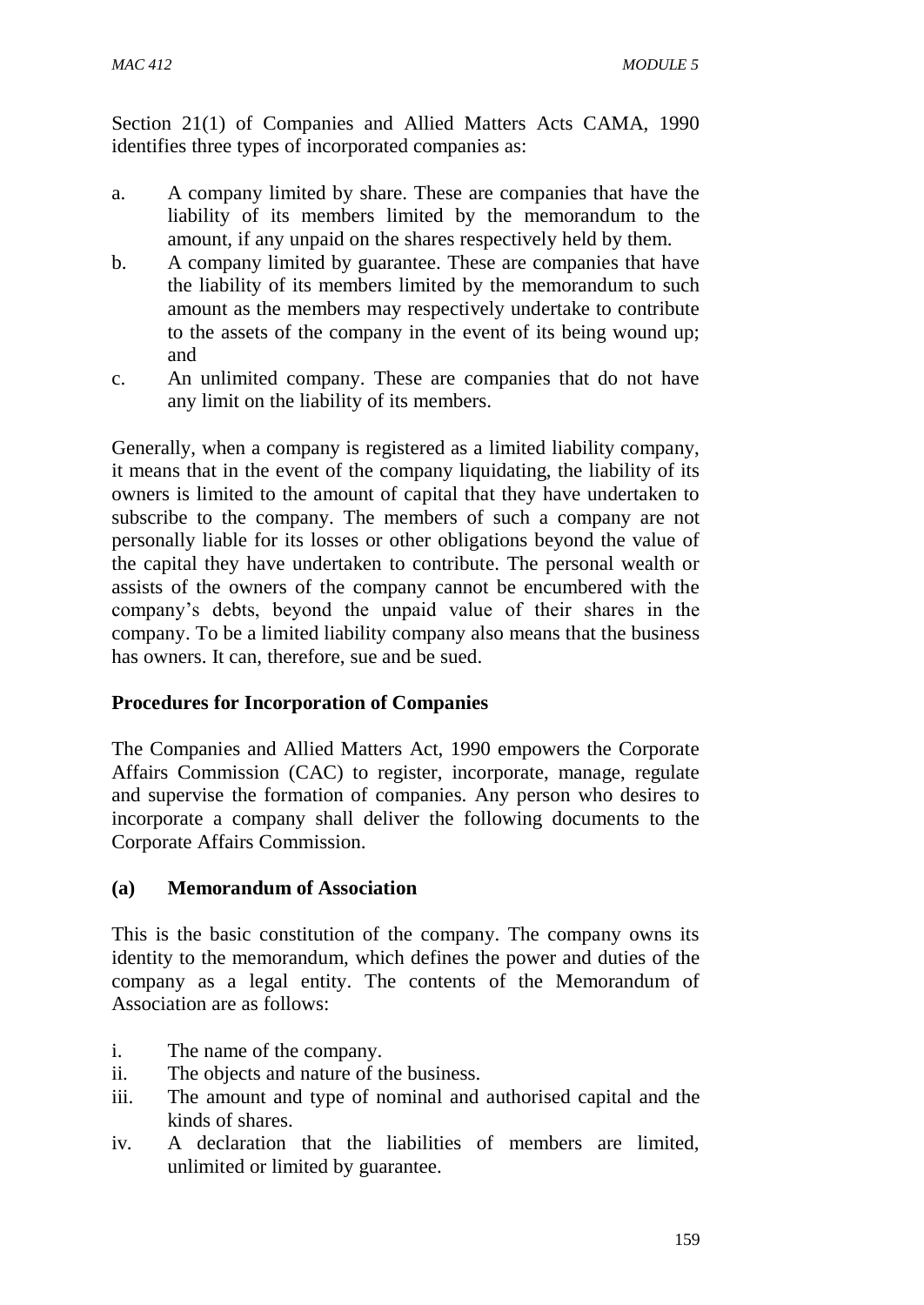- v. Conditions for the alteration of the memorandum. Such alteration must be to the advantage of the company; and
- vi. The registered office of the company.

### **(b) Articles of Association**

Articles of Association are the bye laws of the company and they spell out the internal regulations for the management of the affairs of the company. The following are usually constituents of the Articles of Association:

- i. Voting powers and rights of shareholders;
- ii. The issue, allotment and transfers of share;
- iii. Appointment and duties of directors;
- iv. Borrowing powers of the directors;
- v. Indemnity to protect the directors, secretary and other officers of the company; and
- vi. Procedure for winding up the company.
- vii. Notice of Situation of Registered Office of the Company
- viii. Particulars of Directors together with the consent of those of them who are to be the first directors.
- ix. A statement of the authorised share capital signed by, at least, one director.
- x. A Statutory Declaration with the requirements of the Act. This declaration can only be made by a legal practitioner.
- xi. Any other document required by the Commission any law of the land.

Upon delivery of the documents enumerated above and payment of the prescribed fees thereof, the Commission shall register the memorandum and articles unless in the opinion of the Commission, the provisions of the Act has not been compiled with or it is an illegal business and/or that the proposed name conflicts with an existing trademark or business name registered in Nigeria.

A company is not deemed duly registered until the Commission certifies under its seal that:

- a. The company is incorporated;
- b. The liability of the members is limited by shares or by guarantee in the case of limited company;
- c. The liability of its members are unlimited if it is an unlimited company; and
- d. The company is either a private or public company.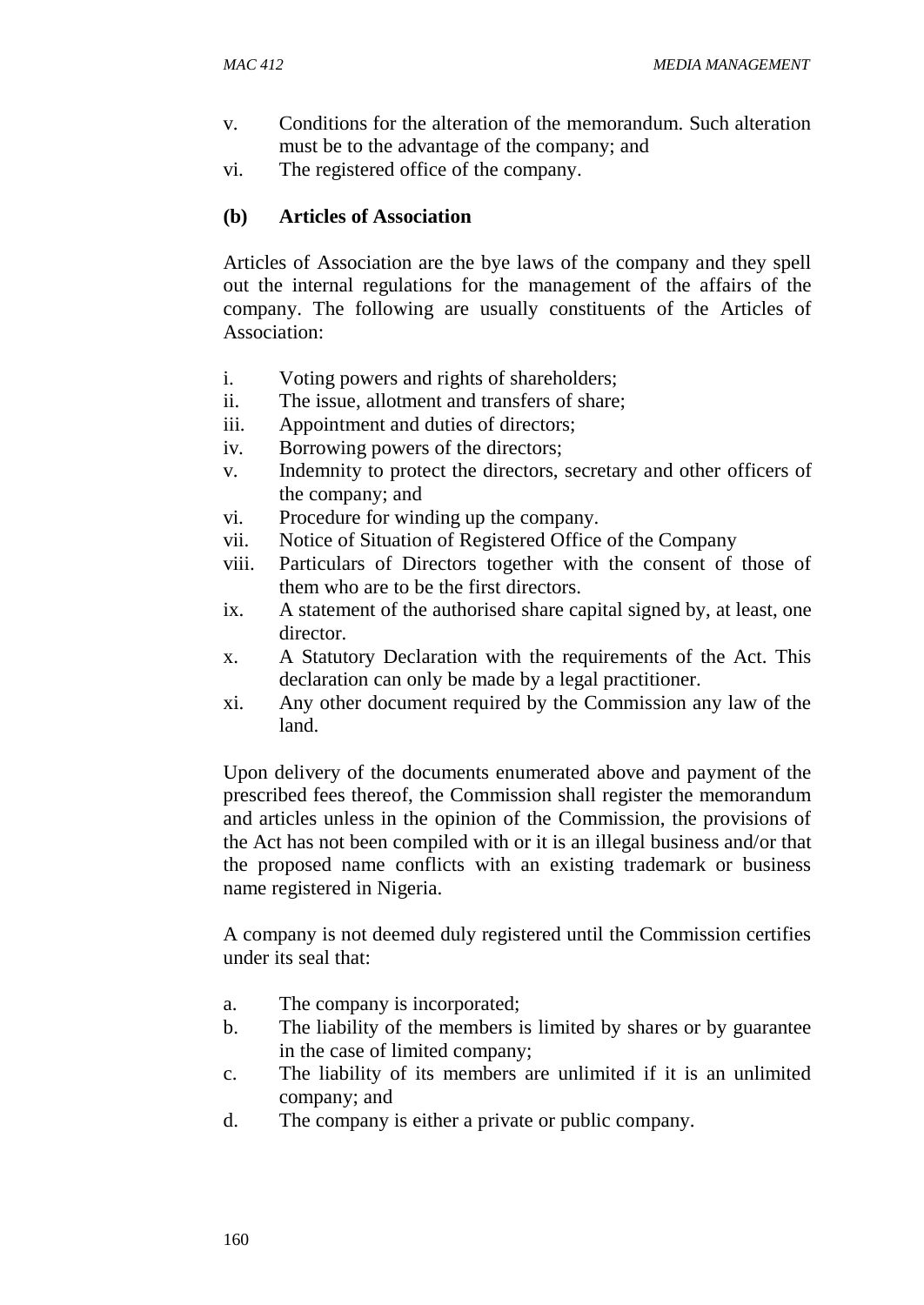The Commission issues a certificate of incorporation when it is satisfied that all the requirements of the Act in respect of registration and of matters precedent and incidental to it have been compiled with. The receipt of the certificate of incorporation makes a company body corporate and authorises it to exercise all the powers and functions of an incorporated company including the power to hold land and having perpetual succession and a common seal, but with such liability on the part of the members to contribute money to the assets of the company in the event of its being wound up.

An incorporated company may either be a private company or a public company.

## **3.2.4 Private Company**

The Companies and Allied Matters Act (CAMA) 1990, Section 22(1) defines a private company as one which is stated in its memorandum to be a private company. Section 29(1) of CAMA 1990 states that the name of a private company limited by shares shall end with the word "Limited" (abbreviated as "Ltd."). A private company may be formed by members of a family, group of friends, school mates, sole proprietors, formal business associated and the like. The number of persons forming a private company does not exceed 50. The 50 persons or less exclude persons who are bona-fide in the employment of the company or were while in that employment and have contribute after the determination of that employment to be, members of the company. In effect, employees of the company are excluded. In situations where two or more persons jointly subscribe for a share, they are counted as one person.

Shares of private companies are legally not transferable. Private companies are not authorised to invite the public to subscribe for any shares or debentures of the company or deposit money for fixed periods or payable at all, whether interest bearing or not. Their shares are not quoted on stock exchange markets.

The owners of private companies are known as shareholders. For effective running of private companies, the shareholders usually elect a board of directors who subsequently appoint executive directors for the day-to-day running of the company. The shareholders have no hand in the day-to-day running of the company. The powers of the shareholders are limited to their voting power which is normally determined by, the number of shares held by a member. This implies that management is divorced from ownership. At the end of the financial year, the company sends its audited account to the shareholders. Private companies may either be limited by share, unlimited or limited by guarantee. Examples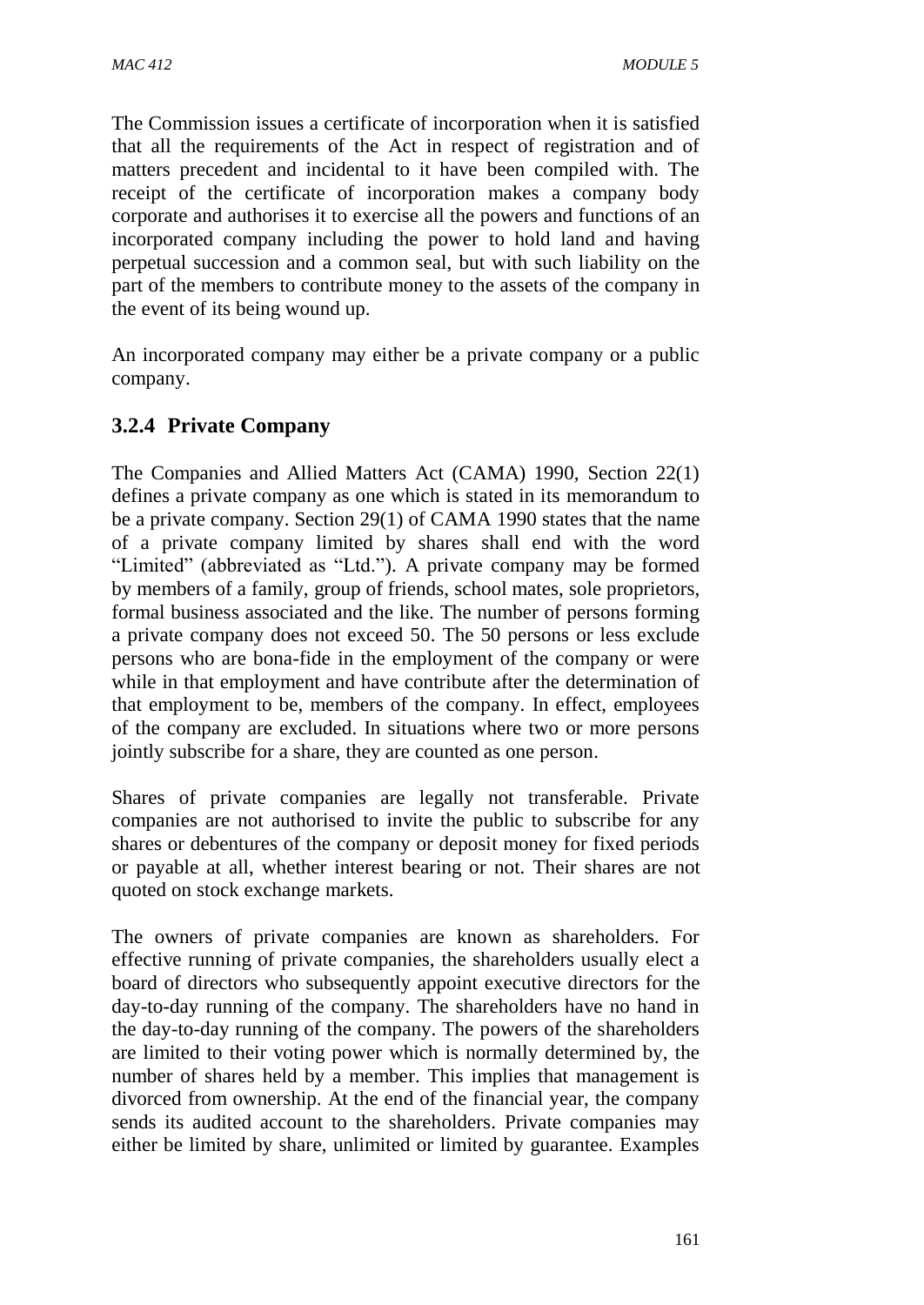include ABC Transport Ltd., Vanguard Media Ltd., Newswatch Communications Ltd., Diamond Bank Ltd., Zenith Bank Ltd. etc.

## **3.2.5 Public Company**

CAMA 1990, Section 24, states that any company other than a private company shall be a public company and its memorandum shall provide that it is public company. In other words, any company that states in its memorandum of association that it is a public company becomes a public company. The Act also says that the name of public company limited by shares shall end with the words "Public Limited Company or shortened as "PLC".

The number of persons that can form public companies ranges from 7 persons through infinity. In essence, it has no maximum number of shareholders. Shares of public companies are transferable and are also quoted on the stock exchange markets. They are required to publish their audited accounts annually. However, other features of private limited liability companies are also features of public limited liability companies e.g. Daar Communication PLC, Nigeria Breweries PLC, First Bank PLC, Daily Times of Nigeria PLC, etc.

## **3.2.6 Unlimited Companies**

Unlimited companies are companies registered with a share capital but the liabilities of its members are unlimited. In other words, the personal property of the individual member is not separated from the property of the enterprise. Section 29(4) of CAMA, 1990 states that the name of an unlimited company, shall end with the word "Unlimited" (abbreviated as "Ultd."). Example is Mobil oil producing Ultd, Eket.

#### **Advantages**

- a. Public limited liability companies can raise very large capital;
- b. Shareholders liabilities are limited to their investment;
- c. Shareholders can easily sell or transfer their shares without restriction;
- d. More talents and expertise can be employed due to greater resources, making specialisation in management possible;
- e. Only the shareholders or court order can terminate this type of company and not by the death of a shareholder;
- f. Large economics of scale resulting in cheaper costs of production are experienced in areas of purchase in inputs, transportation/storage, increased output due to efficient and modern machinery, division of labour/specialisation, etc. This increased profits and society benefits in form of lower prices; and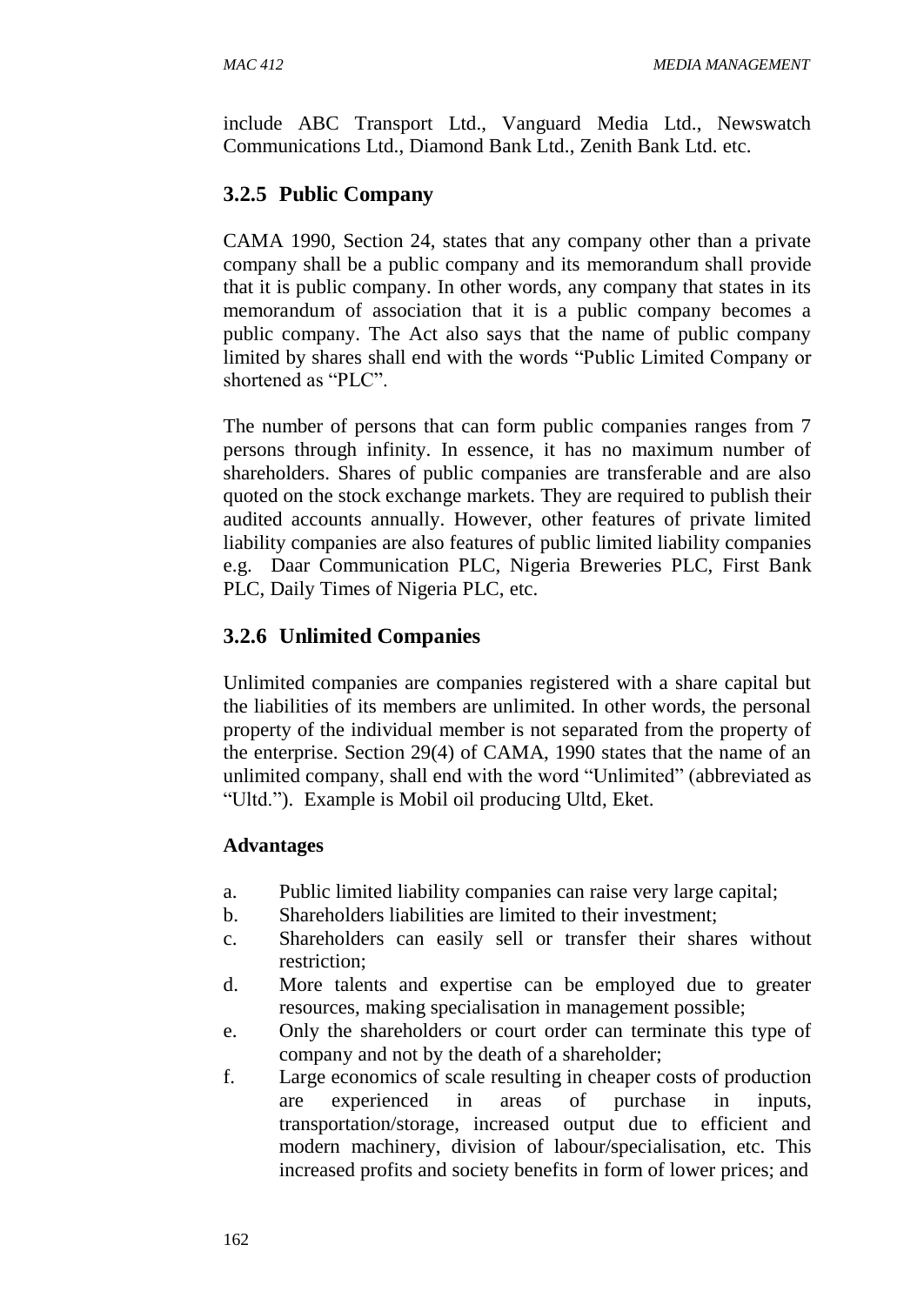g. Fraud by directors, management or employees is minimised by the publication of annual accounts of the company. Also external auditors who are independent of company management must audit annually the company's account before presentation to shareholders and the Registrar of Company.

#### **Disadvantages**

- a. Formation of this type of company requires large expenses in preparing Articles of Association, Memorandum of Association and Registration;
- b. The largeness of this type of company generates impersonal relationship between management, employees and customers. This can make for feelings of non-commitment by workers or below average satisfaction to customer's need;
- c. Decisions take a longer time to make and execute, leads to waste of time and problems getting out of hand, e.g. strikes, etc;
- d. Problem of double taxation. Owners of this type of Company pay tax twice since the company pays tax on profit and shareholders pay tax again on dividends; and
- e. Lack of privacy: Accounts and affairs of company are made public by law exposing it to competitors.

## **3.2.7 Public/Statutory Corporations**

Public corporations are business organisations established by Acts of Parliament to provide certain services and carry out specific activities. They consist of government parastatals and public utilities. They are financed with public funds and managed by Boards set up by the government. They are normally established to carry out certain activities for the benefits of the general public. They can also be called Authorities.

Examples include the Federal Radio Corporation of Nigeria (FRCN), the Nigerian Television Authority (NTA), Nigerian Airways, Nigeria Railway Corporation and State Water Corporations). They are also established where the government feels such activities should not be left in the hands of private individuals.

# **4.0 CONCLUSION**

Our discussion in this unit has shown that an organisation is a group of persons, working together to attain a definite goal which cannot be achieved by an individual in isolation of others. We have equally identified severed types of organisations, their features, characteristics, advantages and disadvantages.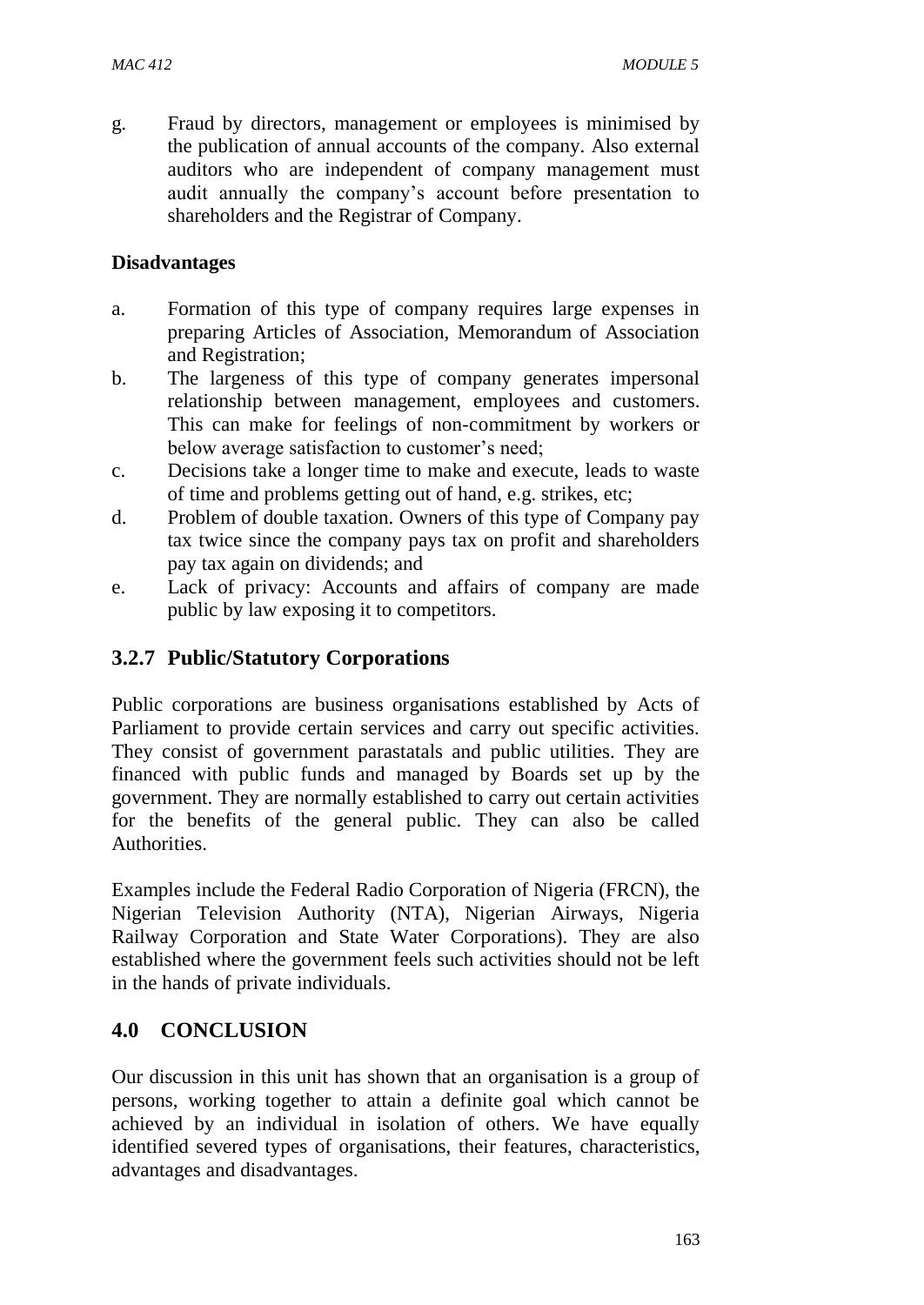### **5.0 SUMMARY**

In this unit, effort has been made to explain the meaning and types of organisation in the media context. Such knowledge is important to media managers and future media managers as no man can give what he does not have.

### **6.0 TUTOR-MARKED ASSIGNMENT**

- 1. Explain what you understand by an organisation.
- 2. Identify and explain the various types of organisations open to one who wants to establish a media organisation.

### **7.0 REFERENCES/FURTHER READING**

- Aina, S. (2002). *Modern Media Management.* Nigeria: Ebensun Publishers.
- Koontz, M., O'Donnell, C., & Weihrich, H. 1980. *Management.* New York, NY: McGraw-Hill.
- Luthans, F. (1986). *Organisational Behaviour.* Singapore: McGraw-Hill.
- Okafor, *et al.* (2011). *Elements of Management A Book of Reading*. Enugu: Rhyce Kerex Publishers.

*The Companies and Allied Matters Act* (1990).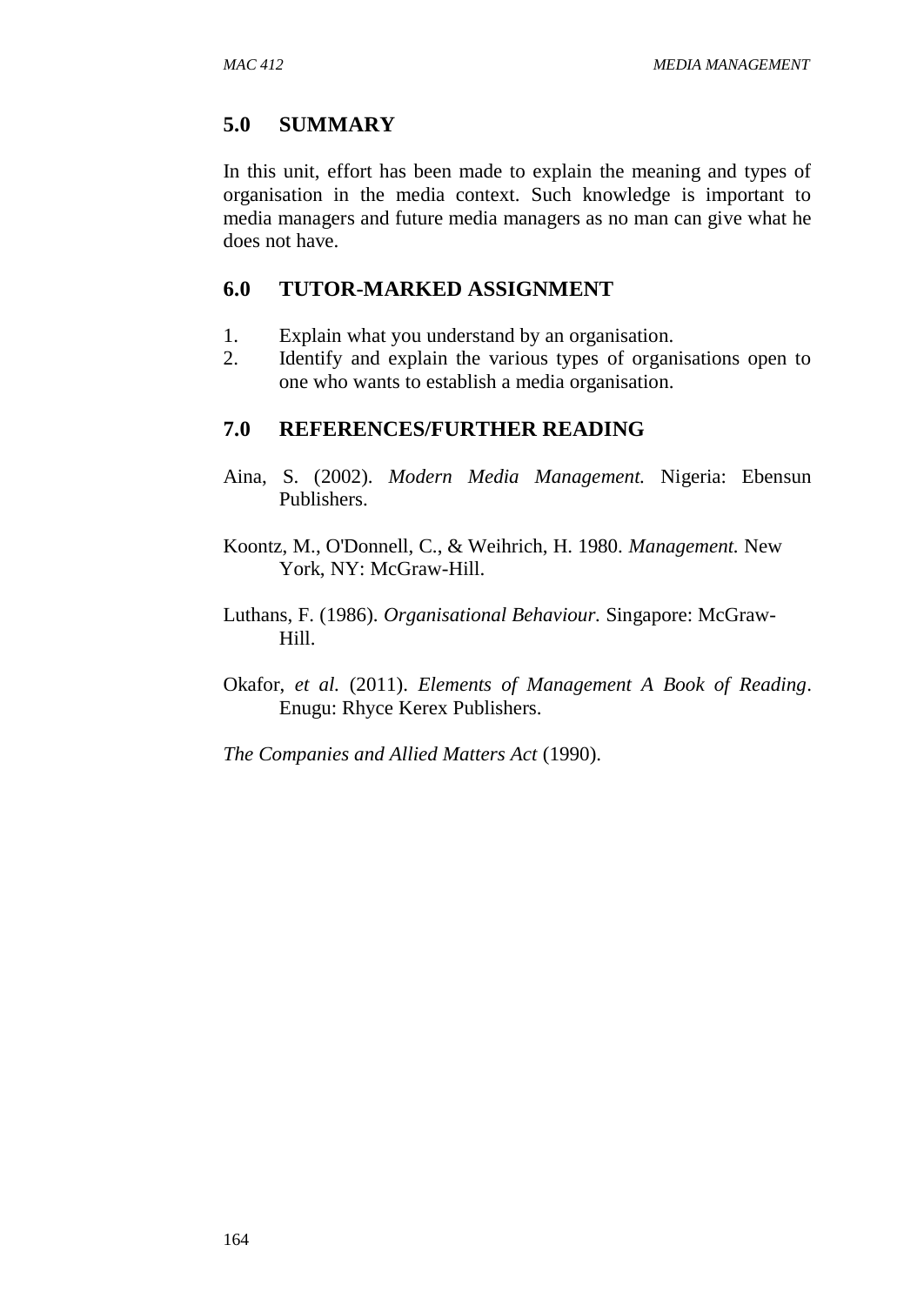# **UNIT 2 NATURE AND FEATURES OF MEDIA ORGANISATIONS**

### **CONTENTS**

- 1.0 Introduction
- 2.0 Objectives
- 3.0 Main Content
	- 3.1 Nature of Media Organisations
	- 3.2 Features of Media Organisations
- 4.0 Conclusion
- 5.0 Summary
- 6.0 Tutor-Marked Assignment
- 7.0 References/Further Reading

## **1.0 INTRODUCTION**

Media organisations come in various forms and share some features which in some cases are similar to those of other organisations and sometimes peculiar to the media. This unit examines the nature and features of organisations in the media context.

### **2.0 OBJECTIVES**

At the end of this unit, you should be able to:

- explain the nature of media organisations
- identify and explain the features of media organisations.

### **3.0 MAIN CONTENT**

### **3.1 Nature of Media Organisations**

Generally, organisations could be formal or informal.

#### **1. Formal organisation**

A formal organisation is a system of well-defined jobs each bearing a definite measure of authority, responsibility and accountability (Herbert G. and C. Gullet, R. (1981). It is a system of consciously coordinated activities of two or more persons towards the attainment of a common objective (Baran, S. (1999). A formal organisation has the following characteristics: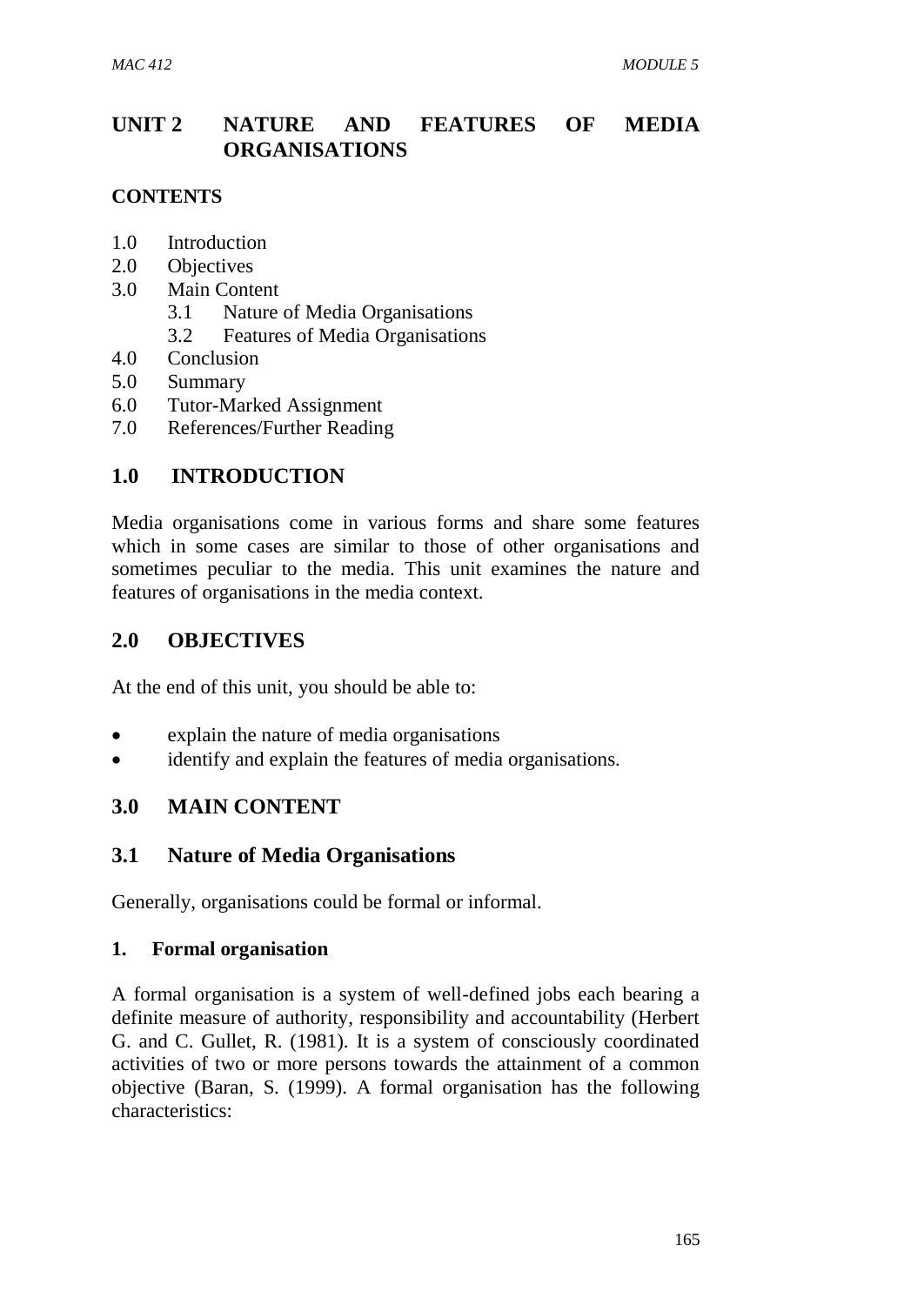- It is deliberately designed by the top management.
- It places more emphasis on work to be performed than interpersonal relationships among the employees.
- It specifies the relationships among various job positions and the nature of their inter-relationships.
- It lays down rules and procedures essential for achievement of objectives. Efforts of various departments are coordinated, interlinked and integrated through the formal organisation.
- Formal organisation has some advantages which among others, include:-
- It is easier to fix responsibilities
- There is no ambiguity in role specification
- Advantage 3 above helps in avoiding duplication of efforts.
- Employees behaviour are easily predicted in formal organisations
- There is unity of command; this is attained through an established chain of command.
- Formal organisations bring about more organisational stability. The limitations include, but not limited to:
- It does not provide adequate recognition to creative talents.
- It places more emphasis on structure and work, etc.

### **9. Informal organisation**

Many people are aware of the existence of formal organisations, but not so many know of the existence of informal organisations. Informal organisations originate from formal organisations as a result of personal interactions among employees. This type of organisation emerges spontaneously and not deliberately created by management. This is to say that they are not reliant on a hierarchical structure, as we have it in large-scale formal organisations. They have very loose structures. People can become members freely and sometimes spontaneously; relationships are undefined and the sharing of responsibility and involvement of members vary considerably. It could be a small "gossip group", a lunch break, fellowship members, or associations formed by workers of an organisation in the name of thrifts, loans or savings societies.

A better example is an organisation's football team where we might find a managing director, a manager and a casual worker, or even a cleaner all in the same team. The coach or team captain may even be the least employee of the organisation. Here, the relationships among them would definitely differ from what is obtainable in the office place. Another good example is demonstrated in a situation where important decisions of an organisation are concluded in a beer palour before a general meeting is called to fulfill all righteousness.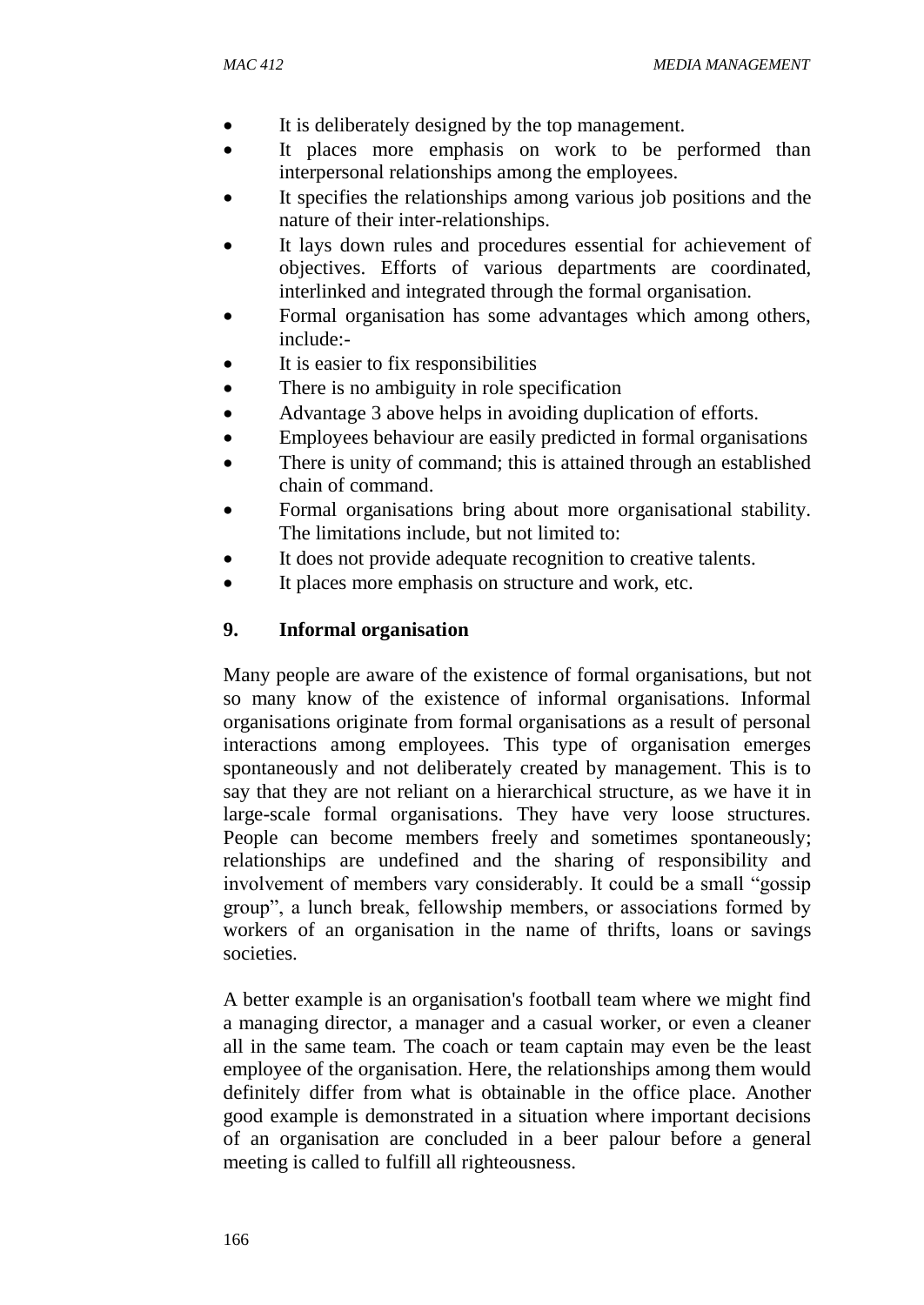Gray and Starke cited in Aina (2002:39) believe that any behaviour that occurs above and beyond that prescribed by the formal organisation is as a result of informal organisation. *(See also: http://en.wikipedia.org/wiki/informal\_organisation, [http://www.](http://www/) businessdictionary.com/definition/informal-organisation.html.)*

### **Advantages of informal organisation**

- informal organisation creates strong relationships among members
- there is no theoretical "boss" and this makes all members feel like a larger part of the organisation as a whole
- it helps to fulfill the social needs and sense of belongingness in an organisation
- it enhances faster spread of information as well as quick feedback
- it contributes towards fulfillment of organisational objectives, for example, employees reactions towards plans and policies can be tested through the informal network.

### **Disadvantages**

- the absence of clear structure can result in a reduction in professionalism
- it spreads rumours which may work against the interest of the formal organisation
- it pressurises members to conform to group expectations, etc.

Despite the observed weaknesses of informal organisations, a wise media manager can exploit the strengths to realise organisational goals.

### **3.2 Features of Media Organisations**

Every organisation including media outfits share some characteristics features ingrained in their corporate culture. Recognising and understanding such features can help to detect problems in your own media organisation and take corrective measures to operate a successful media business.

Such features among others include:

- It must have purpose or objectives that justify its existence and guide its operations
- An organisation must have a particular task or activity it does to achieve its objectives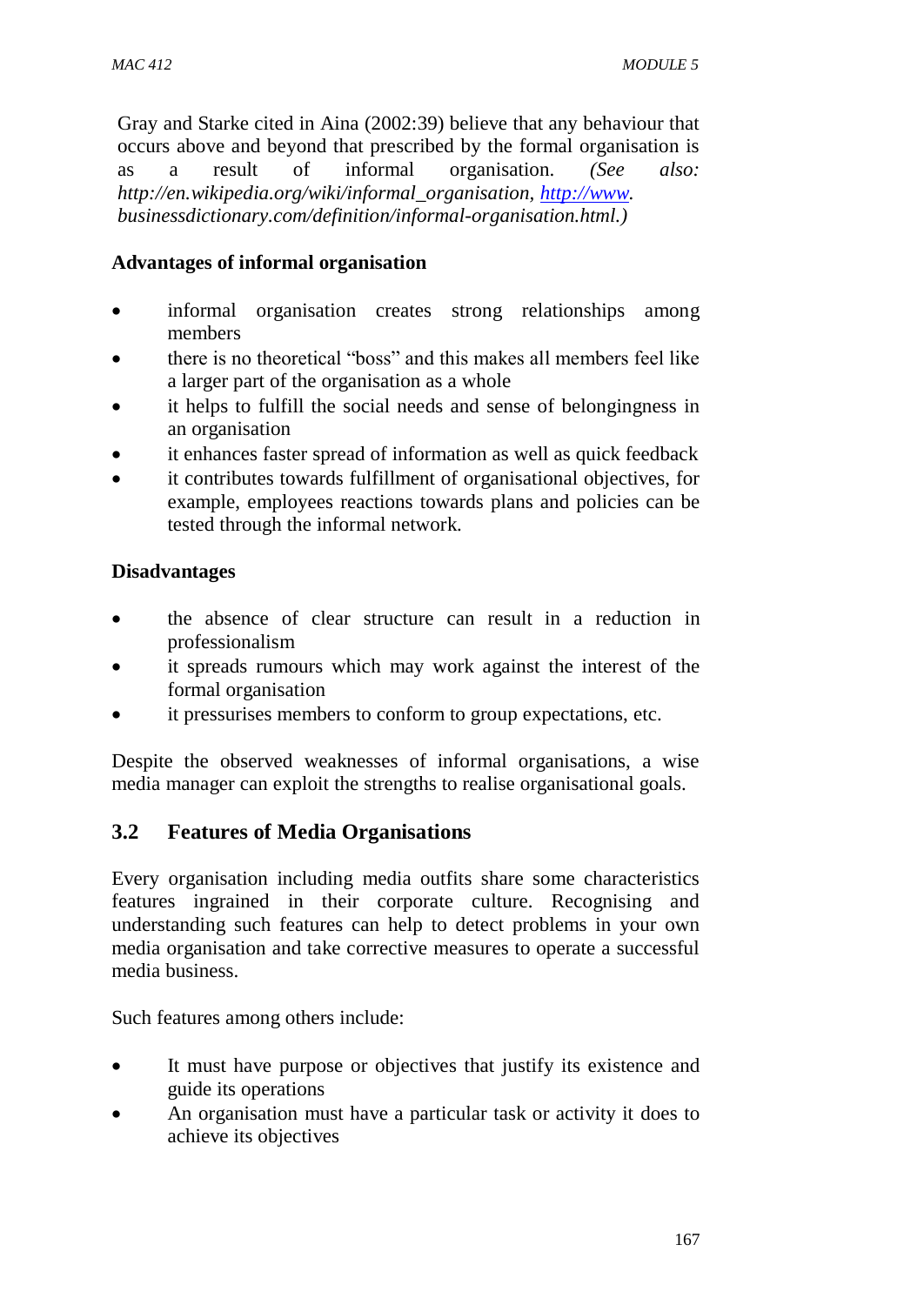- There must be line of authority, and hierarchy of responsibility which shows how duties are shared in the organisation
- Similarly, organisation engage in division of labour as this creates more efficiency and job specialisation.
- An organisation must have good relationship with the environment it operates. This brings into play the essence of corporate social responsibilities.
- Unity of purpose: This implies that all departments and units in an organisation must work together to achieve a predefined goal, etc.

### **4.0 CONCLUSION**

In this unit, we identified and explained the nature and features of organisations in the media context. A good knowledge of this would go a long way in equipping the present and future media managers.

### **5.0 SUMMARY**

This unit has discussed both formal and informal organisations. It has also explained that both types exist in every organisation. This unit also identified the unique features that make the organisations stand.

#### **6.0 TUTOR-MARKED ASSIGNMENT**

- 1. Compare and contrast formal and informal media organisation.
- 2. What are the features of a healthy media organisation?

#### **7.0 REFERENCES/FURTHER READING**

- Aina, S. (2002). *Modern Media Management.* Nigeria: Ebensun Publishers.
- Baran, S. (1999). *Introduction to Mass Communication; Media Literacy and Culture.* California: Mayfield Publishing.
- Herbert G. & C. Gullet, R. (1981). *Management*. (4th ed.). Japan: McGrawHill Kogaskusha Ltd.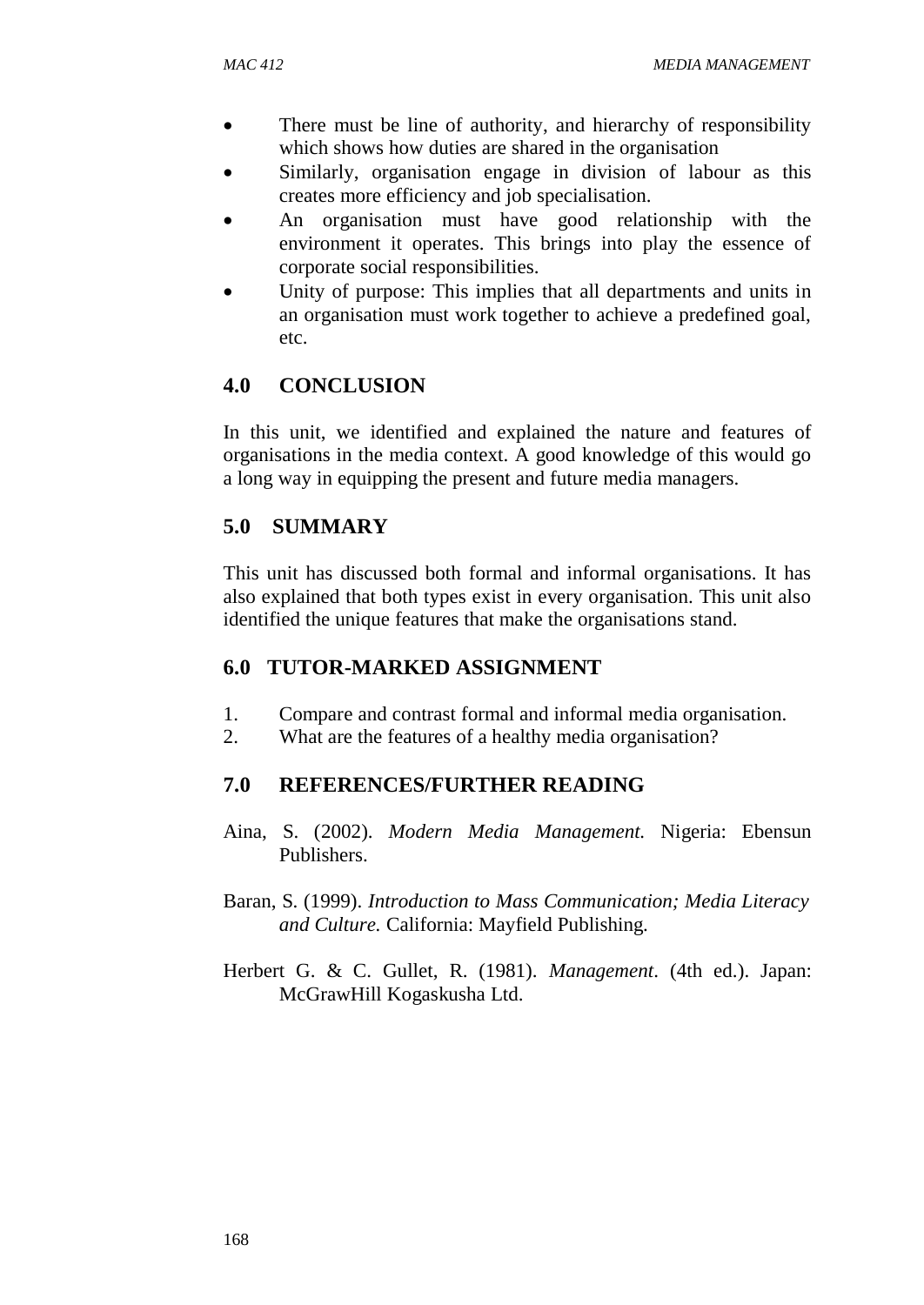# **UNIT 3 MEDIA ORGANISATIONAL STRUCTURE**

### **CONTENTS**

- 5.0 Introduction
- 6.0 Objectives
- 7.0 Main Content
	- 3.1 Media Organisational Structure
	- 3.2 Types of Media Organisational Structure
- 4.0 Conclusion
- 5.0 Summary
- 6.0 Tutor-Marked Assignment
- 7.0 References/Further Reading

# **1.0 INTRODUCTION**

Every organisation has a structural pattern or arrangement that governs the relationships that exist among members of the organisation. This arrangement indicates control system, decision making authorities and information sharing routes. This is otherwise known as organisational structure. This unit examines the concept of organisational structure in media context. It identifies and explains the various types.

## **2.0 OBJECTIVES**

At the end of this unit, you should be able to:

- discuss media organisational structures
- identify and explain the types of media organisational structures.

### **3.0 MAIN CONTENT**

#### **3.1 Media Organisational Structure**

Organisational structure refers to the institutional arrangements and mechanisms for mobilising human, physical, financial and information resources at all levels of the system (Sachdeva, 1990). It is an organisational design that specifies predictable patterns of authority and responsibility/relationships existing among members of an organisation. It shows the formal control system in an organisation, the locations of decision-making authorities, and the information distribution channels (Aina, 2002:52).

Organisational structures are in most cases demonstrated in diagrams that show levels of authority. It is often referred to as organogram or organisational chart. It is a visual diagram that shows the various units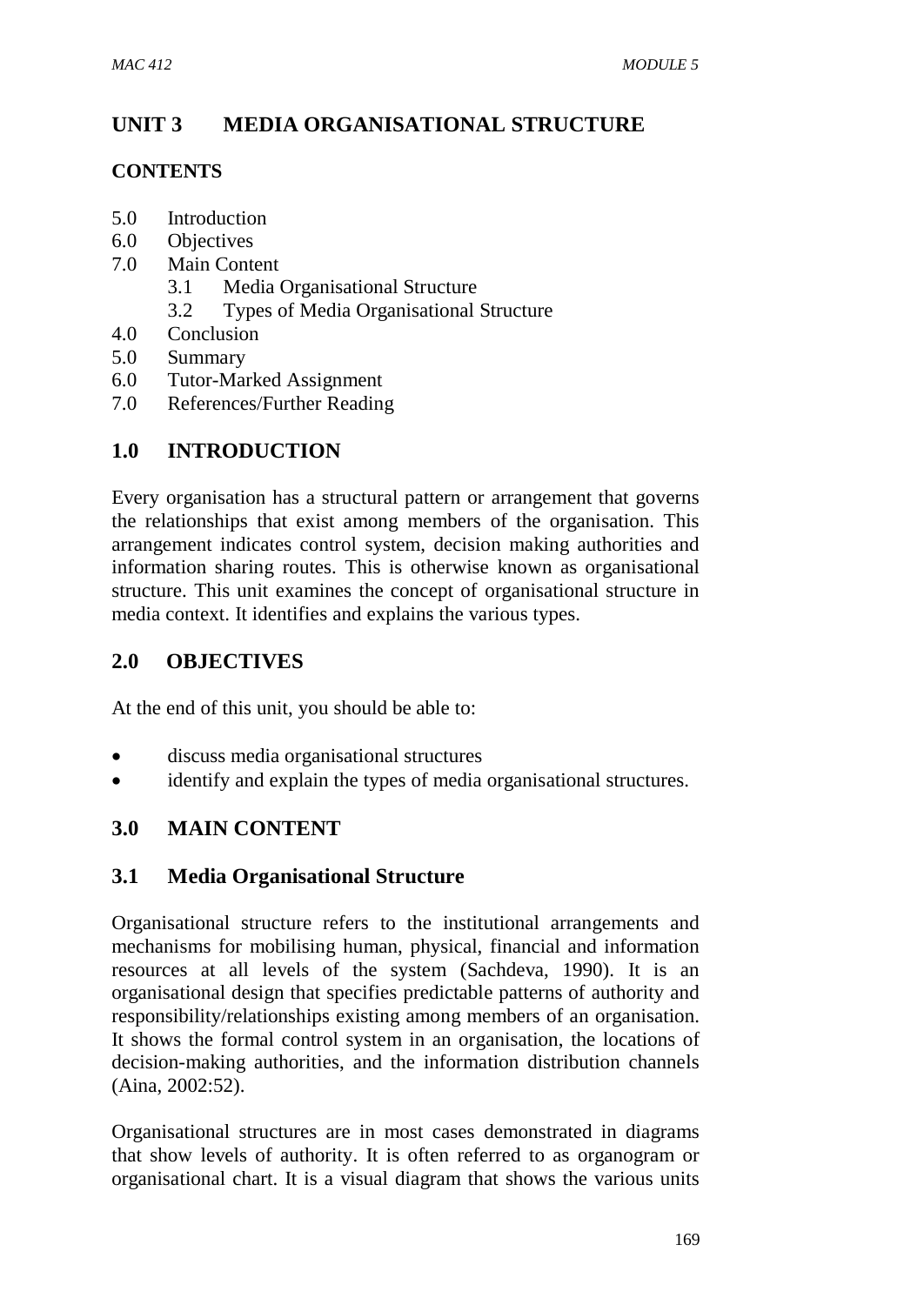*MAC 412 MEDIA MANAGEMENT* 

and departments in an organisation and how they relate with each other. Organisational structure is therefore very important in media, organisations as it determines and influences workers behaviours and efficiency as well as determines and improves communication lines, between management and employees.

## **3.2 Types of Media Organisational Structure**

There are different types of organisational structures. Notable among them include:

- **a. Mechanistic structure:** This is a highly formalised and centralised organisational structure. Under this structure, a vertical relationship exists between superior officers and their subordinates. The structures clearly indicate job specification and responsibilities for each staff. The mechanical structure is easy and cheap to operate; this is because, it encourages centralisation of power and strict control of affairs of the organisation. Most media organisations in Nigeria fashion their media outfits after this structure.
- **b.** Adhocratic organisational structure: Adhocratic structures are also referred to as 'free form' or organic organisation structures. They stress managerial styles which do not necessarily depend on formal structures. Unlike the mechanistic organisational structure, the organic or adhocratic structure has less number of hierarchical levels with many subordinates under one boss. It is flexible, more consultative and democratic. It is adaptive and organised around special problems to be solved by a group consisting of experts with diverse professional skills (Robbins, 1989).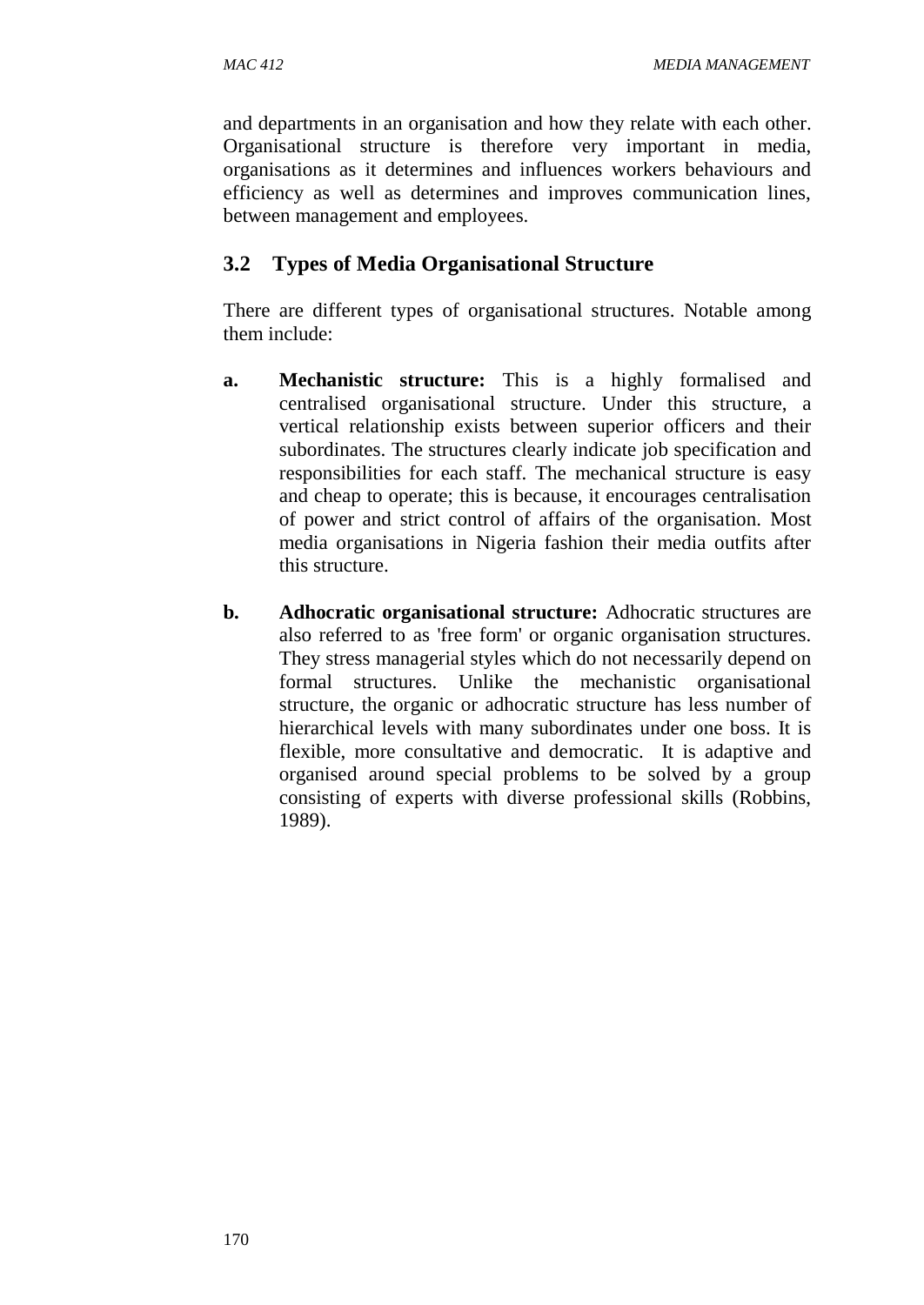

**Fig. 3.1: An Adhocratic Organisational Structure**

- **c. Classical organisational structure:** This is a simple centralised organisational structure where the power and responsibility for decision-making and goal-setting are concentrated on one person at the top. The classical organisational structure is commonly found in one-man business organisations. One common feature of this type of structure is that it has only a few persons who specialise in performing critical functions; the manager is usually an expert in every aspects of the job.
- **d. Matrix structure:** This is a mixture of divisional and functional organisational structures. It is typically used in large multinational companies. The matrix structure allows for the benefits of functional and divisional structures to exist in one organisation. The major disadvantage is that it can create power struggles because most areas of the company will have a dual management - a functional manager and a product or divisional manager working at the same level of the same managerial territory.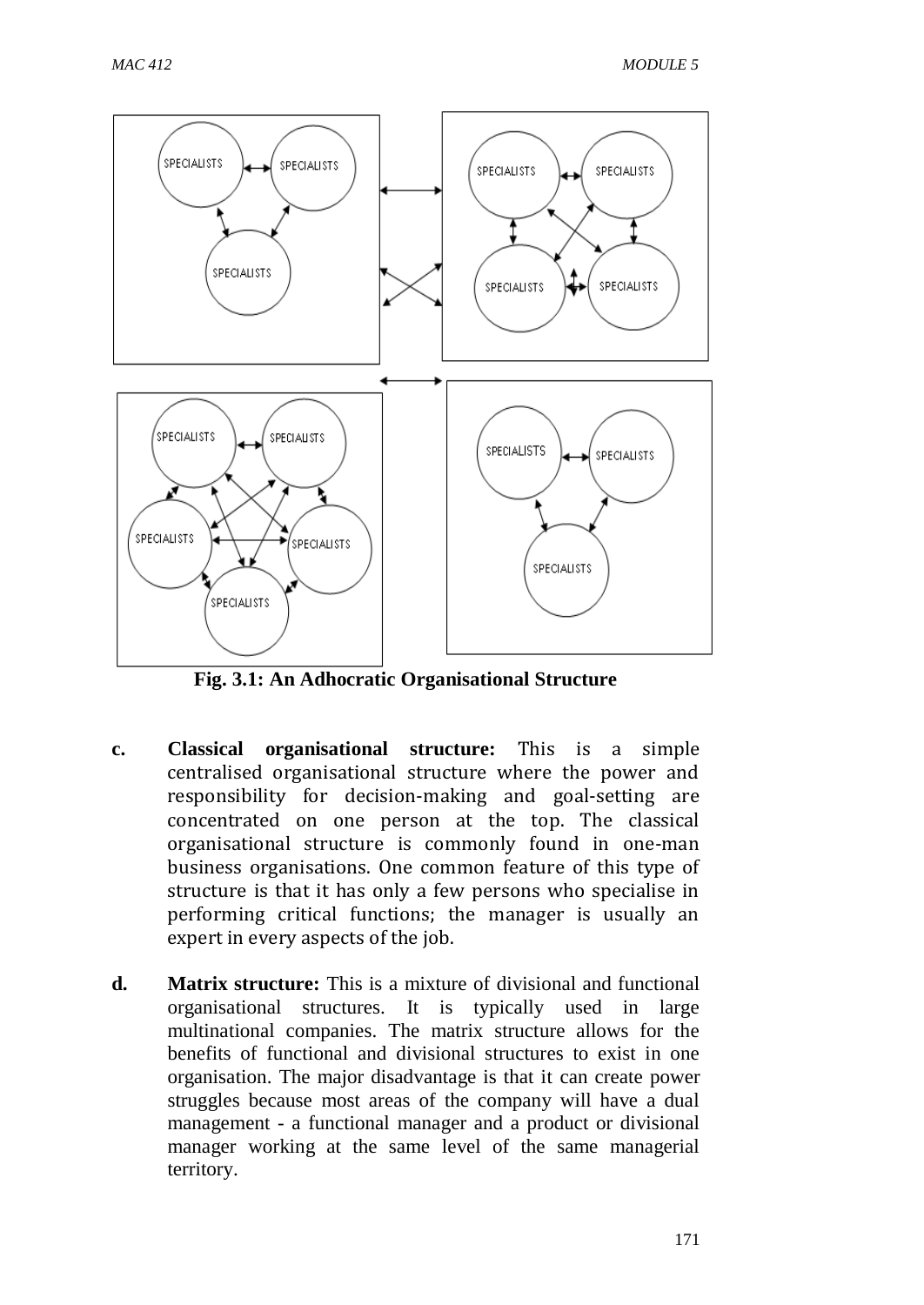

**Fig.3.2: A Matrix Organisational Structure**

- **e. Bureaucratic organisation**: Bureaucratic structures are commonly found in large organisations. They use standard methods and well-known procedures in their routine job. They are highly formalised, less consultative and less democratic. It requires a high level of specialised skills in their daily routine.
- **e. Divisionalised organisation:** This refers to a single organisation that produces many products or renders multiple services under different divisions. This type of organisational design is favoured when they produce or render different kinds of products or services respectively, which require different kinds of management, e.g. the DAAR Communication group owns the Ray Power FM, Africa Independent Television (AIT) and the DAARSAT. The Silverbird Group owns the Silverbird Television, the Silverbird Cinema and the Rhythm FM. Same is the situation with the various newspaper groups that have their daily editions, Saturday editions, Sunday editions and their sports newspapers with different editor.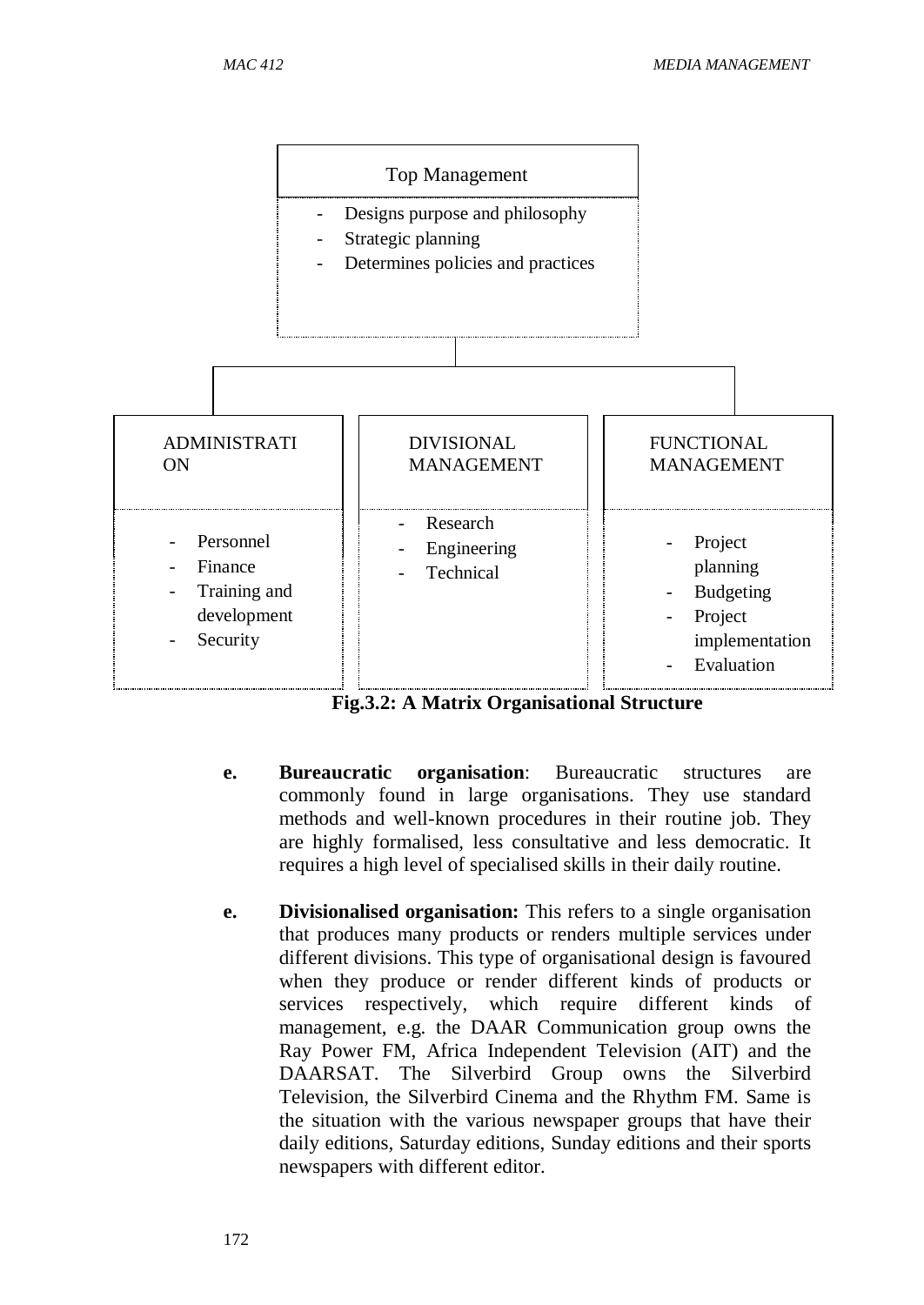

**Fig.3. 3: A Divisionalised Organisational Structure**

- **f. Network organisational structures:** These types of organisations are created and structured for outsourcing of jobs, tasks and/or activities to outside entities to better achieve their goals; reduce operating costs; take advantages of price discrepancies in the marketplace; export liability; and harness volunteer-based talent.
- **g. Functional structure:** Functional organisations are structured into groups according to their purposes. The functional structure works very effectively for small businesses in which each department can rely on the talent and knowledge of its workers and support itself. Its major weakness however, is that the coordination and communication between departments can be restricted by the organisational boundaries as the result of having the various departments working separately.

An organisational structure of an organisation may be tall or flat, irrespective of the type of organisation.

**Tall organisational structure**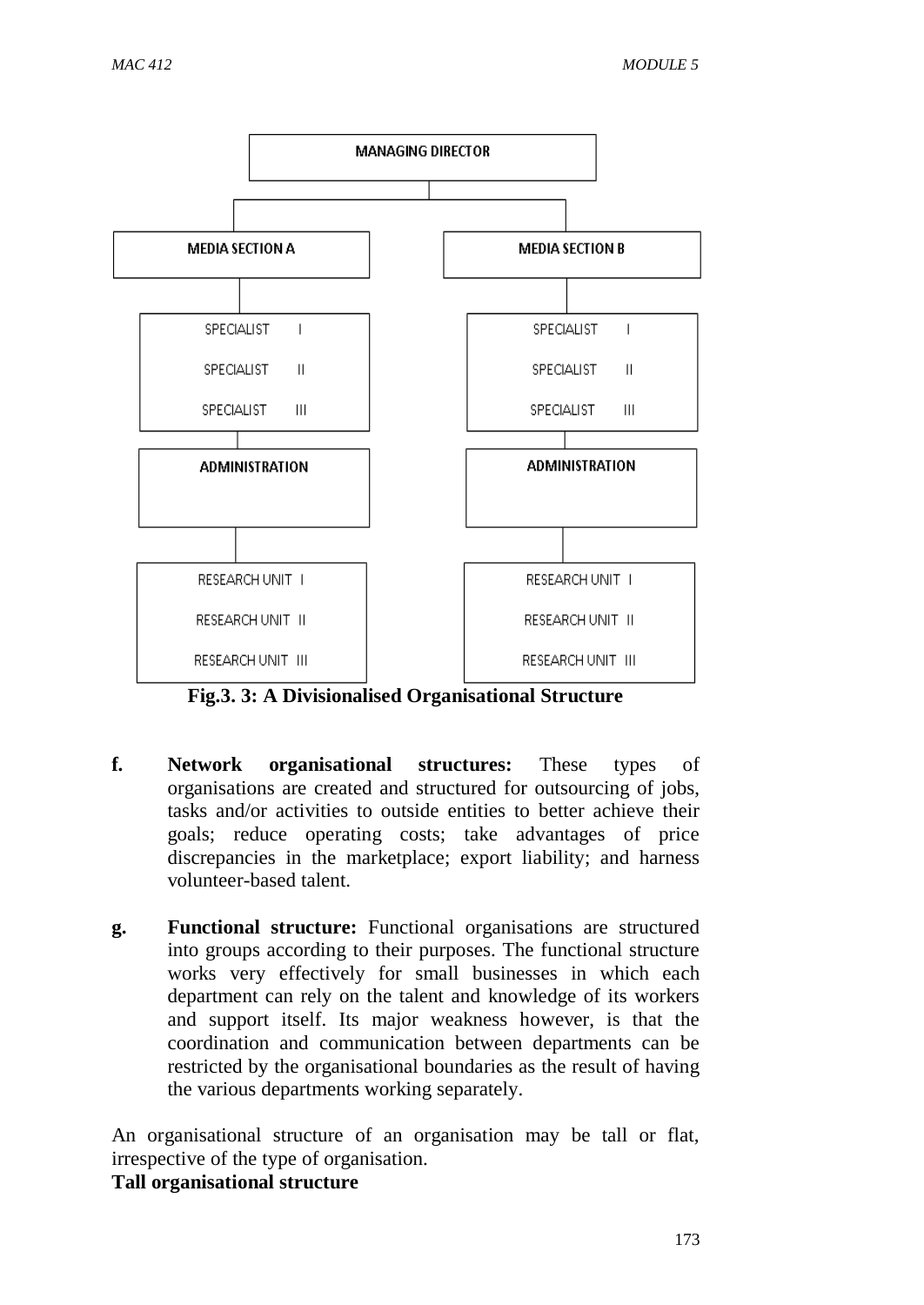This organisational structure as the name suggests has one long chain of command or a tall organisational hierarchy. It is more applicable to large, complex organisations. A tall organisational structure emerges as a result of continuous growth of an organisation. In this type of structure, there are different types of managers, each handling one small area of control. For instance, a given television station could have the manager programmes, director news and current affairs, director of sports, etc.

#### **Flat organisational structure**

Unlike the tall organisational structures, the flat structures have fewer management levels, with each level controlling a many areas, units or groups. Flat organisations more or less, concentrate on growing and nurturing employees rather than adapting to a given chain of command. They encourage creativity, initiatives and independence of staff. They reflect a fewer hierarchical layers in their structures, with many subordinates (e.g. reporters or programme producers) reporting to one superior officer (editor or controller of programmes). Flat organisational structures are open, flexible and adapt to changes easier and faster than the tall organisational structures.



**Fig.3. 4: Tall Media Organisational Structure**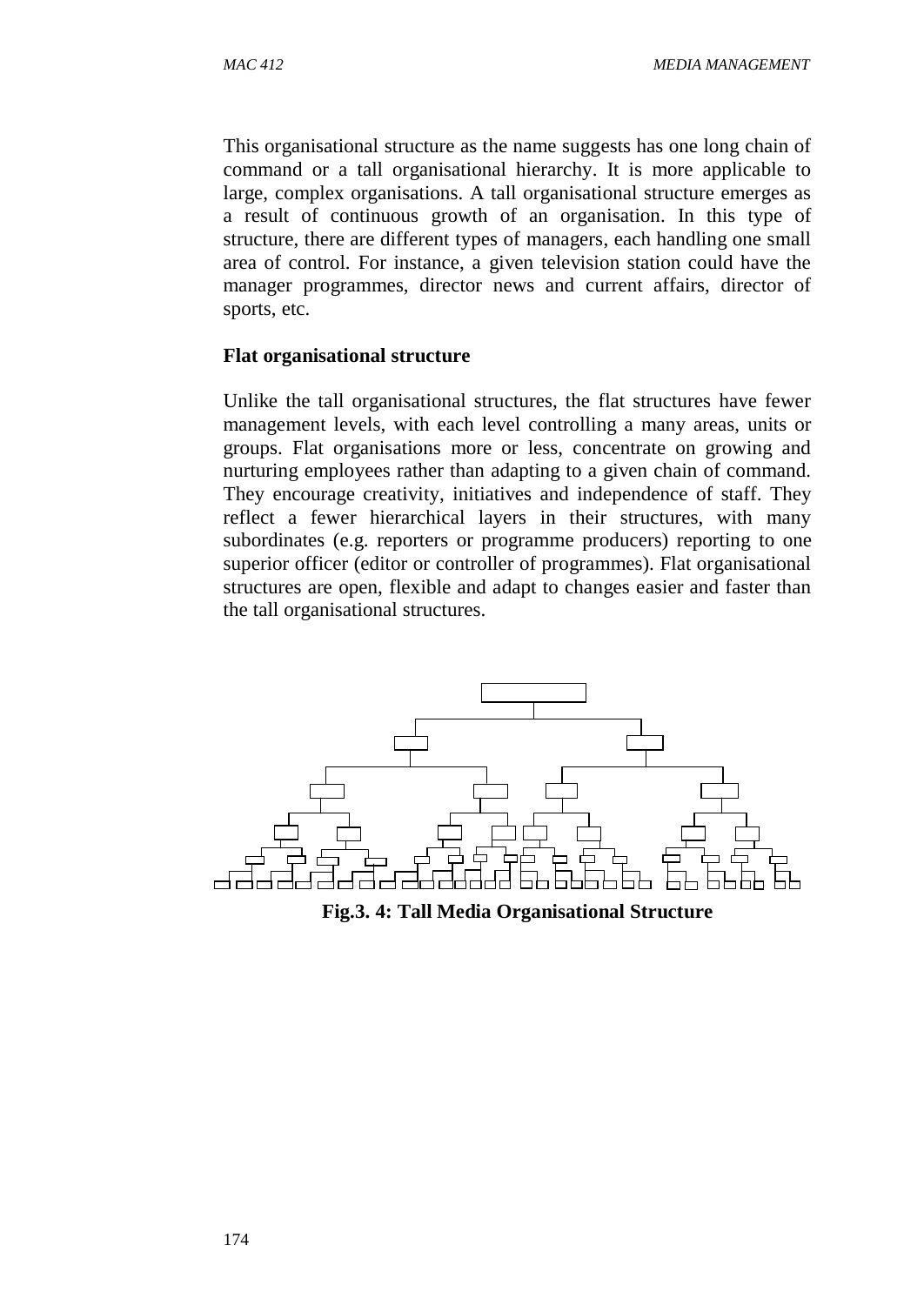

### **8.0 CONCLUSION**

Our discussions in this unit show that organisational structures are organisational designs that show lines of authorities and responsibilities in a given organisation. It shows the locations of decision-making and information flow in an organisation. Several types of organisational structure exist depending on the type, organisational strategies and environmental complexities.

### **5.0 SUMMARY**

In this unit, we have discussed the meaning and types of organisational structures. This is applicable to many organisations including the media.

### **6.0 TUTOR-MARKED ASSIGNMENT**

- 1. What do you understand by media organisational structure?
- 2. Identify and explain the various types you know.

### **7.0 REFERENCES/FURTHER READING**

- Aina, S. (2002). *Modern Media Management.* Nigeria: Ebensun Publishers.
- Robbins, S.P. (1989). *Organisation Behaviour. Concepts, Controversies and Applications.* New Delhi: Prentice-Hall of India.
- Sachdeva, P.S. (1990). "Analytical Framework for the Organisation and Structure of NARS." In*: Organisation and Structure of NARS: Selected Papers.* The Hague: ISNAR.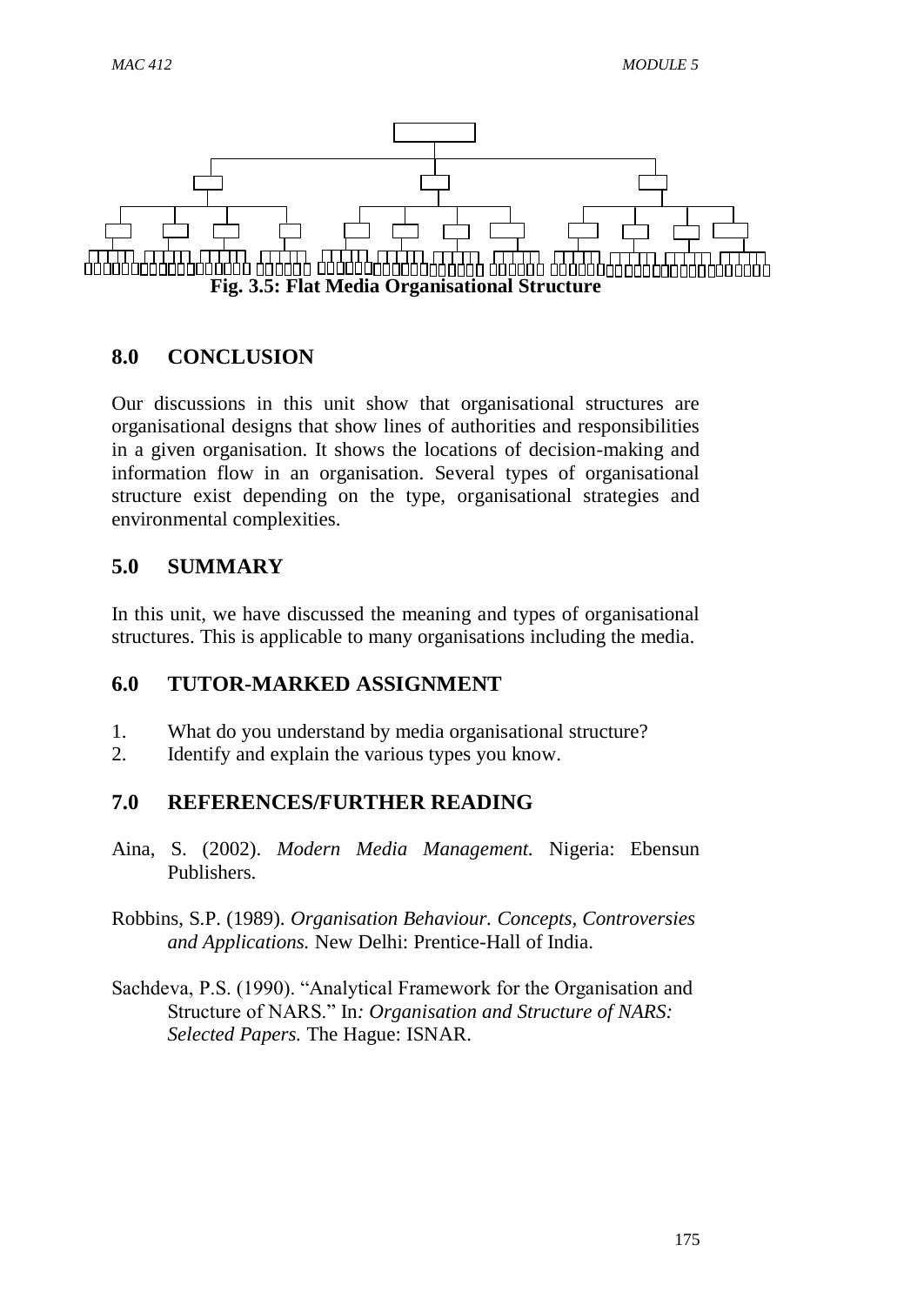### **UNIT 4 DEPARTMENTS IN MEDIA ORGANISATIONS**

#### **CONTENTS**

- 1.0 Introduction
- 2.0 Objectives
- 3.0 Main Content
	- 3.1 Media Departmentalisation
	- 3.2 Departments in Print Media Organisation
	- 3.3 Departments in Broadcast Media Organisation
- 4.0 Conclusion
- 5.0 Summary
- 6.0 Tutor-Marked Assignment
- 7.0 References/Further Reading

### **1.0 INTRODUCTION**

News by its very nature is time-bound. Any delay in getting it to the public as fast as possible makes it stale. This peculiar nature has made the job of media men very demanding. To meet up with the demand, media organisations usually divide their jobs into units, segments or departments where each job is handled by specialists that are best fitted for it. This unit examines those units or departments in media organisations, the persons that work there and the kinds of jobs they do.

### **2.0 OBJECTIVES**

At the end of this unit, you should be able to:

- discuss the various departments in media organisations (print and electronic)
- discuss the nomenclatures of the persons that work in each department and the kind of jobs they do.

### **3.0 MAIN CONTENT**

### **3.1 Media Departmentalisation**

When we talk about media departmentalisation, we mean the various units or sub-units or divisions or segments in media organisations that function together to attain the organisational goals. Many people usually wonder how on earth it is possible for newspapers and magazines to turn out their publication judging from the volume of work that go in the production of every edition.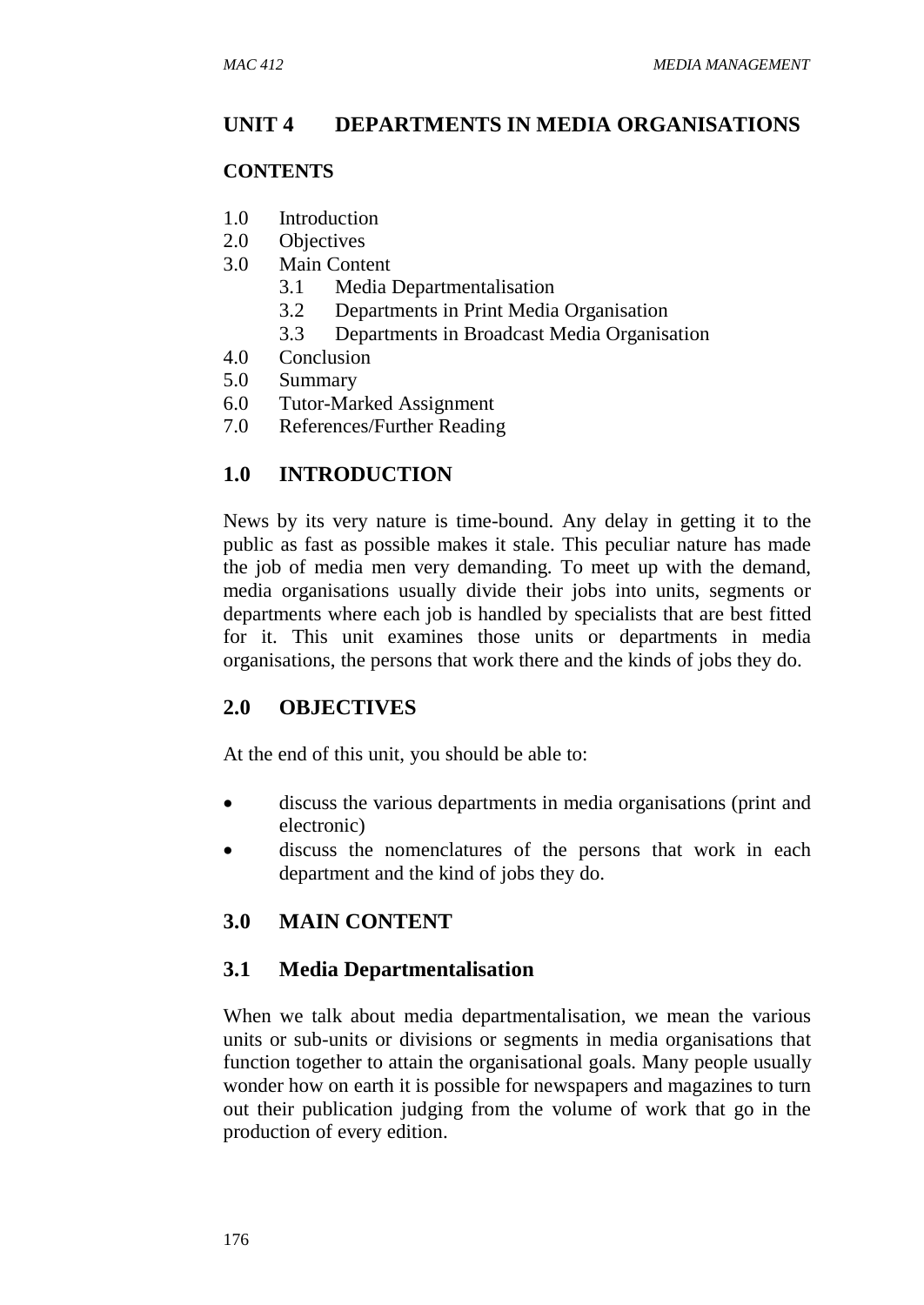In the broadcast media, it is even more serious matter as timeliness is more of a necessity in radio and television. Be that as it may, the fact remains that this is made possible through the efforts of many professionals who work in several departments. Such persons may include but not limited to reporters, editors, engineers, artists craftsmen, administrators, etc. They work with the principles of division of labour in such a way that each job and departments are manned by persons that are best fitted for it. It is this division or grouping of media activities into sections division or units to achieve organisational goals that are referred to as media departmentalisation (Ogunsiji, 1989; Aina, 2002).

## **3.2 Departments in a Typical Nigeria Newspaper Organisation**

A typical newspaper organisation has the editorial department, production department, advertisement department, circulation department, personnel and maintenance department and news and current affairs department.

**Editorial department:** This is the nerve centre of a newspaper organisation. The department is in charge of newsgathering; news processing and news packaging activities. The major officers include: reporters, sub-editors, chief sub-editor, news editor, features editor, layout editor, editorial page editor, sports editor, picture editor, foreign page editor, women's page editor and managing editor or editor-in-chief. Others are Editor-in-chief, editors, editorial page editor, chief sub-editor, and news editors, etc.

**Advertisement department:** The adverts department is in charge of canvassing advertisements and the placement of advertisement in the newspaper. Of course, advertisement is the livewire of every newspaper organisation; as such the department is usually headed by an experienced advertisement manager who is a good salesperson.

The advertisement department is in charge of generating the money for the sustenance of the newspaper organisation. In other words, the department keeps the newspaper organisation running through the generation of income.

The advertisement manager heads this department. In a large organisation, two other individuals called the deputy advertisement manager and assistant advertisement manager assist him or her. Under these officers are numerous advertisement executives who canvass regularly for advertisements. There are also advertisement clerks who keep records of incoming advertisements.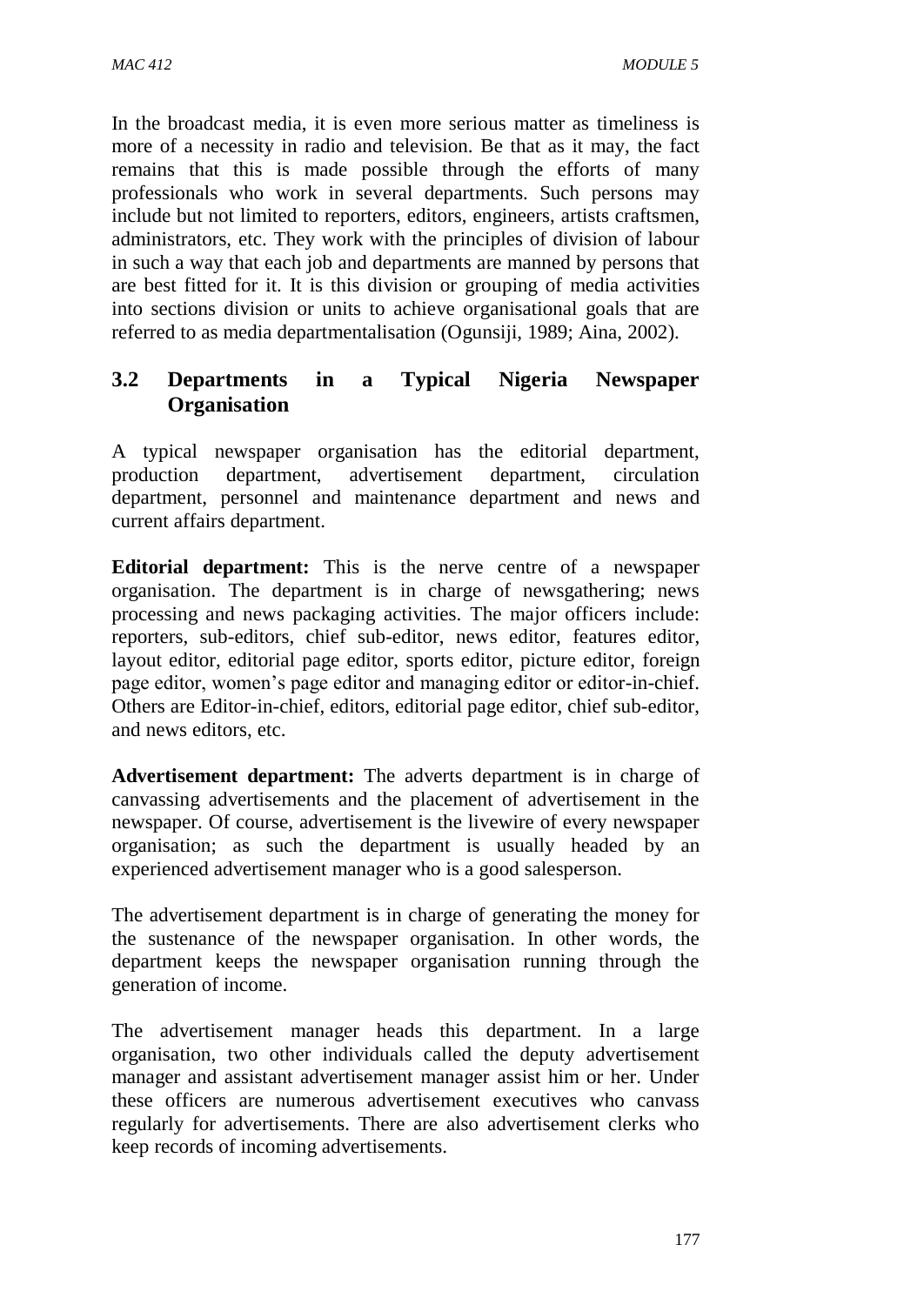**Production department:** This is another important department in a newspaper organisation. It has responsibility for typesetting news stories, doing the paste-up, making a plate for each page of the newspaper, and printing the newspaper.

**Circulation department:** The circulation department is in charge of ensuring that the newspaper gets to the hands of the readers. This department is very important because the circulation of a newspaper goes a long way in determining the amount of advertisements it gets. The larger the circulation, the more advertisers will be willing to advertise in the paper.

**Personnel and maintenance departments**: These departments play another vital role in a newspaper organisation. They see to the existence and smooth-running of a newspaper organisation. The personnel department is responsible for the recruitment, discipline and firing of staff members. The maintenance department ensures that all the various component parts of the newspaper organisation are functioning and properly maintained so that organisational goals are attained. This department called administration department in some newspaper organisations. Where such is the case, it also houses the accounts and the public affairs sections.

#### **3.3 Departments in the Broadcast Media**

The following departments are available in most broadcast media organisations.

**Programmes department:** This department is sub-divided into two: programmes and production sections. The programmes department is in charge of programming while the production unit is made up of producers who produce programmes and presenters that do the presentations. We also have cameramen, lighting men, audio/sound men, constructors and graphic transmission directors, audio mixers and vision mixers in the case of television.

**News and current affairs department:** This department sees to the generation and presentation of news items and current affairs material.

**Engineering department:** Here, we have the engineers and technicians that ensure that broadcast signals are transmitted to the audience.

**Administrative department:** This department sees to staff recruitment, training, promotions, firing, etc.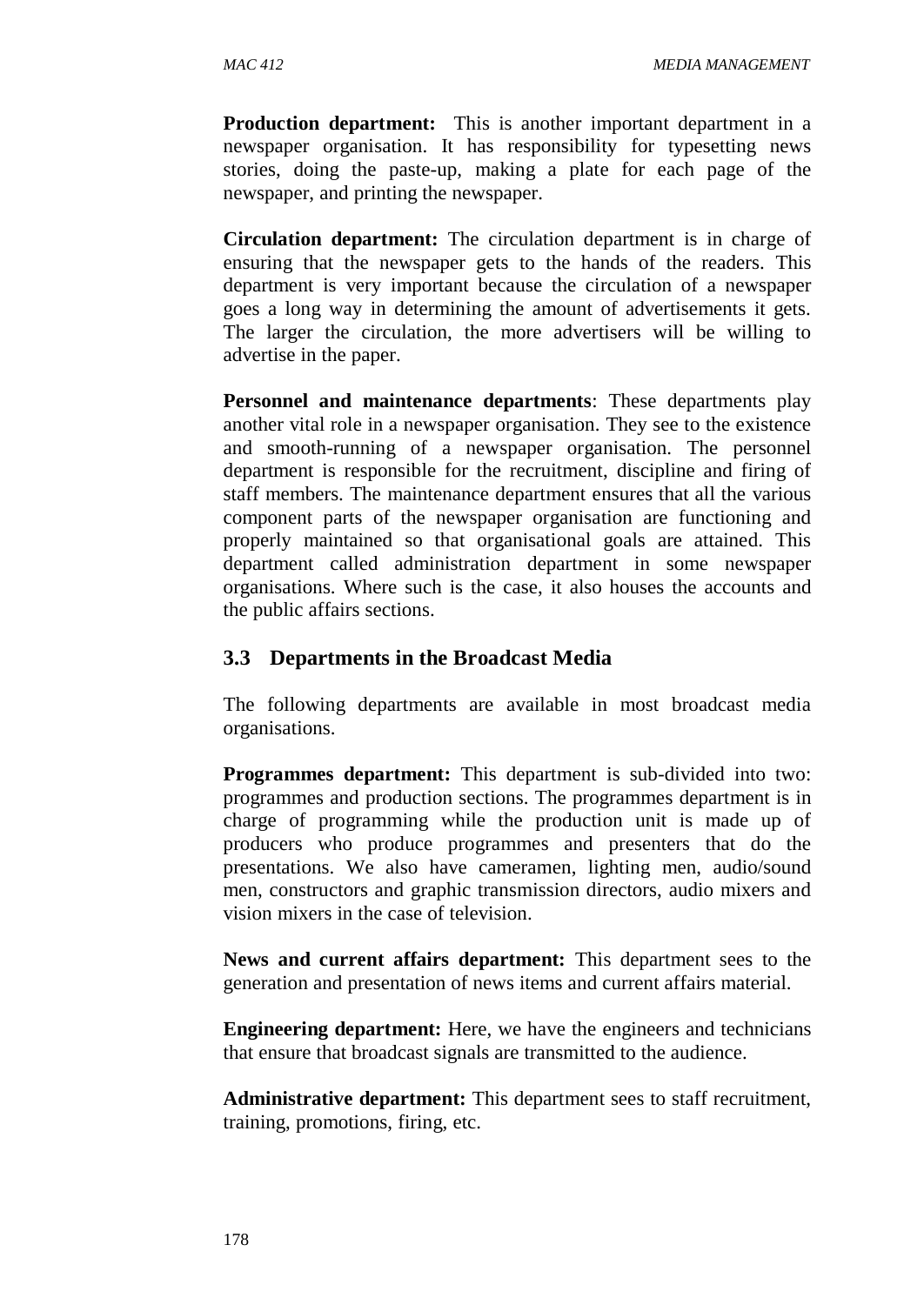**Marketing/commercial department:** This department is in charge of income generation for the organisation.

**Finance department:** Sees to financial matters such as preparation of budgets and reconciliation of income and expenditure, etc.

# **4.0 CONCLUSION**

In this unit, we have extensively discussed the departments in media organisations (print and broadcast). All these departments work hand in hand in the attainment of organisational goals.

# **5.0 SUMMARY**

Our efforts in this unit have been to identify those key units, departments and individuals that keep media organisations existing. Thus we have identified among others, the editorial department, commercials department, production department, programmes department, news and current affairs, administrations department, engineering, accounts, circulation, etc.

## **6.0 TUTOR-MARKED ASSIGNMENT**

- 1. What is media departmentalisation?
- 2. Discuss extensively the various departments in both print and broadcast media, showing the persons involved and the kind of jobs they do.

# **7.0 REFERENCES/FURTHER READING**

- Aina, S. (2002). *Modern Media Management.* Nigeria: Ebensun Publishers.
- Ogunsiji, M.A. (1989). *Introduction to Print Journalism.* Lagos: Nelson Publishers.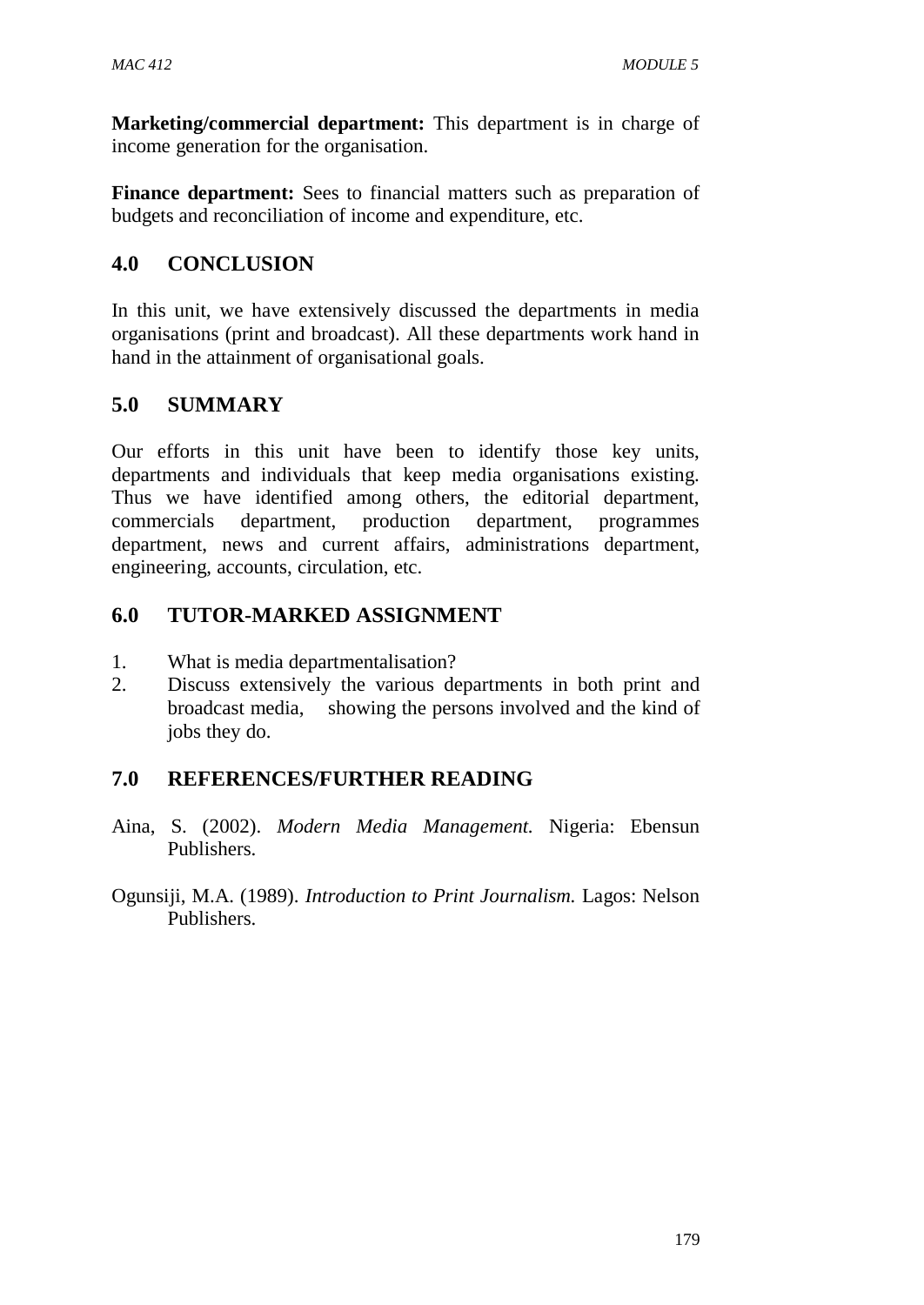### **UNIT 5 SOURCES OF REVENUE FOR MEDIA ORGANISATIONS**

#### **CONTENTS**

- 1.0 Introduction
- 2.0 Objectives
- 3.0 Main Content
	- 3.1 Major Revenue Sources for Media Organisations
	- 3.2 Other (Minor) Sources of Revenue for Media **Organisations**
- 4.0 Conclusion
- 5.0 Summary
- 6.0 Tutor-Marked Assignment
- 7.0 References/Further Reading

### **1.0 INTRODUCTION**

Media organisations are commercial outfits. As such, they require funds to exist and continue to exist. The funds are sourced from various quarters. This unit examines the various sources of revenue open to a media organisation.

### **2.0 OBJECTIVES**

At the end of this unit, you should be able to:

- identify the various sources of revenue available to a media organisation
- mention other sources of revenue for media organisations.

### **3.0 MAIN CONTENT**

### **3.1 Major Revenue Sources for Media Organisations**

Media organisations require funds to survive. Such funds could be sourced from the following sources among others:

**Advertising:** This is perhaps the primary economic base of media industries; except the government-owned ones which are financed by the government. Advertisers pay for adverts space in newspapers and magazines and for air time in the broadcast media to air their commercials during certain time to the listening or viewing public.

**Government fund/subsidy:** Some media organisations, particularly the government owned media houses attract subsidies, entitlements and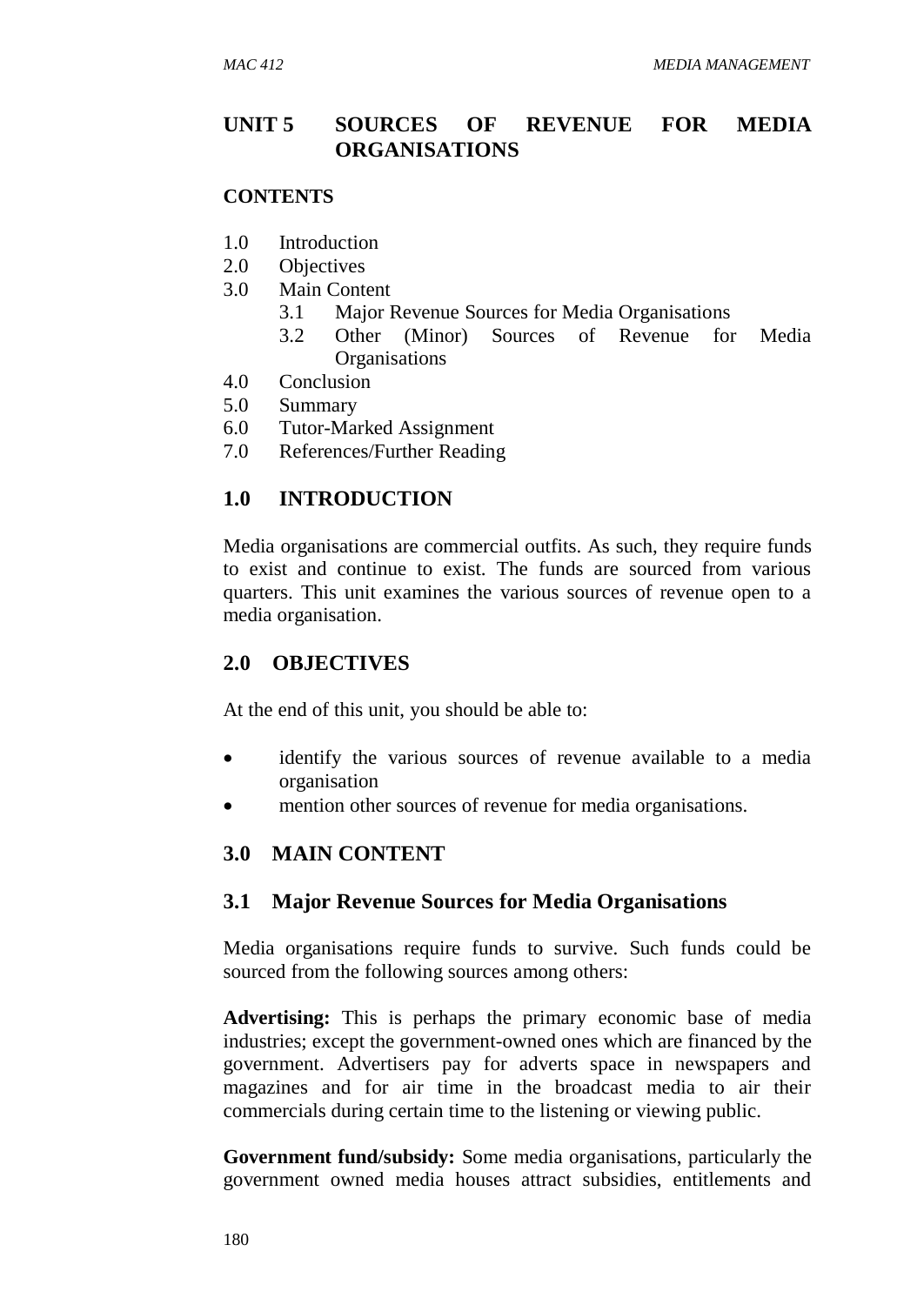other funding from time to time. However, such funds in most cases do not come for free as the popular adage says: "He who pays the piper dictates the tune."

**Public relations services:** Media outfits can generate money from independent bodies on contract basis for carrying or airing news, features or documentaries in their favour as part of public relations services.

**Affiliate compensation:** Local broadcast station sometimes get remunerations from networks for carrying their programming.

**Sale of time/space**: This is one of the common sources of revenue for media organisations. Sale of time/space could be to religious bodies, political parties, private individuals, groups, and organisations among others.

**Trade-out arrangements:** This is another means of sourcing revenue for the media. Trade-outs simply mean a situation where a media organisation provides time or space in exchanges for goods or services offered by the advertisers.

**Co-operative advertising:** This is an arrangement where a media outfit and her business partner reach an agreement to split part of the cost of advertising with the company whose products are advertised for services rendered to the media organisation. In such case, both parties will render services in completion of their business deal.

**Barter arrangement:** This is when a media organisation agrees to receive programming in return for providing advertising time.

**Time brokerage:** This is when a station sells a block of time to another party (broadcast station) who in turn programmes the time block and also sells commercial in it. For example, if you operate a radio station and find it difficult to sell commercial time during a particular time period, you might decide to sell that entire time block, say two hours, to another party. That party in turn will programme the time slot and sell advertising in it.

**Promotion:** This is another huge source of fund generation for media organisations. Before now not many media organisations ventured into this, in recent times, more and more media establishments are realising the importance of promotion as vital means of fund generation.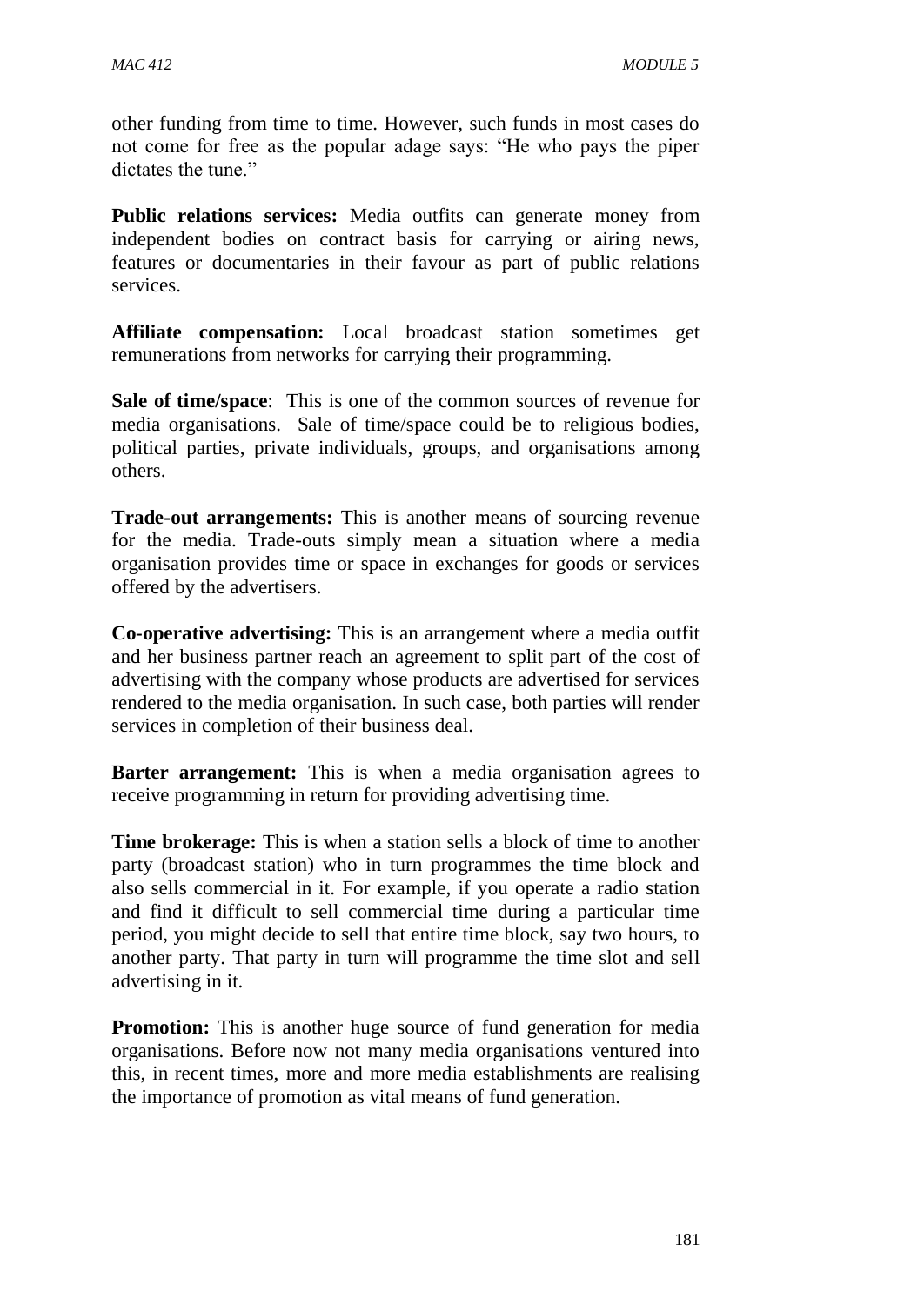# **3.2 Other (Minor) Sources of Revenue for Media Organisations**

Other sources of fund for media organisations include: commercial printing, bulk-delivery services, special projects, advertorial, supplements, subvention, profits, sales of stocks, payment for news items and live coverage of events, loans, cover prices of newspapers and magazines, recording facilities, disposal of back copies of publications, etc. (Nwachukwu, 1992; Ogbuoshi, 2003).

## **7.0 CONCLUSION**

The survival and sustenance of media organisation require heavy funding. As such, those who manage the media must be persons with good business ideas and skills. This unit has identified the major and minor sources of revenue open to a media organisation.

## **8.0 SUMMARY**

This unit has identified the sources of revenue open to a media organisation to include but not limited to advertising, grants and subventions, promotions, public relations services, barter arrangement, loans, special projects, advertorial, supplements, subvention, profits, sales of stocks, payment for news items and live coverage of events, loans, cover prices of newspaper and magazine, recording facilities, etc.

# **9.0 TUTOR-MARKED ASSIGNMENT**

Identify and explain the major and minor sources of funding open to a media organisation.

# **7.0 REFERENCES/FURTHER READING**

- Nwachukwu, C. (1992). *Management Theory and Practice.* Onitsha: Africana FEB Publishers Ltd.
- Ogbuoshi, L.I. (2003). *Understanding Magazine Management and Production*. Enugu: Linco Enterprises.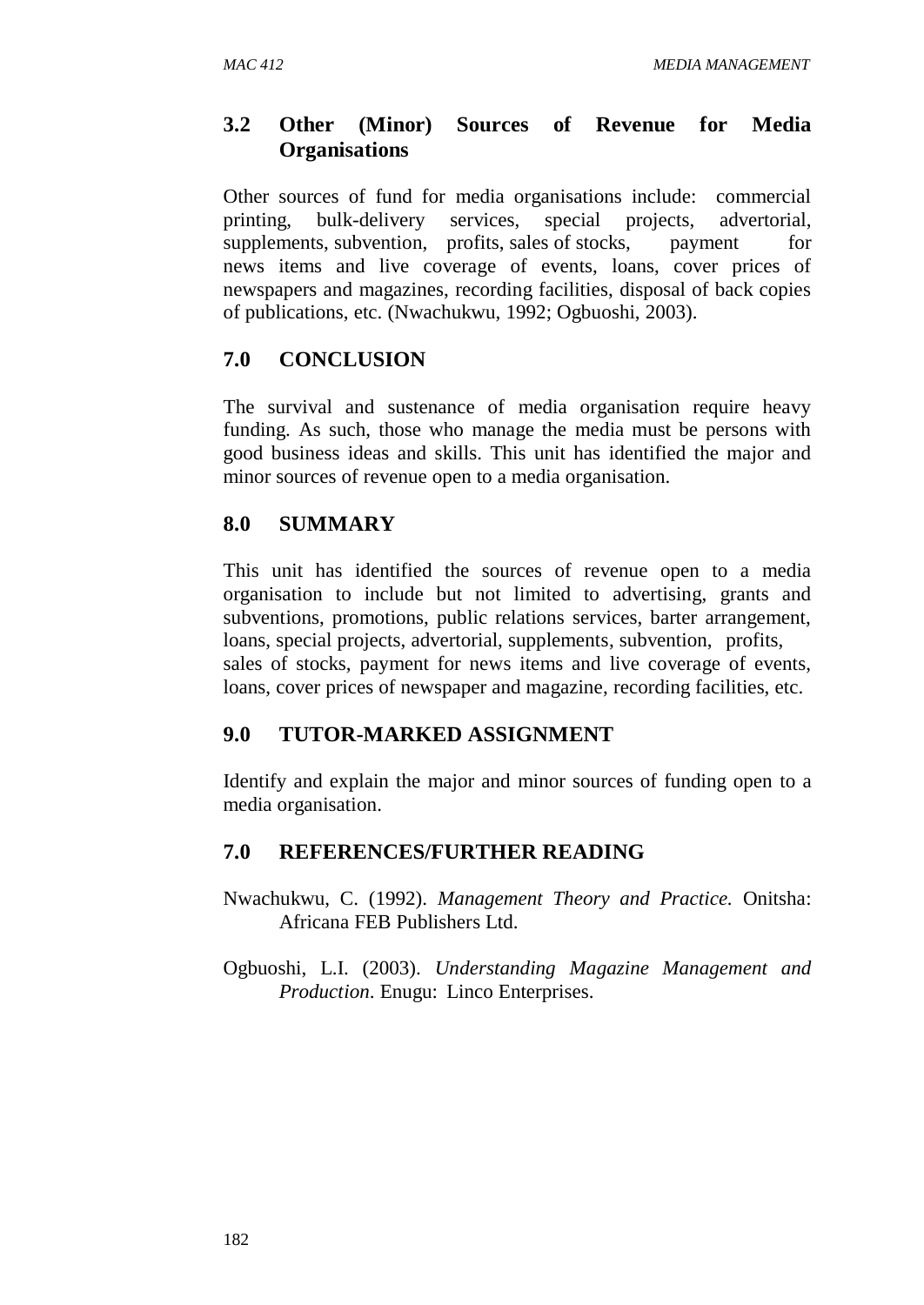## **MODULE 4 ADMINISTRATION OF MEDIA ORGANISATION**

- Unit 1 Communication Process in Media Organisation
- Unit 2 Performance Appraisal and MBO
- Unit 3 Motivation in Media Organisations
- Unit 4 Managing Conflicts in Media Organisations

# **UNIT 1 COMMUNICATION PROCESS IN MEDIA ORGANISATION**

## **CONTENTS**

- 1.0 Introduction
- 2.0 Objectives
- 3.0 Main Content
	- 3.1 Meaning and Nature of Communication
	- 3.2 Forms of Organisational Communication
	- 3.3 Communication Flows within an Organisation
	- 3.4 Barriers to Effective Communication in Media **Organisation**
	- 3.5 Tips for Enhancing Communication in Media **Organisation**
- 4.0 Conclusion
- 5.0 Summary
- 6.0 Tutor-Marked Assignment
- 7.0 References/Further Reading

### **1.0 INTRODUCTION**

Communication is the live-wire of every organisation. This is because management involves organising, directing, controlling and planning, all of which are communication driven. This unit examines communication process in media organisations.

### **2.0 OBJECTIVES**

At the end of this unit, you should be able to:

- discuss the meaning and nature of communication
- state the forms of communication
- explain the communication flows/networks in media organisations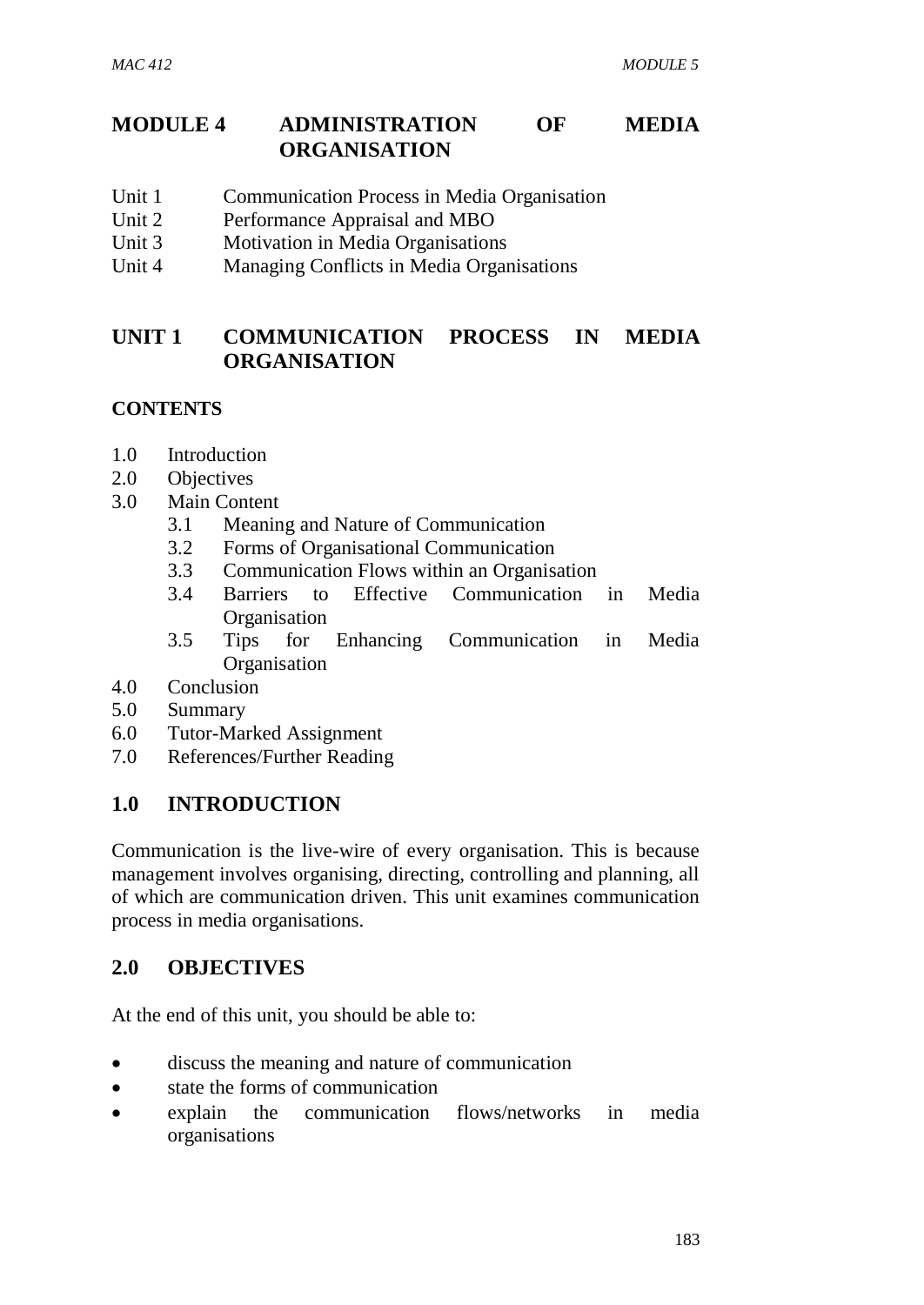- discuss the barriers to effective communication media organisations
- mention the tips for enhancing communication in media organisations.

# **3.0 MAIN CONTENT**

### **3.1 Meaning and Nature of Communication**

The word "communication" is derived from the Latin word "communicare", which means "to make common". Communication means exchange or sharing of ideas. It is the sending of signals across to person(s) and the purpose is usually to elicit some response(s) from such person(s) (Adibe, 2010:2).

Communication is the vital link that influences both individual motivation and group behaviour in an organisation. There are different types of communication. Okunna (1999:12) identified the following basic types:

- **1. Intra-personal communication:** This is communication that goes on within or inside an individual. It is communication with oneself, e.g. singing while working or relaxing, soliloquising.
- **2. Interpersonal communication:** This is the type of communication that takes place between or among two or more persons. It is mostly in a face-to-face situation, e.g. communication between mother and child, between a lecturer and his students, etc. Interpersonal Communication can be grouped into three:
	- a. **Dyadic communication:** This is a communication between two persons. In this case is usually a high degree of privacy and intimacy e.g. a confessional before a priest, bedroom talks, etc.
	- b. **Micro-group communication:** This is interpersonal communication that takes place among a small number of people, e.g. communication in a boardroom meeting, or a round table discussion.
	- c. **Macro-group communication:** This is interpersonal communication that takes place among a large group such as in an evangelical crusade or in a political rally.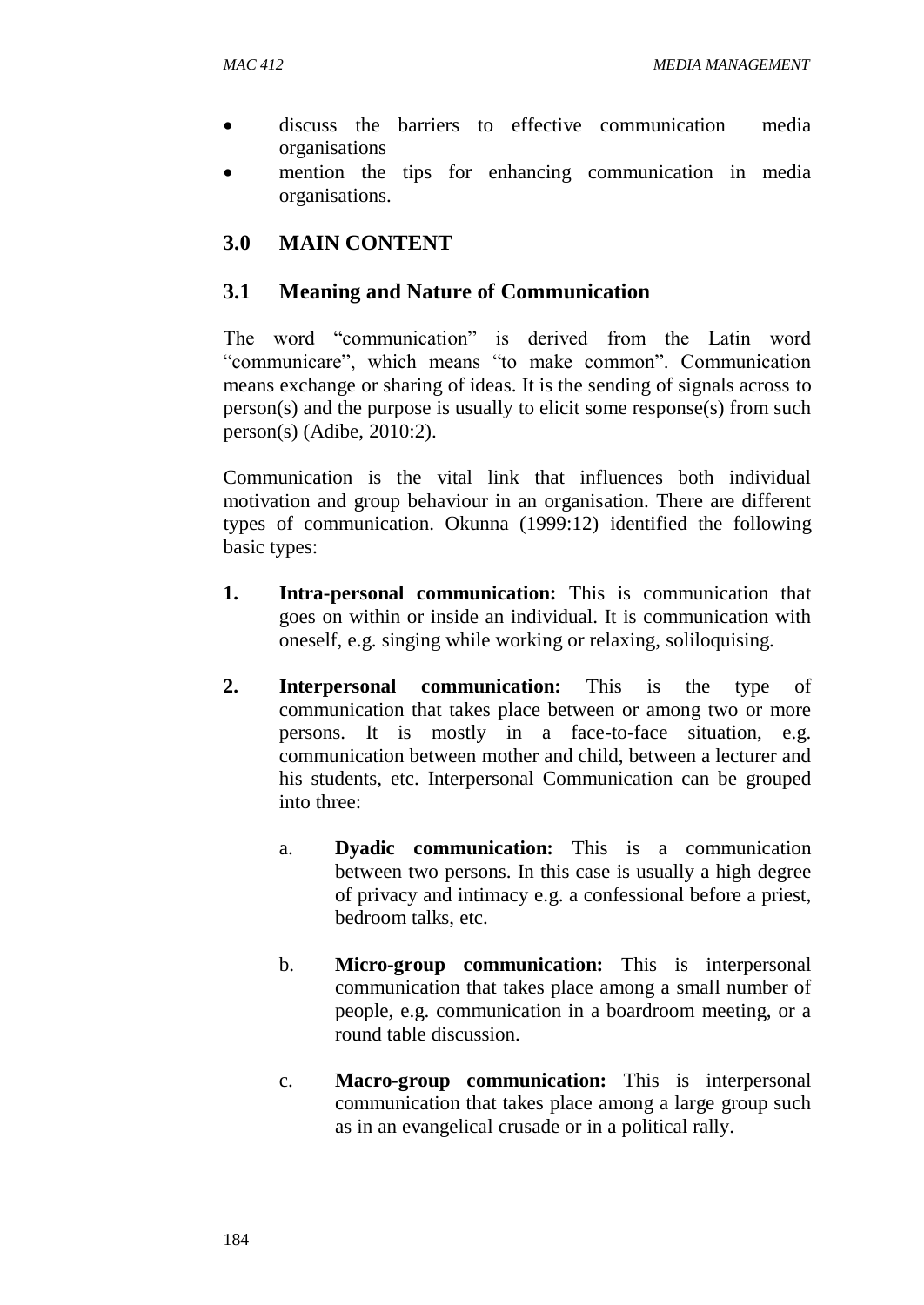**3. Mass communication:** In this type of communication, messages are transmitted to a large, scattered, heterogeneous audience that cut across different races, sex, religion and cultural background simultaneously. In other words, it is the type of communication that goes to audience that the speaker or communicator does not see. This type of communication is made possible by some products of science and technology, commonly referred to as mass media (plural), mass medium (singular).

### **3.2 Forms of Communication**

There are several forms of communication open to a media organisation today. The major ones include:

- **(a) Oral communication:** Oral communication takes place formally or informally. It could be face-to-face discussions between or among staff. It could also include interviews, discussions at editorial board meetings, conversations with advertisers, suppliers, etc. One of the main advantages of oral communication is the opportunity for spontaneous feedback. Its major weakness is that it is not documented.
- **(b) Written communication:** Written communication is commonly used in every organisation, including the media. It is perhaps the most effective and official means of communication in organisations. It manifests through memos, notice boards, queries, handbooks, stylebooks, etc. This form of communication has the advantage of permanence, it can be reproduced, it reduces the cases of denial, it confirms offers made, or business transactions done verbally, the major limitation is that literacy is is a prerequisite. Also, this type of communication could be used against someone in a case of litigations.
- **(c) Mediated communication**: These are communications communicated with the use of machines or computer-mediated gadgets such as cell-phones, computer emails, the Internet, etc. They are fast, cheap, but heavily rely on power which may not always available in this part of the world.

### **3.3 Communication Flow within an Organisation**

According to Watson, J. and Hill, A. (1984), "Every organisation has two well-established communication systems – the formal and the informal." They also identify a third pattern of communication flow which, though not well-established, is recognised to operate alongside the two. It is known as semi-formal flow.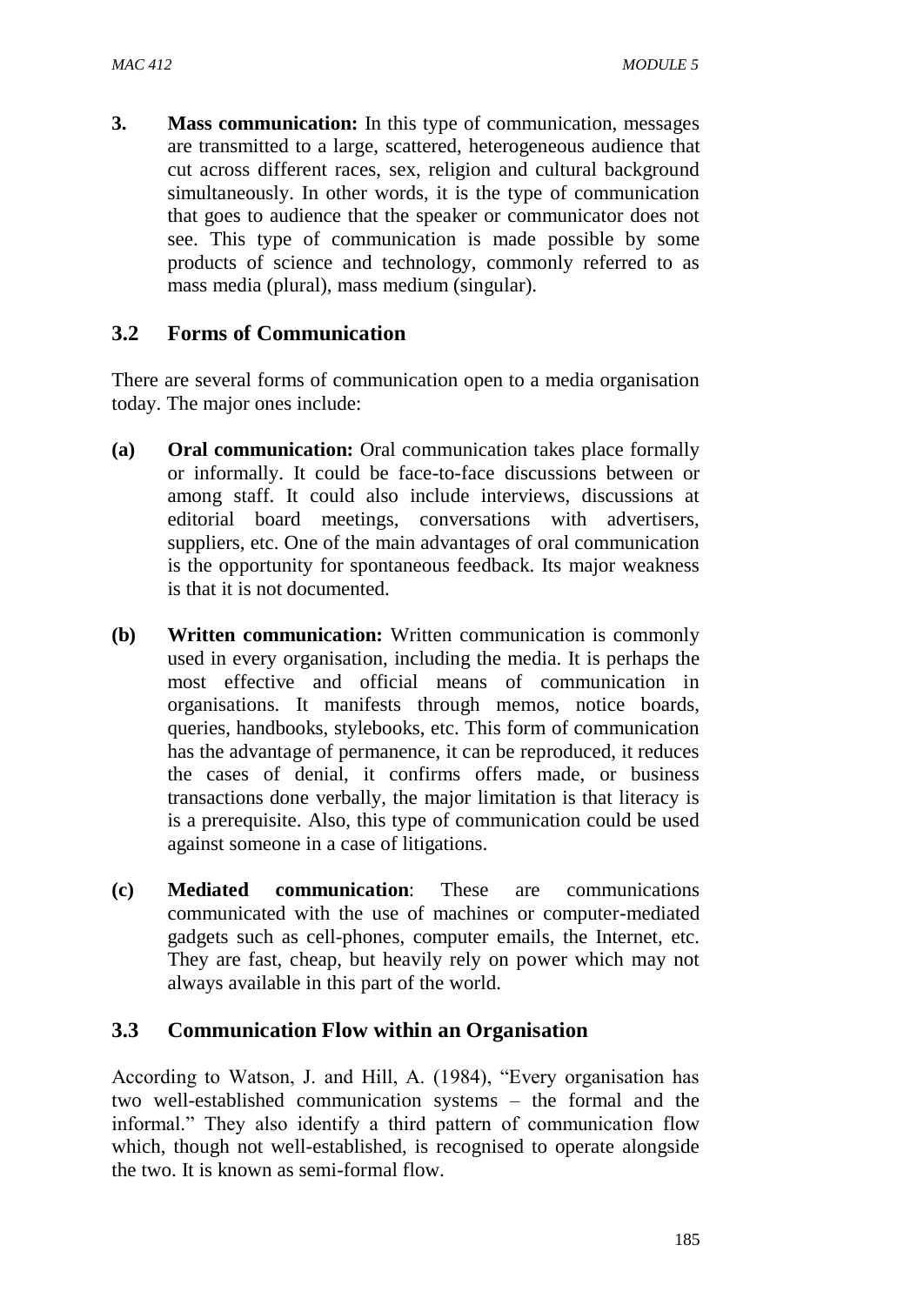**Formal communication systems:** These are the legitimate routes through which information flows in organisations. It is the official recognised channels through which information is disseminated in organisations.

**Informal communication:** These are the unofficial means through which information are shared in an organisation. These unofficial means include rumours, grapevines, gossips, etc.

Apart from formal and informal communication systems, there are four basic types of communication flows within an organisation. These typologies are inherent in the formal and informal communication systems earlier discussed. They are as follow:

**Downward communication:** This refers to orders, directives and policy statements which are passed down the ladder of an organisational hierarchy from officials at the top echelon to workers at the lowest rung of the ladder. This typology is usually emphasised by the traditional approach to administration, because it is assumed that the top management in a position to make decisions that are in the best interest of the workers.

**Upward flow:** This is the opposite of downward communication. It is bottom-up or subordinate to superior communication. This pattern of communication flow gives subordinates the opportunity to send messages about their attitudes, reactions or feelings to the upper level managers. This flow of communication exemplifies industrial democracy since it provides journalists and other professionals the opportunity of two-way communication.

Lateral flow: This is otherwise known as horizontal communication. This is communication flow between employees on the same hierarchical level in an organisation. It serves as a means of coordinating activities among the various departments performing different tasks, but nevertheless working towards the same goal.

Lateral communication also allows for information sharing and conflict resolution, among employees in different departments.

## **3.4 Barriers to Effective Communication in Media Organisation**

In communication, noise is regarded as anything that impedes free flow of information for understanding and clear hearing. Sambe (2005:18) identifies the following as noise and barriers to effective communication in contemporary media organisations.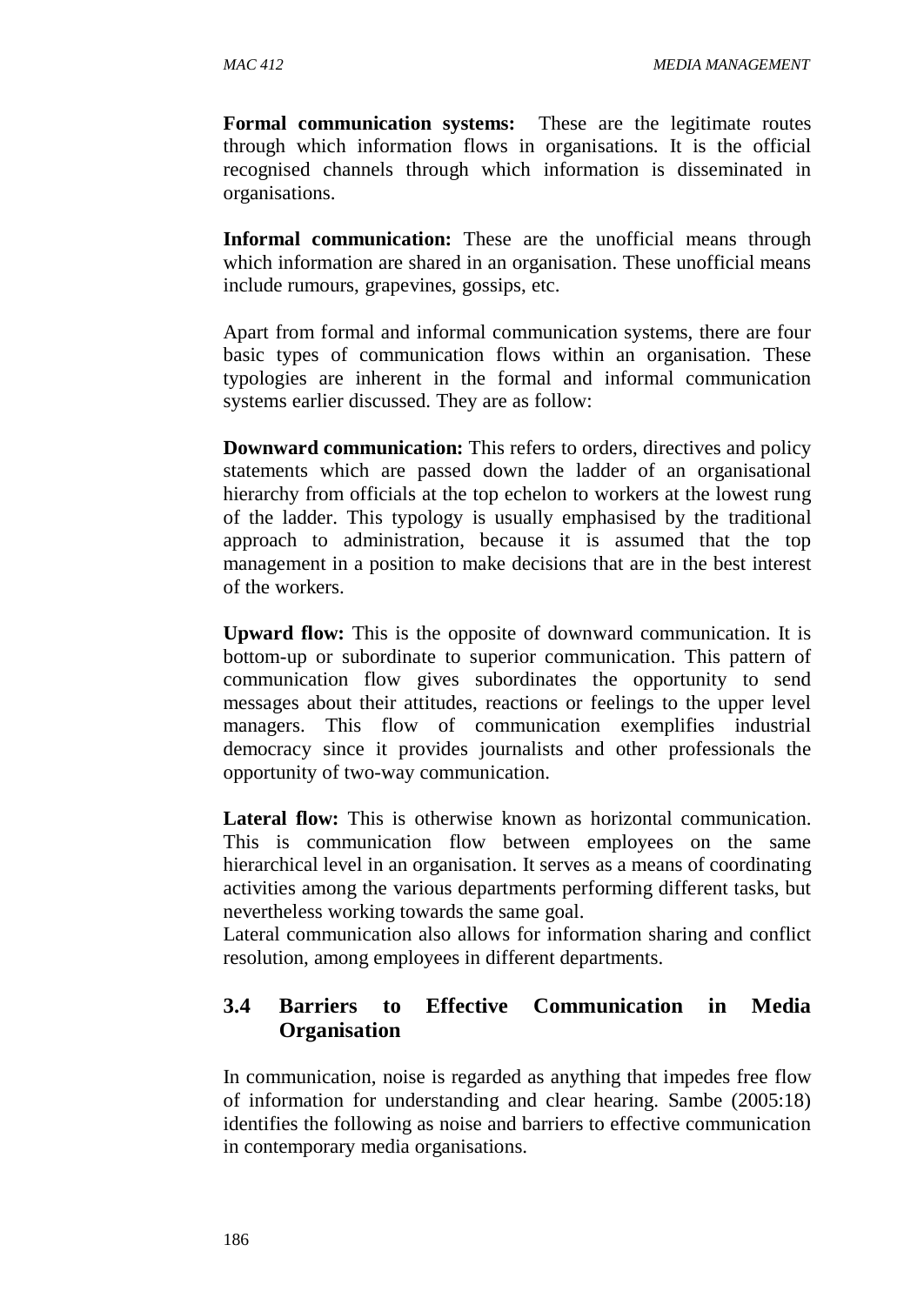- **a. Complex language use:** Communication between the source and the receiver may be impeded if the use of language comes with poor pronunciations, complex words and if sentences are not simple and clear enough.
- **b. Flickering images:** Flickering images on television, scratching sound from radio and poor print in magazines, newspapers, books and other publications may impede clear communication and prevent not only attentiveness but lack of understanding and interest.
- **c. Inattentiveness due to psychological state:** This arises from emotional instability and mental attitude and could be detrimental to effective information flow.
- **d. Differences in the states of minds of the sender and the receiver:** Sometimes the sender of a communication is not on the same frame of reference with the receiver. Therefore, a breakdown in communication may occur.
- **e. Selectivity and bias:** People tend to hear what they want to hear in contrast to what has really been said. Sadly, most people are not aware of their individual biases until these are brought to their attention. Individual bias and selectivity is influenced by culture, social situations and individual value systems.
- **f. Differences in status:** Subordinates tend to read more meaning into information passed to them by their superiors, while superiors may not handle information passed to them by subordinates in this manner. Furthermore, for fear of criticism subordinates may not want to pass their information to superiors. The open door policy is often advised to overcome such barriers.
- **g. Emotional overtones:** Fear and other emotional overtones can distort the message or prevent the passing of correct information. For instance, information that can upset someone is usually concealed or twisted to lighten its effect, for angry people do not listen properly. Thus, issues are better sorted out in a cordial atmosphere.
- **h. Information overload:** Excess information creates disjunctions. The release of too much information should therefore be carefully weighed.
- **i. General noise:** It arises from industrial machines, vehicles crowd and other physical sources like commotions in the newsroom.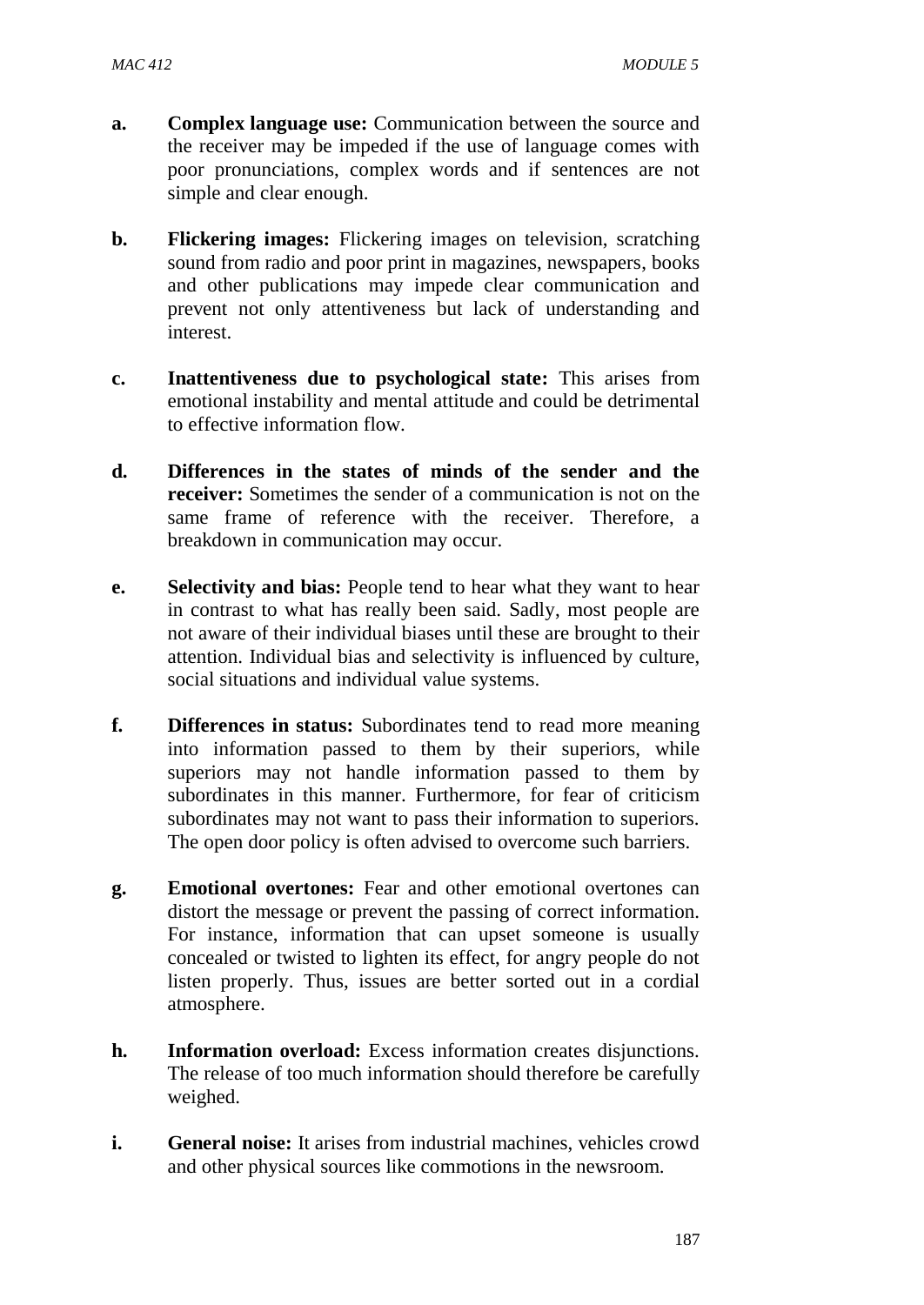### **3.5 Tips for Enhancing Communication in Media Organisation**

**For business communication to produce desir**ed results, media managers should note the following 'Ten Commandments" of good communication given by the American Management Association (AMA) as cited in Sambe (2005). They are:

- i. clarify your ideas before communication
- ii. examine the true purpose of every communication
- iii. consider the human and physical settings when you communicate
- iv. be mindful of the basic content as well as the undertones of your communication
- v. consult with others in planning communication;
- vi. take the opportunity any time it arises to convey something of help or value to the receiver
- vii. follow up your communication
- viii. communicate for tomorrow as well as today
- ix. be sure your actions support your communication
- x. speak not only to be understood but, also understand how to be a good listener.

#### **4.0 CONCLUSION**

Communication is a central activity in growth and sustenance of every organisation. This unit has identified the types, forms, the flow pattern, the barriers and some tips for communication enhancement in organisations.

### **5.0 SUMMARY**

In this unit, attempt has been made to explain the meaning and nature of communication as it concerns media organisations. We have also discussed the various types, forms, the flow pattern, the barriers and some tips for better communication in media organisations.

### **6.0 TUTOR-MARKED ASSIGNMENT**

- 1. How does communication flow in an organisation?
- 2. What are the barriers to effective communication in an organisation?
- 3. How can we improve poor communication skills in a typical media organisation?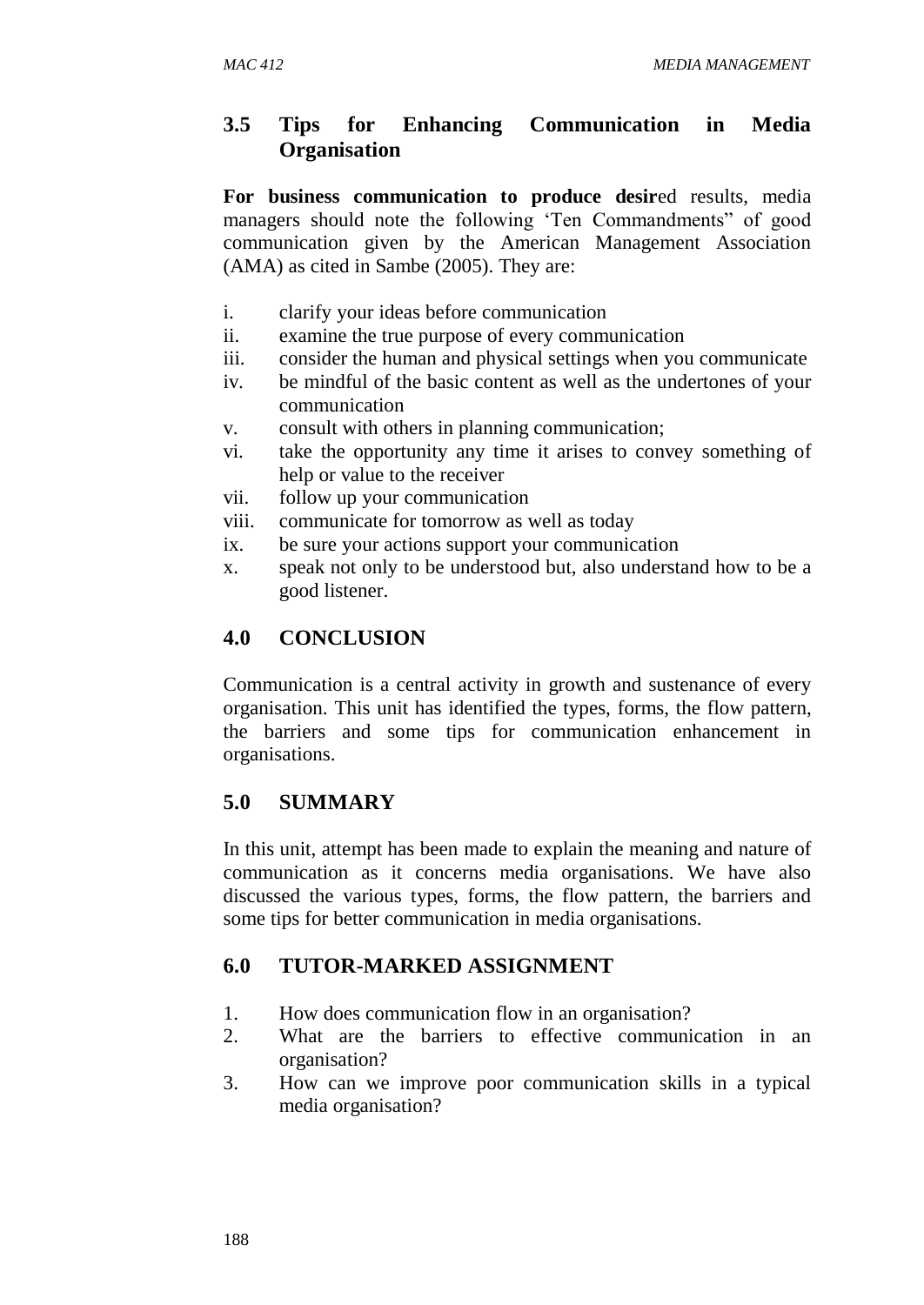### **7.0 REFERENCES/FURTHER READING**

- Adibe, K.N. (2010). "Introduction to Mass Communication." Unpublished Lecture Series; EBSU: Department of Mass Communication.
- Okunna, C.S. (1999). *Introduction to Mass Communication.* (2nd ed.). Enugu: ABIC Books and Equipment Ltd.
- Sambe, J. A. (2005). *Introduction to Mass Communication Practice in Nigeria.* Ibadan: Spectrum Books Limited.
- Watson, J. & Hill, A. (1984). *Dictionary of Communication and Media Studies.* London: Edward Arnold.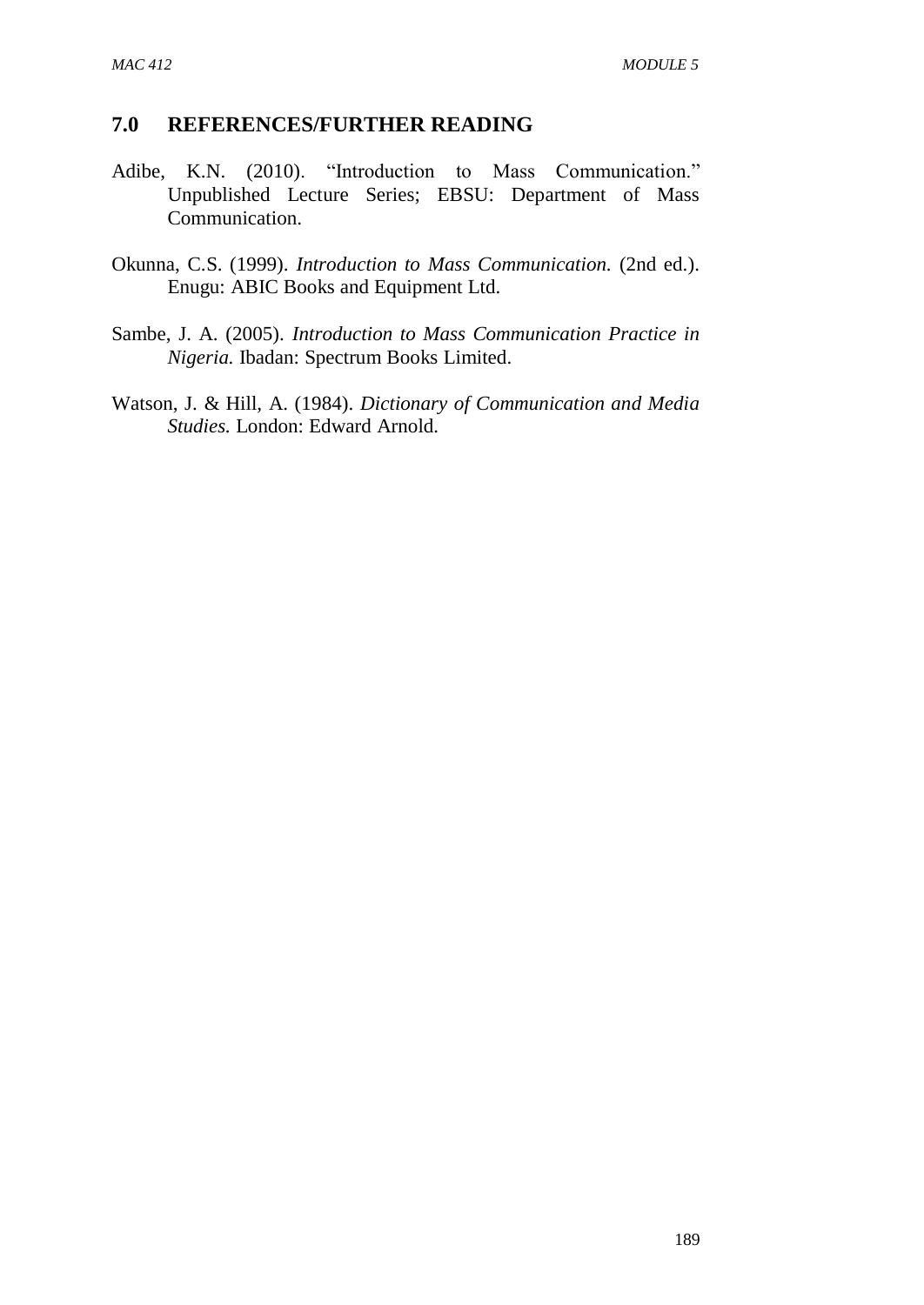## **UNIT 2 PERFORMANCE APPRAISAL AND MANAGEMENT BY OBJECTIVES (MBO)**

#### **CONTENTS**

- 1.0 Introduction
- 2.0 Objectives
- 3.0 Main Content
	- 3.1 Meaning of Performance Appraisal
	- 3.2 Management by Objectives
	- 3.3 MBO as an Appraisal Tool
- 4.0 Conclusion
- 5.0 Summary
- 6.0 Tutor-Marked Assignment
- 7.0 References/Further Reading

## **1.0 INTRODUCTION**

The issue of performance appraisal is one of the functions of human resources management. Employees are appointed with specific responsibilities assigned to them. This unit examines performance appraisal and management by objectives as it concerns media organisations.

### **2.0 OBJECTIVES**

At the end of this unit, you should be able to:

- explain the meaning of performance appraisal
- discuss management by objectives (MBO).

### **3.0 MAIN CONTENT**

### **3.1 Meaning of Performance Appraisal**

Performance appraisal is a process by which the performance level of employees is measured. It means using established standards to make decisions about promotions, compensation, additional training or even firing. It is a process of defining expectations for employees' performance and measuring and recording their actual performance in relation to those expectations and providing feedbacks.

### **Steps involved in the Appraisal Process**

Nine steps were recognised as forming part of the appraisal process by Aamodt, M.G. (2007) they are as follows: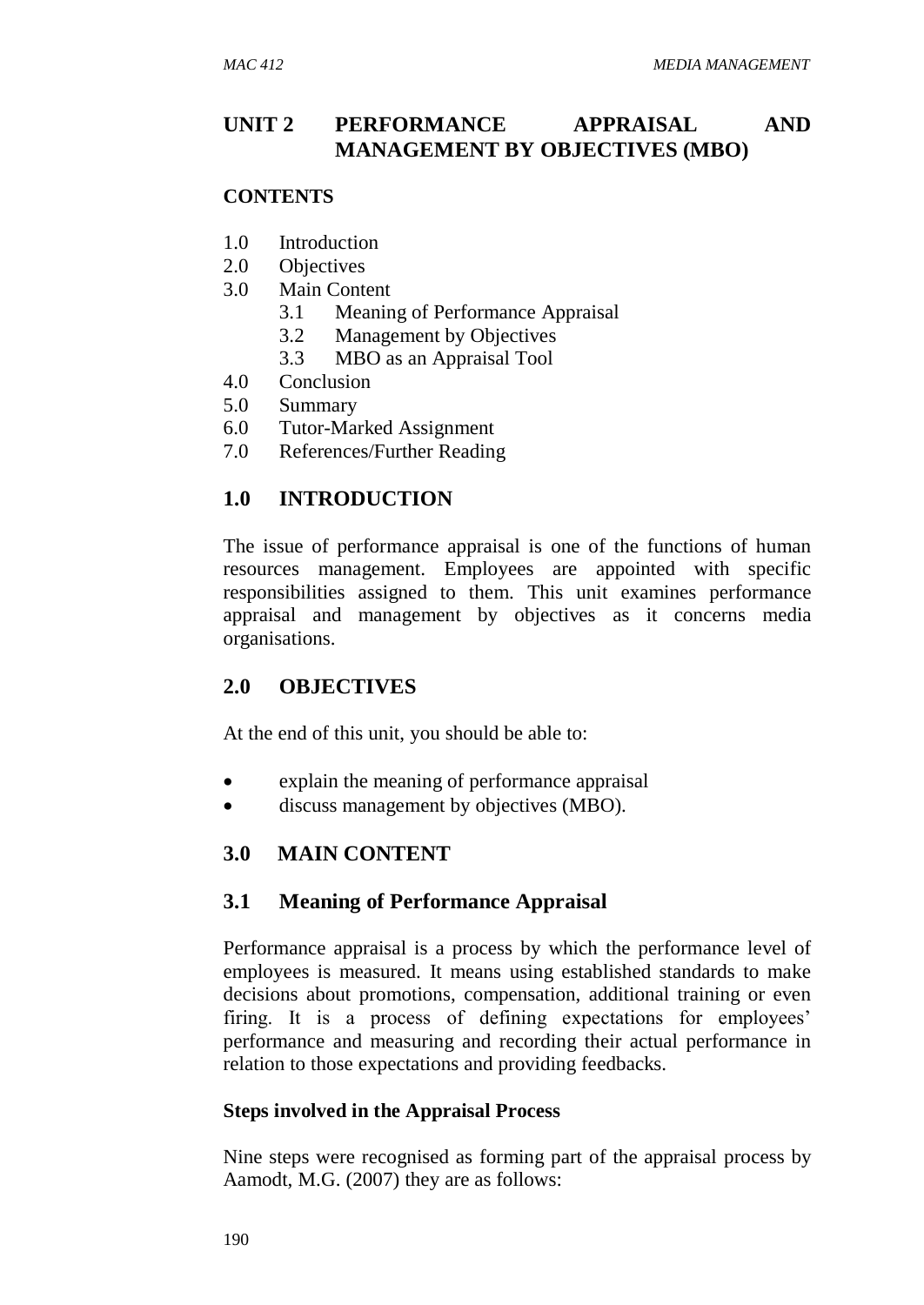- 1. **Determine the reason for evaluating employee performance:**  As the first step in the appraisal process, it is a very crucial aspect because the various performance appraisal techniques are not used for the same evaluation process. The technique that works when determining pay increase may not work for training. The reasons for appraising employee vary and include determining salary increases, making promotion decisions, providing employee training and feedback, making termination decisions and conducting personnel research.
- 2. **Identify environmental and cultural limitations:** The environment and culture in which organisations operate affects appraisal positively or negatively. Ways through which these factors are changed to suit organisational purposes should be devised like using peer rating to break strong informal groups, etc.
- 3. **Determine who will evaluate performance:** The need for a holistic assessment of employees has overturned the traditional use of only supervisors' rating. This could be because of sycophancy (eye service), bias, etc. The new trend gears towards the use of 360 Degree Feedback and Multi-source Feedback which include supervisors, peers, subordinates, groups, customers and self, as appraisers.
- 4. **Select the best appraisal method to accomplish your goals:**  Given the different reasons for appraisal, the methods to be chosen should suit the reason in terms of accurate appraisal. This is preceded by two important decisions: (a) the focus of the performance appraisal dimensions like trait, competence, task, goal and contextual performance (efforts made to improve relationship, organisations and perform task that are not part of the official job description), and (b) whether the dimensions should be weighted and how, that is, via employee comparisons, objective measures (quantity and quality of work, attendance and safety rules) or ratings (graphic rating scale, behavioural checking, frequencies of desired behaviours and extent to which organisational expectations are met).
- 5. **Train raters:** This is necessary in order to ensure increased accuracy, reduce rating errors and increase validity of tests validated against the ratings and increase employee satisfaction with the ratings.
- 6. **Observe and document performance:** Critical incidents like excellent and poor employee performance should be documented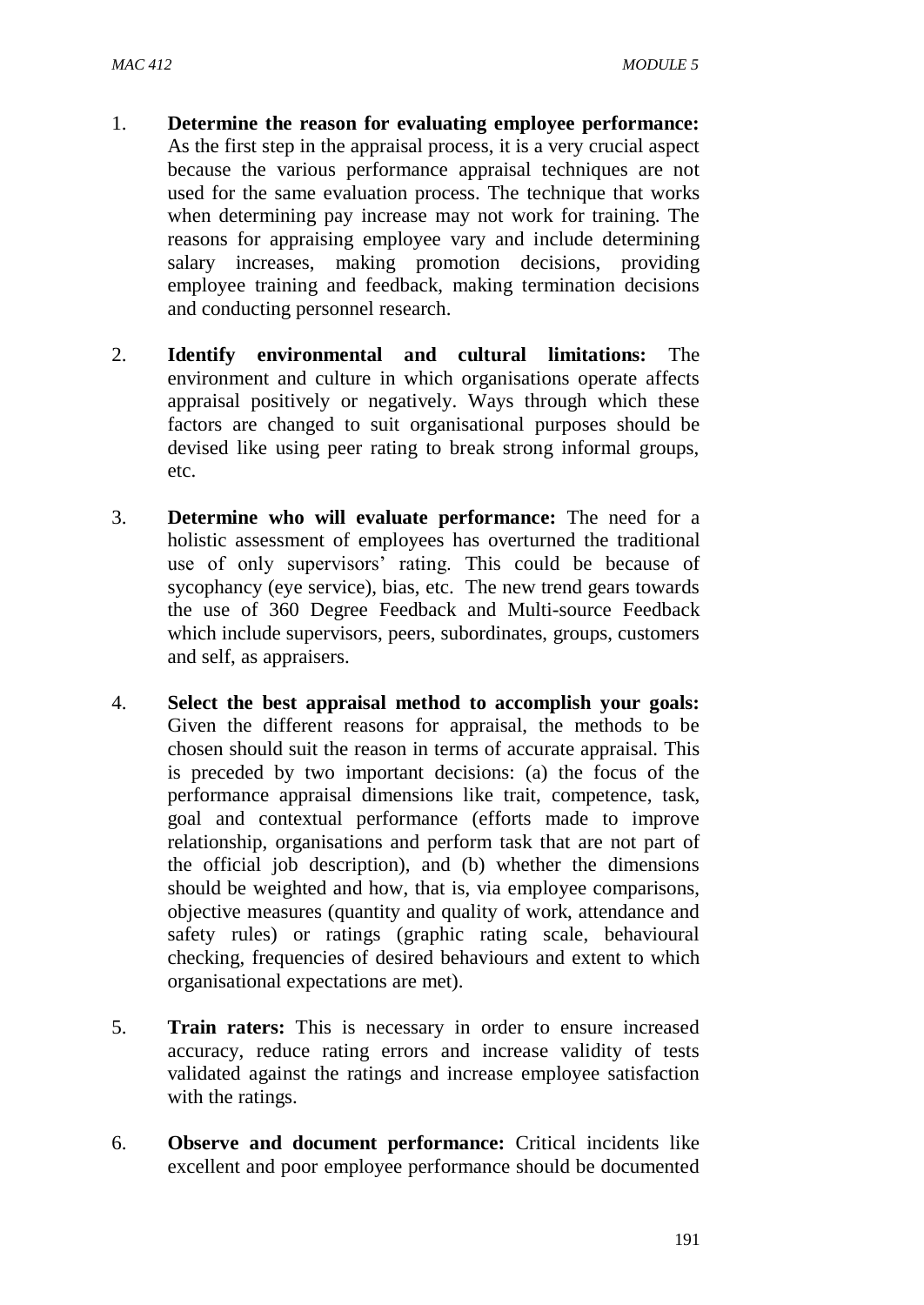when observed and also communicated to the employee as at when observed. This step is important to force a supervisor to focus on employee behaviours rather than traits and provides behavioural examples to use when reviewing performance ratings with employees, help supervisor recall behaviours when they are evaluating performance (rather than using measures like first impressions, recent behaviours unusual or extreme behaviours, or behaviour consistent with the supervisor's opinion), provides examples to use when reviewing performance ratings with employees and helps an organisation defend against legal actions taken against it by employees who were terminated or denied raises or promotions.

- 7. **Evaluate performance:** To implement this step, objective data relevant to the employee's behaviour should be obtained and reviewed, critical incidents written for an employee read, assign performance appraisal ratings while avoiding errors involving distribution, halo, proximity and contrast.
- 8. **Communicate appraisal results to employees:** As an important part of performance evaluation, feedback is given to the employee and used to assess strengths and weaknesses in order to ascertain further training needed.
- 9. **Terminate employees:** This final step involves making positive personnel decisions such as raises and promotions but the extreme case of termination of employment may result from the evaluation process. Care should be taken on how this decision is taken because it may incur legal actions against organisations.

#### **Objectives of performance appraisal**

Performance appraisal performs some certain functions which include:

- recognising and determining employees' current level of performance o the job
- determine their strengths and weaknesses as regards expectations
- influencing the performance, improvement and development of employees positively
- ascertaining areas of individual and organisational training needs
- providing a basis for rewards and possible promotion and/or possible termination as a result of contribution towards achieving organisational goals
- communicates to employees their performance levels on the job and the potential they can be able to achieve
- provides information on personnel needs and succession planning; and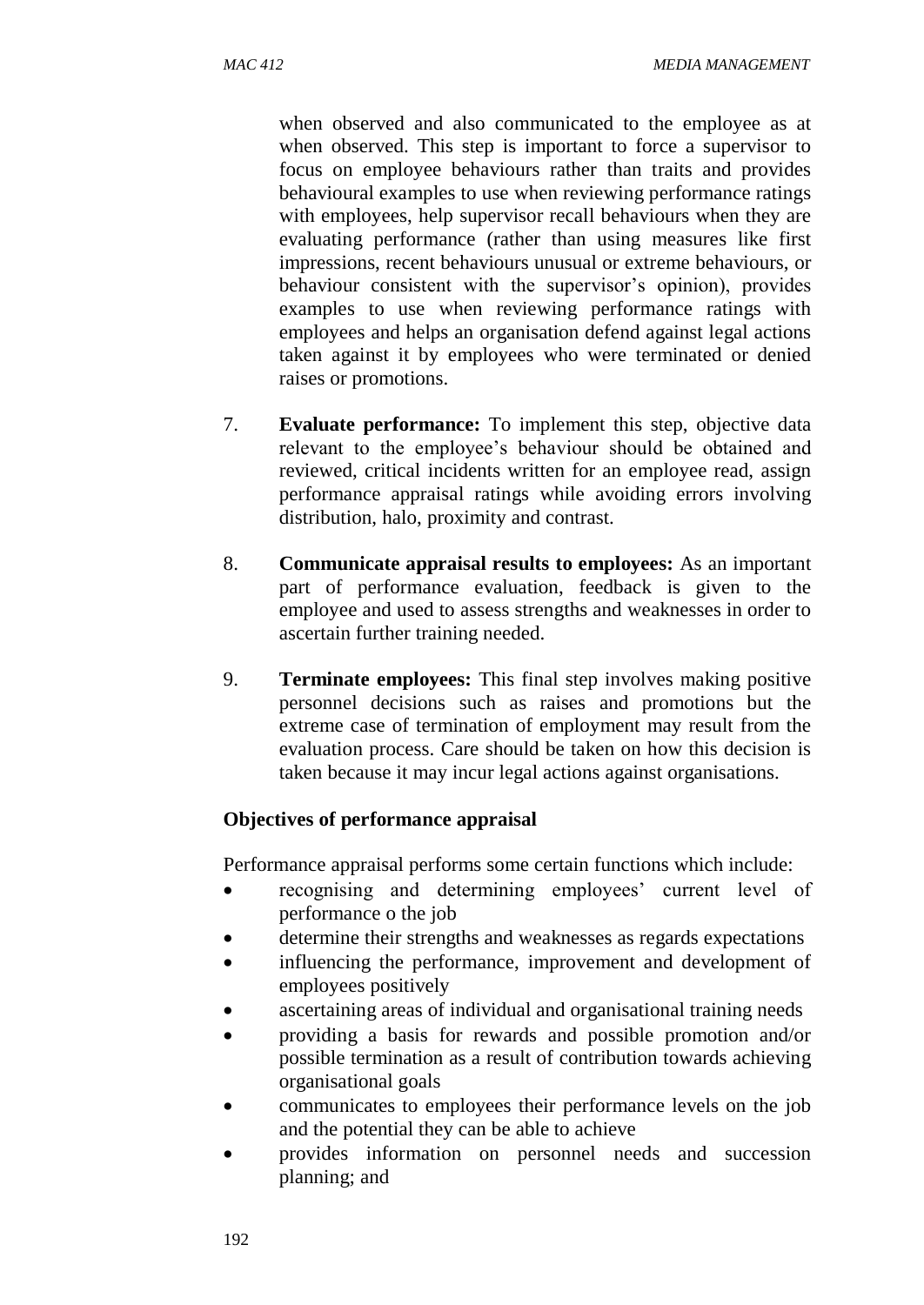determining the success or failure of recruitment, selection, placement, training and development programmes.

## **3.2 Management by Objectives (MBO)**

The phrase Management by Objectives' (MBO) was first coined by Peter Drucker in the 1950s, in his classic book, 'The Practice of Management'. He saw it as a principle of management aimed at harmonising individual manager's goals with those of the organisation. It is the means of integrating organisational goals such as profit and growth, with the needs of individual managers to enhance organisational and employees' benefits Koontz, M., O'Donnell, C., & Weihrich, H. (1980)

### **Prerequisites for successful MBO**

To successfully apply MBO, the following requirements must be met:

- 1. Top management must formulate clearly defined, co-operate objectives and goals which will be the criteria by which subsequent goal setting will be guided.
- 2. Goals should be forced down from superior to subordinate manager at each level of management. The superior and subordinate management must mutually agree on the goal. After all, the essence of MBO is to ensure that every manager is to take part in the goal setting process.
- 3. To set realistic goals at all levels, manager at each level should have access to all necessary information.
- 4. There should be adequate motivation; the reward of the organisation should be designed to have direct linkage with achievement of agreed goals. This promotes, and stimulates, the desire of the managers to achieve the set goals.

### **Benefits of MBO**

Management by objective has the following benefits:

- 1. MBO permits easy measurement of the results at all levels. Punctuation through MBO the performance appraisal of managers becomes clearer, more objectives and less objectionable.
- 2. MBO, improves communication, promote a sense of shared responsibility and mutual interdependence and common interest.
- 3. Clarification of roles and jobs from the individual and work team through MBO improves efficiency. Ideas for work improvement are systematically reviewed and adopted where necessary under MBO system.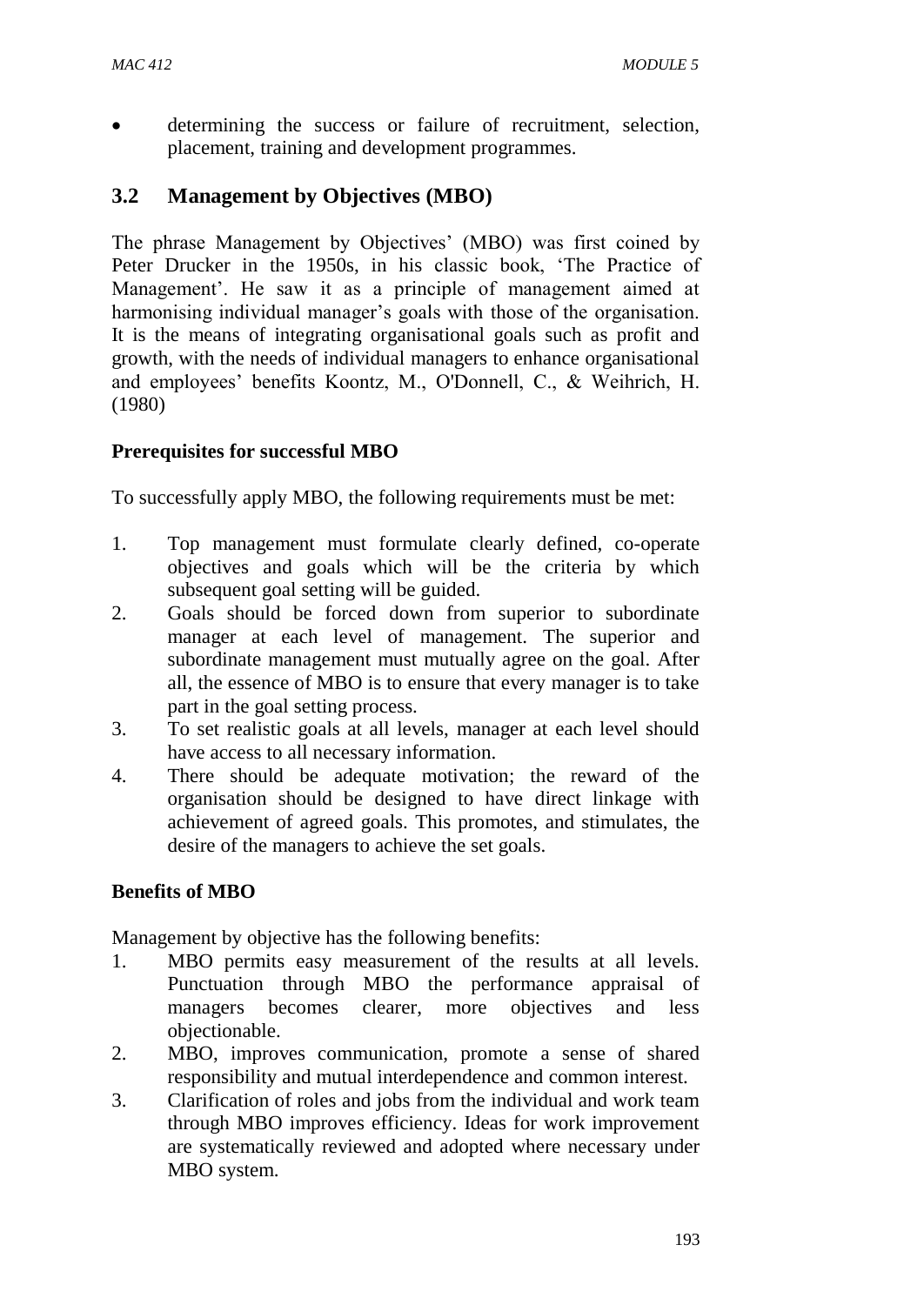- 4. It develops logically from the corporate planning process by translating corporate and department objectives into individual manager objectives.
- 5. It seeks to improve management performance.

# **3.3 MBO as Appraisal Tool**

Behaviour studies have long emphasised the need for objective feedback in terms of constructive criticism and justified praise. Too frequently, individuals have been counseled about their performance following formal reporting periods, and then only superficially. In order to meet the challenges that come with a management position, a supervisor must be constantly aware of the performance and potential of his people and genuinely concerned about their professional development. Proven techniques and management concepts that can assist today's manager in meeting these challenges, among them is MBO.

MBO methods of performance appraisal are results-oriented. An important part of MBO is the measurement and the comparison of the employee's actual performance with the standards set, that is, they seek to measure employee performance by examining the extent to which predetermined work objectives have been met. Ideally, when the employees themselves have been involved with the goal-setting and the choosing of the course of action to be followed by them, they are more likely to fulfill their responsibilities.

The essence of MBO is participative goal-setting choosing courses of actions and decision making. Once an objective is agreed, the employee is usually expected to self-audit; that is, to identify the skills needed to achieve the objective. Typically, they do not rely on weaknesses. They are expected to monitor their own development and progress.

MBO system of performance appraisal has the following characteristics:

- 1. Each manager is required to take certain prescribed actions and to complete certain written documents;
- 2. The manager and subordinates should discuss the subordinate's job description, agree to short-term performance targets, discuss the progress made towards meeting these targets, and periodically evaluate the performance and provide the feedback.

### **Advantages of MBO as an appraisal tool**

 The MBO approach overcomes some of the problems that arise as a result of assuming that the employee traits needed for job success can be reliably identified and measured.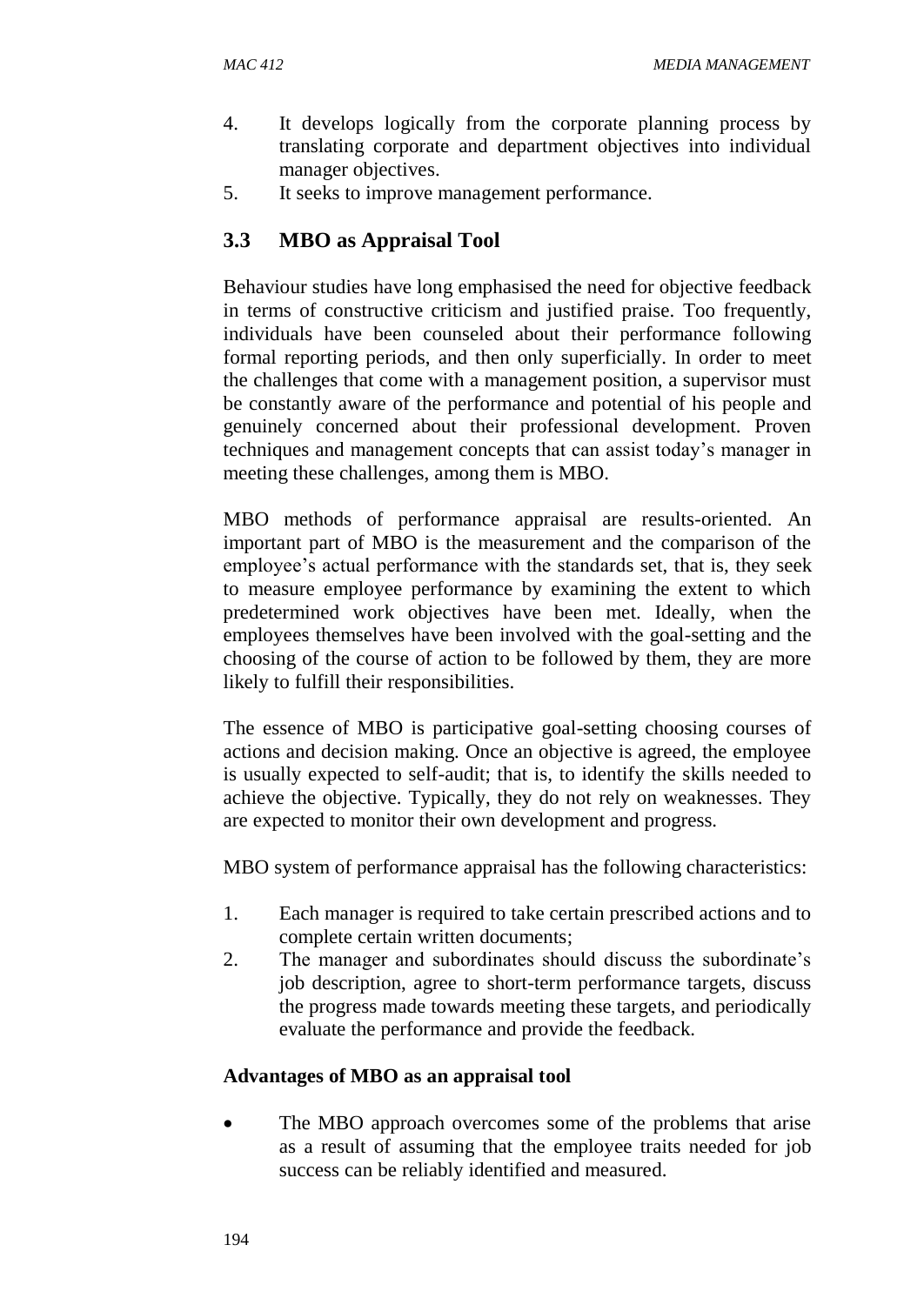- Instead of assuming traits, the MBO method concentrates on actual outcomes. If the employee meets or exceeds the set objectives, then he or she has demonstrated an acceptable level of job performance.
- Employees are judged according to real outcomes; and not on their potential for success, or on someone's subjective opinion of their abilities. The guiding principle of the MBO approach is that direct results can be observed, whereas the traits and attributes of employees, which may or may not contribute to performance, must be guessed or inferred.
- The MBO method recognises the fact that it is difficult to neatly dissect all the complex and varied elements that goes to make up employee performance.
- MBO advocates claim that the performance of employees cannot be broken up into so many constituent parts – as one might take apart an engine to study it. But put all the parts together and the performance may be directly observed and measured.
- MBO aids in the achievement of desired results.
- MBO improves employee motivation and commitment, and ensures better communication between management and employees.
- It is intended to improve communication between employees and management, increase employee understanding of company goals, focus employee efforts upon organisational objectives, and provide a concrete link between pay and performance.
- Further advantages of using MBO to review performance include the following: appraisals can be tied to on-the-job results, appraisals promote objectivity, appraisals allow for two-way feedback, appraisals encourage the pursuit of opportunities and appraisals encourage performance improvement. MBO provides guidance to management and employees, and it establishes a system that operates fairly and efficiently.
- Perhaps one of the most signification values of MBO is that employees tend to support goals if they agree the goals are acceptable. Employee acceptance is a powerful motivator in the MBO process.

### **Disadvantages**

- MBO methods of performance appraisal can give employees a satisfying sense of autonomy and achievement. But on the downside, they can lead to unrealistic expectations about what can and cannot be reasonably accomplished.
- Supervisors and subordinates must have very good 'reality checking" skills to use MBO appraisal methods. They will need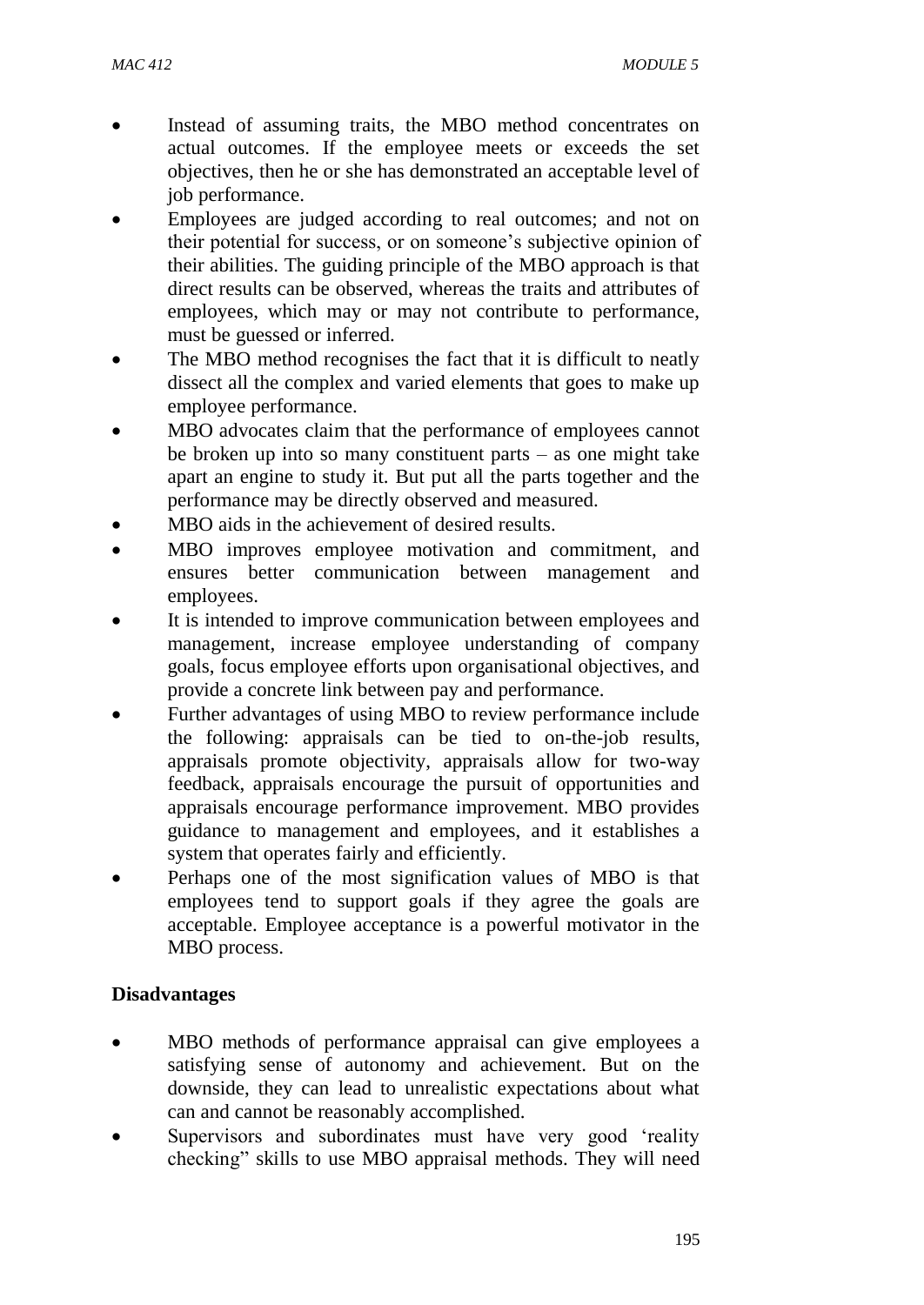these skills during the initial stage of objective setting, and for the purposes of self-auditing and self-monitoring. Unfortunately, it has been observed that human beings tend to lack the skills needed to do their own "reality checking", and these skills are not easily conveyed by training. Reality itself is an intensely personal experience, prone to all forms of perceptual bias.

- One of the strengths of the MBO method is the clarity of purpose that flows from a set of well-articulated objectives. But this can be a source of weakness also. It has become very apparent that modern organisations must be flexible to survive. Objectives by their very nature tend to impose certain rigidity.
- MBO unduly emphasises the setting of goals to attain objectives, rather than working on a systematic plan to do so.
- Even when an MBO system is implemented well, a business may encounter problems. For example, employees may set low goals to ensure attainment.
- Similarly, managers' objectives may focus on the attainment of short-term rather than long-term goals. Finally, employees and managers alike may fall victim to confusion and frustration.

In all, management by objectives appraisal technique is a tool to enhance the manager's effectiveness and increase objectivity in the evaluation process. Implemented correctly, however, MBO can provide a number of benefits to a business. For example, MBO may help employees understand how their performance will be evaluated and measured. In addition, by allowing them to contribute to goals setting, it may increase the motivation and productivity of a business's employees. MBO also stands to provide employees with the means to prioritise their work on a daily basis. Although employee performance evaluation is still a complex task under an MBO system, MBO can also provide an objective basis for evaluation. However, it is important to note that an employee's failure to meet pre-established goals can be attributed to many things besides personal failure. For example the failure to meet goals could result from setting the wrong objectives, not taking into account company restrictions that may impinge upon performance, establishing improper measures of progress, or a combination of all of these factors.

# **4.0 CONCLUSION**

Performance appraisal is very essential in every organisation. This is because it affords management the opportunity for evaluation of job performance. This unit has discussed in details performance appraisal as well as the concept of management by objectives.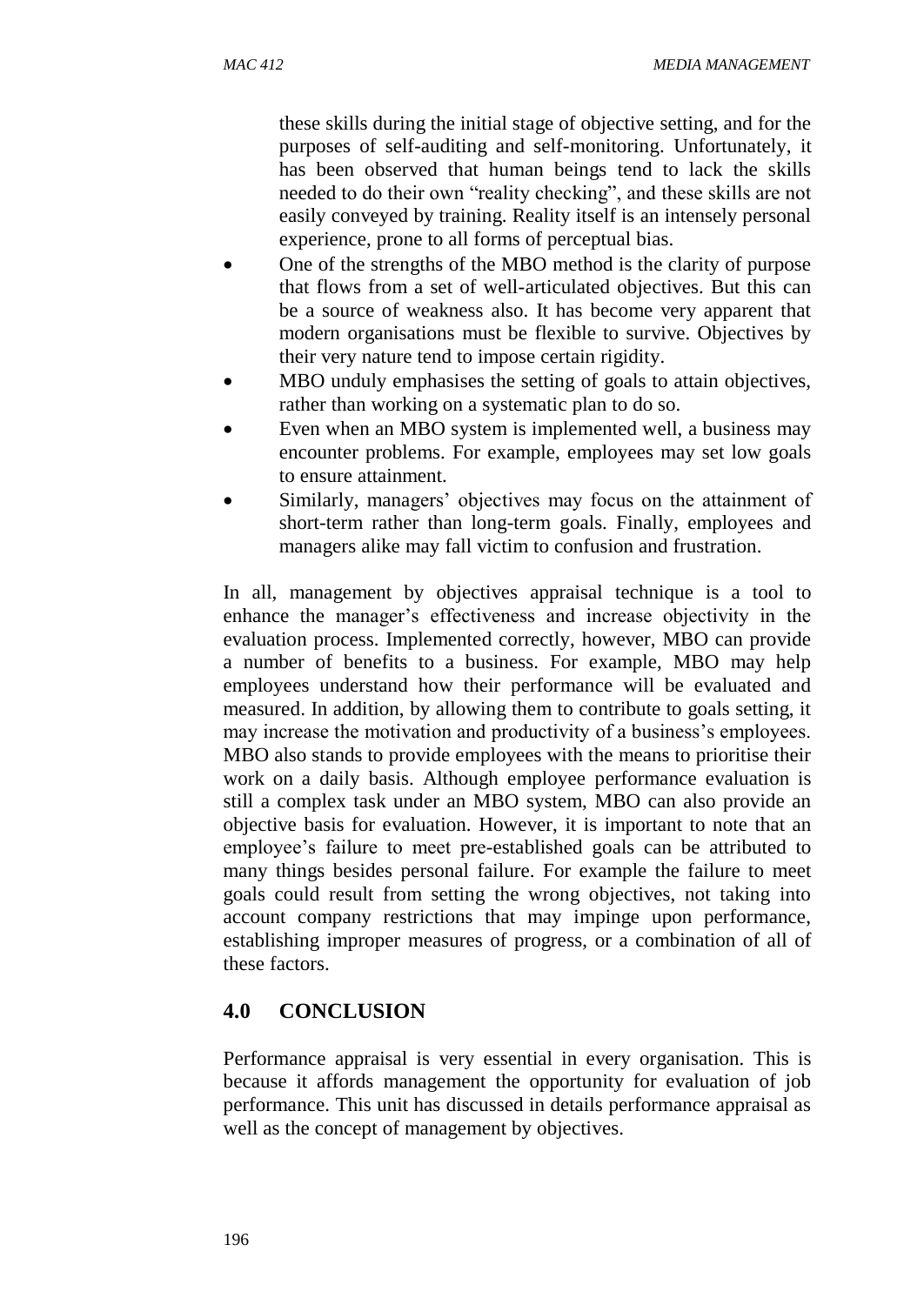## **5.0 SUMMARY**

In this unit, we have explained the meaning, importance and the steps involved in performance appraisal and management by objectives. The knowledge and use of the two concepts are crucial to the sustenance of every organisation, including the media.

## **6.0 TUTOR-MARKED ASSIGNMENT**

- 1. How is MBO useful in the performance appraisal process?
- 2. Discuss the steps involved in the appraisal process.
- 3. State the advantages and disadvantages of MBO as an appraisal tool.

# **7.0 REFERENCES/FURTHER READING**

- Aamodt, M.G. (2002). *Industrial/Organisational Psychology.* [http://www.amazon.](http://www.amazon/) com/industrial-organisational-psychology-Micheal-Aamodt/dp/0495601063. Retrieved 24/01/2013
- Koontz, M, O'Donnell, C. & Weihrich, H. (1980). *Management.* New York, NY: McGraw-Hill.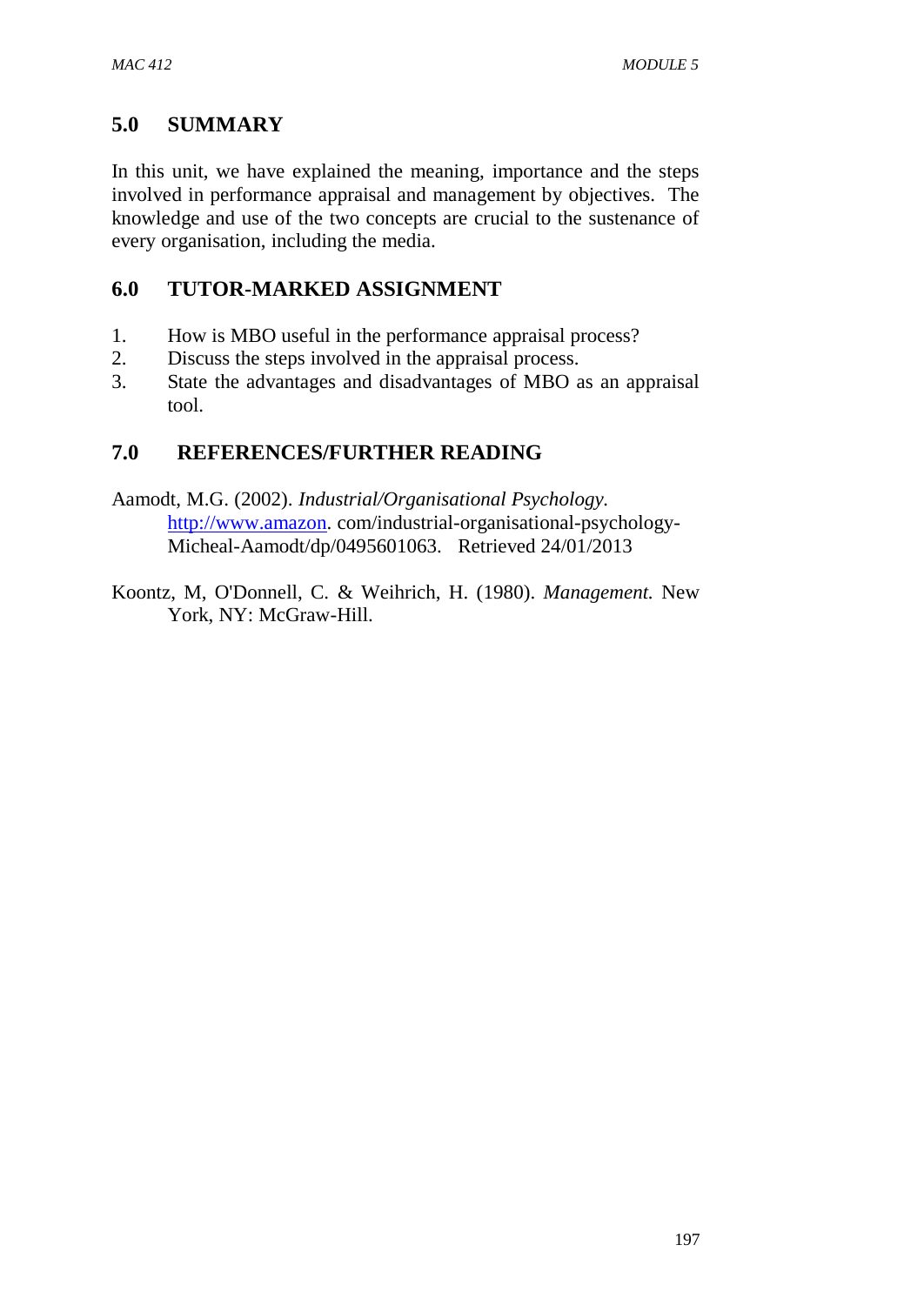### **UNIT 3 MOTIVATION IN MEDIA ORGANISATIONS**

#### **CONTENTS**

- 1.0 Introduction
- 2.0 Objectives
- 3.0 Main Content
	- 3.1 Meaning of Motivation
	- 3.2 Need for Staff Motivation
	- 3.3 Major Motivational Theories
- 4.0 Conclusion
- 5.0 Summary
- 6.0 Tutor-Marked Assignment
- 7.0 References/Further Reading

### **1.0 INTRODUCTION**

Motivation refers to the cause of an organism's behaviour, or the reason that an organism carries out some activity. In human beings, motivation involves both conscious and unconscious drives. Psychological theories must account for a "primary" level of motivation to satisfy basic needs, such as those for food, oxygen, and water, and for a "secondary" level of motivation to fulfill social needs such as companionship and achievement. The primary needs must be satisfied before an organism can attend to secondary drives.

### **2.0 OBJECTIVES**

At the end of this unit, you should be able to:

- discuss the meaning of motivation
- state the need for staff motivation in media organisation
- explain the major motivational theories.

### **3.0 MAIN CONTENT**

### **3.1 Meaning of Motivation**

The word "motivation" originates from the Latin word *movere***,** which means *to move* and refers to all forms of drives, needs, wishes and related forces that energise, direct and sustain human behaviour. It can also be defined as the will to act or direct one's behaviour towards certain needs or goals. But because motivation does not only come from within, it may also be defined as the act of influencing or inspiring people to do something, either individually or in groups, to produce the desired results (Okafor, *et al.* (2011).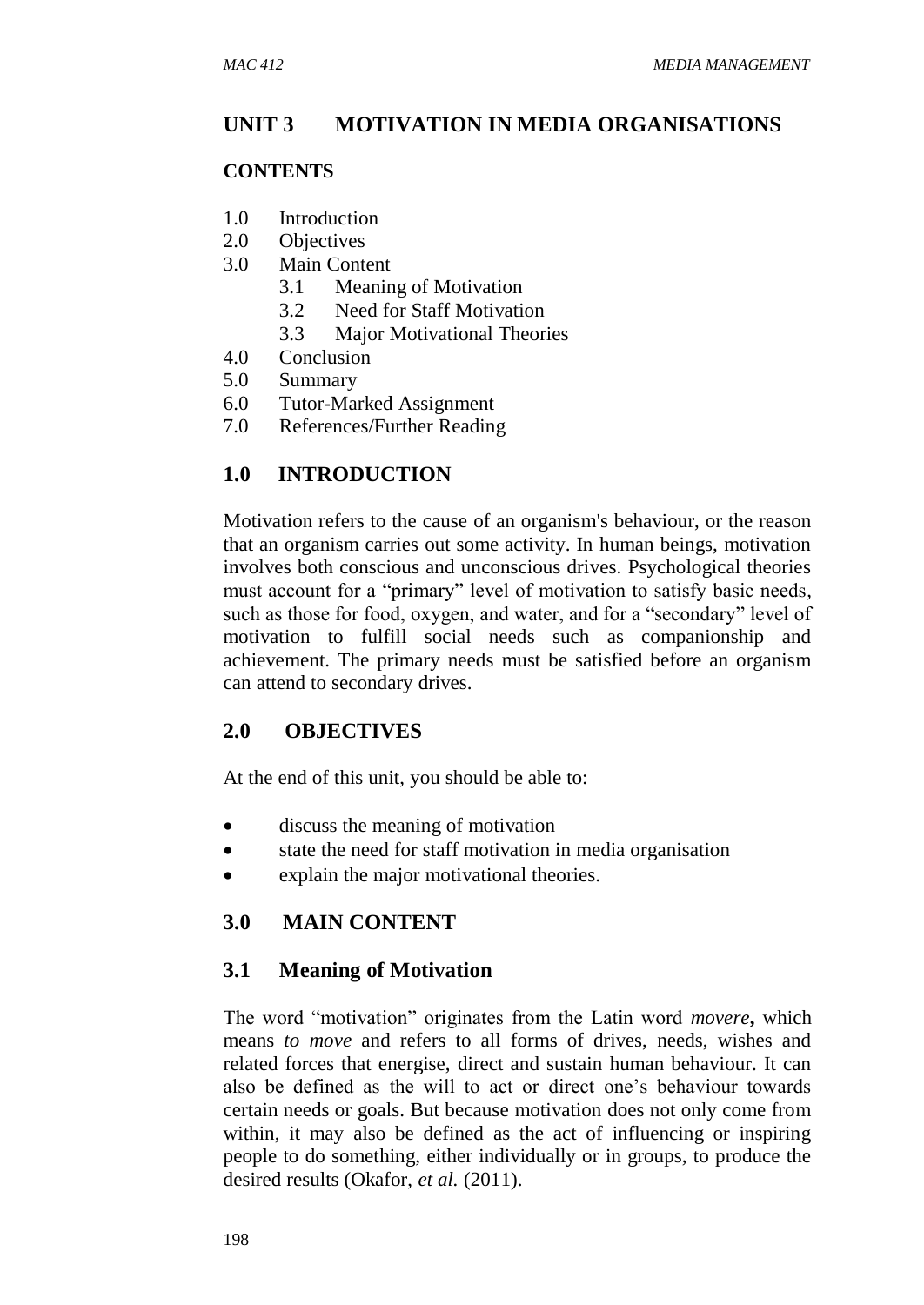### **Motivation in organisations**

Motivation has to do with a person's degree of commitment. It is the activation or energisation of goal-oriented behaviour. It includes the factors that cause changes and sustain human behaviour in a particular committed direction.

Motivation deals with the range of conscious human behaviour that goes between the two extremes of reflex actions and learned habits. Motivation is generally used for humans but theoretically, it can also be used to describe the causes of animal behaviour as well.

### **3.2 Need for Staff Motivation**

The survival and sustenance of media organisations is highly dependent on the level of motivation of workers. This is because motivation serves as a morale boost that propels workers for greater efficiency and productivity.

This makes it imperative that media managers pay close attention to staff motivation as such go a long way in facilitating the attainment of organisational goals.

Ebosie, I. (2012) sought to find out the effect of remunerations on the job performance of journalists in Abakaliki metropolis of Ebonyi State. Two of her research objectives suit our discourse in this unit:

- to determine the level of remunerations of journalists in Abakaliki metropolis of Ebonyi State
- to find out the effect of such remunerations on their job performance.

Her shocking revelations show that an average journalist in the state earns one-tenth of what their counterparts in other professions such as law and medicine earn, regardless of the numerous hazards associated with media job; and in addition to the fact that media workers are perhaps the only one specifically charged by the constitution with specific obligations.

The work further revealed that it is perhaps the present remunerations level of media workers that encourage unethical practices such as "brown envelopism" in the industry.

The above findings go to show that with proper motivation through regular, timely and adequate remunerations, media workers would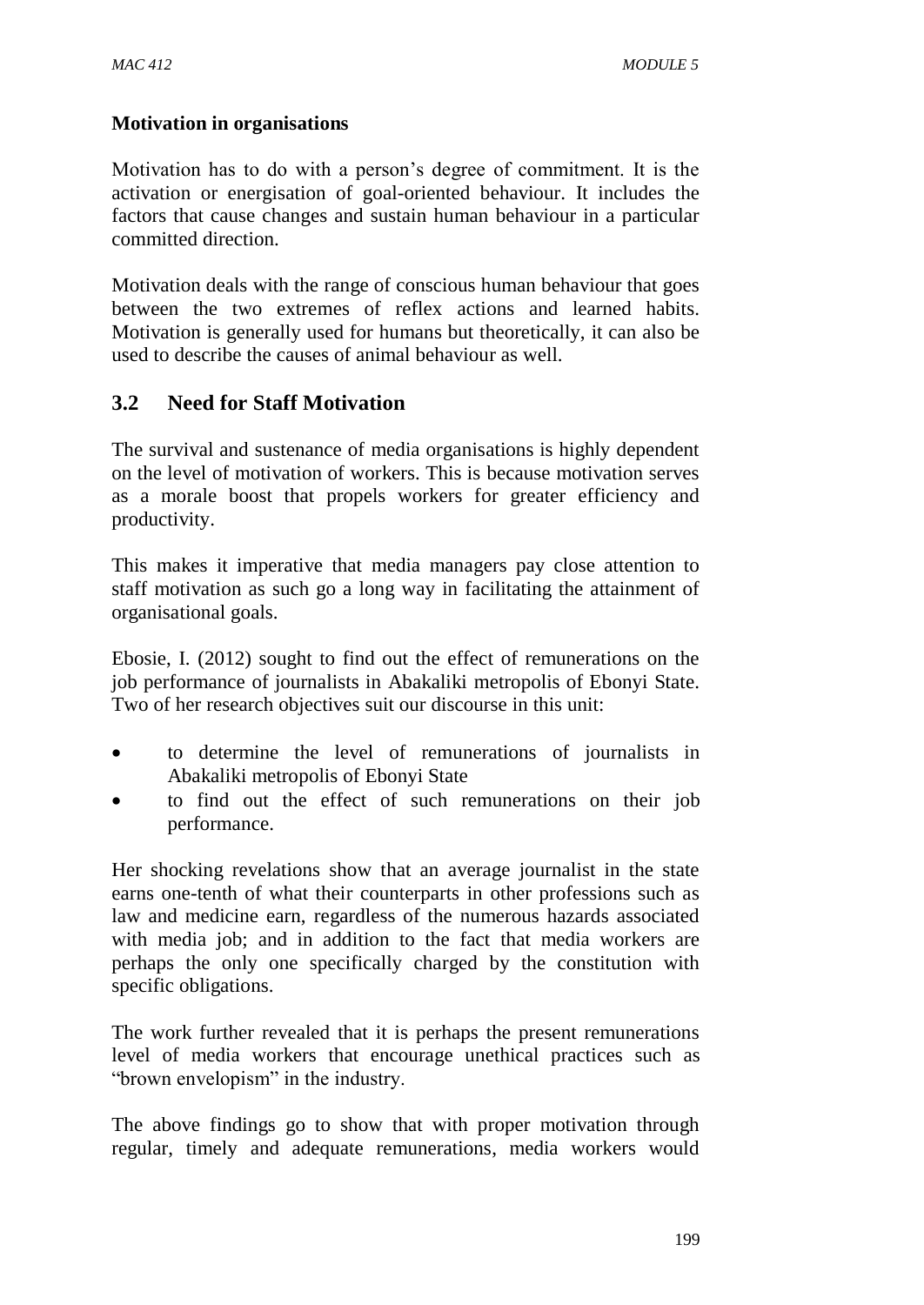definitely render better services, not only to their media organisations, but to the society in general.

# **3.3 Major Motivational Theories**

Several management scholars have come up with different theories that support motivation in organisations. Some of the theorists and their theories include:

## **The Incentive Theory of Motivation**

This theory talks about rewards, tangible or intangible, presented after the occurrence of an action (i.e. behaviour) with the intent to cause the behaviour or action to occur again. This is done by associating positive meaning to the behaviour. Studies show that if the person receives the reward immediately, the effect would be greater, and decreases as duration lengthens. The theory believes that repetitive action-reward combination can cause the action to become a habit. This is to say that motivation comes from two sources; oneself, and other people. These two are called intrinsic motivation and extrinsic motivation respectively.

## **Need theories**

Four important theories that described how motivation occurs have been developed. The needs-goal theory of motivation is the most fundamental of the motivation theories. As the name implies, needs and goals are the two primary components of this theory. According to the theory, motivation begins with an individual feeling a need. This need is then transformed into behaviour directed at supporting or allowing the performance of goal behaviour to reduce the felt need. Theoretically, goal supportive behaviour and goal behaviour continue until a felt need has been reduced significantly.

### **Skinner's reinforcement theory**

Another strategy that media managers can use in motivating organisation members is based primarily on a concept known as behaviour modification. This approach is also called positive reinforcement. It was developed by B.F. Skinner. It holds that individuals can be motivated by proper design of their work environment and by praise for their performance, while punishment for poor performance produces negative results. Skinner and his followers tried to analyse the work situations to determine what causes workers to act the way they do.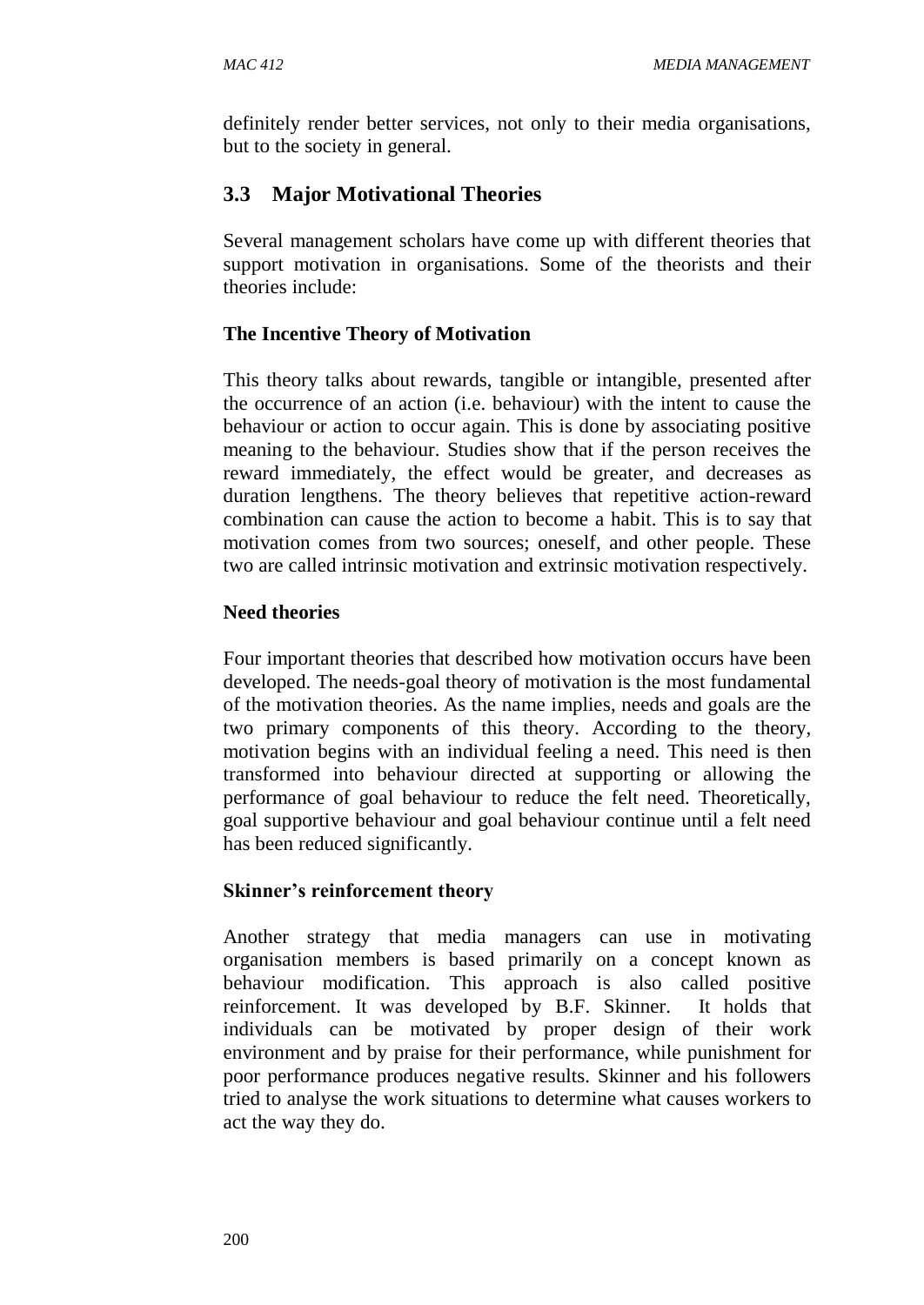Behaviour modification theory believes that if managers want to modify subordinates' behaviour, they must ensure that appropriate consequences occur as a result of that behaviour. Behaviour modification theory agrees that positive reinforcement and negative reinforcement are both rewards that increase the likelihood that behaviour will continue. Positive reinforcement is the presentation of a desirable consequence of behaviour while negative reinforcement is the elimination of an undesirable consequence of behaviour.

### **Herzberg's Motivation-Hygiene Theory**

Herzberg in 1959 sought to find out what brings satisfaction at workplace. In his research, some two hundred engineers and accountants were asked to recall when they had experienced satisfactory and unsatisfactory feelings about their jobs. From his findings, he came to the conclusion that certain factors lead to job satisfaction, while others led to dissatisfaction. He called those that lead to dissatisfaction were called motivators. Those giving rise to dissatisfaction were called hygiene factor. The studies were later in 1968, extended to include various groups in manual and clerical groups, where the result was also similar.

The following were the *motivators* or *satisfiers* found:

- Achievement
- Recognition
- Work itself
- Responsibility
- Advancement

Herbzerg also found out that the most important *hygiene* factors, or *dissatisfiers* are:

- Company policy and administration
- $\bullet$  Supervision the technical aspects
- Salary
- Interpersonal relations supervision
- Working conditions

Herzberg observed that these factors are more related to the context or environment of work than to its content. When in line with employee requirements, such factors could smooth the path of working life, but these factors are out of line they could be a source of difficult and complaint, and definitely provided grounds for dissatisfaction at work.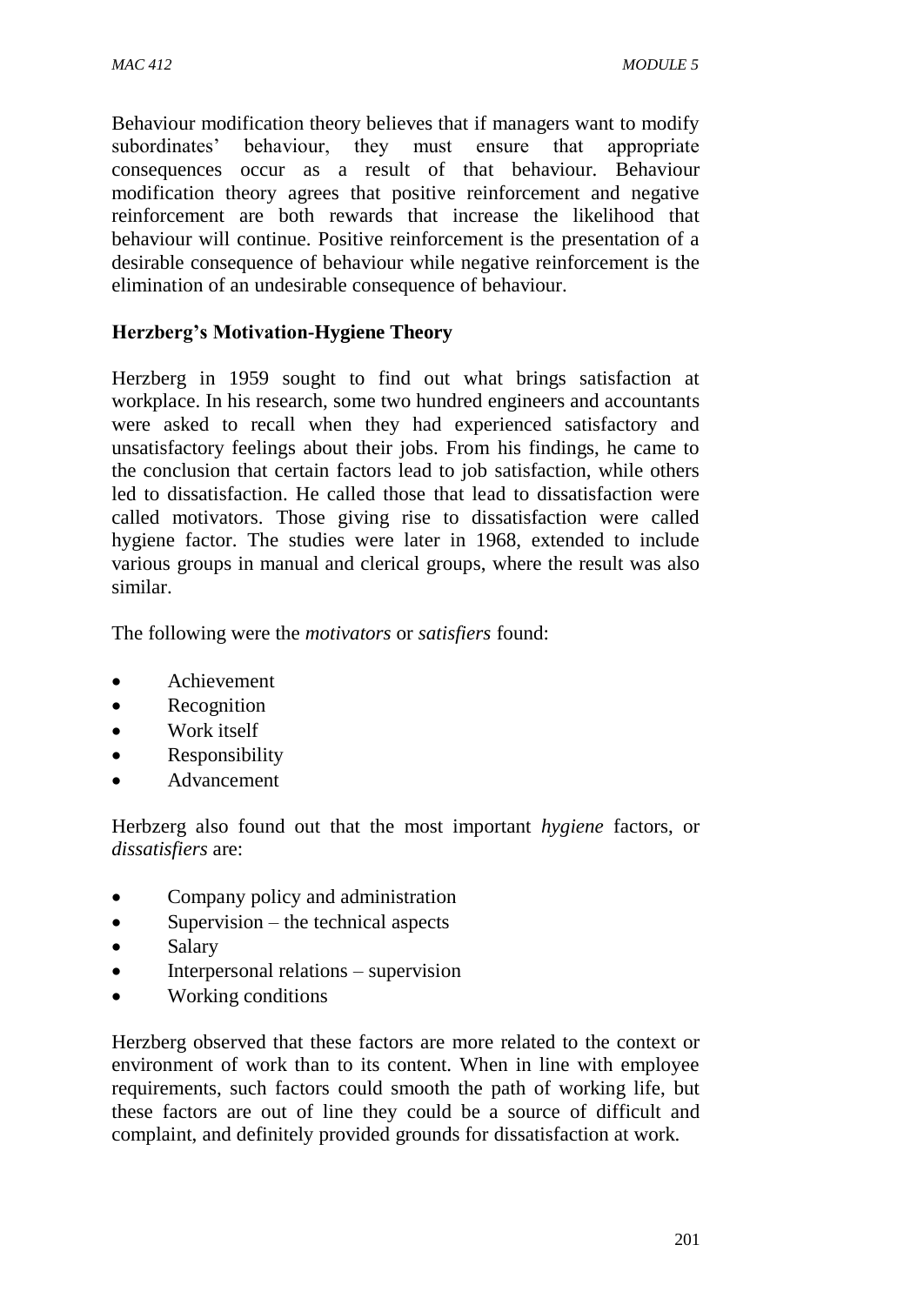#### **Expectancy theory**

The expectancy theory is based on the works of V.H. Vroom, during the 1960s. The main thrust of his theory is that an individual's behaviour is formed not on objective reality but on his or her subjective perception of that reality. The core of the theory relates to how a person perceives the relationships between three things – effort, performance and rewards.

#### **Equity theory**

This theory postulates that workers make comparisons between themselves and others in terms of what they invest in their work (inputs) and what outcomes they receive from it. As in the case of Expectancy Theory, this theory is also founded on people's perceptions, in this case of the inputs and outcomes involved. Thus, their sense of equity (i.e. fairness) is applied to their subjective view of conditions and not necessarily to the objective situation. The theory states that when people perceive an unequal situation, they experience equity tension and this immediately reflects in their behaviour.

Equity theory suggests that people are not mainly interested in rewards as such, which is the central point of expectancy theory, but they are also interested in the comparative nature of rewards with their counterparts elsewhere.

### **Goal theory**

The basic assumption of the goal theory is that motivation is driven primarily by the goals or objective that individuals set for them. This again contrasts the expectancy theory, where satisfactory outcome is the prime motivator; Goals Theory suggests that it is the goal itself that provides the driving force. The theory believes that working towards goals was in itself a motivator; and that that performance improved when individuals set specific rather than vague goals for themselves. Advocates of this theory also argue that an individual's motivation is enhanced when feedback on performance is available especially when it shows that their goals are being met.

(See also, Abraham Maslow's hierarch of Needs and Douglas McGregor's Theory X and Theory Y in module one, all of which are also motivational theories).

### **4.0 CONCLUSION**

From our discussions in this unit, we conclude that the survival and sustenance of media organisations is highly dependent on the level of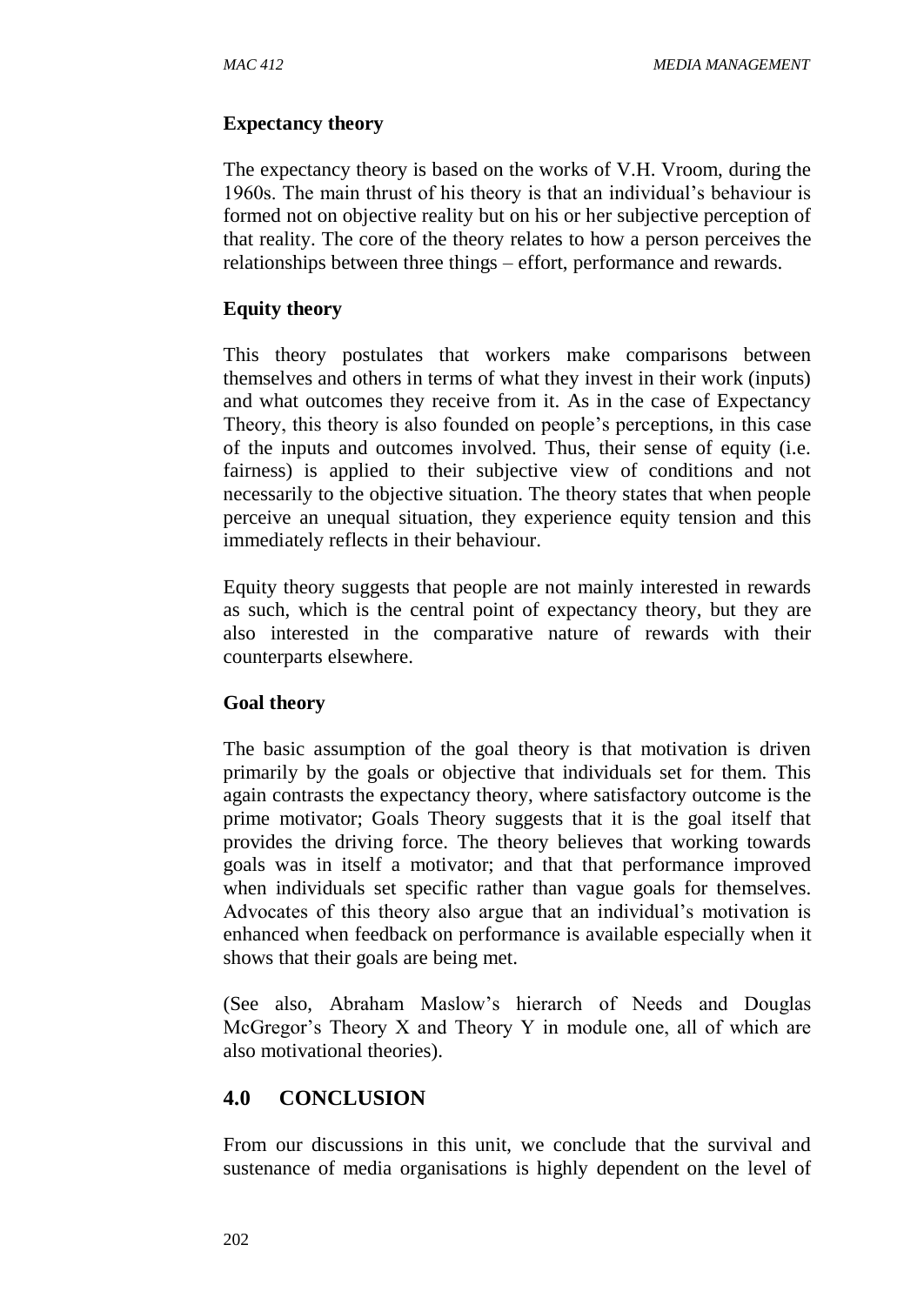motivation of workers. This is because motivation serves as a morale booster that propels workers for greater efficiency and productivity. In the unit, we also identified some of the motivational theories to include: the incentive theory, the need theory, the equity theory, the goal theory, the reinforcement theory, among others.

Applied in media organisations, the incentive approach spurs greater commitment of workers; the equity approach shows management's objectivity and gives employees sense of belongingness, etc. This makes it imperative that media managers understand these theories and their applicability in each situation in media organisations as this would go a long way in facilitating the attainment of organisational goals.

# **5.0 SUMMARY**

In this unit, we have explained the meaning of motivation as it concerns media organisations. We have also explained the necessity of workers motivation in an organisation. The unit also identified some motivational theories whose tenets could be adopted for boosting workers and organisational productivity and profitability respectively.

### **6.0 TUTOR-MARKED ASSIGNMENT**

- 1. Broadly explain the meaning and the need for motivation in media organisations.
- 2. Identify five motivational theories and demonstrate their applicability in a typical Nigerian media organisation**.**

### **7.0 REFERENCES/FURTHER READING**

- Ebosie, I. (2012). "Effect of Remunerations on the Job Performance of Journalists in Abakaliki Metropolis of Ebonyi State." Unpublished BSc. Project*.* EBSU, Department of Mass Communication.
- Okafor, *et al.* (2011). *Elements of Management A Book of Reading*. Enugu: Rhyce Kerex Publishers.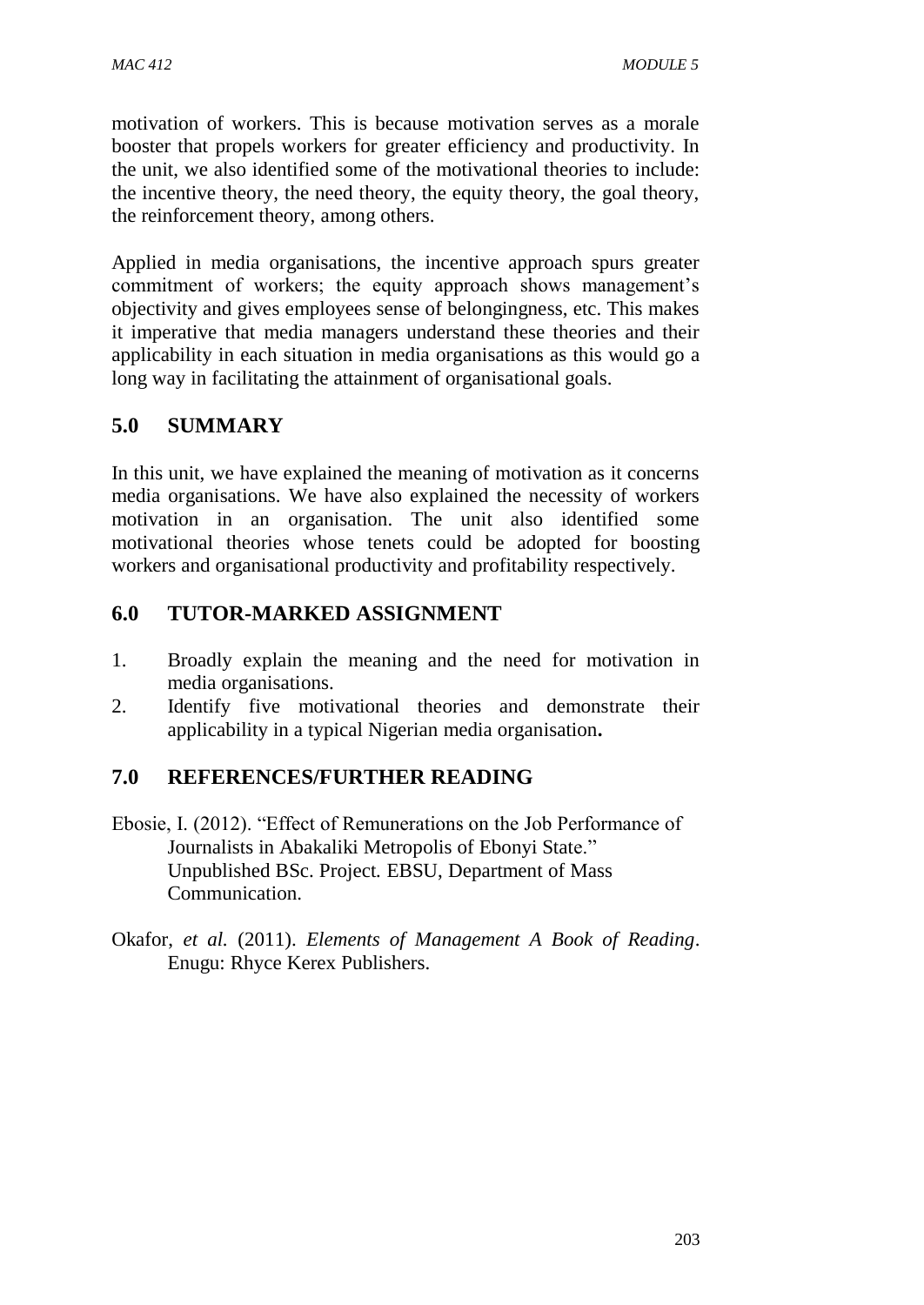## **UNIT 5 MANAGING GRIEVANCES, COMPLAINTS AND CONFLICTS IN MEDIA ORGANISATIONS**

#### **CONTENTS**

- 1.0 Introduction
- 2.0 Objectives
- 3.0 Main Content
	- 3.1 Organisational Grievances and Complaints
	- 3.2 Meaning and Nature of Organisational Conflict
	- 3.3 Causes of Industrial Conflict/Disputes
	- 3.4 Organisational Conflict Management Strategies
- 4.0 Conclusion
- 5.0 Summary
- 6.0 Tutor-Marked Assignment
- 7.0 References/Further Reading

## **1.0 INTRODUCTION**

In our everyday dealings with one another in organisations, complaints, grievances conflicts are bound to occur. The way these occurrences are handled goes a long way in determining the progress, profit, success and factor are of an organisation. This unit gives insight on managing grievances, complaints and conflicts in media organisations.

# **2.0 OBJECTIVES**

At the end of this unit, you should be able to:

- state the meaning and nature of organisational conflicts
- discuss organisational complaints and grievances; their major causes and how to manage them.

# **3.0 MAIN CONTENT**

### **3.1 Organisational Grievances and Complaints**

### **(a) Complaints**

Complaints refer to statements people make when they are dissatisfied with what is happening in an establishment. In an organisational context, it includes criticisms, protests, objections, dissatisfactions and grumbling (Hornby, 2000). Complaints if adequately attended to go a long way in averting grievances, disputes and organisational conflicts and crises.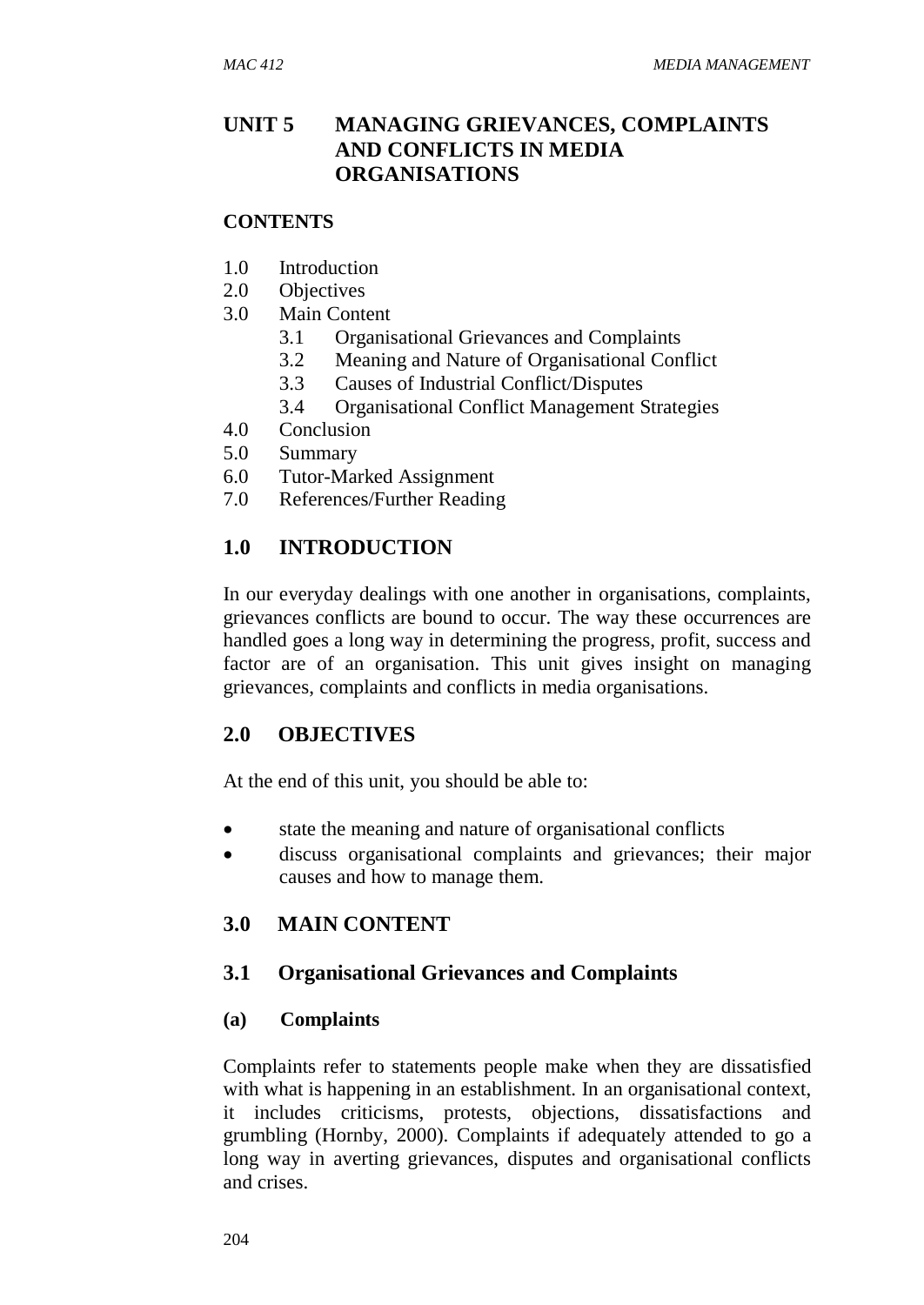### **(b) Grievances**

The term 'grievance' is the upshot of complaints that are not properly handled, and this subsequently results to conflicts/disputes in organisations. Grievance specifically refers to employee's complain in an organisation that has taken greater dimension following some illtreatments meted against workers or their members.

It is the real or imagined complaint brought by an employee against employer based on the alleged misinterpretation, misapplication or non application of the terms and conditions of employment. It is an objection or a protest brought by worker(s) who feel(s) that the management (employer) has treated him/her or them wrongly or improperly considering the labour contract agreement. In other words, it is an alleged violation of the rights of an employee and further. It arises when employees perceive actions of management to be injurious, detrimental or likely to be detrimental to the interest of the aggrieved person.

Fashoyin (2002) cited in Okafor, *et al*. (2011:339 views grievance as the dissatisfaction of any employee or a group of employees over a denial of a perceived right or interest to which the individual or the group feels entitled to.

There are two types of grievances:

**Individual grievances:** This is when it involves one employee. Okafor, *et al*. (2011:339 notes that "individual grievance comes as a result of dissatisfaction or as a result of disciplinary measure(s) upon a particular employee or worker such as termination of appointment, improper grading, change in job classification or even denial of right to promotion."

**Collective grievance:** This is a situation where members of a group or the union are involved in the grievance process. This type of grievance may arise from management failing to correct the grievances of individuals, such as termination or dismissal of union member(s), job insecurity or unjust treatment arising from individual grievance.

### **Causes of collective grievance**

It is important to note at this juncture that individual grievance if not well handled could result to collective grievance. Ubeku (1983) cited in Okafor, *et al.* (2011:339 identifies the causes of collective grievance to include: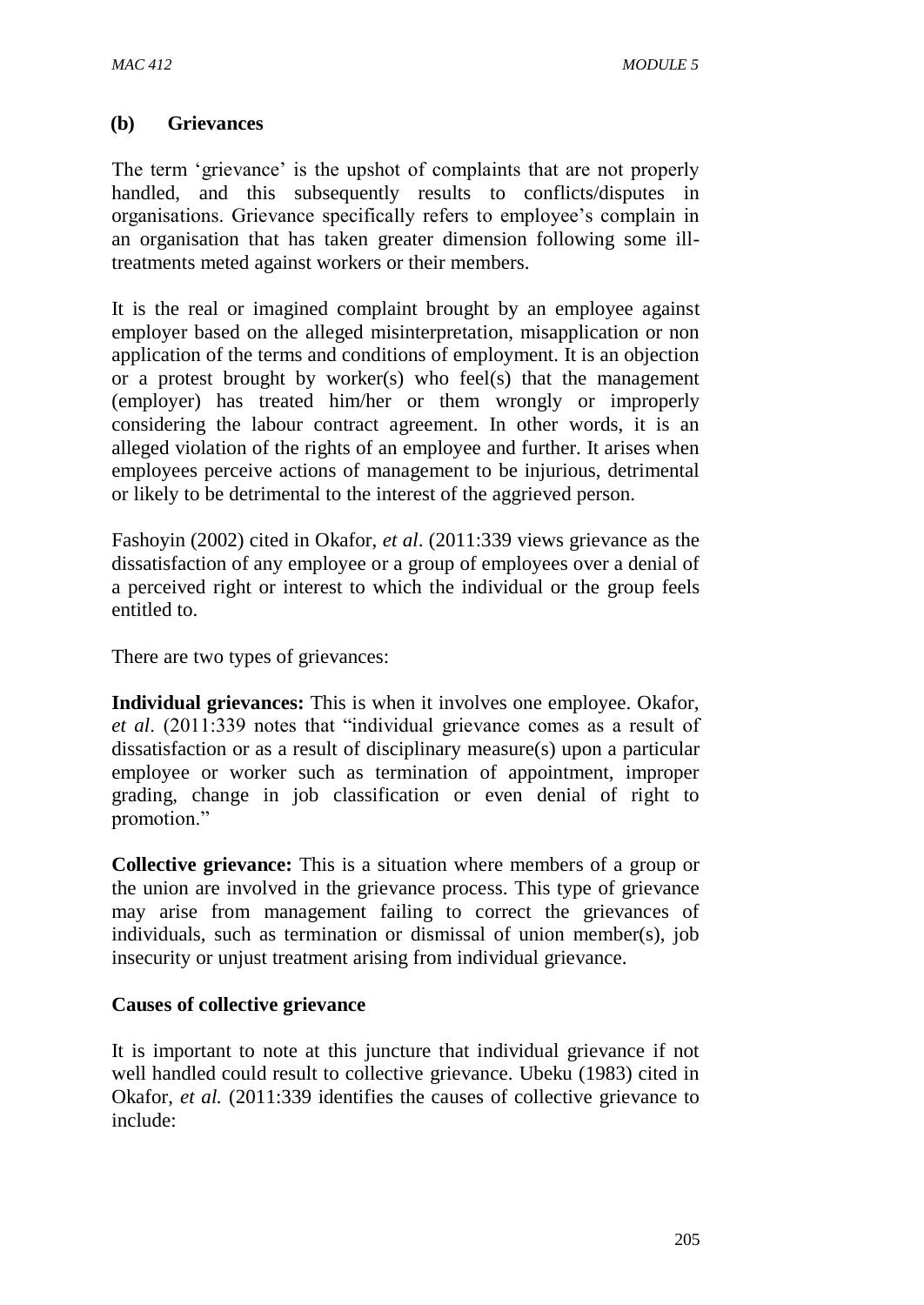- i. Non-recognition of Unions- before this time non recognition of trade unions used to be the cause of collective grievance. Trade Union Decree of (1973) however compelled business organisation to accord recognition to trade union, and where this fails on the part of management, collective grievance may arise.
- ii. Victimisation This occurs between an organisation and individual or group; for instance where some group of workers were not promoted, it can be termed victimisation and collective grievance may arise if not appropriately addressed by the management.
- iii. Violation of legislation or rules governing the condition of service. There are laws and rules that guide the conditions of work and where such laws are violated, collective grievance will arise.
- iv. Application or interpretation of provisions of collective bargaining. Some collective bargaining procedures are usually too long, and some section may be misinterpreted, misapplied, omitted or even not applied at all. This will result to collective grievance.
- v. Non-observation of conditions of work This arises when favouritism or preferential treatment have in the past resulted to collective misunderstanding between workers and management
- vi. Situation not Governed by Rules Other related issues that may result to collective grievance are those that are not governed by any law or rules such as maltreatment of employees in an organisation.

# **3.2 Meaning and Nature of Organisational Conflict**

### **(a) Meaning of conflict**

The word or concept "conflict" has its root or draws its original meaning from the Latin word "configure" which means "to strike together". This suggests that conflict has to do with the clashing or jamming of one or more things*.* Nwosu (2004:3).

The above statement is no doubt a good starting point in our quest to conceptualise the actual meaning of the term "conflict'. Conflict according to Hellriegel *et al.* (1989:448) is "any situation in which there are incompatible goals, cognitions or emotions within or between individuals or groups that lead to opposition". Nwosu (2004:3) further quotes Greenberg and Barton as saying that "conflict is a process in which one party has taken some actions that will exert negative efforts on another's major interests or is about to take such action."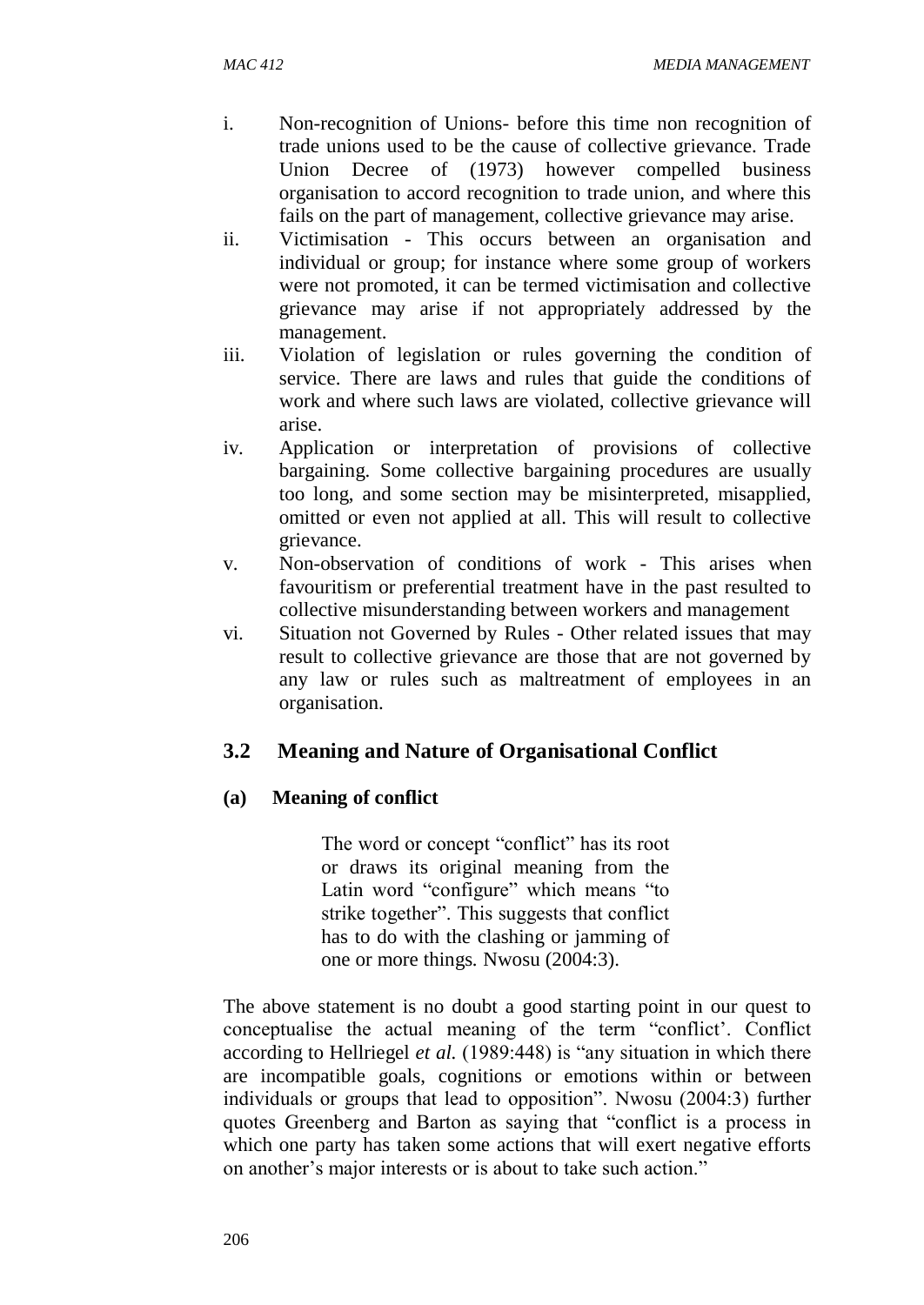From the above definitions, it is obvious that conflict refers to a state of disruption in the natural order of things, or a deviation from the status quo. It could occur at all levels of communication (intrapersonal, interpersonal, groups, organisational, national and even at the international levels).

### **(b) Nature of conflict**

Conflict is not always a negative phenomenon. The importance of human conflict lies on how it is conceived, handled and managed. Conflict could be constructive or destructive, beneficial or detrimental. It has both positive and negative valences. In this perspective, Saliu (1992) cited in Adibe (2008:5), pointed out that "conflict is any event, issue, occurrence or situation that could be described as a turning point for better or for worse".

Although conflict is often considered as undesirable in our organisations and the society at large, yet it is a proven fact that not all conflicts are negative, some conflicts serve as a veritable means for change. Supporters of this view therefore propose that conflict should be accepted and properly managed as an agent of positive change.

### **Conflict as a negative phenomenon**

Prior to the present age, conflicts were generally considered as a sign of a bad omen. Such perspective viewed conflict as a negative phenomenon that must be avoided at all cost. Conflict in this perspective according to Nwosu (Nwosu, 2004), results from poor or inadequate communication, lack of openness and trust among people, and the failure of managers to respond positively to the needs, wants and expectations of their staff or employees.

Conflicts as a negative phenomenon could be disastrous to the overall interest of the parties involved. It brings dispute and disagreement, difference of opinion, strife and sometimes clashes. In organisations, conflict can divert efforts from goal attainment and may result to wastage of scarce human and material resources. It affects the psychological thinking of the parties involved and may result to loss of interest frustration and low productivity.

### **Conflict: The Positive Perspective**

It is impossible to totally eliminate conflict. Circumstance and individuals change, with such changes creating the possibility of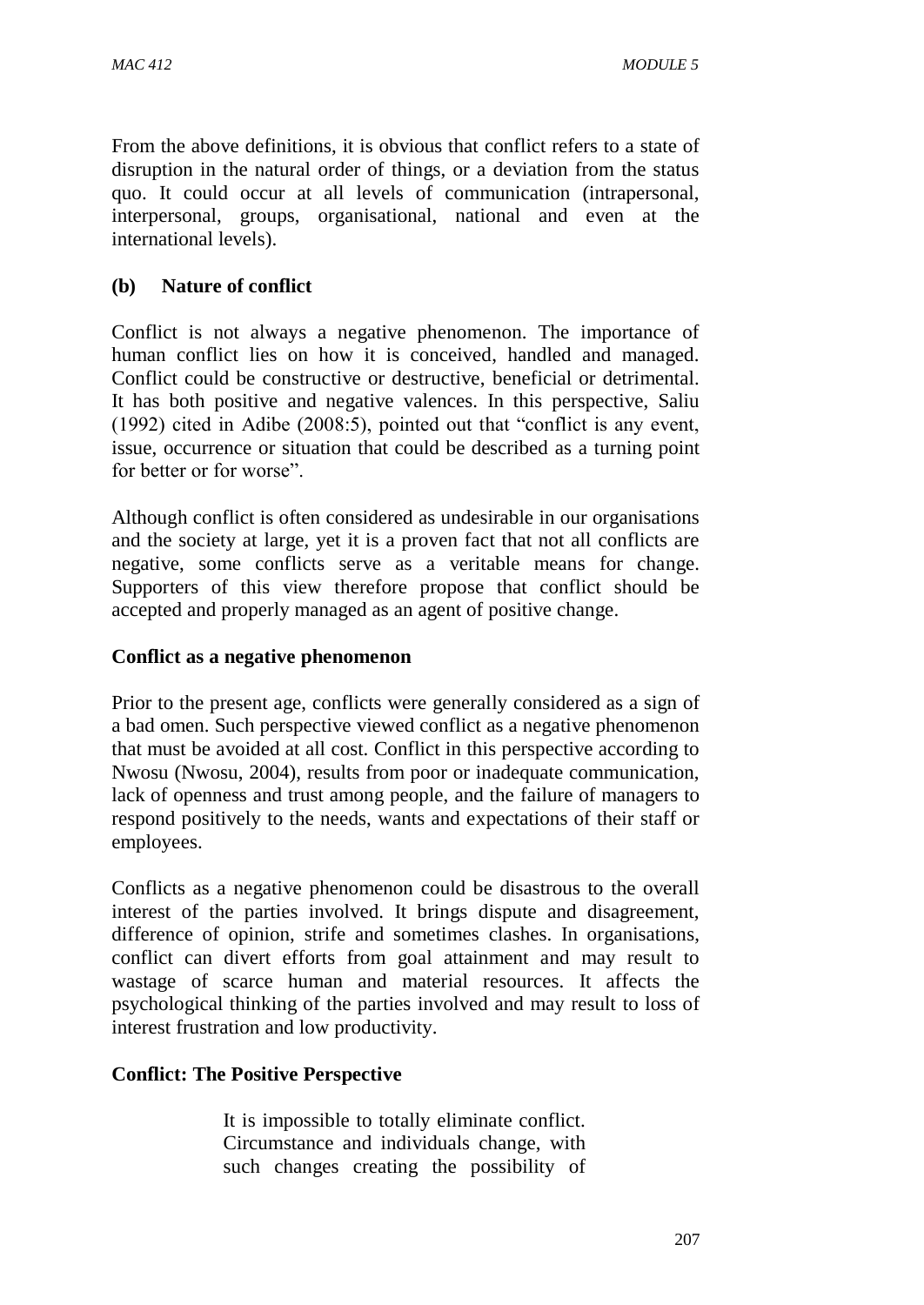creative, positive growth; properly managed, conflict fosters understanding and appreciation of differences. It presents new and different possibilities. Managers who try to eliminate conflict will not last; those who manage it well will experience both organisational benefits and personal satisfaction. (Darling and Foglissio 1999).

The above excerpt implies that conflict by its very nature is not a negative phenomenon but a catalyst for change and improved decision making. It is a means for evaluation and progress making. Conflict is one of the most effective agents of change, since change is the only thing permanent in life, it suffices that conflict is the pivot of progress and inevitable for growth in the society. Describing conflict as an essential element for change, Nwosu (2004), quotes Barton as follows:

> Conflict, like sex, is an essential creative element in human relationship. It is the means to change, the means by which our social values of welfare, security, justice and opportunities for personal development can be achieved. … conflict like sex, is to be enjoyed.

The writer argues that conflict should not be avoided, rather, it should be properly harnessed to produce positive outcome and boost individual and organisational performance. This school of thought sees conflict as indispensability in an organisation without which growth is limited. They argue that conflict is feared and avoided by many because they don't know how to manage it. Moguluwa, S. (2004), puts it this way:

> It is not the absence of conflict that marks out a great nation, but the manner in which conflicts are resolved; unresolved conflicts can be as poisonous to any relationship as the virus is to the computer.

### **3.3****Causes of Industrial Conflict/Disputes**

Conflict is caused as a result of human differences. Of course, no human individual is identical. Everyone has his/her individual uniqueness and perceives things in different perspective. Human perceptions are basically attributed to two major factors: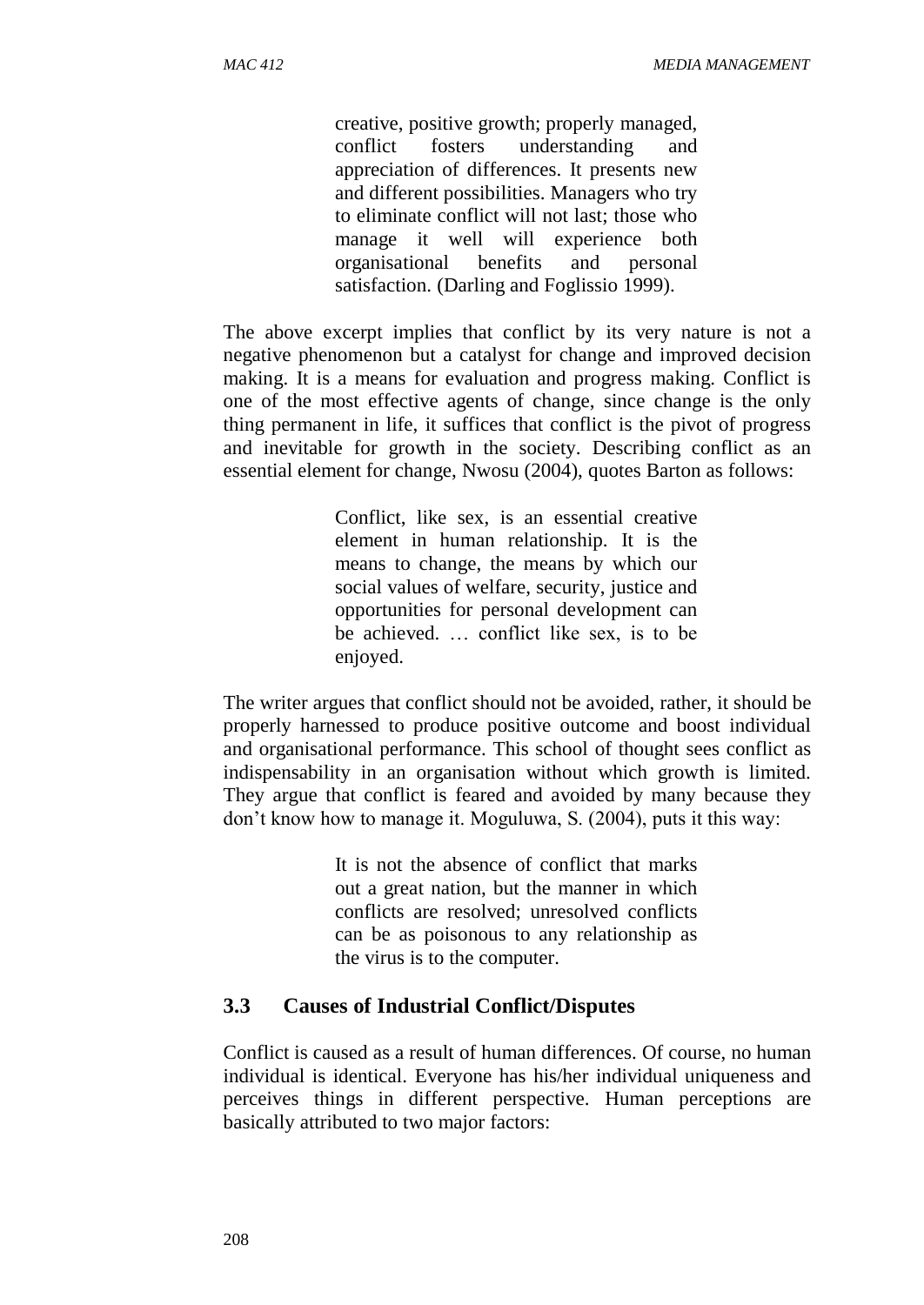- 1. *Nature* or biologically inherited genes, attitudes, attributes or characteristics.
- 2. *Nurture* the contributions of the environment of up-brining to our total being.

Due to these major differences and uniqueness, conflict is bound to erupt when incompatible beings are deliberately or undeliberately merged in a relationship, business, organisation, community, politics, society, etc. this is in agreement with the observations of Darling and Walker (2001:230) that "conflict arises when two or more individuals operating within a unit appear to be incompatible."

Apart from the nature/nurture differences factor, uneven distribution of wealth is yet another cause of conflict both in an organisation and in the human society in general. Anyanwu (2004:112) observed that:

> Man is fallible, and because he is fallible, he is insatiable and his insatiability makes him placable. The natural distribution of wealth is uneven … this, sometimes erroneously concentrates the large portion in the hands of a few. This state of affairs may prevail for a while, but soon or later, it would be noticed and efforts made to correct it. These efforts can come in any form by way of expression to indicate that there must be a reversal or at least, a shift in the old order. This change or the need for it could never come without resistance from those few individuals who now feel that their "birth rights" are being encroached upon and the end product becomes conflict.

Other causes of conflict include:

 **Differences in goals, visions and aspirations:** Conflict ensures when the goals, views and aspirations of two or more interdependent persons jam or clash. This is because no two individuals share exactly the same traits, goals, views, visions and aspirations. What one may consider "a breakthrough initiative", another may dismiss as "a mere bizarre". Hence, one party's attempt to achieve what he considers the best creative ideas meets with very stiff oppositions, resulting in disagreement or conflict.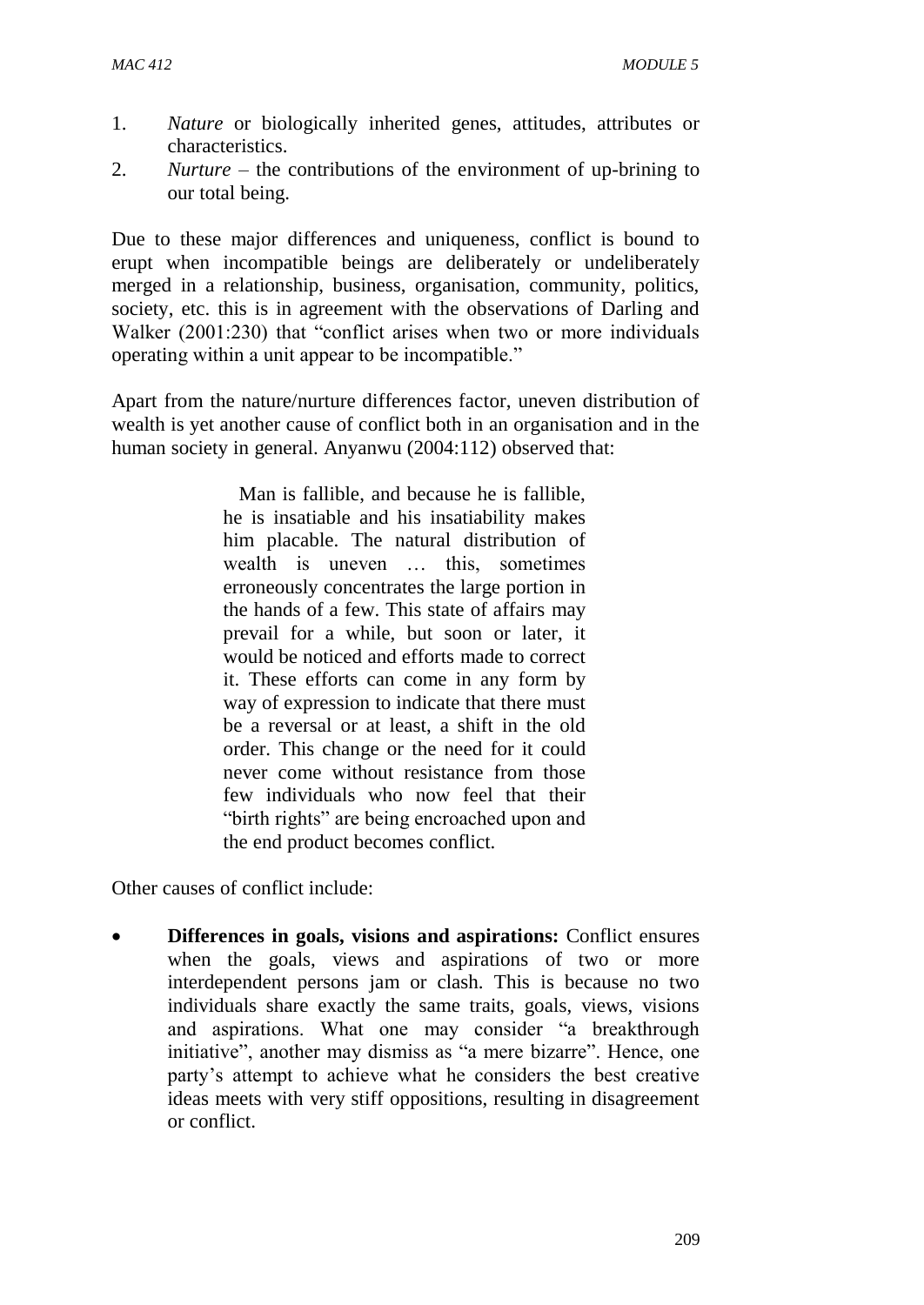- **Incompatible cultures, values and belief systems:** Generally, people hold divergent beliefs, cultures and value system. The differences is attributable to their unique backgrounds, experiences, trainings, religious, denominations, worms, languages and even foods and dance. Naturally, there is a usual tendency for people to value their cultures as superior to others. This scenario encourages conflict in the society.
- **Quest for power:** Experiences over the years have shown that quest and struggle for positions is one of the major causes of conflict in organisations. In a media establishment, it could be that "staff A" is occupying a position "staff B" considers himself as the most qualified to occupy. It could range from struggles as high as who occupies the position of the General Manager of a given television station to a mere struggle over who becomes the State Correspondent or even in the selection of those to appear on air, those to read news, those to present programmes or those to go on field assignments.
- **A breach in communication system:** Full access to information is very fundamental in the process of peace building, conflict prevention and management. Also, information may be adequate but misunderstood due to some circumstances such as noise and poor communication skills, lack of clarity and use of ambiguous words.
- **Struggle for scarce resources:** Economists contend that human needs are generally insatiable. When people realise that human resources are limited, it propels them to struggle with others who are also in need of these resources to achieve their goals. This leads to competition which sometimes results to conflict. A good example is the ongoing Niger Delta struggle for resource control.

Anugwom (2007) enumerates other causes of organisational conflicts to include:

- i. Economic cause- this refers to industrial conflict relating to issues such as salary and wage, system of reward, working hours that are not met by the management of the organisation as was previously agreed.
- ii. Moral cause this conflict refers to those disputes that concern the general working conditions and the failure of the management to make available appropriate welfare and safety schemes for the workers within the organisation.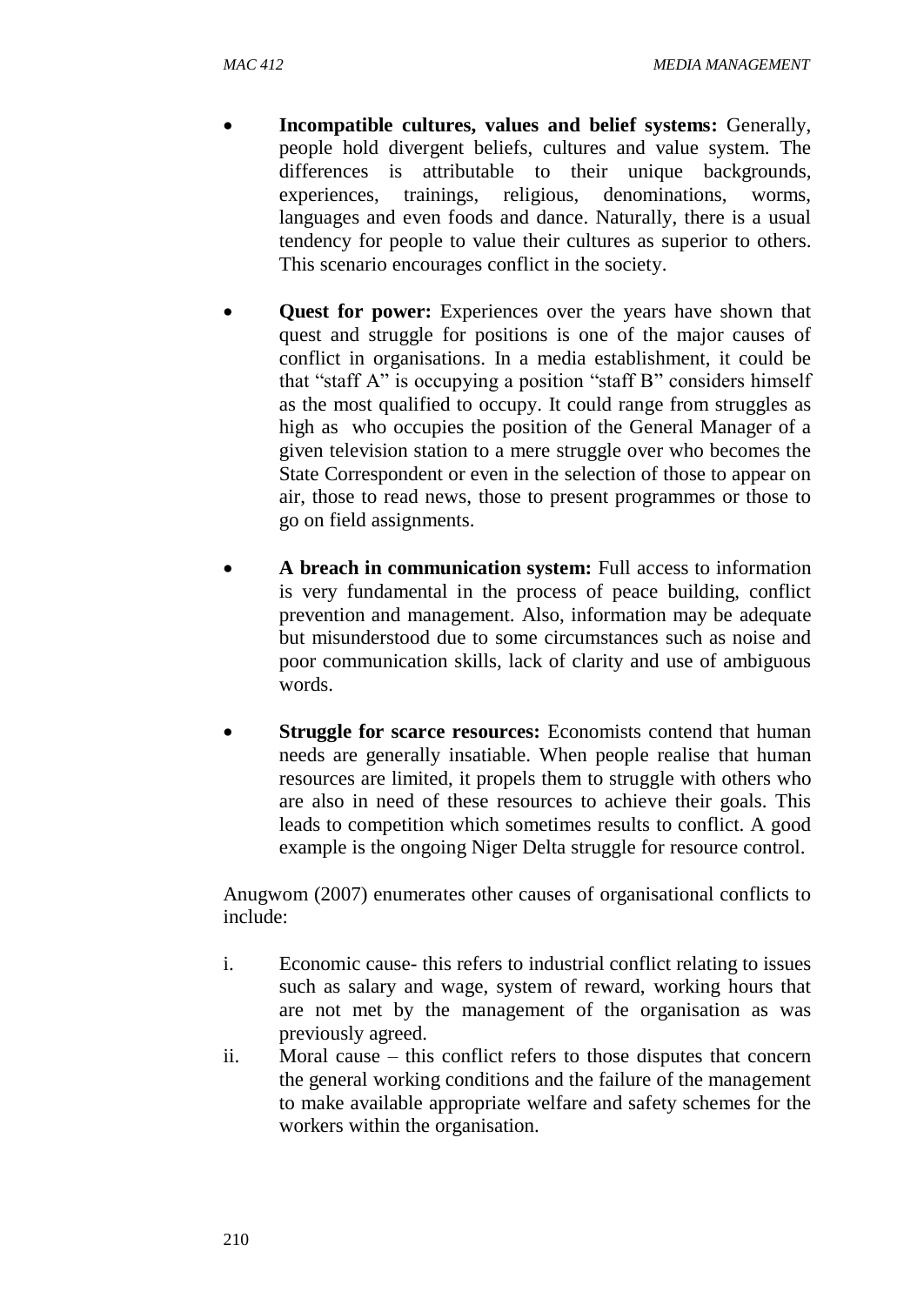- iii. Negotiation of collective bargaining that is where management refuses to enter into negotiation with union over perceived injustice done by the employer.
- iv. Grievance resulting from job content and context as identified by the employee of an organisation.
- v. Misinterpretation and misapplication of collective agreement as earlier reached between the employer and employee.
- vi. Ideological causes- this emanates from philosophy advocates that employees must stop the employer's exploitative power.
- vii. Political cause This relates to unions solidarity, trade union jurisdictions or functions regarding appointments or workers recruitment, representation of workers in the settlement of working conditions, union leadership and non-recognition of the union and refusal of management to bargain with the union.

# **3.4 Organisational Conflict Management Strategies**

A properly managed conflict is an essential ingredient for growth. To achieve this, some strategies are required.

- 1. **Negotiation:** This is a communication strategy where some exchange of options and offers are made to reach a concession, especially after arguments and disagreements. This strategy otherwise known as bargaining is very necessary especially when both parties have a lot to gain by reaching a consensus than deadlock. This strategy has been used severally in settling disputes between labour unions and governments.
- 2. **Collaboration:** This is a deliberate personal effort aims at synthesising relevant ideas for the purpose of peace and progress. This is achieved through discussion at the round table. Through collaboration, aggrieved parties are made to reach a consensus and work as a team. Such team-spirit makes the dispute a forgone alternative, and the outcome is usually a healthy coexistence. Moguluwa (2004:41) suggests that the following steps can lead to constructive collaboration:
	- a. do not impose solution
	- b. provide background information
	- c. do not surrender your views to reduce tension
	- d. actively invite different views
	- e. search deeply for understanding
	- f. keep testing ideas for group acceptance.
- 3. **Dialogue:** Dialogue, they say "is the best way to settle disputes" this implies could be made to sheathe their daggers to the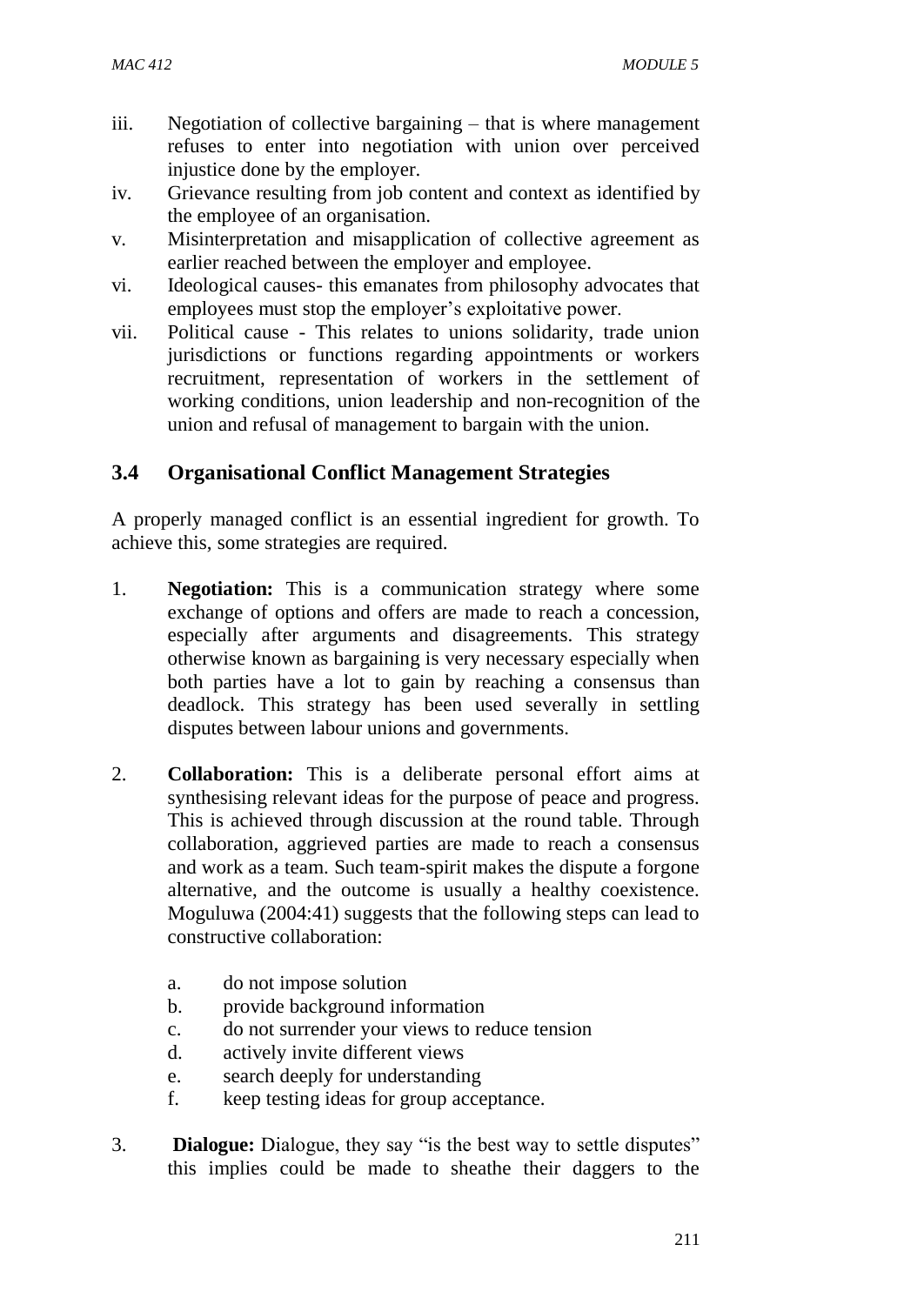dialogue table. Dialogue is basically a means of exchange of ideas to intentionally play down the differences and emphasise the areas of common interest. During dialogue, each party agrees to make some compromises (though painful) by giving up things of great value in the interest of peace and progress.

- 4. **Adequate information:** Full information is a fundamental factor in the management and resolution of conflict. This implies that full dose of information must be made available of all times and at the right time. Also, communication should be properly packaged and channeled to ensure the reduction of the chances of noise and distortion to the barest minimum.
- 5. **Proper understanding:** Conflict management begins with a clear understanding of the root cause and the background of the conflict. It also includes proper knowledge of the parties involved, including their likes and dislikes, beliefs and temperaments. Understanding gives the foundation for evaluation and management of conflicts.

# **4.0 CONCLUSION**

From our discussion in this unit, it is clear that grievances, complaints and conflict are regular occurrences in organisations. The importance these occurrences therefore lie on how they are handled or managed.

# **7.0 SUMMARY**

This unit has examined grievances, complaints and conflicts in media organisations. The summary of our discussion here is that these occurrences are perhaps unavoidable in our organisations, however, what is of paramount importance lies on how they are handled and managed.

# **8.0 TUTOR-MARKED ASSIGNMENT**

- 1. Explain briefly what you understand by (a) grievance (b) complaint (c) conflicts.
- 2. Outline and discuss the general causes of conflict in an organisation and show they can be resolved.

# **9.0 REFERENCES/FURTHER READING**

Adibe, K.N. (2003). *The Role of Interpersonal Communication in Conflict Management* (Unpublished). EBSU: Mass Communication Department.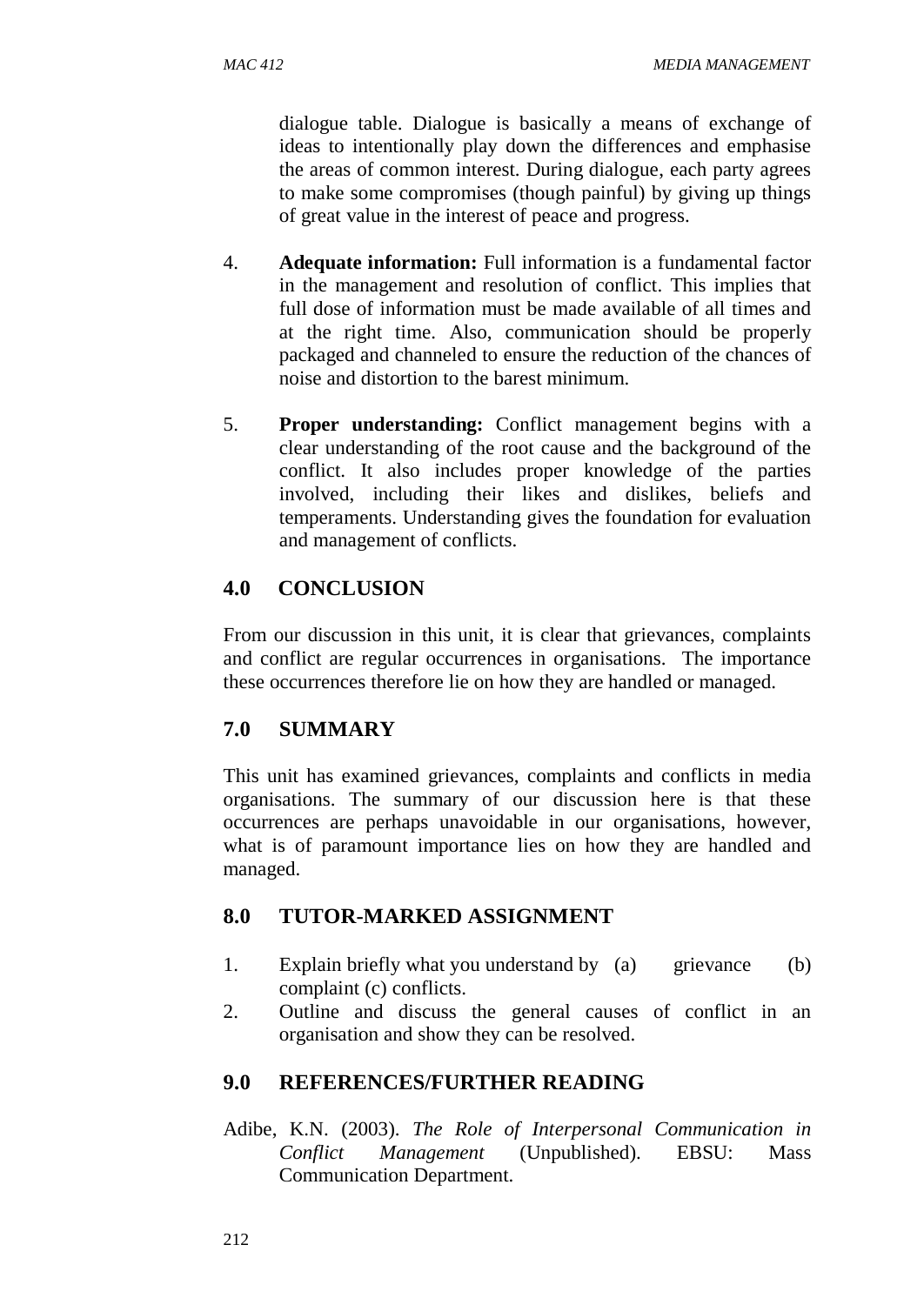- Anugwom, G.A. (2007). *Industrial Relations System in Nigeria*. Enugu: Rhyce Kerex Publishers.
- Anyanwu**,** C (2004). "Mass Media and Management of Conflict: An Analytical Discourse". In: Nwosu, Ikechukwu, E. & Des Wilson (Eds.). *Communication, Media and Conflict Management in Nigeria*. Enugu: Prime Targets Ltd.
- Darling, J.R. (1994). "Crisis Management in International Business: Keys to Effective Decision Making." *Leadership and Organisation Development Journal*, 15, 18, 3.
- Fashoyin, T. (2002). *Industrial Relations in Nigeria* (2nd ed.). Lagos: Meshico Enterprise Ltd.
- Hellriegel, D., John, W. & Richard, W. (1989). *Organisational Behaviour.* New York: Irwin McGraw Hill.
- Moguluwa, S. (2004). "Change and Conflict Management: Theoretical Analysis". In: Nwosu, Ikechukwu E. & Des Wilson (Eds.). *Communication, Media and Conflict Management in Nigeria*. Enugu: Prince Targets Ltd.
- Nwosu, I. E. (2004). "Conflict Management, Communications and Mass Media: A Conceptual, Theoretical and Introductory Analysis". In: Nwosu, Ikechukwu E. & Des Wilson (Eds.). *Communication, Media & Conflict Management in Nigeria.* Enugu: Prime Targets.
- Nwosu, I. E. (2003). "Polimedia: A General Introductory Overview and Analysis." In: Ikechukwu E. Nwosu (Ed.). *Polumedia: Media and Politics in Nigeria.* Enugu: Prime Targets Ltd.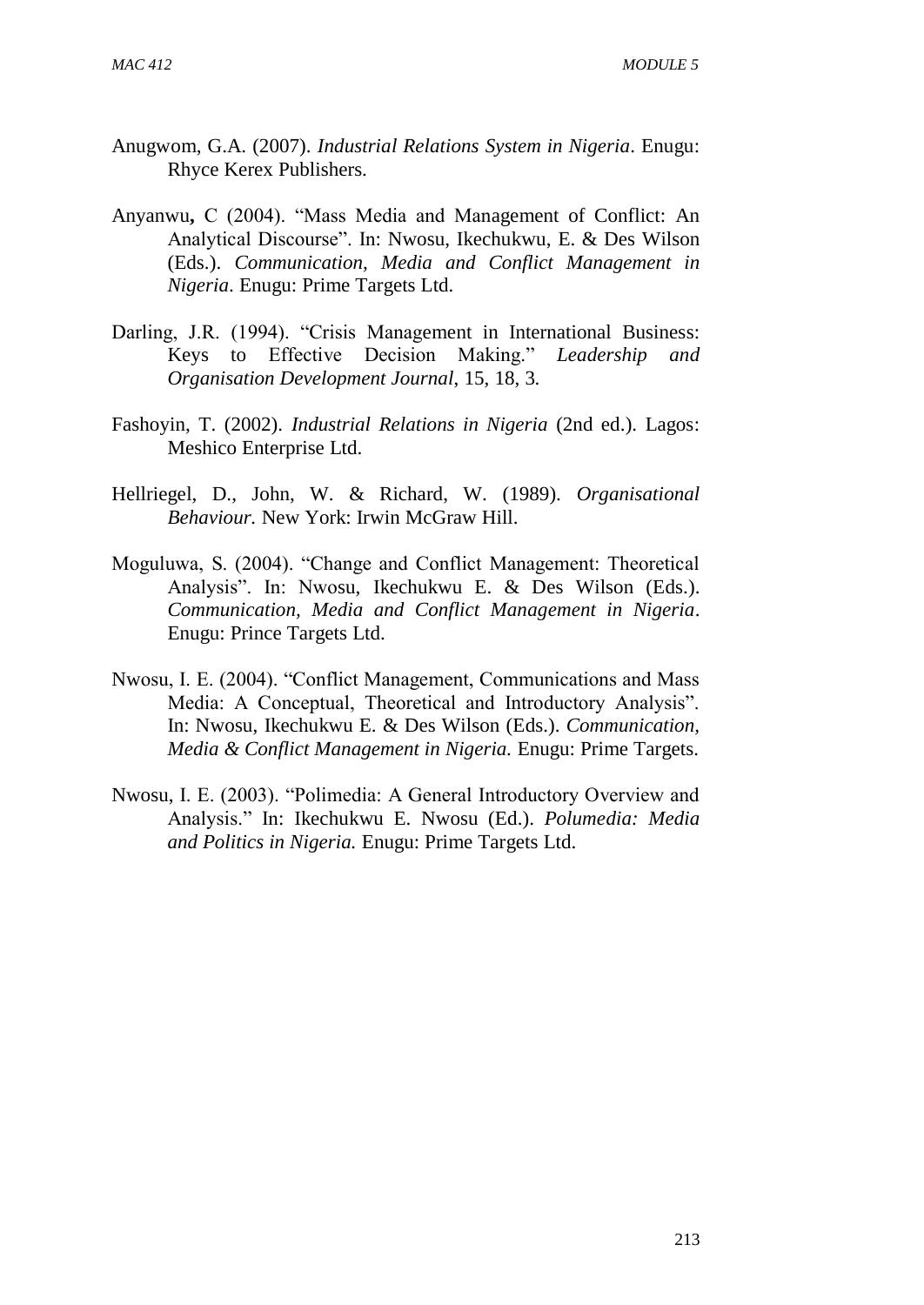# **MODULE 5 ISSUES IN MEDIA OWNERSHIP AND MANAGEMENT**

- Unit 1 Media Ownership and Control
- Unit 2 Leadership Process in Media Organisations
- Unit 3 Media Management in the Age of Media Proliferation
- Unit 4 Ethics and Social Responsibility in Media Management

### **UNIT 1 MEDIA OWNERSHIP AND CONTROL**

### **CONTENTS**

- 1.0 Introduction
- 2.0 Objectives
- 3.0 Main Content
	- 3.1 Types of Media Ownership
	- 3.2 Media Control
- 4.0 Conclusion
- 5.0 Summary
- 6.0 Tutor-Marked Assignment
- 7.0 References/Further Reading

# **1.0 INTRODUCTION**

In 1961, journalist A. J. Liebling of *The New Yorker* wrote a line that for many years framed the debate over the power and ownership of the media: "Freedom of the press belongs to the man who owns one." Indeed, at that time few people had the printing presses or broadcasting facilities needed to deliver information to large audiences. Those who had a message but no printing press found it difficult to communicate with huge numbers of people. A major trend affecting the media is their incorporation into media chains - ownership of a number of newspapers by a single company. By 2000 only about a dozen cities in the United States had separately owned competing newspapers, and in 2002 Canada had only eight cities with competing newspapers under different ownership. Similarly, major radio and television stations, even when independently owned, have become affiliated with networks that provide much of their news and other programme materials.

### **2.0 OBJECTIVES**

At the end of this unit, you should be able to:

- mention the types of media ownership and control
- state the legal requirements for media/establishment in Nigeria.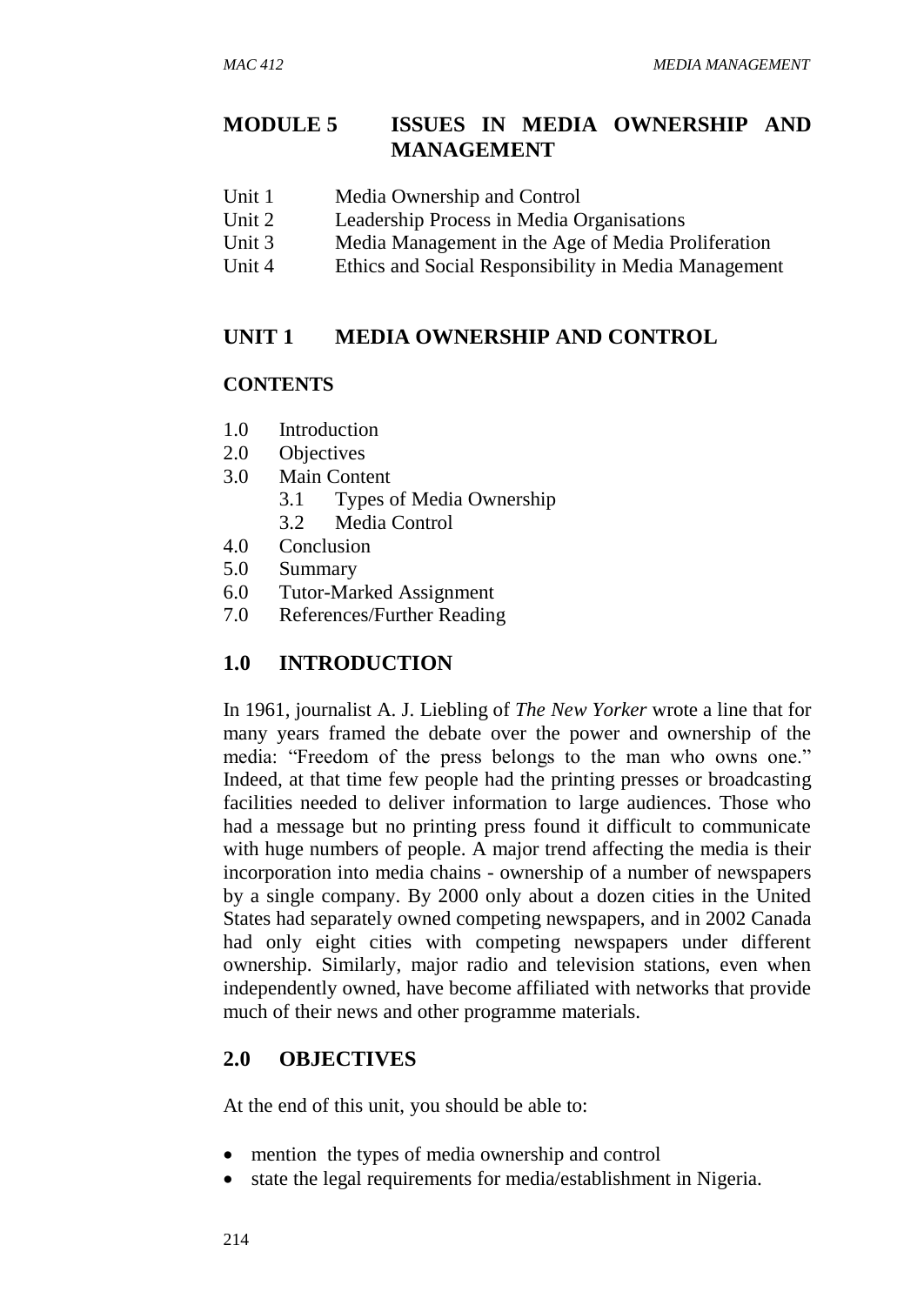# **3.0 MAIN CONTENT**

## **3.1 Types of Media Ownership and Control**

#### **(a) Types of Ownership**

Media ownership has remained a topical issue in media discourse. This is because a popular aphorism has it that "he who pays the piper dictates the tune". Again, type of media ownership determines the level of freedom and efficiency of the organisation.

Basically, there are three kind of media ownership. They include:

- 1. Government ownership
- 2. Private ownership, and
- 3. Mixed ownership.
- **1. Government ownership:** These are media organisations conceived, set up, financed, owned and managed by governments. The broadcast industry in Nigeria was a monopoly of the government until 1992 when the industry was deregulated under then Gen. Ibrahim Badamosi Babangida administration, paving way for the entrance of private outfits.

Today, there is still massive, involvement of both the federal and state government in the media industry. For instance, the Federal government owns the Federal Radio Corporation of Nigeria (FRCN), the Nigerian Television Authority (NTA), the News Agency of Nigeria (NAN) and the Voice of Nigeria (VON). Various state governments have also established both radio, television, newspapers and even cable television in the various states of the federation.

Aina (2002) believes that "one obvious feature of government media is their uncritical support of government policy, which the government sustains by carefully appointing her (loyalists) into their boards and other managerial positions."

**2. Private ownership:** Private ownership of the media has continued to blossom in Nigeria following the promulgation of decree 38 of 1992 which gave private individuals freedom to establish and operate independent broadcast stations in the country. Today, Lagos State alone, the media capital of Nigeria, is a host to over 20 privately owned radio stations, over 15 privately owned TV stations and over 22 privately owned newspapers and magazine outfits.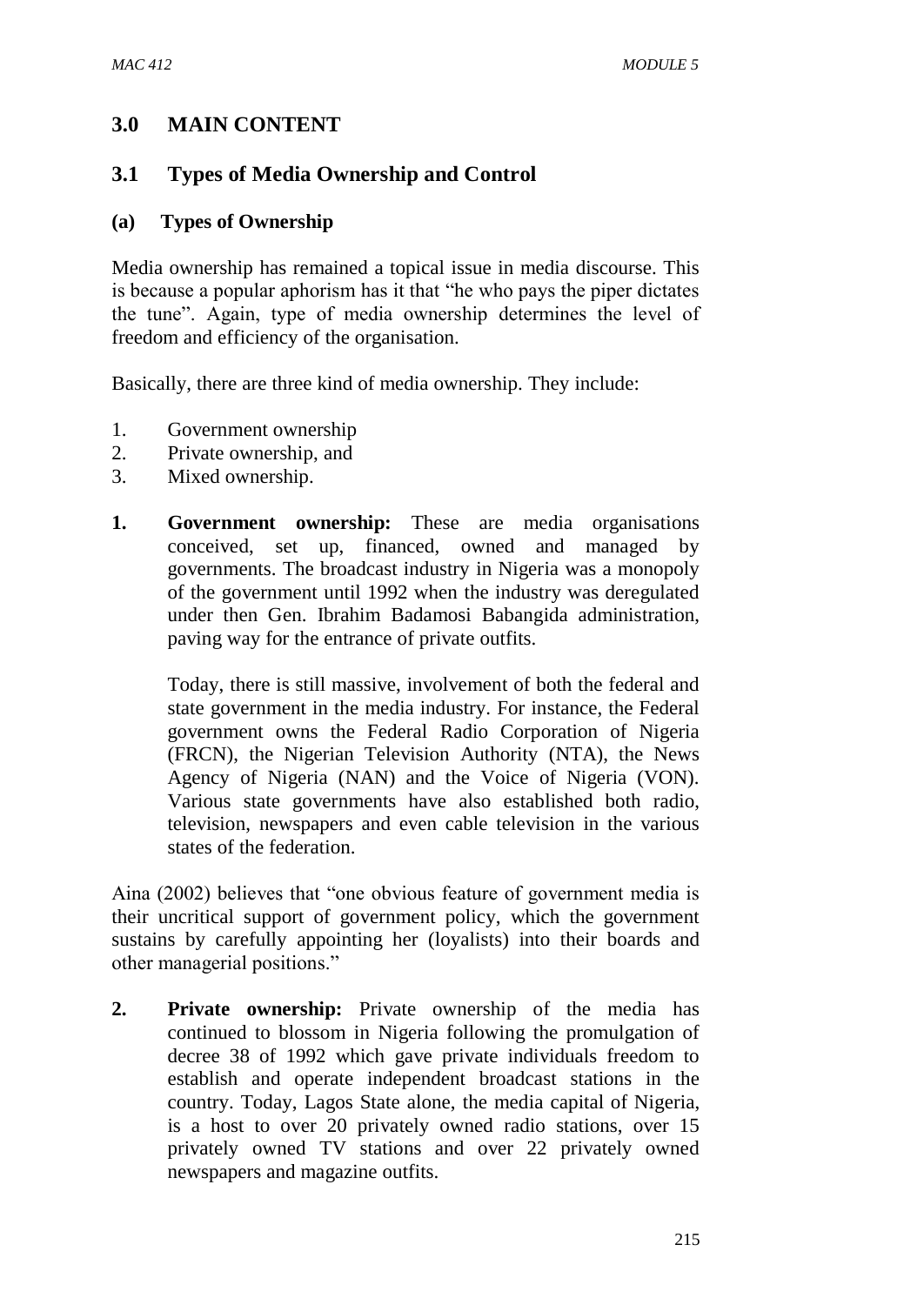**3. Mixed ownership:** This is the hybrid of total government ownership and complete private ownership.

Some writers have also identified other forms of ownership such as:

- political parties and politicians ownership
- foreign or overseas ownership
- religious bodies ownership, etc.

# **3.2 Media Control**

# **1. Ownership/editorial policy control**

Media are public service organisation and as such, come under several controls. One of such controls is ownership control. It is often said that "Who pays the piper dictates the tune". Literary, this means that a piper must play the tune to satisfy the person who has hired him. Every news medium belongs to either an individual or group of individuals or an organisation or a government. Owners control their newspapers through the editorial policy. The editorial policy of a new medium is a broad based set of ideas normally or usually formulated before the take off of the medium especially the print medium and articulated on the first day of appearance under what is called mission statement. The editorial policy states the angle or point of view that will guide the newspaper news and features including its editorials, and ideas, desires, and interests it would protect and project.

# **Advertisers' control**

Advertising is one of the major sources of revenue for media organisations. As such advertisers exert some sort of control over what goes in the media. This is because he that pays the piper dictates the tune. With their financial power and influence, they do not only choose how their messages should be crafted, but also decide the page placement and the time to air their adverts in the broadcast media.

# **Legal constraints**

Every society is governed by plethora of laws that guide human actions and activities. This is because it is believed that if every man and woman were free to do what he/she likes anywhere, anytime, there will be no more freedom as every man or woman would be concerned with his/her own protection from the other person.

Governments everywhere thus, recognise Plato's statement that "without law, man differs not at all from most ravage beasts." To this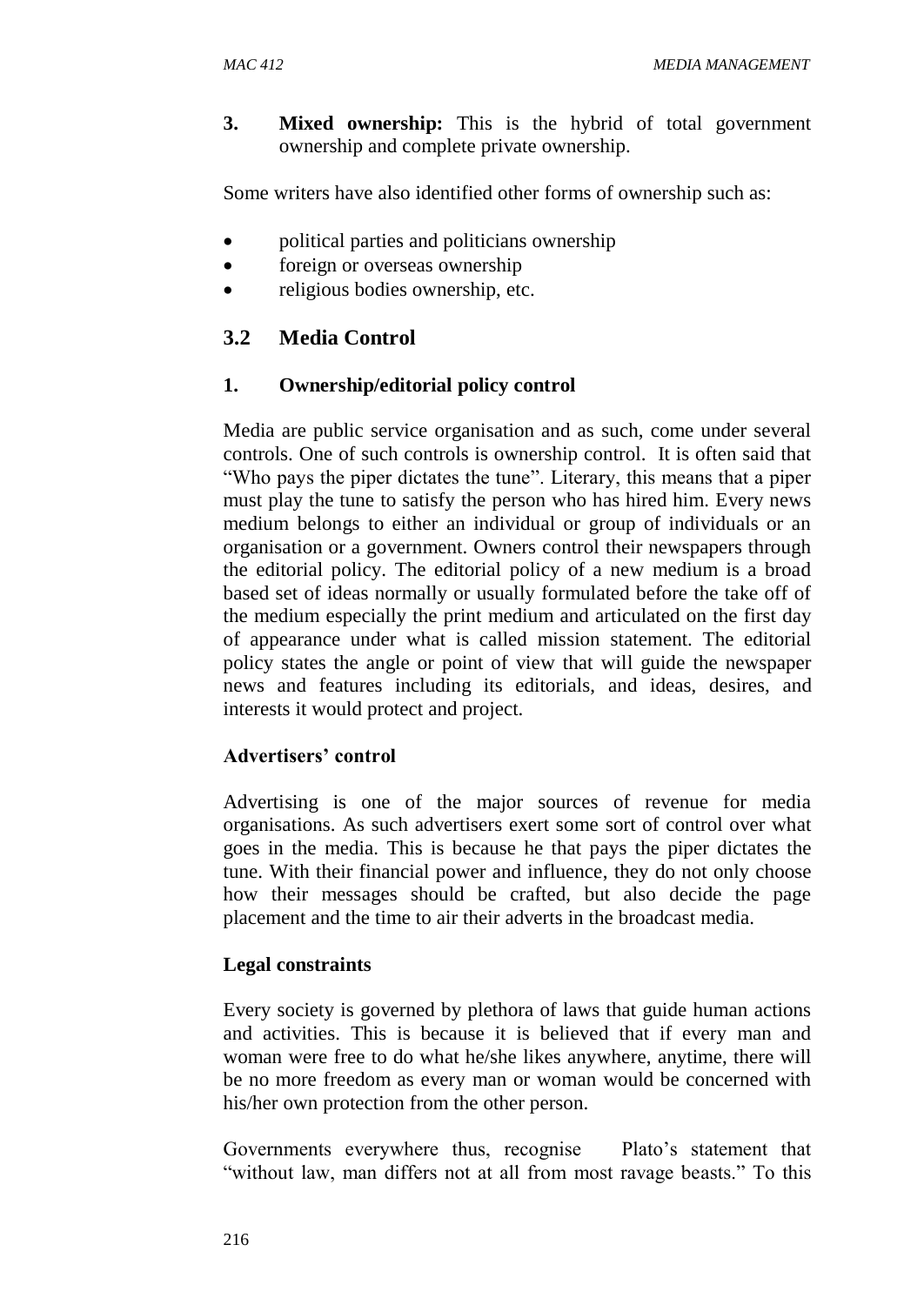effect, some set of laws are made to regulate the activities of the media in avoid the abuse of the industry by the bad eggs. Such laws include:

## **1. Defamation**

This law seeks the protection of citizens' reputation. The law insists that words which are capable of staining the reputation another should not be uttered or published in the media. The law is anchored on the popular belief that good name is better than silver and gold.

Technically, the Court of Appeal in the case of NTA vs. Ebenezer Babatunde (1964) NWLR (PT 440, 75) as cited in Okoro (2004:65) defines a defamatory statement as:

> any statement that has the capacity or tendency to lower the reputation of a right thinking person or cause him to be shunned or avoided, to expose him to hatred, contempt or ridicule or to convey an imputation on him disparaging or injurious to him in his office, profession, calling, trade or business*.*

Section 373 of the Criminal Code Act defines a defamatory matter as any "matter likely to injure the reputation of any person by exposing him to hatred, contempt, or ridicule, or likely to damage any person in his profession or trade by an injury to his reputation." When such matter is spoken or not in a permanent form, it constitutes slander; while when it is written, recorded or simply in a permanent form, it constitutes libel.

# **2. Obscenity**

This is a law that forbids any one including the media from corrupting the minds of others. A material is deemed to be obscene if it has the effect or tendency of corrupting or depraving persons who are likely to read, see or hear the contents of such material.

Thus, an obscene or indecent material is defined by Cockburn C.J. cited in Okoro (2004:73) as one which has the tendency to "deprave and corrupt those whose minds are open to immoral influences and into whose hands it is likely to fall'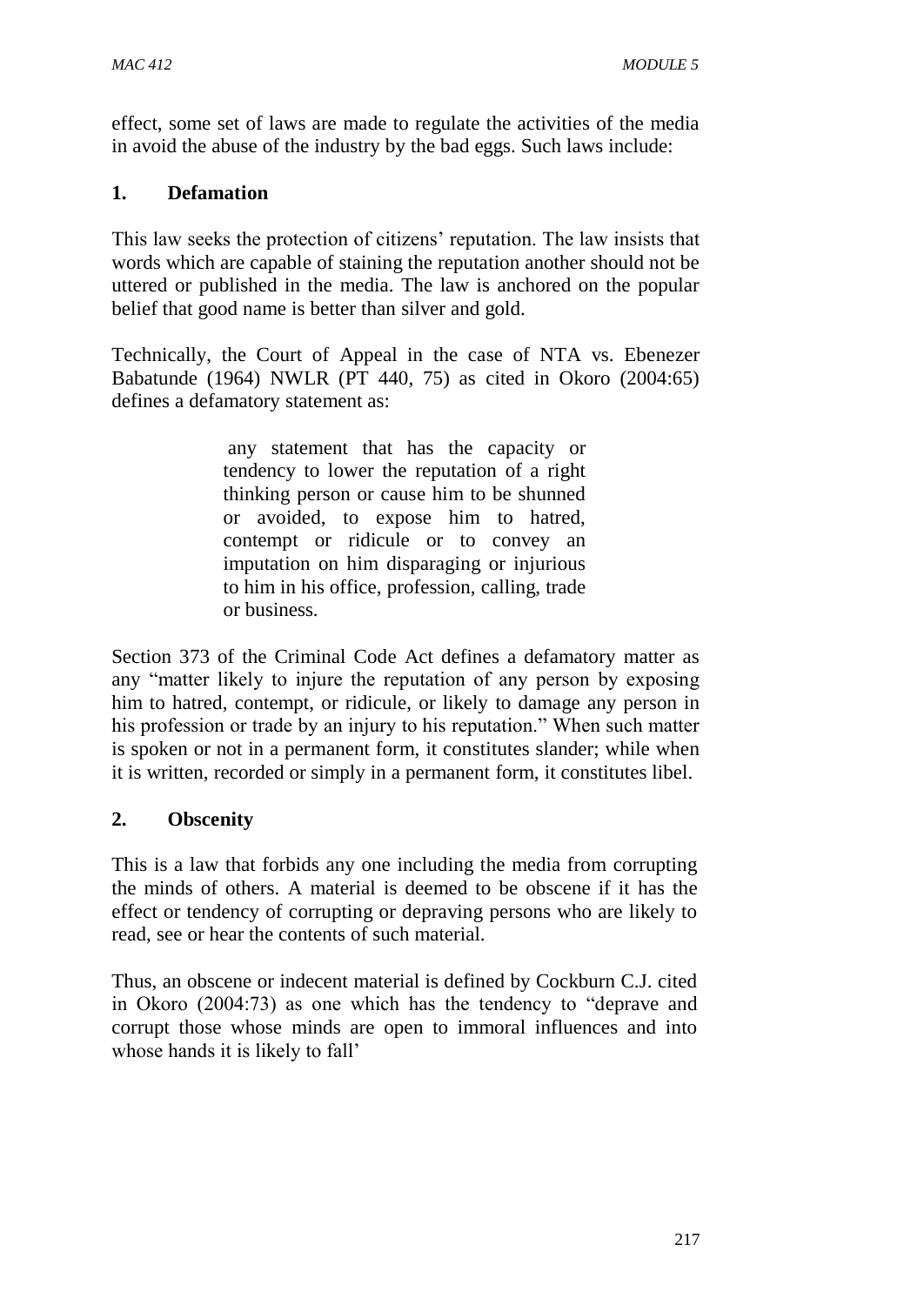# **3. Contempt of court**

The offence of contempt of court comprises conduct which "interferes with the administration of justice or impedes or perverts the course of justice" (see *Osborn's Concise Law Dictionary*, eighth edition, 1996).

Contempt of court is thus, defined as "any conduct which tends to bring into disrespect, scorn or disrepute the authority and administration of the law or which tends to interfere with and/or prejudice litigants and/or their witnesses in the course of litigation" (Yakubu; 1999). The law of contempt aims at ensuring that "nothing is done to undermine the authority of the court or administration of justice" (Yakubu, supra).

## **4. Sedition**

Section 51 (1) of the Criminal Code Act states that any person who:

- (a) does or attempts to do, or makes any preparation to do or conspire with any person to do any act with a seditious intention,
- (b) utters any seditious words;
- (c) prints, publishes, sells, offers for sale, distributes or reproduces any seditious publication,
- (d) imports any seditious publication, unless he has to reason to believe that it is seditious, shall be guilty of the offence of sedition.

The code defines a seditions publication as any publication that has the intention:

- a. to bring into hatred or contempt or excite disaffection against the person of the President or of the Governor of a State or the Government of the Federation; or
- b. to excite the citizens or other inhabitants of Nigeria to attempt to procure the alteration, otherwise than by lawful means, of any other matter in Nigeria as by law established; or
- c. to promote feelings of ill will and hostility between different classes of the population of Nigeria (see S. 50 (2).

# **5. Copyright**

This is a law that forbids anyone from stealing another person's intellectual work. It seeks to protect any literary, artistic, musical or dramatic work produced in any country subscribing to the conventions on international copyright. However, for any work to qualify for protection under the convention, it must carry the symbol © and the name of the copyright owner, including the year of first publication.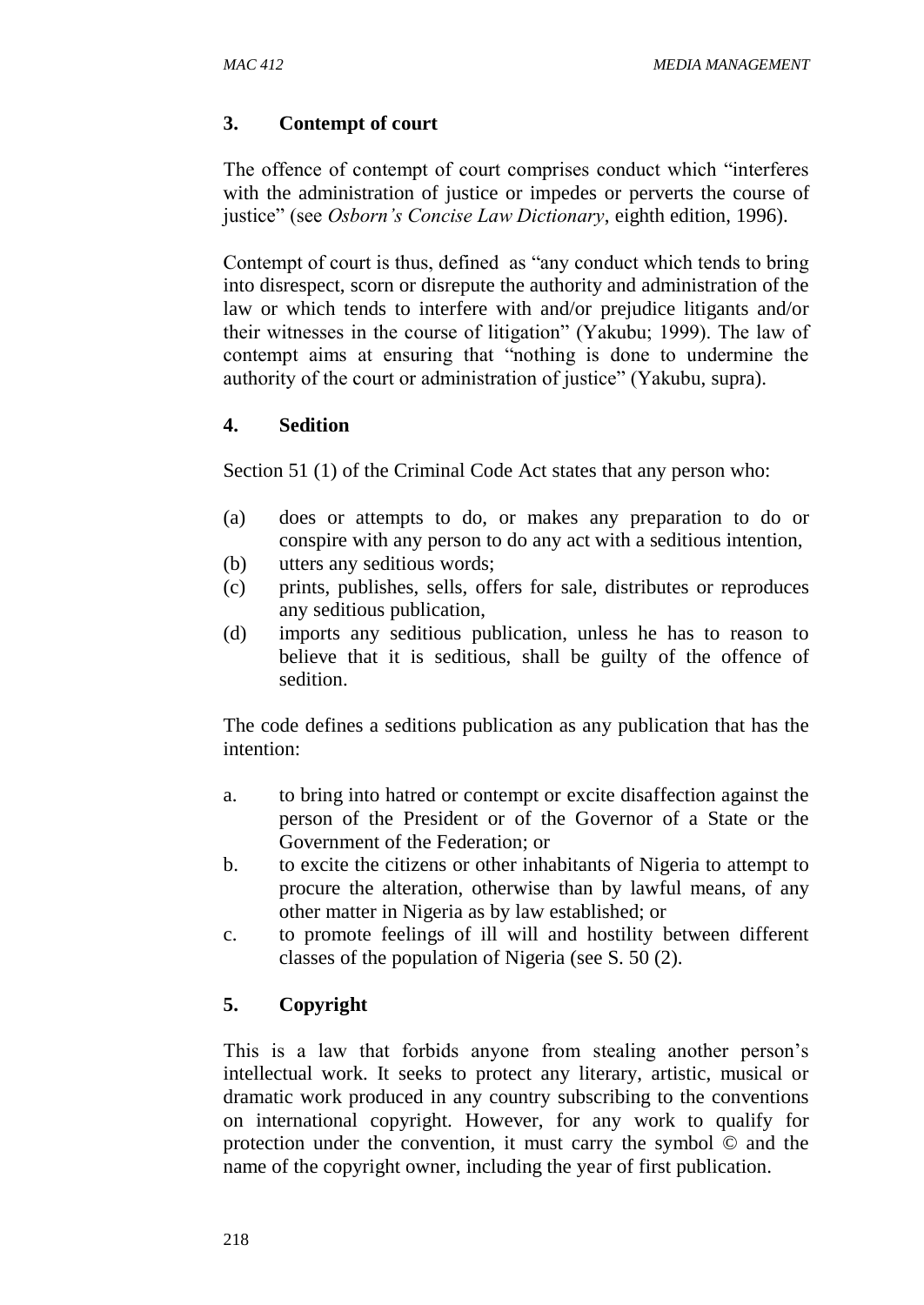### **6. Passing-off**

This is an economic tort or wrong whose basis for protection is that every person who enjoys the right to carry on his legitimate business has a correlative duty or responsibility to make sure that he does not passoff his goods or services in the market as that of his competitors (Enechi, 1997). The law forbids anyone from the theft of business identities such as trademark, logo, label, etc.

# **7. Privacy**

This law forbids anyone from infringing on or interfering in others private affairs. The right includes privacy of citizens' homes, correspondence, telephone conversations and telegraphic communications.

## **8. Official Secrets Acts**

This law forbids anyone from spying communication of state secrets and breaching of official trust. The law forbids person from (a) entering or inspecting a protected or prohibited place or even being in the vicinity of such a place (b) photographing or sketching a protected place or describing anything situated in a protected place; (c) obstructing, misleading or interfering with anyone engaged in guarding or securing a protected place; or (d) obtaining, reproducing or retaining any photography, sketch, model, document or plan which has to do with anything situated in a protected place (see S. 2 of the Act; also Elias: 1969) as cited in Okoro (2004:86).

# **4.0 CONCLUSION**

This unit has taken an in-depth look at the ownership pattern of the media in Nigeria. We have also examined the various control mechanisms of the media in the society. The knowledge of these laws and ownership patterns are important both to media workers and wouldbe media persons.

# **5.0 SUMMARY**

In this unit, we have identified the major media ownership patterns to include government ownership, private ownership and mixed ownership. We also identified and explained the various media control mechanisms and control which among others include: legal control, ethical control, advertisers control, etc.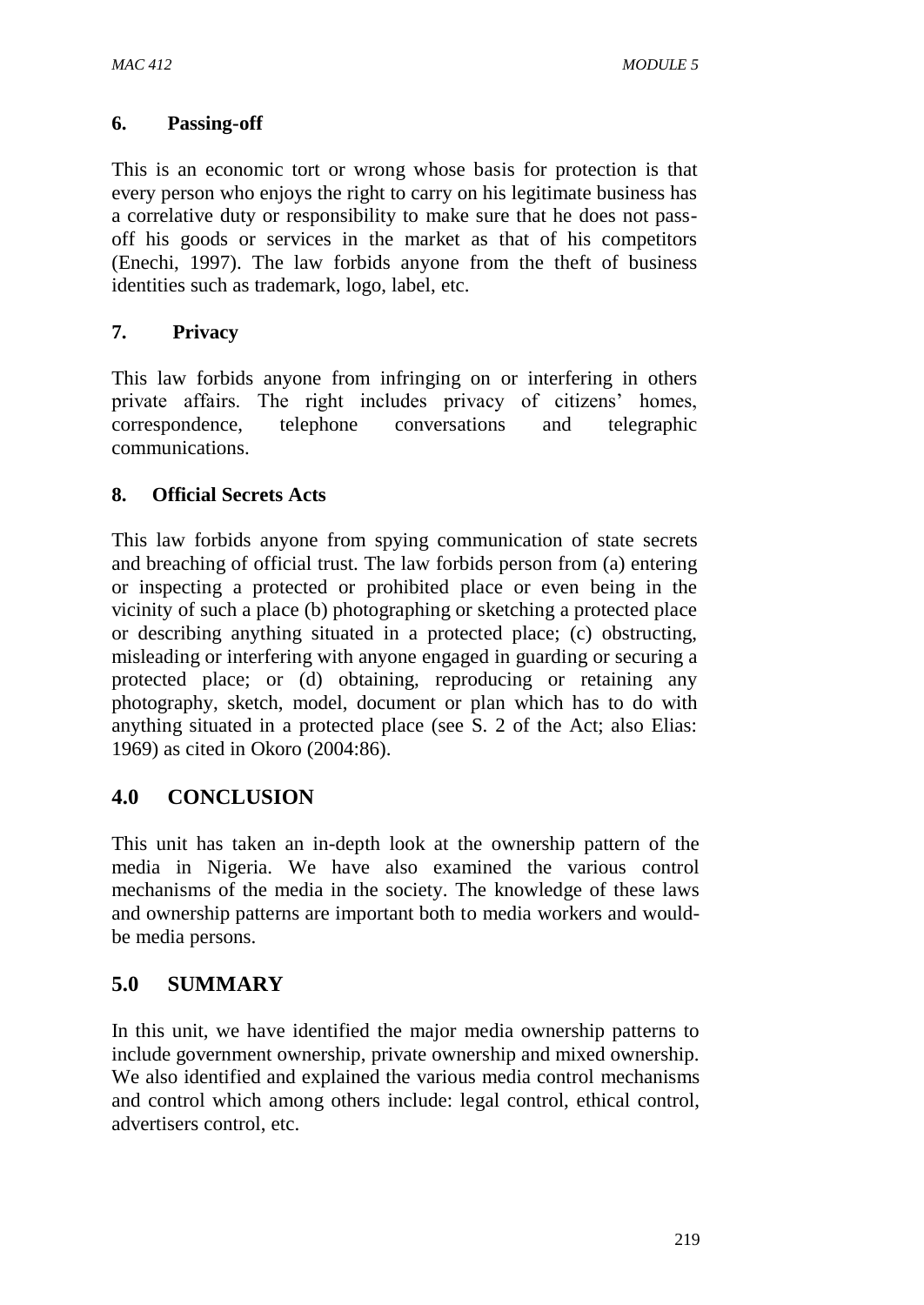## **6.0 TUTOR-MARKED ASSIGNMENT**

Identify and explain the various media ownership patterns and control.

### **10.0 REFERENCES/FURTHER READING**

*Constitution of the Federal Republic of Nigeria*, 1999.

Criminal Code Act, Cap.77, *Laws of the Federation*, 1990.

- Okunna, S. (1995)*. Ethics of Mass Communication*. Enugu: New Generation Book.
- Yakubu, A. (1999). *Press Law in Nigeria.* Ikeja: Malthouse Press Ltd.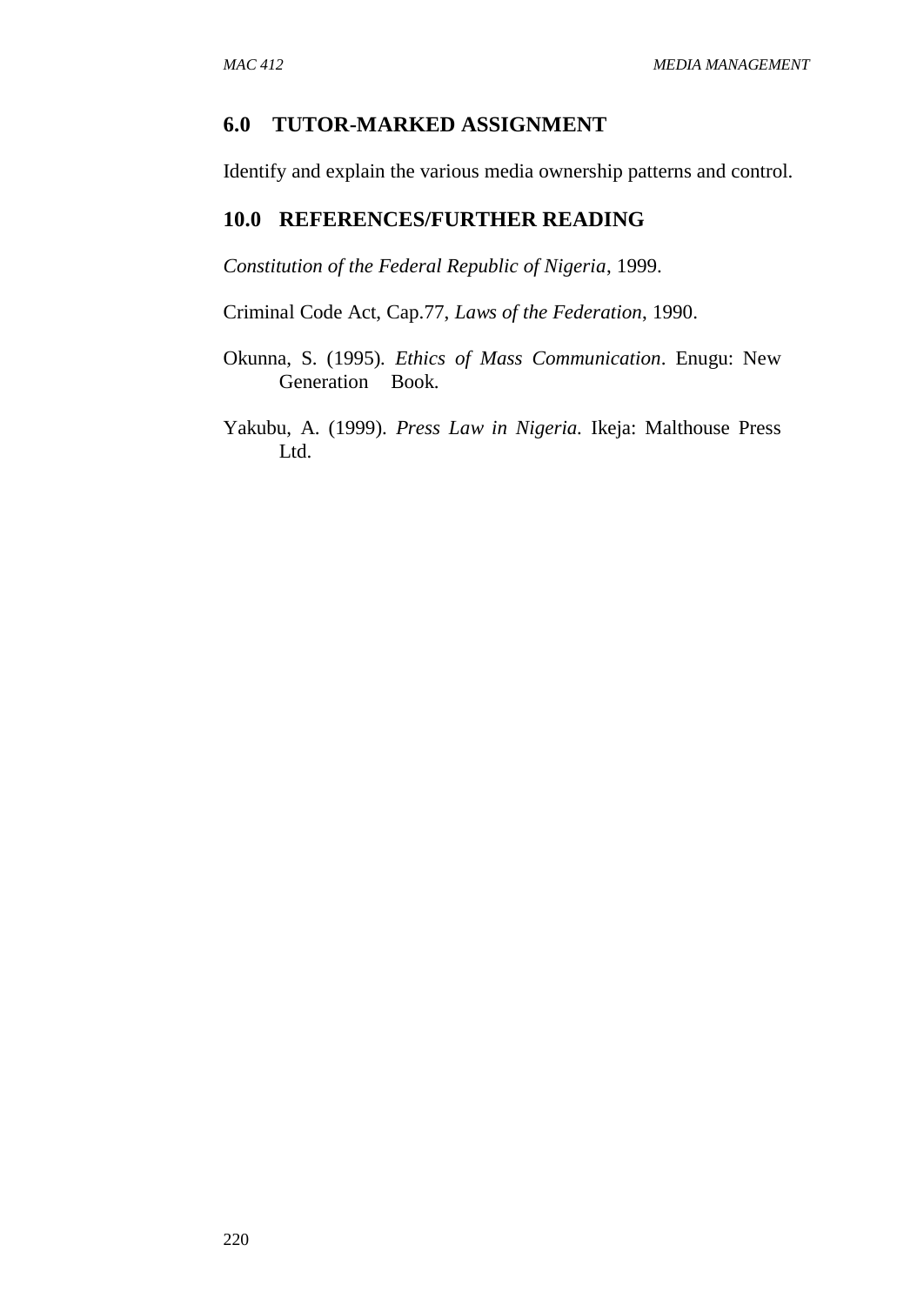# **UNIT 2 LEADERSHIP IN MEDIA ORGANISATION**

# **CONTENTS**

- 1.0 Introduction
- 2.0 Objectives
- 3.0 Main Content
	- 3.1 Leadership Defined
	- 3.2 Types of Leadership
	- 3.3 Leadership Style
- 4.0 Conclusion
- 5.0 Summary
- 6.0 Tutor-Marked Assignment
- 7.0 References/Further Reading

# **1.0 INTRODUCTION**

Leadership is very important in every media organisation. This is because it does not only determine the management style, the level of attainment of organisational goals and objectives. This unit explains the meaning of leadership as it concerns the media, the various types and styles.

# **2.0 OBJECTIVES**

At the end of this unit, you should be able to:

- define leadership
- identify the various types and styles.

# **3.0 MAIN CONTENT**

# **3.1 Leadership Defined**

The term "leadership" has so many definitions. However, all these definitions point to the fact that leadership is the process of directing the behaviour of others towards the accomplishment of some objectives. It is the means of causing or influencing individuals to act in a certain way or to follow a particular course. Ideally, this course of action is perfectly consistent with such factors as established organisational policies, procedures, and job descriptions. The central theme of leadership is getting things accomplished through people.

Aina (2002:207) coined the following definitions of leadership from management scholars: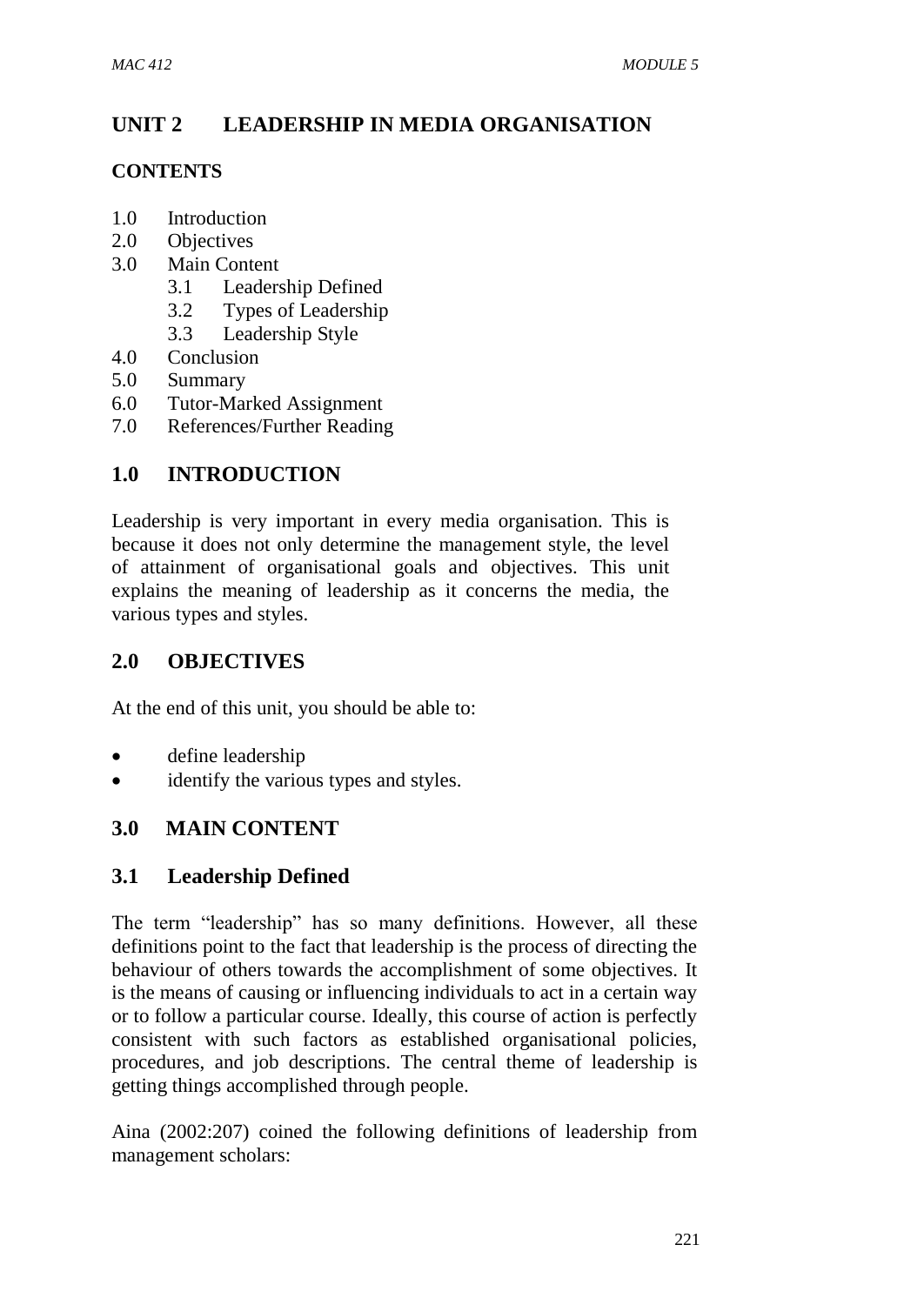- It is the process of influencing others to work willingly to achieve organisational goals, rather than out of fear.
- It is a dynamic process in a group whereby one individual influences other to contribute to the achievement of group tasks.
- Leadership is both a process and a property. The process is the use of non coercive influence to direct and coordinate the activities of a group for the accomplishment.
- Leadership is the set of qualities or characteristics attributed to those who are perceived to successful employ such influence (see Jago, 1982:315).
- It is influential increment over and above mechanical compliance with the routine directives of the organisation (Katz and Kahn: 1978).

These definitions point to the fact leadership is all about influencing peoples' actions to get things done to keep organisations going and attaining the set objectives.

# **3.2 Types of Leadership**

Different kinds of leaders exist in different organisations including the media. Among them are:

- **a. Leadership by Appointment:** The position occupied confers leadership role on this individual. In other words, the legitimate power wielded by this type of leaders is function of his formal authority within the hierarchy
- **b. The Charismatic Leader:** This type of leader possesses strong personal qualities that compel followership. Such a leader is bold, strong, dynamic, influential and powerful. This type of leader is most likely to perform well as an editor.
- **c. The Situation Leader:** This type of leader only performs well given the right position in the right place at the right time.
- **d. The Traditional Leader:** This is leadership by conferment. This type of leadership is in most cases hereditary in nature.
- **e. The Functional Leader:** This type of leader is judged by the functions or roles they play.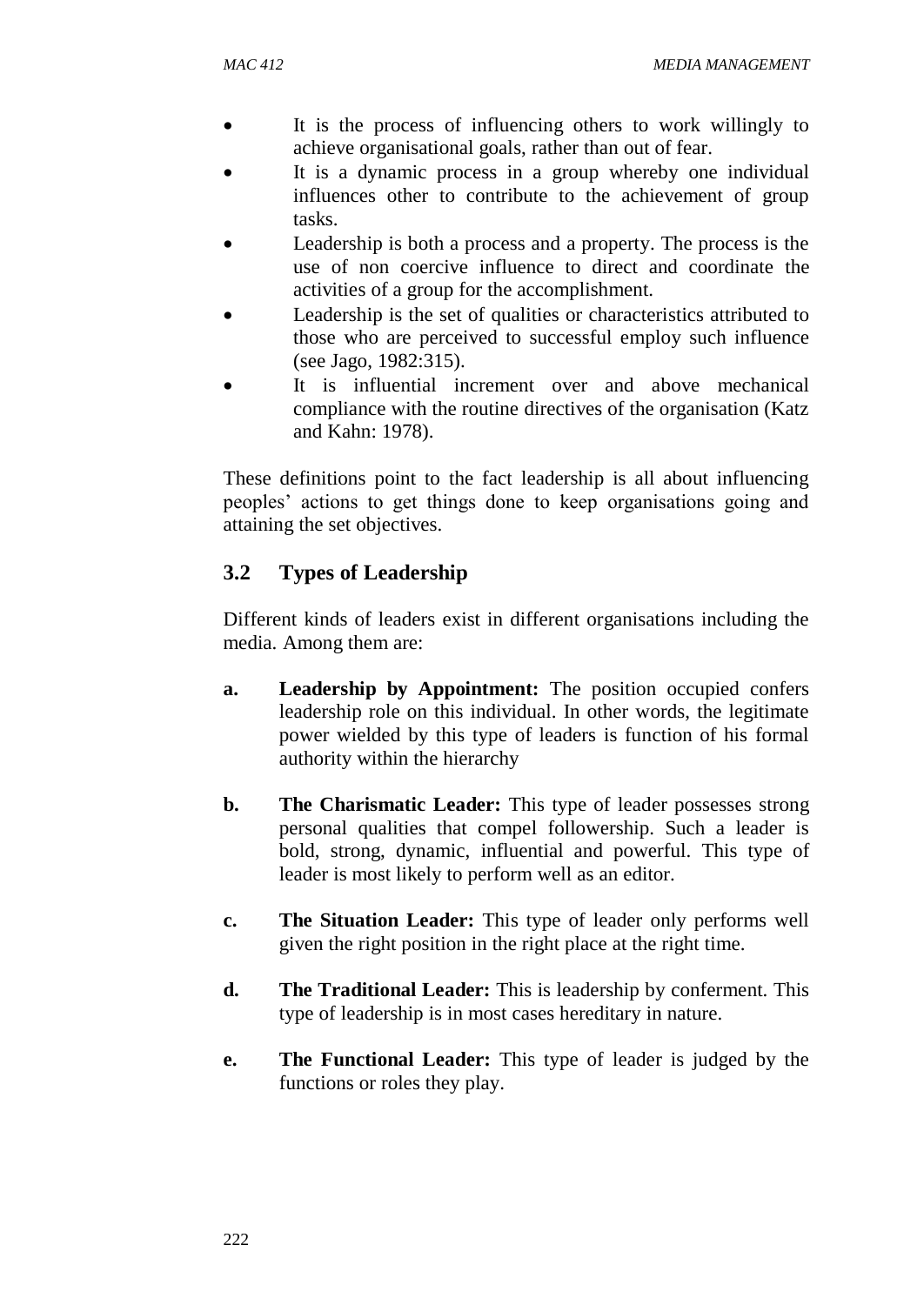# **3.3 Leadership Style**

There are three major leadership styles: *autocratic*, *democratic* and the *laissez*-*faire* style.

## **Autocratic leadership style**

Autocratic leaders give order or commands and expects total compliance. He is dogmatic, dictatorial and leads by the ability to withhold rewards or give punishments. The autocratic leader is very conscious of his position. He has little trust and faith in his subordinates. Production is good when the leader is present but drops in his absence. In an organisation where he leads, eyeservice is high.

## **Democratic leadership style**

The democratic leader is a consultant. He seeks subordinates consents in before actions and decisions are made. He encourages his subordinates to function as a unit and makes full use of the talents, abilities and creativity of the members of the group. This attitude of his, gives subordinates a sense of belonging; recognition and a sense of purpose which consequently will motivate his subordinates to be very productive and efficient.

### **The laissez-faire leadership style**

This type of leaders uses their powers very little, giving the subordinates a high degree of independence in their operations. In this type of leadership style, anything goes. These types of leaders are otherwise referred to as abdicrats. It is not the best leadership style in media management.

# **4.0 CONCLUSION**

Leadership is a central activity in any organisation. This is because the type of leader and his style of leadership go a long way in determining the overall performance of the organisation and the same time directly or indirectly determines the level of productivity, sustenance and sustainability. This unit has identified and the explained the various types and styles.

# **9.0 SUMMARY**

Our efforts in this unit have been to clearly identify and explain the various types and styles of leadership that exist in our various media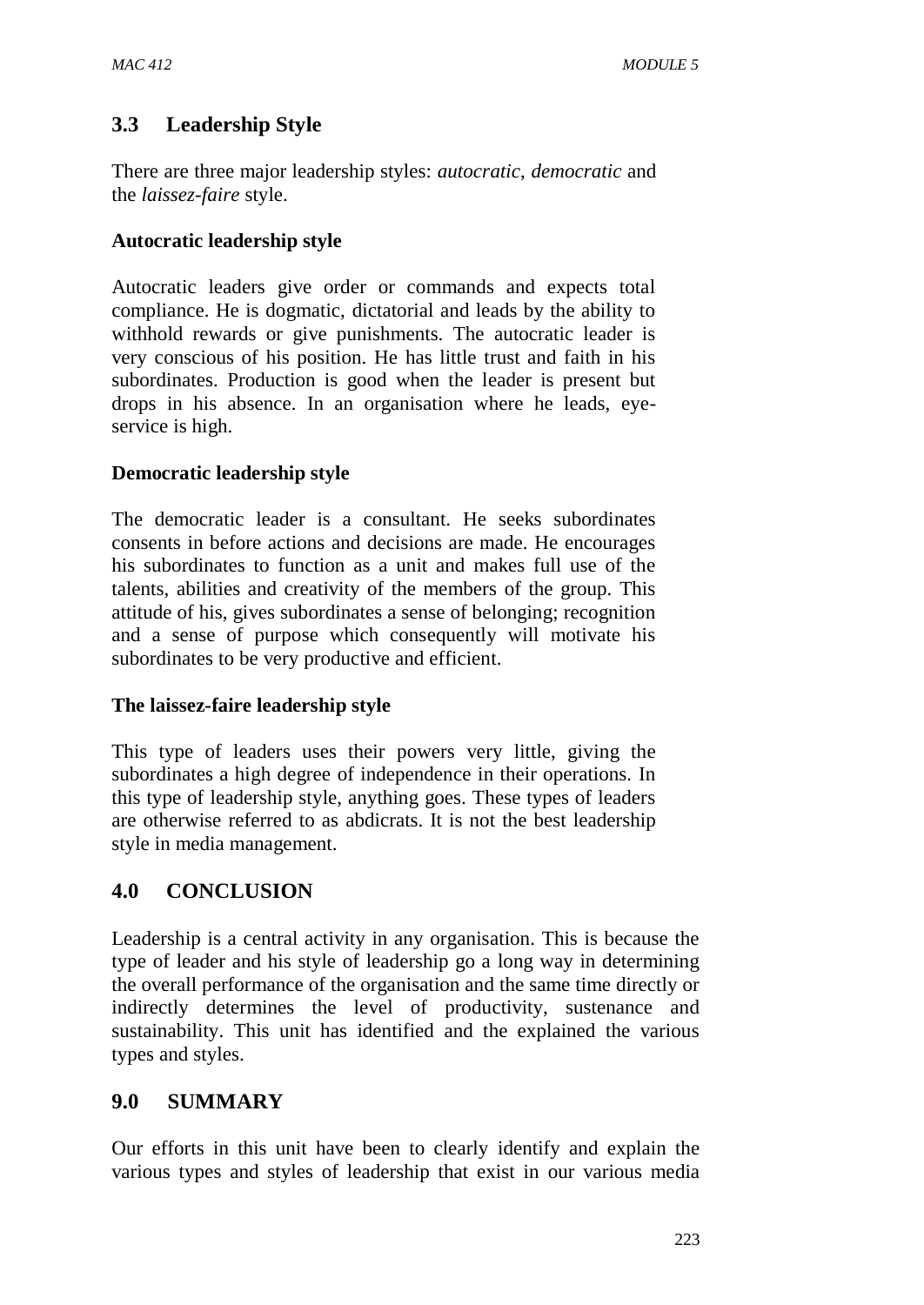organisations. The unit has identified the various types and enumerated the various styles to include - the autocratic, the democratic and the laissez-faire leadership styles.

# **6.0 TUTOR-MARKED ASSIGNMENT**

Identify and explain the various leadership types and styles that exist in our various media organisations today.

# **7.0 REFERENCES/FURTHER READING**

- Aina, S. (2002). *Modern Media Management.* Nigeria: Ebensun Publishers.
- Katz, D. & Kahn, R.L. (1978). *The Social Psychology of Organisations.* New York, NY: John Wiley.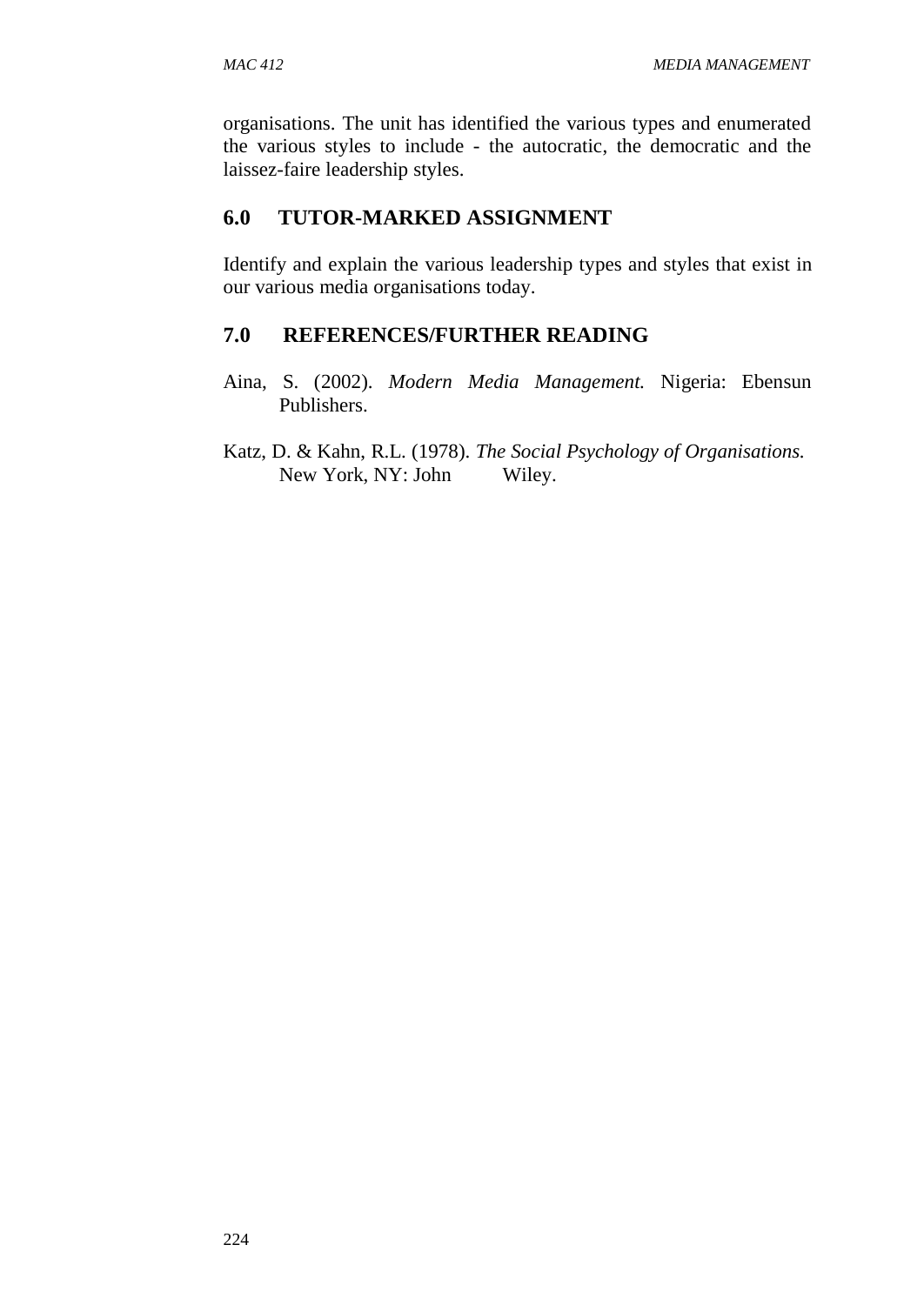# **UNIT 3 MEDIA MANAGEMENT IN THE AGE OF MEDIA PROLIFERATION**

## **CONTENTS**

- 1.0 Introduction
- 2.0 Objectives
- 3.0 Main Content
	- 3.1 Media Proliferation in Nigeria and their Challenges
	- 3.2 Advantages of Media Proliferation
	- 3.3 Popular Media Organisations in Nigeria
- 4.0 Conclusion<br>5.0 Summary
- **Summary**
- 6.0 Tutor-Marked Assignment
- 7.0 References/Further Reading

# **1.0 INTRODUCTION**

Media houses have continued to spring up in various parts of the country in the last few years. This development though positive one as many would say, but not without its challenges. This unit examines media management in this age of media proliferations

# **2.0 OBJECTIVES**

At the end of this unit, you should be able to:

- explain media proliferations, its advantages and disadvantages
- identify several media organisations in the country today (print and electronic).

# **3.0 MAIN CONTENT**

# **3.1 Media Proliferations in Nigeria and their Challenges**

The term "proliferation(s)" is usually used to describe unwanted, unhealthy or abnormal growth e.g. proliferation of schools, churches, and miracle centres, etc. However, in the case of the media, especially in Nigeria, proliferation cannot be all together regarded as a negative phenomenon. This is because:

- the media play the vital role of providing information, education, entertainment, etc, in the society
- the return of democracy to the country which has remained unbroken since 1999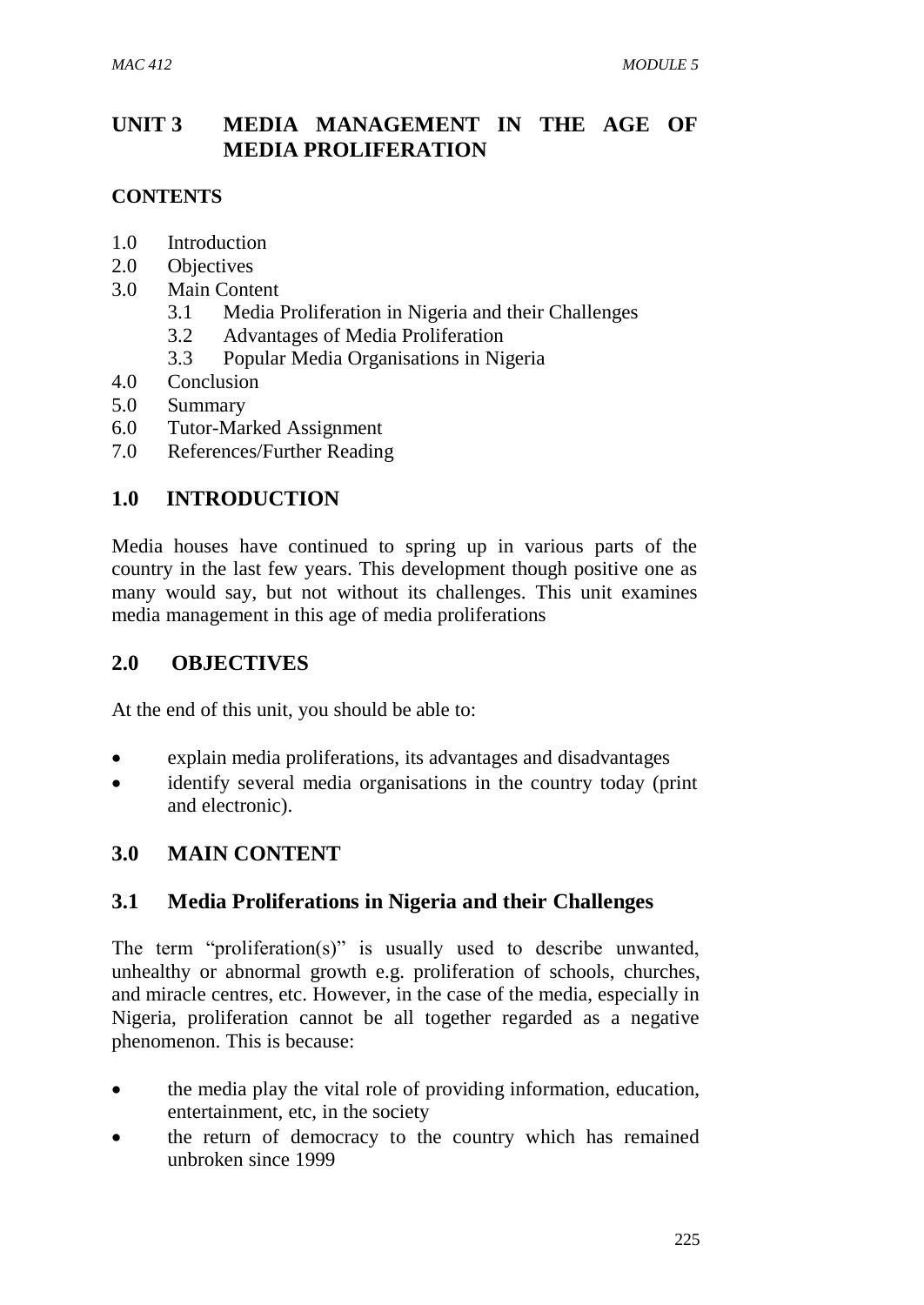- the continuous advancement of the tenets of democracy in the country, e.g. we now have Freedom of Information Act
- the rising literacy rate in the country (compare the literacy rate in the country today with twenty years ago)
- the increasing number of universities and other institutions that offer mass communication and related courses in the country
- the increasing number of graduates of mass communication, journalism, broadcasting, etc
- also, worthy of remembrance is the promulgation of decree number 38 of 1992 which gave private individuals freedom to establish and operate independent radio and television stations in the country.

With these developments, one can say that it is neither unexpected nor abnormal to expect the corresponding growth as we now witness in the media industry in the country.

Media proliferations by definition is the continuous springing up of both public and privately owned media outfits (radio, television, newspapers, magazines, etc, and other supplementary media such as advertising agencies, public relations outfits, film/cinema/movies houses, etc.) at every nook and cranny of the country.

With the increase in the number of media outfits in the country, come many unfriendly business factors. Notable among them are:

- the high cost of production
- the cost of acquisition and importation of standard equipment
- the fast eroding newspaper and magazine readership culture
- the emergence of free readership associations
- the recent breakthroughs in ICTs which has now made online version of newspapers and magazines possible
- the high poverty and illiteracy levels in the country
- the poor infrastructure in the country e.g. access roads, electricity, etc.
- the increasing interest in foreign media and decreasing interest in our local media is also a major bottleneck
- the challenge posed by the activities of quacks and charlatans are also issues of serious worry
- the systemic corruption in the country is still a major challenge
- the new dimension of security threats and targeting of media houses is a major challenge to today media managers in the country (the bomb blasts and scares of it in some media houses especially in the north, and the killing of one Mr. Enenche, a reporter with Channels TV in Kano are eloquent testimonies).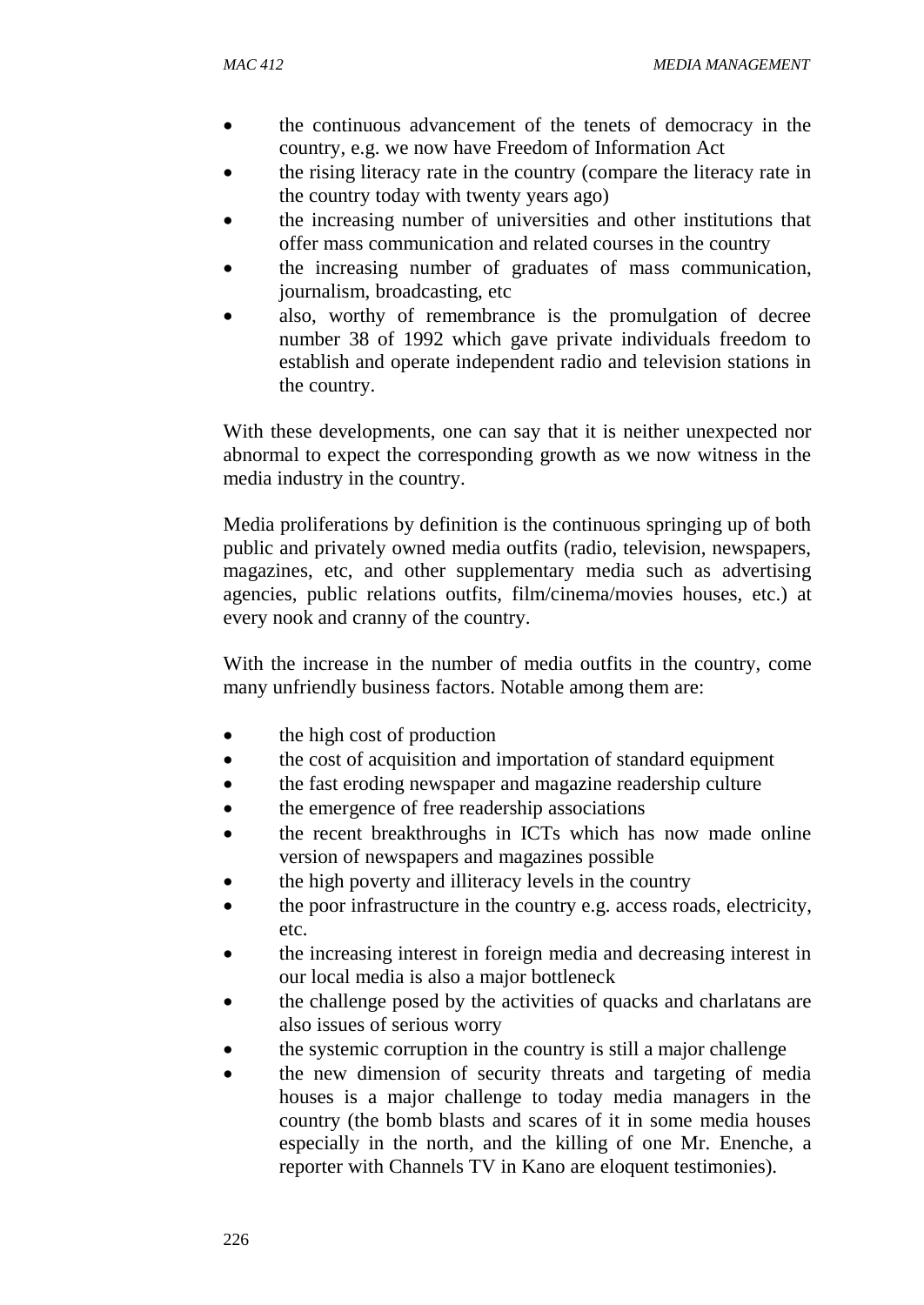# **3.2 Advantages of Media Proliferations**

The fact that the media proliferations in the country today are faced by series of challenges does not in any way take away the numerous economic, political, socio-cultural and education gains it has provided.

- 1. It has provided employment to a large number of Nigerian youths.
- 2. It has enhanced competition and quality of programmes and contents.
- 3. It has democratised the media, giving voice to persons that were hitherto denied access to the media in the era of government monopoly e.g. oppositions, minorities, activists, etc.
- 4. Perhaps, it may have been or at least contributed in the sustenance of our fragile democracy since 1999. This the media do through political education, information, mobilisation, sensitisation, etc.
- 5. The economy has also been greatly enhanced by increased advertising, promotions, publicity, etc.
- 6. It has also increased occupational mobility as media workers now have the opportunity of changing from one media organisation to the other. This promotes personnel development, change of positions, etc.
- 7. It has also brought new vistas to entertainment, glamour, etc.
- 8. The proliferations in the industry has given rise to 'media specialisation' as we now have sports radios, televisions, newspapers and magazines, e.g. Brilla FM, Soccer Star, Complete Sports, Arsenal Focus, etc. We also have music channels, e.g. Soundcity, Nigezie, Kennis Music Channel, etc.
- 9. it has also promoted tourism e.g. Silverbird TV and AIT have fared well in prmoting the MBGN, Miss World, Miss Earth, Miss Universe pageants, and reality shows like the Gulder Ultimate Search, Nigerian Idol, Glo Naija Sings, Maltina Dance All, MTN Project Fame, etc.

# **3.3 Prominent Media Organisations in Nigeria**

### **(a) Newspapers**

The list includes newspapers currently published in [Nigeria](http://en.wikipedia.org/wiki/Nigeria) that have national circulation or that are major local newspapers (source: wikipedia). This list is however not exhaustive.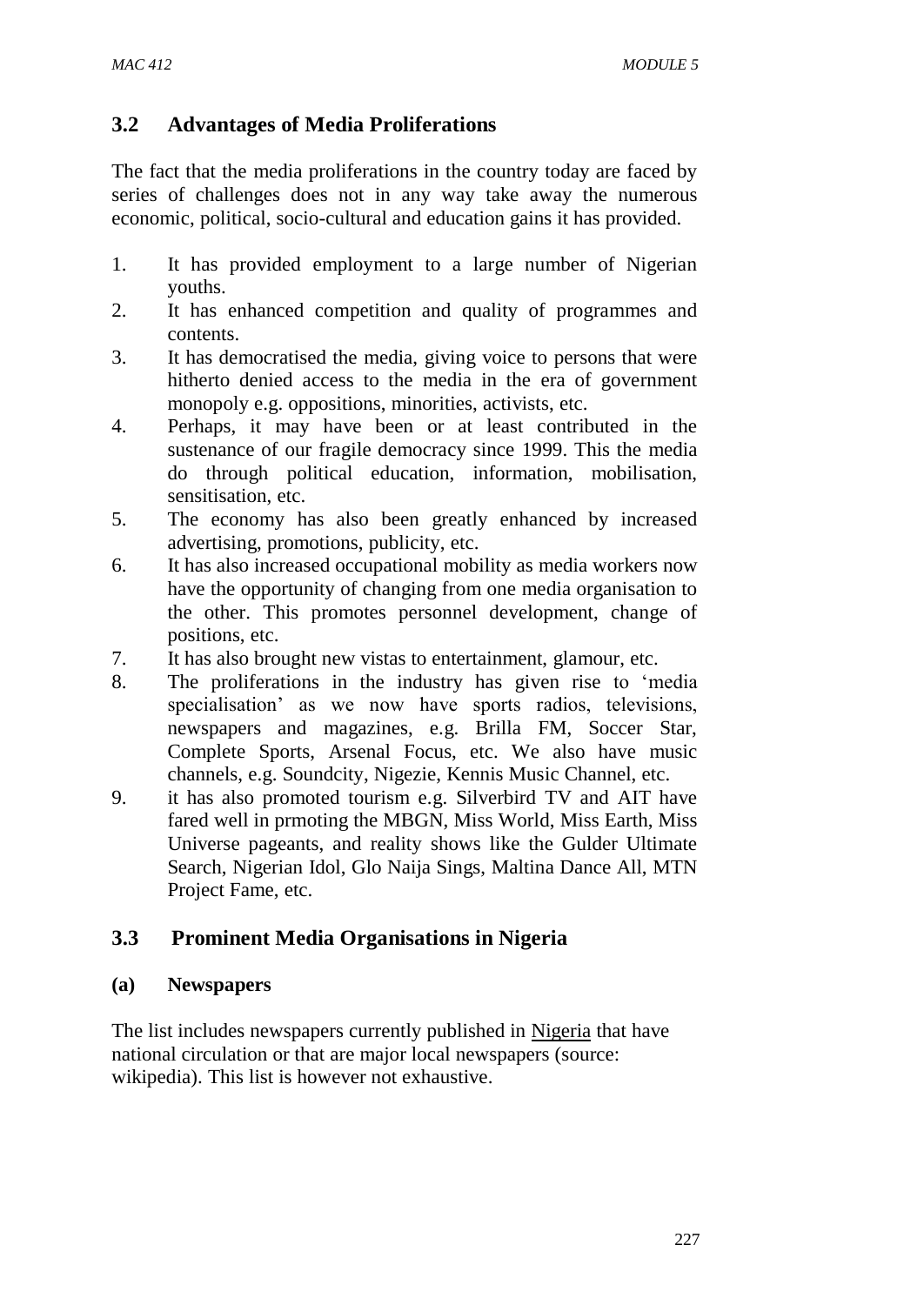| Newspaper                                | <b>Location</b>      | <b>First Issued</b>    | <b>Publisher</b>                                                |
|------------------------------------------|----------------------|------------------------|-----------------------------------------------------------------|
| <b>Blueprint</b>                         | <u>Abuja</u>         | May 2011               |                                                                 |
| <u>Newspaper</u>                         |                      |                        |                                                                 |
| <b>Business Day</b>                      | <b>Lagos</b>         | 2005                   | Frank Aigbogun                                                  |
| <b>Business</b>                          | Ikeja                |                        | Prince Emeka Obasi                                              |
| <b>Hallmark</b>                          | <u>Lagos</u>         |                        |                                                                 |
| <b>Compass</b>                           | <u>Abeokuta</u>      | 2008                   | <b>Gbenga Daniel</b>                                            |
| <b>Daily Champion Lagos</b>              |                      |                        | <b>Emmanuel Iwuanyanwu</b>                                      |
| <b>Daily Times of</b><br>Nigeria         | <u>Lagos</u>         | 9 June 1925            | <b>Folio Communications</b>                                     |
| Guardian                                 | agos                 | 1983                   | <b>Guardian Newspapers</b><br>Limited                           |
| <i>Independent</i>                       | <b>Lagos</b>         | 2001                   | <b>Independent Newspapers</b><br>Limited                        |
| <b>Leadership</b>                        | Abuja                |                        | Leadership Newspaper<br>Group                                   |
| Mirror                                   |                      | 2006                   | Global Media Mirror<br>Limited                                  |
| <b>Nation</b>                            | Lagos                |                        | 2006 Vintage Press Limited                                      |
| Newswatch                                | <u>Lagos</u>         |                        | 28 January Global Media Mirror<br>1985 Limited                  |
| Next                                     | <b>Lagos</b>         |                        | 2004 Timbuktu Media group                                       |
| <i><b>Observer</b></i>                   | <b>Benin City</b>    | 1968                   | <b>Bendel Newspapers</b><br>Limited<br>Company                  |
| <u>Osun Defender</u>                     | Osogbo               |                        | Moremi Publishing House<br>Ltd                                  |
| P.M. News                                | Lagos                |                        | Independent<br>1994 Communications<br><b>Network</b><br>Limited |
| <b>Peoples Daily</b>                     | <u>Abuja</u>         | 30<br>November<br>2008 | Peoples Media Ltd                                               |
| <u>Port Harcourt</u><br><b>Telegraph</b> | Port<br>Harcourt     | 1991                   | Prince Ogbonna Nwuke                                            |
| Punch                                    | Lagos                | 1971                   | Ajibola Ogunsola                                                |
| <u>Sun</u>                               | Lagos                | 2001                   | The Sun Publishing Ltd                                          |
| <b>Tell Magazine</b>                     | Yaba,<br><u>agos</u> | 1991                   | <b>TELL Communications</b><br>Limited                           |
| <i>Thisday</i>                           | <b>Lagos</b>         | 1975                   | Leaders & Company                                               |
| Tribune                                  | Ibadan               | 1949                   | African Newspapers of                                           |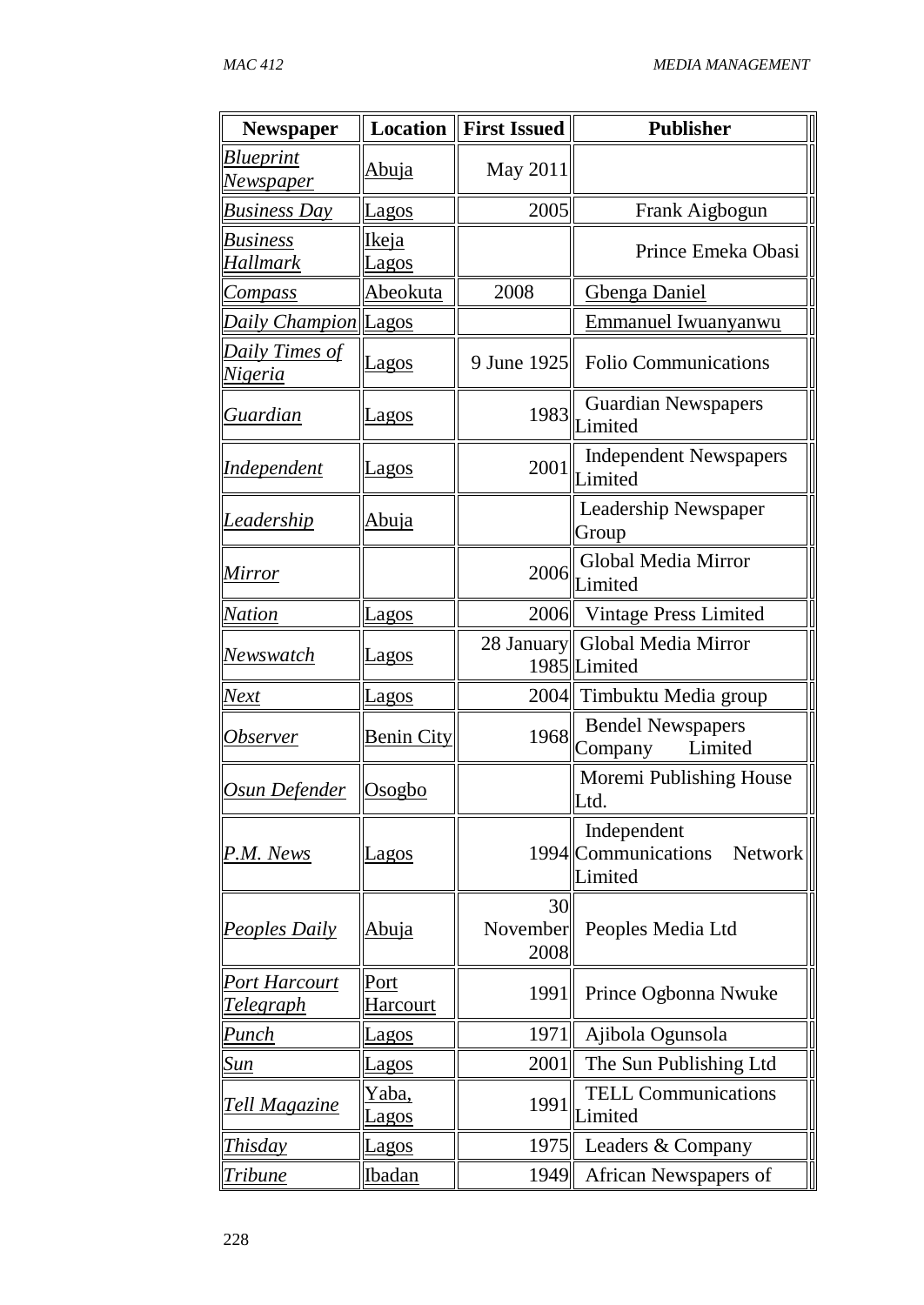| <b>Newspaper</b> |              | <b>Location    First Issued</b> | <b>Publisher</b>        |
|------------------|--------------|---------------------------------|-------------------------|
|                  |              |                                 | Nigeria Ltd             |
| $\ Triumbh\ $    | Kano         |                                 | 1980 Triumph Publishing |
| <b>Trust</b>     | <u>Abuja</u> |                                 | 2001 Media Trust        |
| Vanguard         | <u>Lagos</u> | 1983                            | Vanguard Media          |

### **(b) Radio Stations**

### **FCT Abuja**

- 88.9 Brila FM, Abuja Sports
- $\bullet$  90.3 Craig FM
- 92.1 Vision FM, Abuja
- 92.9 Kapital FM (FRCN), Abuja
- 93.5 ASO Radio, Abuja
- 94.7 Rhythm FM, Abuja
- 96.9 Cool FM, Abuja
- 98.3 Hot FM, Abuja
- 99.5 Wazobia FM, Abuja
- 99.9 Kiss FM, Abuja
- 100.5 Raypower FM, Abuja
- 104.5 Love FM, Abuja
- 909 (FRCN), Abuja

### **Abia State**

88.1 - Broadcasting Corporation, Umuahia

### **Anambra State**

- 88.9 Brila FM, Onitsha Sports
- Anambra Broadcasting Service, Awka
- 93.4 Madonna Radios (Madonna University) FM,Okija
- 93.7 Rhythm FM, Awka
- 94.1 Unizik (University of Azikwe) FM, Awka, Anambra
- 95.3 Radio Sapientia FM, Onitsha

# **Bauchi State**

- 94.6 Radio 2, Bauchi
- 98.5 Globe FM (FRCN), Bauchi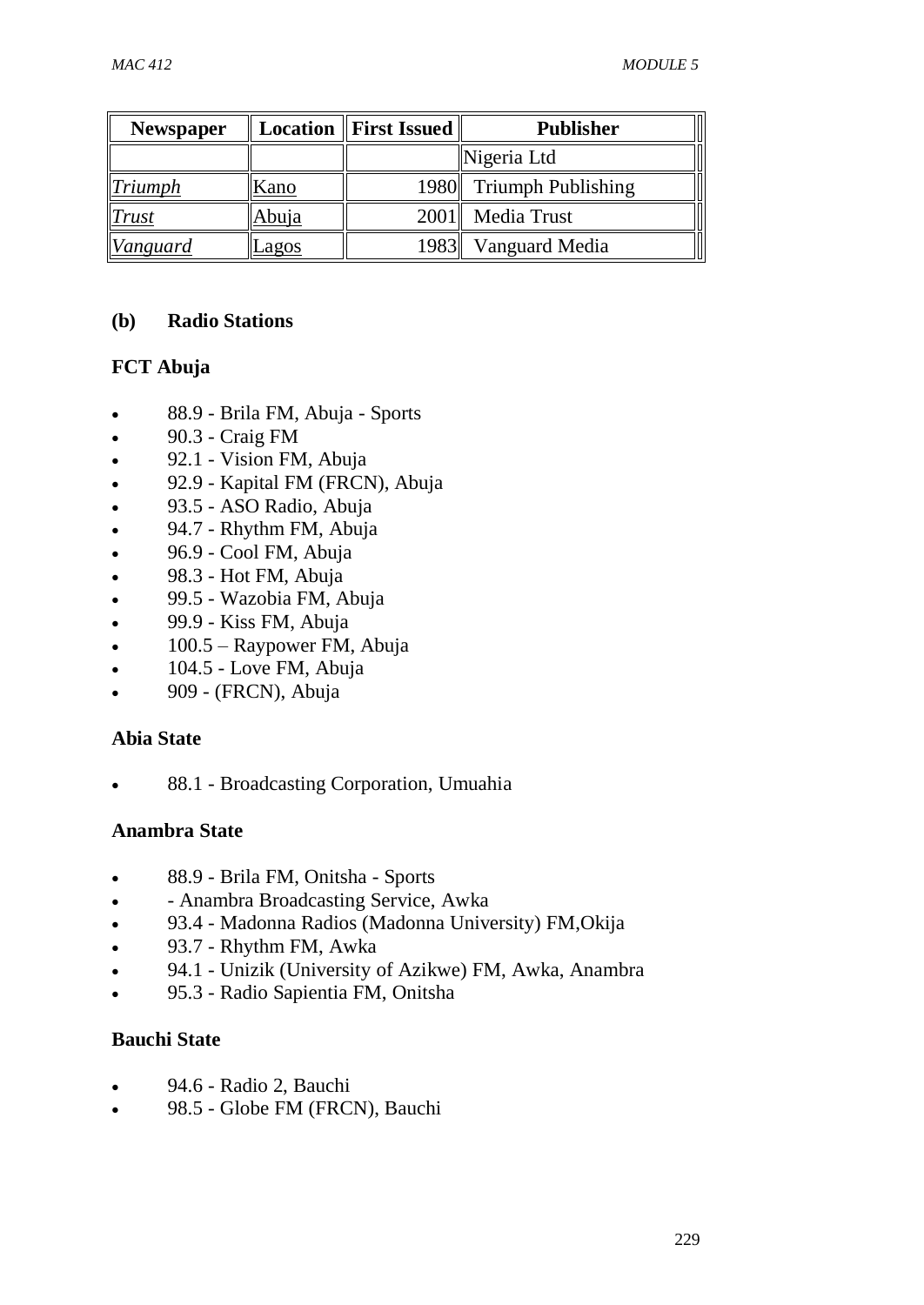### **Bayelsa State**

- 95.5 Royal FM, Yenogoa
- 101.5 Creek FM, Radio Nigeria, Yenagoa

### **Benue State**

- 95.0 Radio Benue, Makurdi
- $\bullet$  96.5 Joy FM, Otukpo
- Harvest FM, Makurdi
- 99.9 Ashiwaves FM, Katsina-Ala

### **Delta State**

- 88.1 Joko FM, Ughelli
- 88.6 Melody FM, Warri
- 89.9 Crown FM, Warri
- $\bullet$  95.1 j FM, Effurun
- 97.9 Voice of Delta, Asaba

### **Ebonyi State**

- 101.5 Unity FM, Abakaliki
- 98.1 Salt FM, (EBBC), Abakaliki

### **Edo State**

- 92.3 Independent Radio FM
- 93.7 Silverbird Rhythm FM
- 94.1 Hillside FM (Auchi Polytechnic Radio), Auchi
- 95.5 Edo Broadcasting Service, Aduwawa
- 105.5 Raypower FM, Benin
- $\bullet$  111.5 Esan FM, Ewu
- Bronze FM (FRCN), Aduwawa

#### **Ekiti State**

• 100.5 - Progress FM (FRCN), Ado Ekiti

### **Enugu State**

- 92.1 Lion FM, University of Nigeria, Nsukka
- 92.5 Dream FM, Enugu
- 96.1 Sunrise FM, Enugu
- 92.85 Coal-City FM, Enugu
- Caritas University FM, Amorji-Nike, Enugu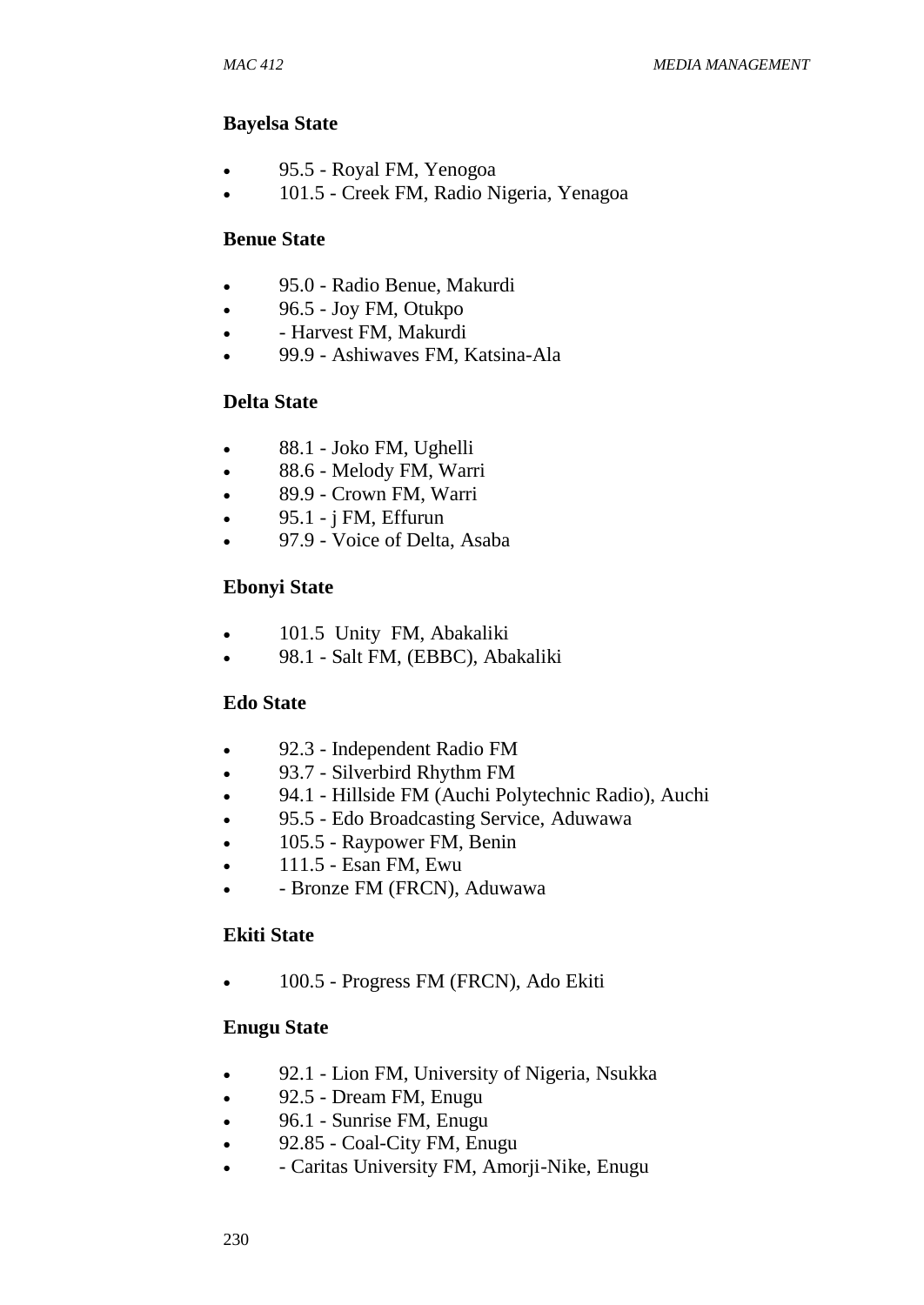- 102.8 AJASONIC FM, Enugu
- 826 FRCN (Radio Nigeria 1) Enugu

### **Gombe State**

91.9 - Gombe FM

### **Imo State**

- Imo Broadcasting Corporation
- 99.5 Hot FM (Owerri)
- 100.5 Heartland FM 94.4 Orient FM

### **Kaduna State**

- 88.9 Brila FM
- 89.9 Kada FM Kaduna
- 90.9 Capital Sounds FM, Kaduna
- 91.7 Liberty Radio FM, Kaduna
- 92.1 Karama FM Kaduna
- 96.1 Supreme FM, Kaduna
- 97.7 Alheri Radio FM, Kaduna
- 106.5 Ray Power FM Kaduna
- 747 MW Nagarta Radio
- 594 FRCN (Hausa), Kaduna
- 1107 FRCN (English), Kaduna

### **Kano State**

- 88.5 Dala FM, Kano
- 89.3 Radio Kano II FM, Kano
- 95.1 Wazobia FM, Farm Centre, Kano
- 96.9 Cool FM, Farm Centre, Kano
- 97.7 Rahama FM, Kano
- 99.5 Freedom Radio, Kano
- 103.5 Pyramid FM, Madobi Kano
- 106.5 Ray Power, Kano

#### **Katsina State**

• 104.5 - Radio Nigeria Companion FM, Katsina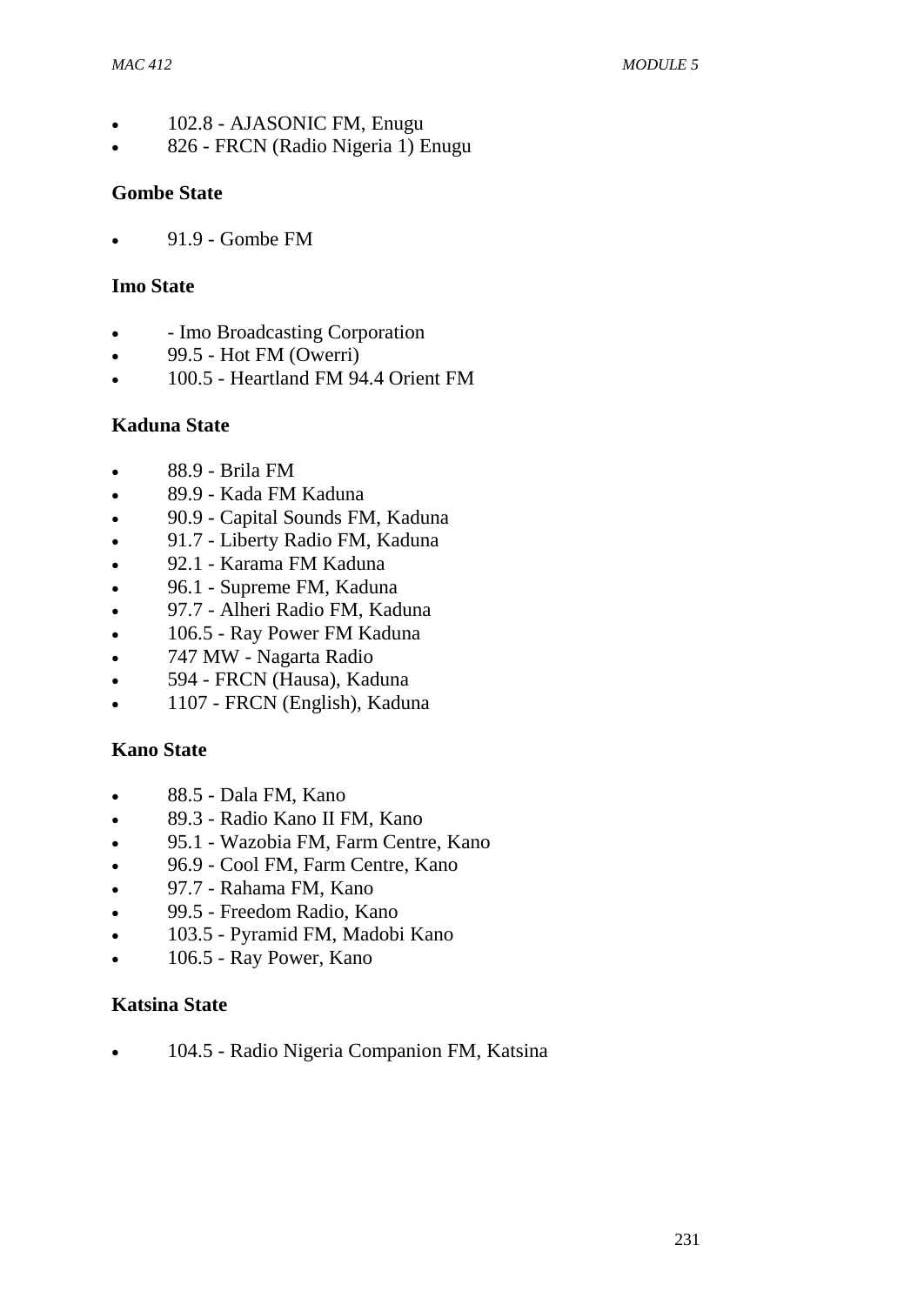### **Kogi State**

- 94.0 Confluence FM, Lokoja
- 95.5FM Grace FM, Lokoja (Urban Music, Hip-Hop, African Music)
- 101.5 Prime FM (FRCN)

#### **Kwara State**

- 89.3 Unilorin FM, Ilorin (University of Ilorin Radio)
- 95.1 Royal FM, Ilorin
- 99.0 Midland FM (Radio Kwara), Ilorin
- 103.5 FRCN (Radio Nigeria), Idofian
- 612.8 Radio Kwara, Ilorin

#### **Lagos State**

- 88.9 Brila FM sports
- 89.7 Eko FM, Ikeja
- 90.3 Craig FM
- 90.9 Top Radio FM
- 92.3 Inspiration FM www.inspirationradio.fm
- 92.9 Bond FM
- $\bullet$  93.7 Rhythm FM
- $\bullet$  94.1 Rainbow FM
- 94.8 Altitude FM pop, rock
- $\bullet$  95.1 Wazobia FM
- 96.1 Traffic radio
- 96.9 Cool FM urban music
- $\bullet$  97.3 Classic FM
- 97.7 Metro FM FRCN
- 98.1 SMOOTH FM, soul, rhythm and jazz
- $-98.9$  Kiss FM
- 99.3 Nigeria Info
- $\bullet$  99.9 Beat FM, Ikovi
- 100.5 Ray Power FM, Alagbado
- $\bullet$  101.5 Star FM, Ikeja
- 102.3 Radio Continental, Ikosi Ketu
- $\bullet$  102.7 Naija FM
- 103.1 Uni-lag FM (University of Lagos)
- 103.5 Choice FM FRCN
- 105.1 City FM, Oregun www.city1051.com
- 105.9 NOUN FM (National Open University of Nigeria), Victoria Island
- 107.5 Radio Lagos, Ikeja
- $\bullet$  111.5 Flow FM, Lagos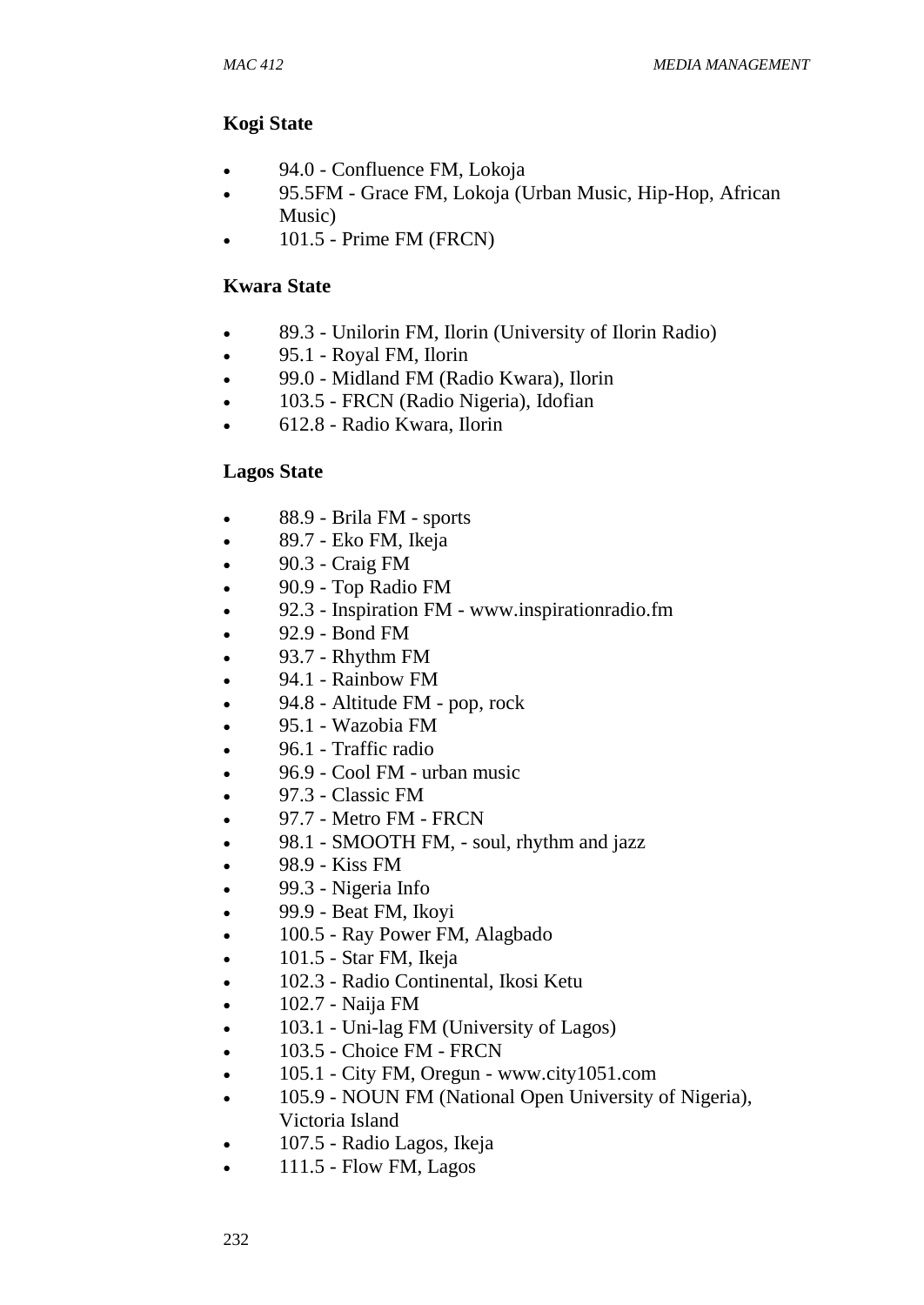- $\bullet$  112.9 Lil Frez, Lagos
- 141.5 Pablo Radio, Oworonshoki
- 4770 FRCN, Lagos
- 6090 FRCN (Radio Nigeria 1), Lagos

### **Nasarawa State**

- 97.1 Nasarawa Broadcasting Service (Lafia)
- 101.1 Nasarawa State Mass Communication Department FM
- 102.5 Precious FM (Lafia, FRCN)
- 108 Kizito FM

### **Niger State**

- 88.5 Zuma FM, Suleja
- 91.2 Crystal Radio, Minna
- 92.3 Search FM, Minna (Federal University of Technology, Minna)
- 100.5 Power FM, Bida FRCN

## **Ogun State**

- 94.1 Rainbow FM
- 94.5 Paramount FM, FRCN, Abeokuta
- 101.9 Rockcity FM, Abeokuta
- FM 123.5 Geolabious FM, Abeokuta
- OGBC 2 FM, Abeokuta
- OGBC (Yoruba Radio), Abeokuta

### **Ondo State**

- 88.9 Adaba FM Urban and blended yoruba music
- 93.1 FUTA FM (Federal University of Technology, Akure)
- 96.5 OSRC FM Local MUSIC
- 102.5 Positive FM (FRCN), Akure Blend of old/new school
- 94.5 Orange FM, Akure Ondo State

### **Osun State**

- 89.5 Orisun FM, Ile Ife
- 94.5 Great FM, Obafemi Awolowo University, (Ife)
- 95.5 Gold FM, Ilesa Radio Nigeria
- 103.1 Uniq FM, Ara Station, Ilesa
- 104.5 Living Spring FM, Ile-Awuye Oke Baale Osogbo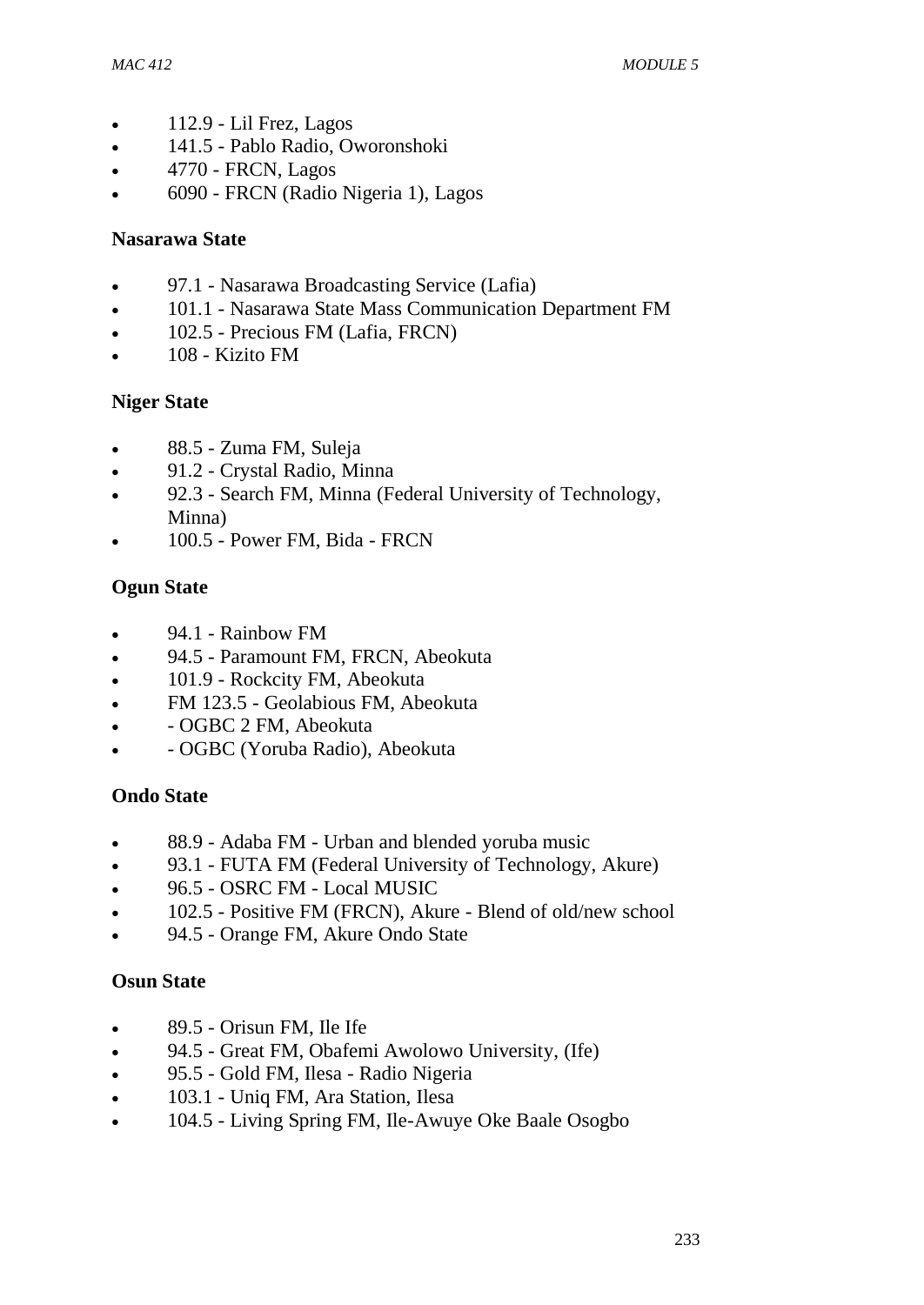## **Oyo State**

- 92.1 Ajilete FM, Gambari, Ogbomoso
- 93.5 Premier FM (FRCN), Ibadan
- 96.3 Oke-Ogun FM, Alaga
- 98.5 Oluyole FM, Ibadan
- 99.1 Amuludun FM, Ibadan
- 101.1 Diamond FM University of Ibadan, Ibadan
- 105.5 Splash FM, Ibadan

## **Plateau State**

- 88.65 Radio Plateau 1 AM 1224, Jos
- 90.5 Peace FM, Jos
- $\bullet$  93.7 Rhythm FM, Jos
- $\bullet$  100.5 Raypower FM, Jos
- 101.5 Highland FM, Jos FRCN
- 96.1 ICEFMUJ (Unijosfm)

## **Rivers State**

- 93.7 Rhythm FM, Port Harcourt
- 94.1 Wazobia FM, Port Harcourt
- 95.9 Cool FM, Port Harcourt
- 97.7 Love FM
- 98.5 Treasure FM
- 99.1 Radio Rivers
- 106.5 Raypower FM
- 7255 Voice of Nigeria (ShortWave), Lagos
- 9690 Voice of Nigeria (ShortWave), Lagos
- 11770 Voice of Nigeria (ShortWave), Lagos
- 15120 Voice of Nigeria (ShortWave), Lagos

# **Internet radios**

- 19jaradio [http://www.19jaradio.com](http://www.19jaradio.com/) ( streaming everything and anything Nigerian, online 24 hours a day 7 days a week)
- Naijaradios [http://www.naijaradios.com](http://www.naijaradios.com/) (A Live streaming portal of all FM Stations in Nigeria + Social Network, Its Radio 2.0)
- Nigerian WebRadio (USA[\)100% Nigerian music 24/7!](http://www.nigerianwebradio.com/)
- Hausa Internet Radio [http://hausaradio.net](http://hausaradio.net/) (Your 24/7 source for Hausa audio from music to daily newscasts from all over the world and a portal and aggregator of all Hausa radio online)
- Praiseworld Radio [www.praiseworldradio.com](http://www.praiseworldradio.com/) Nigeria's premium Online Gospel Radio Station offering 24hr broadcast of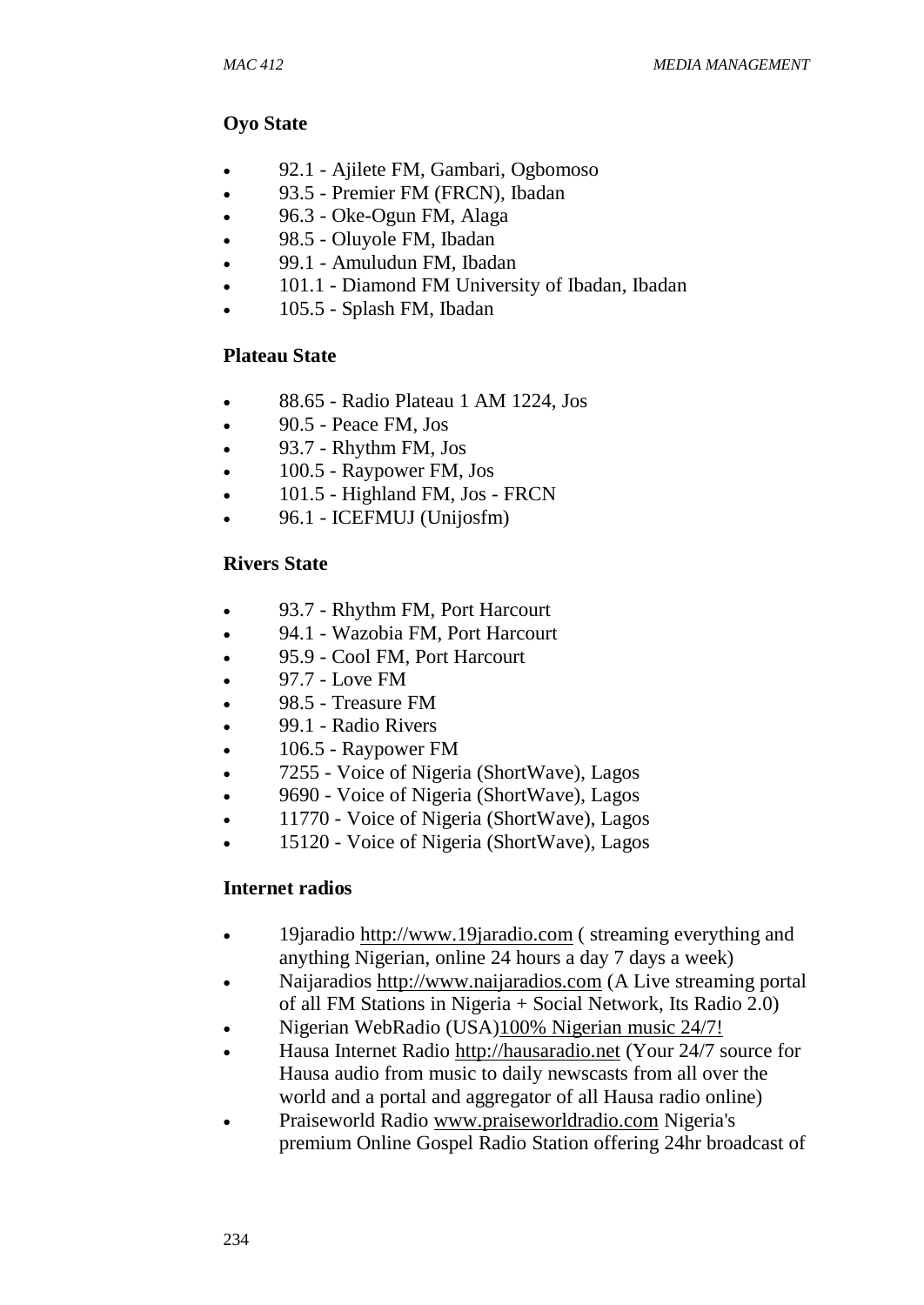pure urban gospel content, music, news and programs. Located in Lagos, Nigeria

## **(c) Television stations**

## **Abia**

- NTA Aba Channel 6
- Broadcasting Corporation of Abia State Umuahia BCA

### **Anambra**

- ABS Awka
- Minaj Obosi

## **Edo**

- EBS Benin
- ITV Benin
- NTA Benin
- NTA Iruekpen
- AIT Benin
- STV Benin

### **Ebonyi**

- NTA Chanel Channel 43, Abakaliki
- Salt TV EBBC

### **Enugu**

- NTA Chanel 8
- ESBS Chanel 50

### **Ibadan**

- NTA Ibadan (Established in 1959 as WNTV Ibadan) "Africa's first television station"
- BCOS, Ibadan
- Galaxy Television

### **Osun**

- Osbc
- NTA Osogbo
- NTA Ife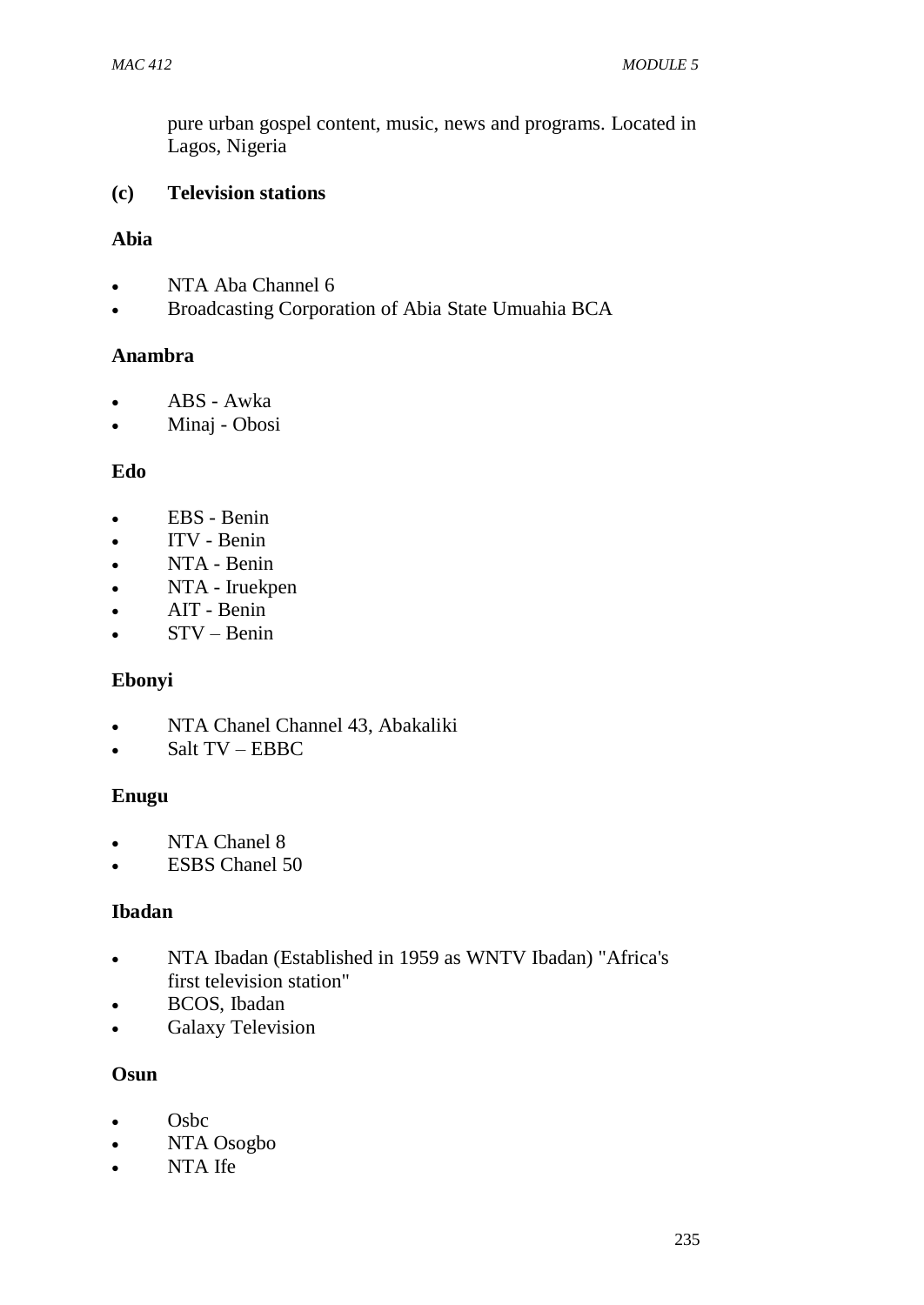- Reality TV Iwo
- NDTV Ibokun

#### **Imo**

- NTA Owerri
- IBC Owerri
- Orient TV

### **Lagos**

- **DBN** International
- Nigerian Television Authority
- $\bullet$  TV 39
- Silverbird TV (website)
- Channels Television
- Africa Independent Television
- MITV
- TV Continental
- **•** Galaxy Television
- iball TV (Transit TV)
- Lagos Television
- HiTV (Pay TV) (website)
- MBI [minaj broadcasting international]
- MCTV (Pay TV discom)
- Superscreen
- ACBN (Station on HiTv and MyTv)
- OnTV Nigeria

### **Ogun**

- GTV Abeokuta
- NTA Abeokuta
- NTA IjebuOde
- FABIANO TV Ijebu Ode

### **Kano**

- ARTV Kano
- NTA Kano

### **Kaduna**

- KSTV Kaduna
- NTA Kaduna
- DITV Kaduna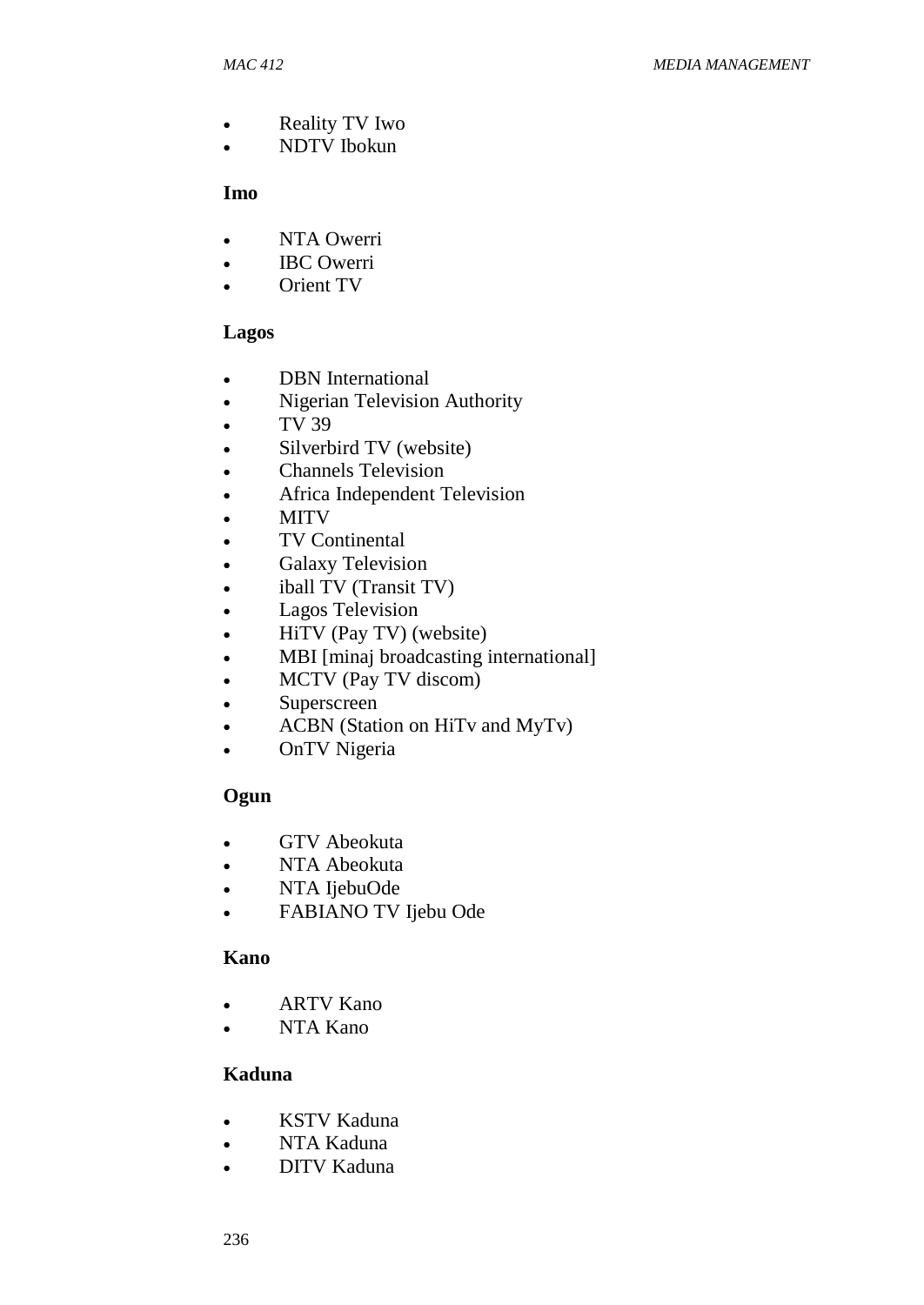### **Plateau**

- PRTV Corporation
- NTA Jos
- AIT Jos

## **Rivers**

- Rivers State TV
- NTA Port Harcourt

# **4.0 CONCLUSION**

This unit has examined media management in this era of media proliferations. We have explained that the proliferations of the industry are not altogether negative phenomenon but a positive one that calls for encouragement. It is our belief that the knowledge of the issues discussed above would serve as an eye opener to both present media managers and the future ones.

# **5.0 SUMMARY**

This unit has explained the media, nature and implications opf media proliferation in Nigeria today. We have also identified the challenges and the prospects it has brought. We went further to itemise some major media organisations yesterday and today in the country. The issues discussed should be taken seriously by media students and media workers.

# **10.0 TUTOR-MARKED ASSIGNMENT**

- 1. Explain media proliferation in the Nigeria context.
- 2. What are the implications to a contemporary media outfit in the country?
- 3. What challenges do they pose?
- 4. What prospects has it brought?

# **11.0 REFERENCE/FURTHER READING**

Wikipedia. *List of Media Organisations in Nigeria*. Retrieved on 07/01/2013.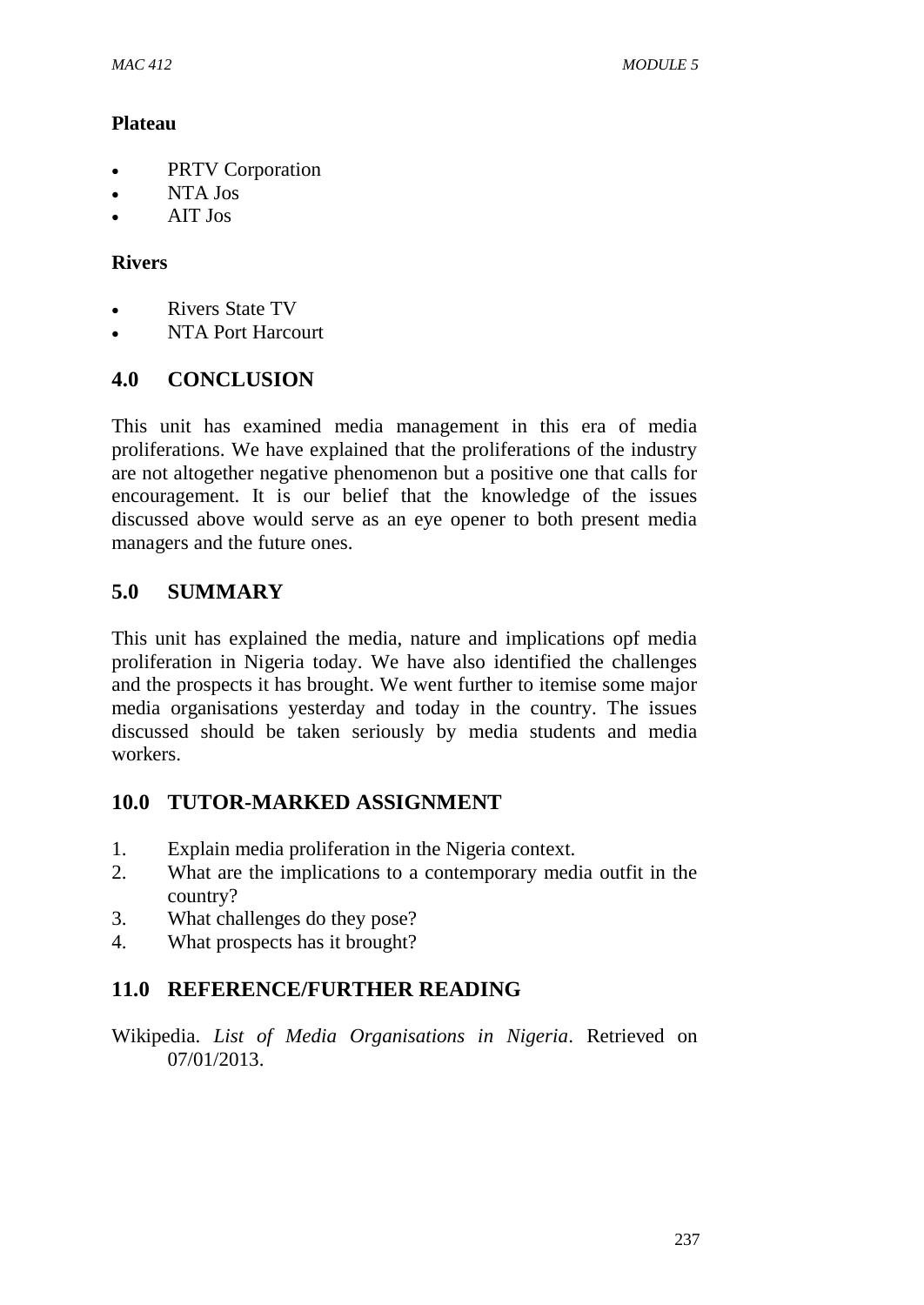# **UNIT 4 ETHICS AND SOCIAL RESPONSIBILITIES IN MEDIA MANAGEMENT**

#### **CONTENTS**

- 1.0 Introduction
- 2.0 Objectives
- 3.0 Main Content
	- 3.1 Ethics: A Conceptual Overview
	- 3.2 Some Ethical Issues in Media Management
	- 3.3 Code of Ethics for Nigerian Journalists
- 4.0 Conclusion
- 5.0 Summary
- 6.0 Tutor-Marked Assignment
- 7.0 References/Further Reading

# **1.0 INTRODUCTION**

The knowledge of media ethics is important in today media management. This is because, beyond the universal media laws, there are still moral issues and decisions that confront media workers as they do their media work from day to day. This unit examines those ethical issues that border on media management.

# **2.0 OBJECTIVES**

At the end of this unit, you should be able to:

- define ethics
- explain some ethical theories
- state the code of ethics for Nigerian journalists
- discuss some tempting ethical issues in media organisations.

# **3.0 MAIN CONTENT**

# **3.1 Ethics: A Conceptual Overview**

The natural man is both rational and instinctual. Man therefore, is said to be ethically guided only when he is able to suppress his instincts and behave in a manner considered to be rational within a social group. This suppression of the instinctual aspect of man for morality sake is what is known as ethics.

Explicitly put, ethics is the moral philosophy or science that determines what is right or wrong in a social context. Nwodu, (2006:134) cites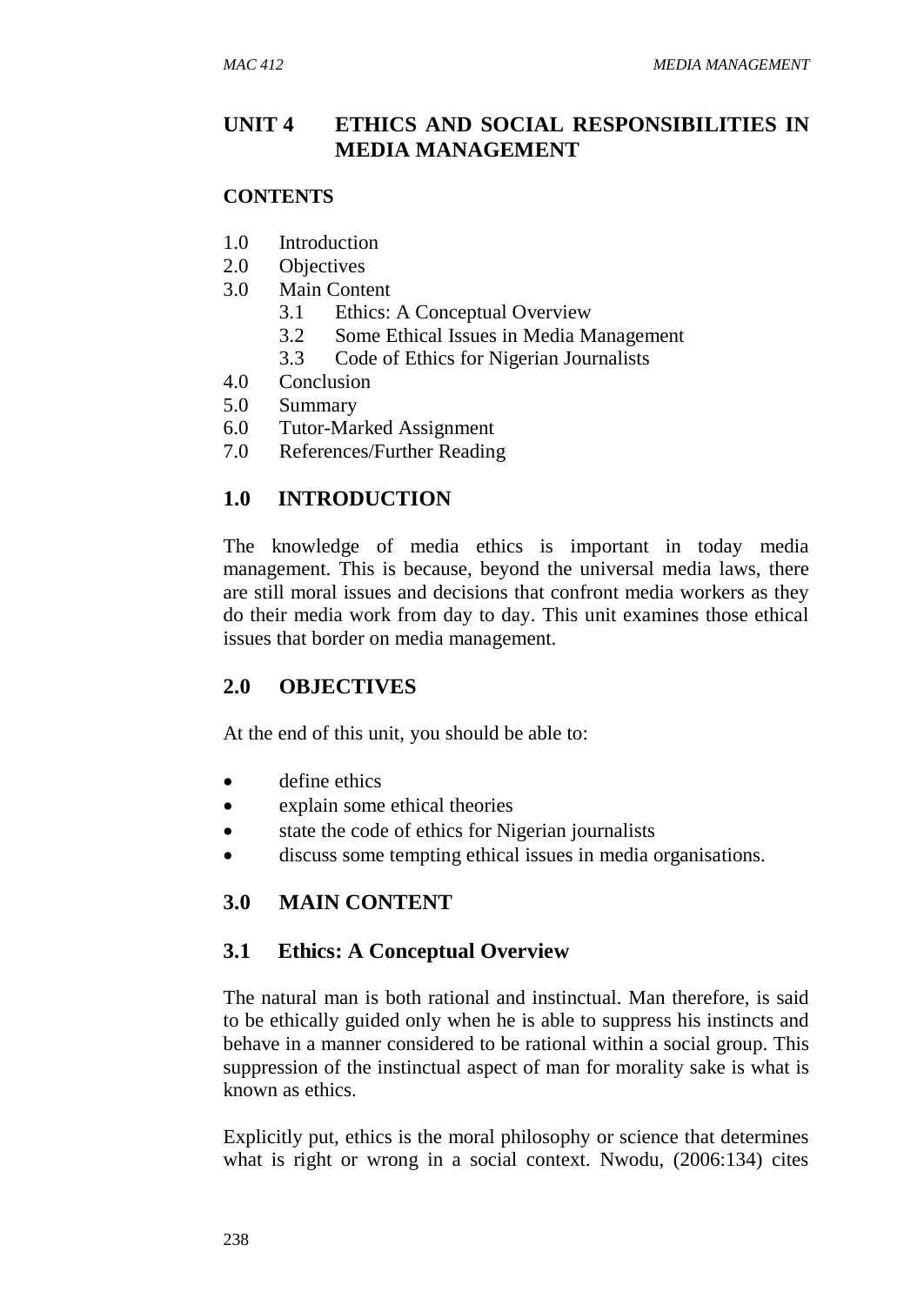Summer *et al.* (1995:466) as saying that "ethics is a moral rule or principle of behaviour for deciding what is right and wrong." However, Merrill (1975) puts it succinctly:

> Ethics is a science of conduct, which stipulates guidelines, rules, principles and codes that are designed to lead individual to make moral decisions.

The implication is that morality is at the core of ethical discourse-cumpractice. In the context of ethics therefore, the acceptance or otherwise of human attitudes and behaviours; actions and inactions; and overall conducts can be based on relative moral uprightness or otherwise of such conducts. This explains why a given act can be said to be ethically right or wrong; good or bad, responsible or irresponsible; logical or illogical; socially acceptable or unacceptable, and moral or immoral (Nwodu, 2006:134).

# **3.2 Some Ethical Issues in Media Management**

One major ethical issue facing media managers in the country today is how to strike a balance between personal/organisational interests with societal interests. In balancing these conflicting interests therefore, it is imperative that media workers reflect on the Code of Ethics for Nigerian Journalists.

- 1. **Truth and honesty:** An ethical media manager is required to use his medium to project issues truthfully. The problem with this however, is that absolute truth is only an ideal that does not exist. If absolute truth in news reporting requires that journalist should report all of what happens without prejudice and bias; then reporting an aspect of event in preference to other aspect can hardly stand as the truth. Thus, perhaps, the best an ethical journalist can attain is to be objective in reporting issues even when such report is likely to affect his personal interests. Again, this is an ideal that only exists in the mind. Objectivity as ethical principle therefore, demands that journalist eschews his subjective views and personal biases in reporting issues that affect public and even private interests.
- **2. Privacy:** Both media laws and ethics recognise the importance of privacy. There is a limit to which people can spy into the affairs of others. Individual's right and privilege to privacy is therefore a valuable asset that should be guided jealously.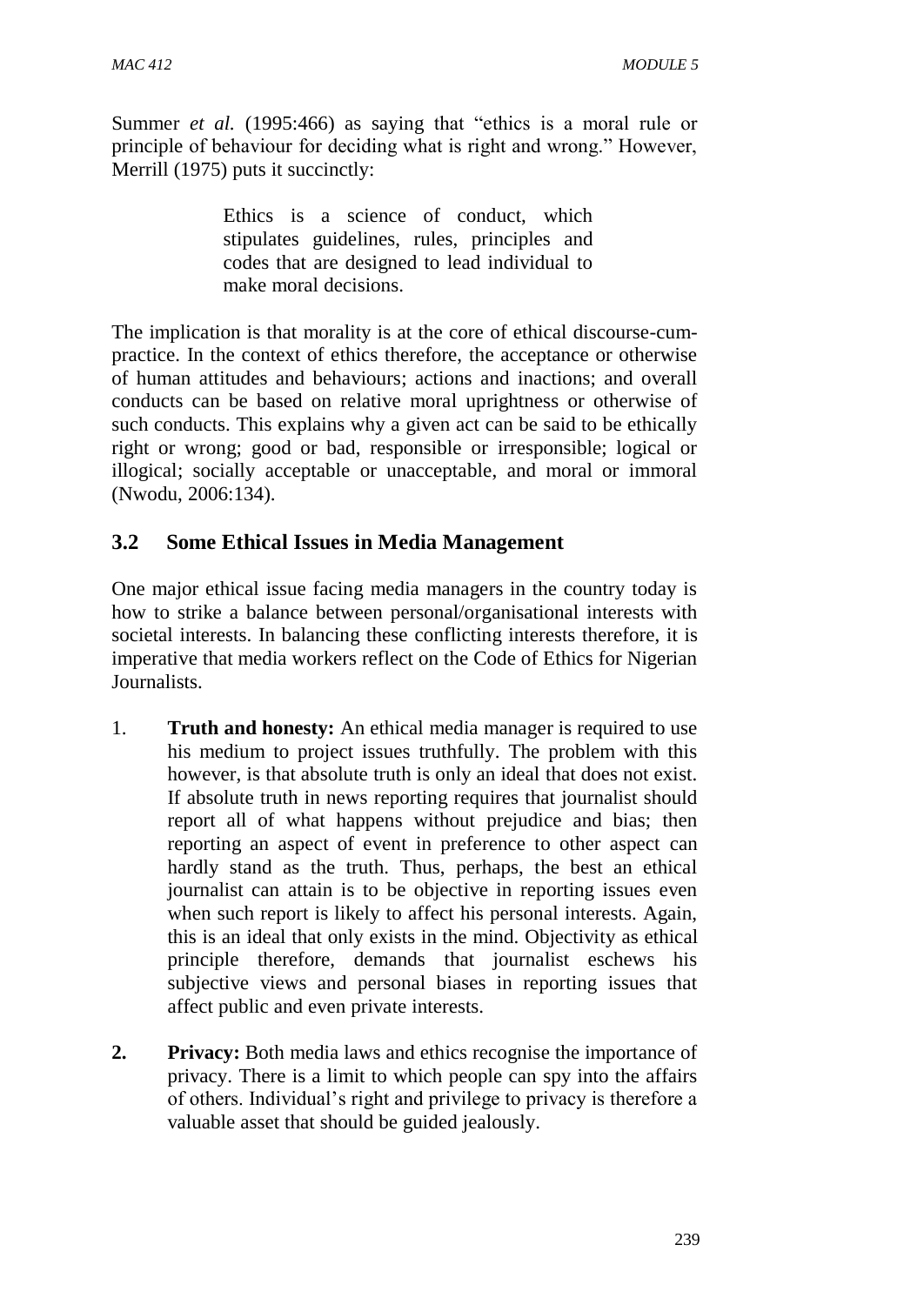**3. Confidentiality:** A media person is expected to keep the names of his informants secret. Maintaining the confidentiality of the source of information, especially one obtained on deep background is an essential pedigree of journalism practice.

## **1. Personal interest versus public interest**

In a depressed economy like ours where media workers are poorly remunerated, the ethical question has remained, should a media worker accept gratifications (brown envelop) in order to publish or kill a story that is of public interest because of personal desire to make ends meet? Or should a journalists kill damaging but factual story involving his relative (or close associate) or publish and damn the consequences in defence of public interest to know? This is indeed not a question to answer in a hurry. Thus, it has remained one area where individual interest is at a logjam with public interest.

## **Profit vs. social responsibility**

Every media organisation functions as a social institution with business concern. Of course to survive in today's highly competitive business environment is not a child's play. A media organisation must make profit to remain in business. At the same time, a media organisation must as a matter of necessity, operate as a social institution with social responsibilities. Here comes the conflict - balancing the profit motives and its social responsibilities.

For instance, the Standard Organisation of Nigeria (SON) forbids the sale of sub-standard products to consumers. Assuming a media organisation investigates and discovers that a company who controls a large share of the medium is actually producing and selling sub-standard products to the public. The issue becomes: should the medium give up his business deal and contract with the company in the name of social responsibility? A situation like this no doubt poses an ethical dilemma especially where the two organisations enjoy good relationship at the top management level.

# **3.3 Code of Ethics for Nigerian Journalists**

In 1978, the Nigerian Press Organisation adopted the Nigerian Press Code of Ethics. It was the three media bodies; the Nigerian Union of Journalists (NUJ), the Nigerian Guild of Editors (NGE) and the Newspaper Proprietors Association of Nigeria (NPAN) that got together to formulate the Code of Ethics.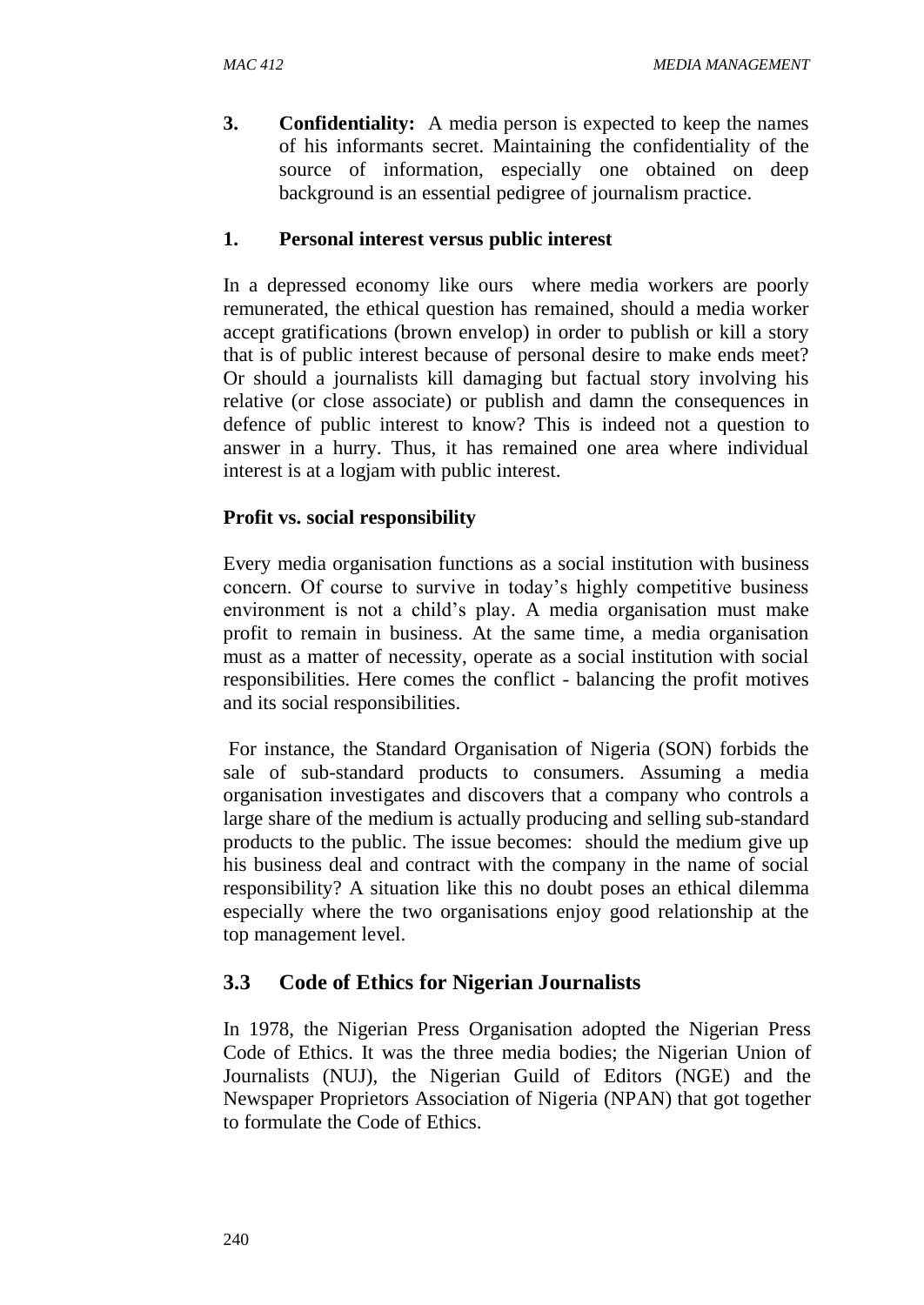The code is talking of a right attitude to them towards the practice of this profession: what ought to be done and what should not be done with a view to establishing good conduct and morals among those practicising the profession.

The code specifies the following:

### **Editorial independence**

A mass communicator should be a person of sound mind who can quickly take the decisions of the news to give to his audience.

### **Accuracy and fairness**

A mass communicator should be accurate and truthful in all his publications and should also be fair so as to earn the public confidence; trust and reliance.

### **Privacy**

The journalists should keep the source of his information private. He is also to respect the privacy of individuals and their families. He should be barred from publishing such information for the consumption of the public except where there is the good intention to expose crime, antisocial conduct, such others as cultism, profaning the society, misleading publications on public health, safety and morality.

#### **Privilege non-disclosure**

There should be confidentiality of the source of any information obtained by journalists where the giver of the information does not want a disclosure.

### **Decency**

The journalists by his profession are to be decent in every area of his life and conduct. A journalist should ensure that any publications found to be incorrect are corrected through publication of same in concept of the fact.

#### **Non-discrimination**

The journalist should not discriminate against any person, group, sex, or religion in all his dealings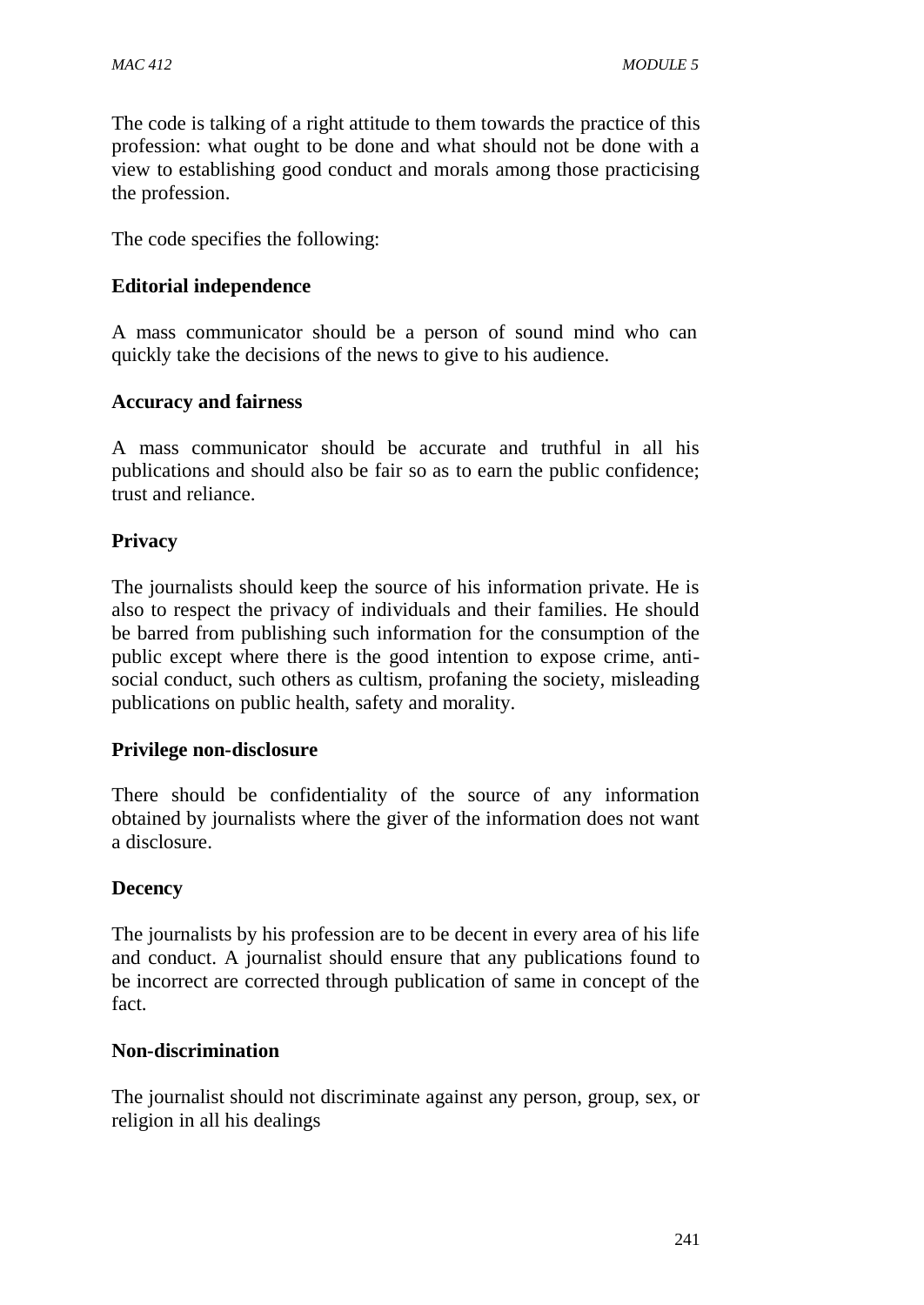### **Reward and gratification**

A journalist should not give or accept bribe in order to publish or suppress information neither should be accept patronage or gratification or any type because this will affect the society's expectation on him of an unbiased, accurate and fair report of people and events.

#### **Violence**

All acts of violence such as murder, rape, robbery, terrorist acts, etc., are anti-social, and in consequence, a journalist should not publish any work to glorify, but condemn them.

### **Children and minors**

The privacy of children and minors with regards to their crimes and sexual offences and the like should not be exposed to the public in any form by the journalists. The courts also try young persons in camera or in chambers but not in the public.

#### **Access to information**

In gathering his information a journalist should be open and honest except where conventionally he is permitted to do otherwise for public interest.

#### **National interest**

A journalist should use his knowledge education and position to enhance good government, national unity and interest for law and order and public good. In fact he is expected to show an appreciable level of patriotism in the practice of his profession.

#### **Social responsibility**

A journalist should be dynamic and a catalyst in the promotion of democracy, fundamental human rights, global understanding and unity and peace among nations.

### **Plagiarism**

A journalist should avoid in all its ramifications plagiarism or piracy of other people's works used by him in his publication in accordance with required conventions nationally and internationally.